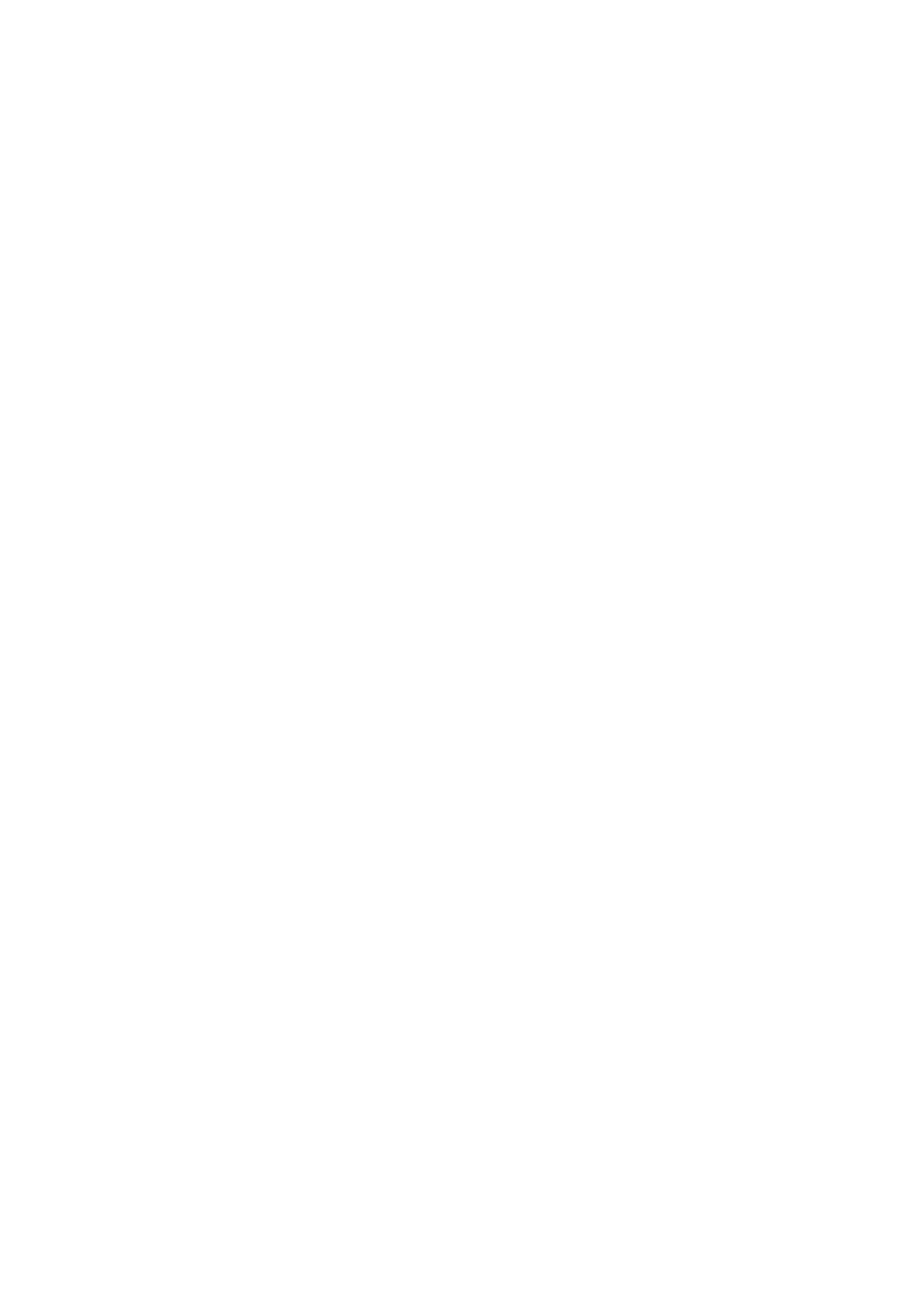# **In the case of NIT S.R.L. v. the Republic of Moldova,**

The European Court of Human Rights, sitting as a Grand Chamber composed of:

Robert Spano, *President,* Jon Fridrik Kjølbro, Ksenija Turković, Síofra O'Leary, Yonko Grozev, Paul Lemmens, Valeriu Griţco, Egidijus Kūris, Branko Lubarda, Stéphanie Mourou-Vikström, Jolien Schukking, María Elósegui, Ivana Jelić, Arnfinn Bårdsen, Darian Pavli, Erik Wennerström, Saadet Yüksel, *judges,*

and Søren Prebensen, *Deputy Grand Chamber Registrar,*

Having deliberated in private on 14 October 2020 and 1 December 2021, Delivers the following judgment, which was adopted on the lastmentioned date:

# PROCEDURE

1. The case originated in an application (no. 28470/12) against the Republic of Moldova lodged with the Court under Article 34 of the Convention for the Protection of Human Rights and Fundamental Freedoms ("the Convention") by a company incorporated in Moldova, ÎM "Noile Idei Televizate" S.R.L. - NIT S.R.L. ("the applicant company"), on 11 May 2012.

2. The applicant company was represented successively by Ms A. Răileanu and Ms Z. Curuci, its general managers, and Mr P. Bălan, a lawyer practising in Chişinău, and was granted leave to have its case presented in the oral hearing proceedings before the Court by Ms A. Nica, an adviser (Rule 36 of the Rules of Court). The Moldovan Government ("the Government") were represented by their Agent, Mr O. Rotari, of the Ministry of Justice.

3. The applicant company alleged that the revocation by the Audiovisual Coordinating Council ("the ACC") of the broadcasting licence of its television channel of the same name (NIT) on 5 April 2012 had amounted to a violation of Article 10 of the Convention and that, as a result, its right to the peaceful enjoyment of its possessions had been violated, contrary to Article 1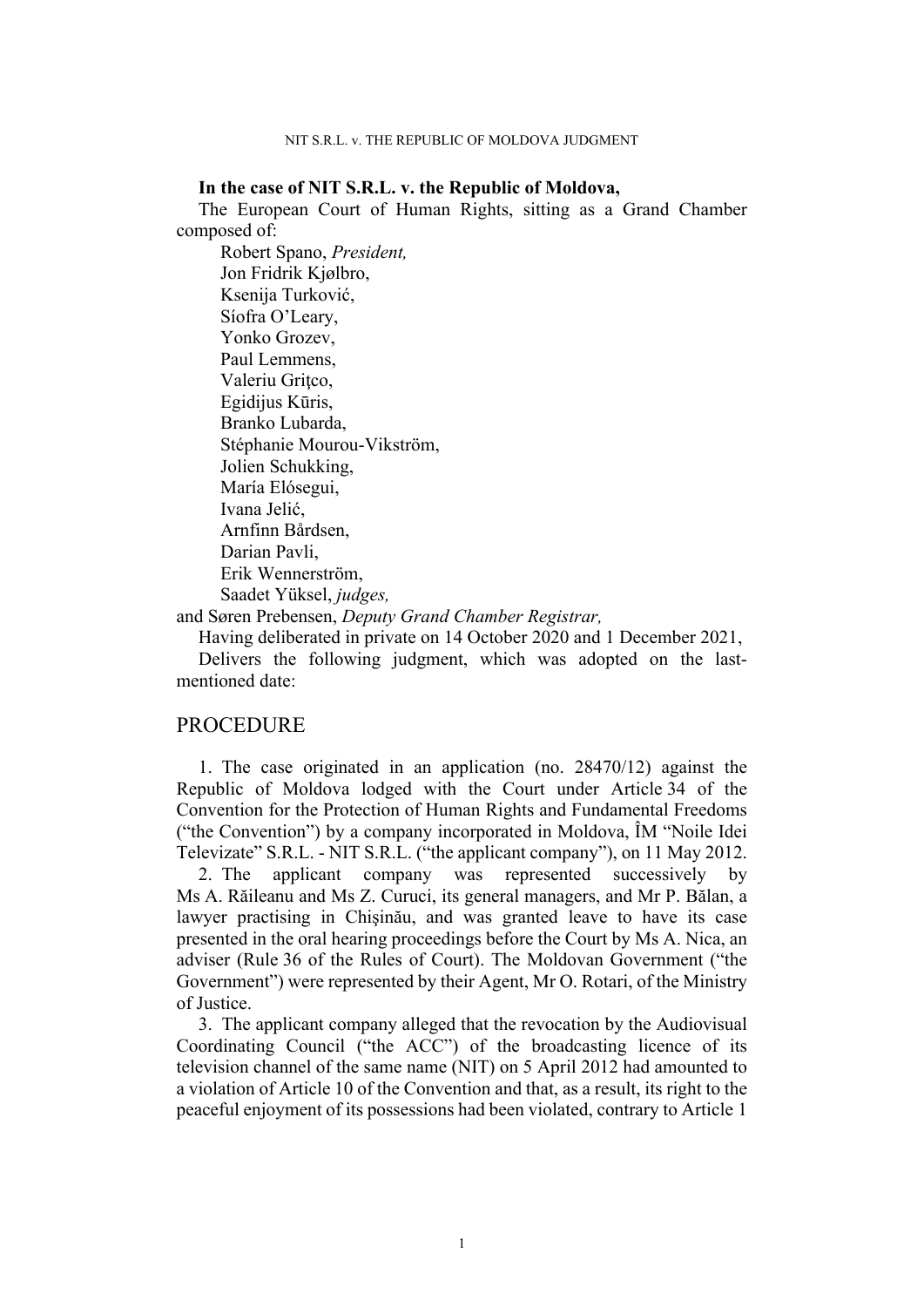of Protocol No. 1 to the Convention. In addition, the applicant company alleged that the proceedings it had brought against the ACC's above-mentioned decision had been unfair, in breach of Article 6 § 1 of the Convention. The applicant company also alleged that it had not had access to an effective remedy for its complaints and had been discriminated against, in breach of, respectively, Articles 13 and 14 of the Convention, each taken in conjunction with Articles 6 and 10.

4. The application was initially allocated to the Third Section of the Court, and subsequently to its Second Section (Rule 52 § 1).

5. On 17 April 2018 the Government were given notice of the application.

6. On 3 March 2020 a Chamber of the Second Section, composed of Robert Spano, President, Valeriu Griţco, Egidijus Kūris, Ivana Jelić, Arnfinn Bårdsen, Darian Pavli and Saadet Yüksel, judges, together with Hasan Bakırcı, Deputy Section Registrar, relinquished jurisdiction in favour of the Grand Chamber, neither of the parties having objected thereto (Article 30 of the Convention and Rule 72).

7. The composition of the Grand Chamber was determined in accordance with Article 26 §§ 4 and 5 of the Convention and Rule 24.

8. The applicant company and the Government each filed written observations.

9. A hearing took place in the Human Rights Building, Strasbourg, on 14 October 2020 (Rule 59 § 3); on account of the public-health crisis resulting from the COVID-19 pandemic, it was held via videoconference. The webcast of the hearing was made public on the Court's Internet site on the following day.

There appeared before the Court:

## (a) *for the Government*

Mr O. ROTARI, Ministry of Justice, *Agent*, Ms D. MAIMESCU, lawyer attached to the Government's Agent Department, Ministry of Justice *Adviser*.

(b) *for the applicant company*

Ms A. NICA, Alliance for Justice and Human Rights, *Adviser*.

The Court heard addresses by Mr Rotari and Ms Nica, followed by their answers to questions from judges.

# THE FACTS

# THE CIRCUMSTANCES OF THE CASE

10. The applicant company is a limited liability company incorporated in Moldova. The identity of its owners is unknown to the Court. Its television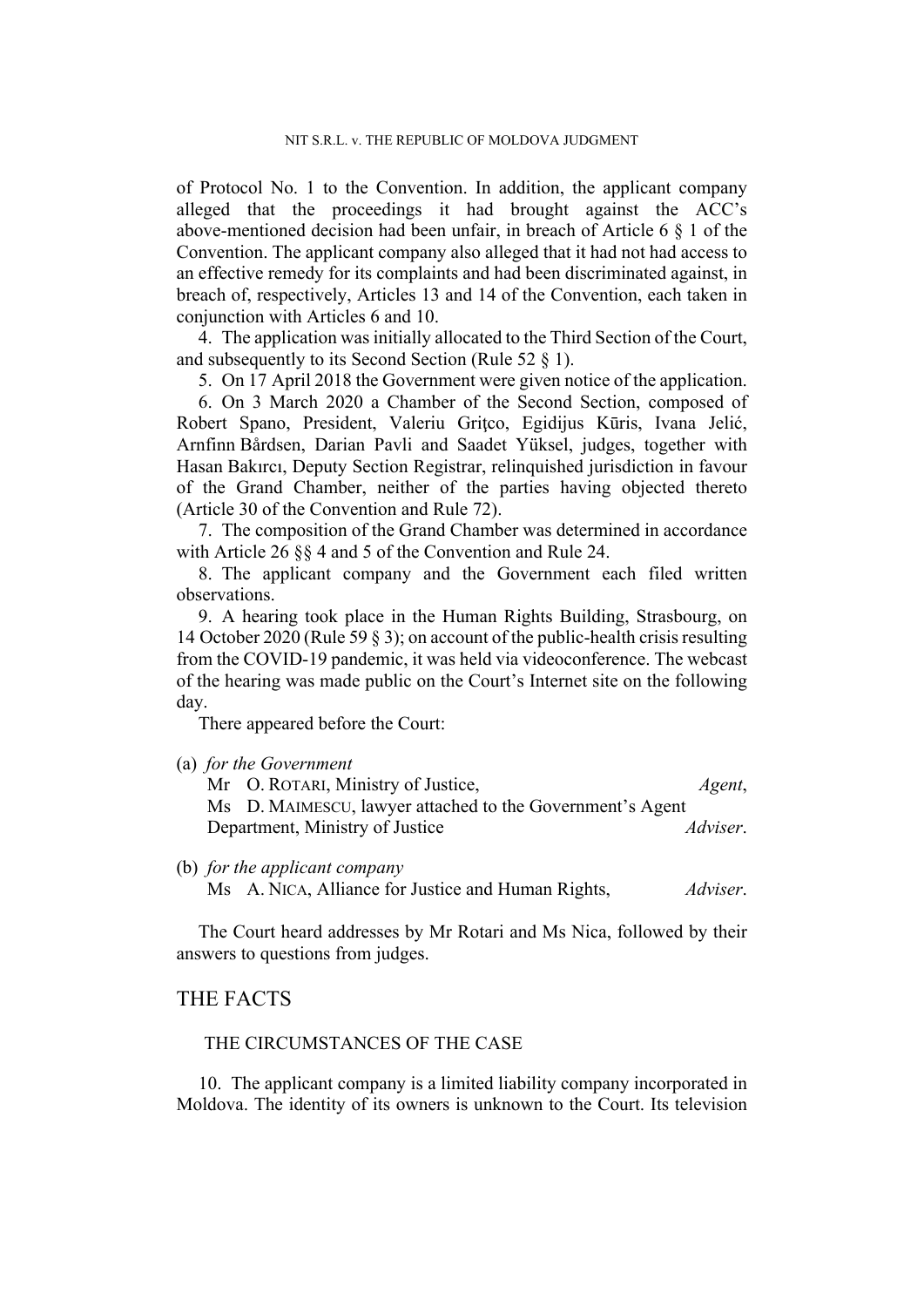channel NIT operated in Moldova from 1997. From 2004 NIT began broadcasting nationally.

# **A. Historical background**

11. Before Moldova gained independence in 1991, the ownership of mass media outlets was a privilege exclusively reserved for the State and the ruling party. In the 1990s and the early 2000s the National Television of Moldova (NTM) was the only Moldovan television channel with national coverage. It was fully State-controlled and had a virtual monopoly over audiovisual broadcasting in the country. There were two other television channels with national coverage at that time, the Russian State television channel and the Romanian State television channel, which rebroadcast programmes from their respective countries.

12. In the elections of 2001, the Party of the Communists of the Republic of Moldova (PCRM), which was created at the beginning of the 1990s and had declared itself to be the successor of the Communist Party of the Moldovan Soviet Socialist Republic, obtained seventy-one out of the total of 101 seats in Parliament. As a result, the PCRM became the only governing party. A detailed description of the media situation at that time can be found in the Court's judgment in *Manole and Others v. Moldova* (no. 13936/02, ECHR 2009 (extracts)). In that case, journalists from NTM alleged, *inter alia*, that they had to comply with a policy of devoting a disproportionate amount of airtime to reporting on the acts of members of the ruling political party, with little or no coverage of the acts and views of the opposition parties (ibid., § 105). In 2002 the journalists in question protested against this practice; they went on strike and barricaded themselves in the NTM building. Eventually, the building was stormed by special forces and the journalists were dismissed. The situation gave rise to large-scale demonstrations organised by the opposition to protest against the actions of the government and the practice of censorship on national television, a heated public debate, and strong international reactions, including from the Council of Europe (ibid., §§ 72-78). In its judgment the Court noted the following (ibid., § 108):

"... during most of the period in question [2001-2004] [NTM] was the sole Moldovan broadcasting organisation producing television programmes which could be viewed throughout the country ... Moreover, approximately 60% of the population lived in rural areas, with no or limited access to cable or satellite television or, according to the Secretary General's Special Representative, newspapers ... In these circumstances, it was of vital importance to the functioning of democracy in Moldova that [NTM] transmitted accurate and balanced news and information and that its programming reflected the full range of political opinion and debate in the country and the State authorities were under a strong positive obligation to put in place the conditions to permit this to occur."

13. The Court found that the Moldovan State authorities had failed to comply with their positive obligations under Article 10 of the Convention as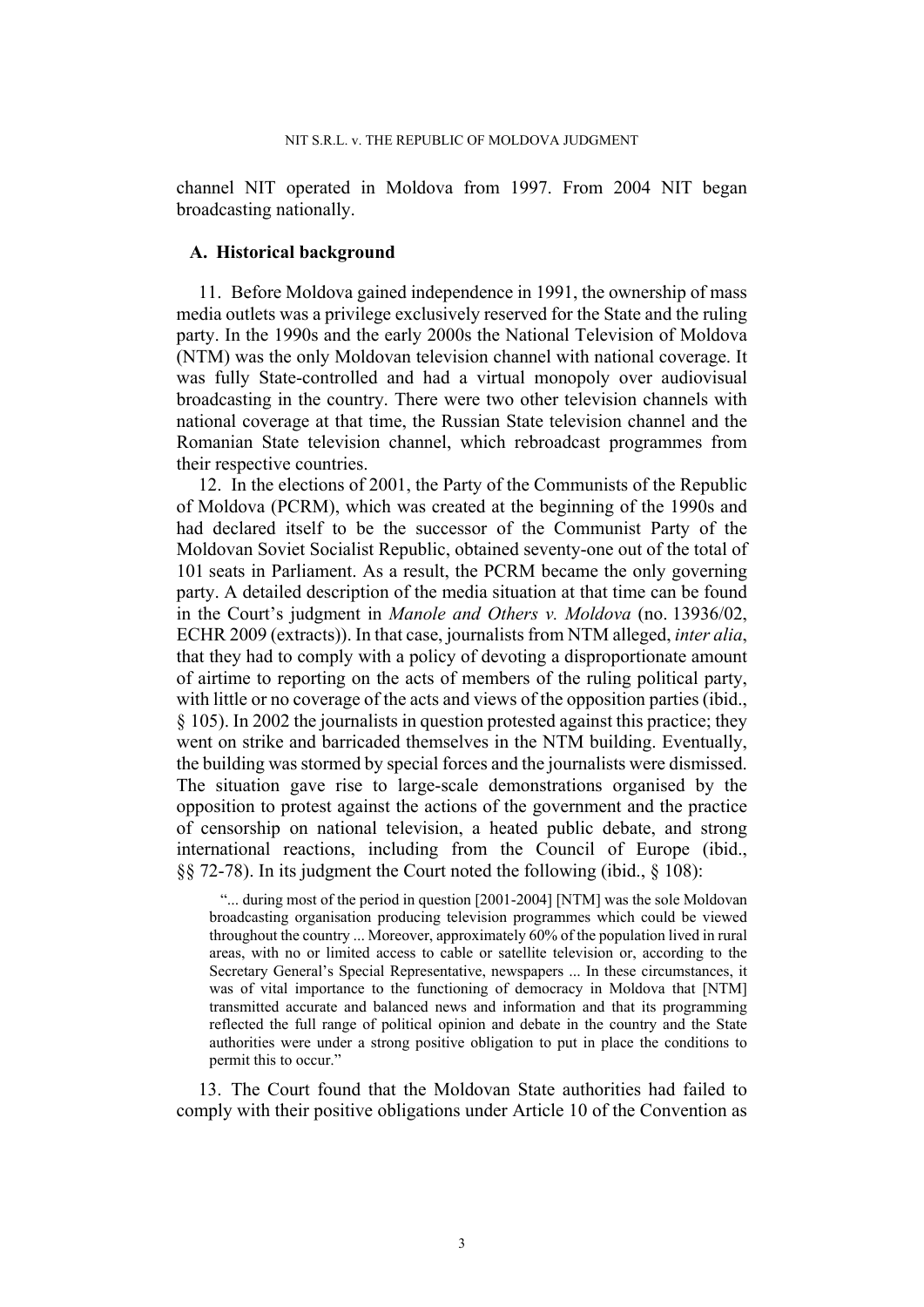the legislative framework was flawed (ibid., § 111) and held that there had been a violation of that Article.

# **B. Enactment of the Audiovisual Code of 2006**

14. Against the background of the events described above and as a result of internal and external reactions to them, the government decided to draft new broadcasting legislation. The "Informative Note" appended to the draft Audiovisual Code of 2006 ("the Code") stated, *inter alia*, the following: "This bill aims at establishing the democratic principles of functioning of the audiovisual [sector] of the Republic of Moldova, ensuring protection of the rights of programme consumers ...". And: "The draft seeks to balance broadcasting freedom with 'more responsibility' on the part of broadcasters, especially with regard to observing 'the rights of the programme consumer', who will now have 'the possibility to address the competent authorities to ensure the appropriate conditions for free formation of opinion'."<sup>1</sup>

15. The Council of Europe's Media Division was involved in the legislative process. It requested two media experts to analyse and comment on the draft bill. These experts, in their report of May 2006, welcomed, *inter alia*, the fact that the draft bill specified procedures and criteria for licensing private broadcasters.

16. As regards Article 7 of the draft Code on political and social balance and pluralism (see paragraph [85](#page-25-0) below), the experts expressed the view that the principle set out in the second paragraph was "commendable". No comment was made by the experts in respect of what became Article 7 § 4 of the final text of the draft Code.

17. As regards Article 27 on revocation of a broadcasting licence and Article 38 on sanctions, the experts suggested that the ACC should have discretion as to what, if any, sanction to apply rather than instituting an obligation for it to withdraw a licence. They also suggested that the initial list of three sanctions (public warning, fine and licence revocation) be extended to five sanctions (public warning, fine, deprivation of the right to broadcast advertisements, temporary suspension of licence and revocation of licence) and that revocation of a licence could happen only in cases of repeated serious violations of the Code. Those suggestions were incorporated in the final text of the Code (see paragraph [85](#page-25-0) below).

18. The Council of Europe experts also identified a number of shortcomings in the draft Code, *inter alia* in relation to the structure of the ACC. In their view the proposed structure gave the government the ability to exert undue influence and control over the ACC and, through it, over all broadcasters. The experts made several proposals to improve the draft bill,

<sup>1.</sup> Council of Europe Report ATCM(2006)004, "Analysis and Comments on the Draft Audiovisual Code of the Republic of Moldova", p. 3.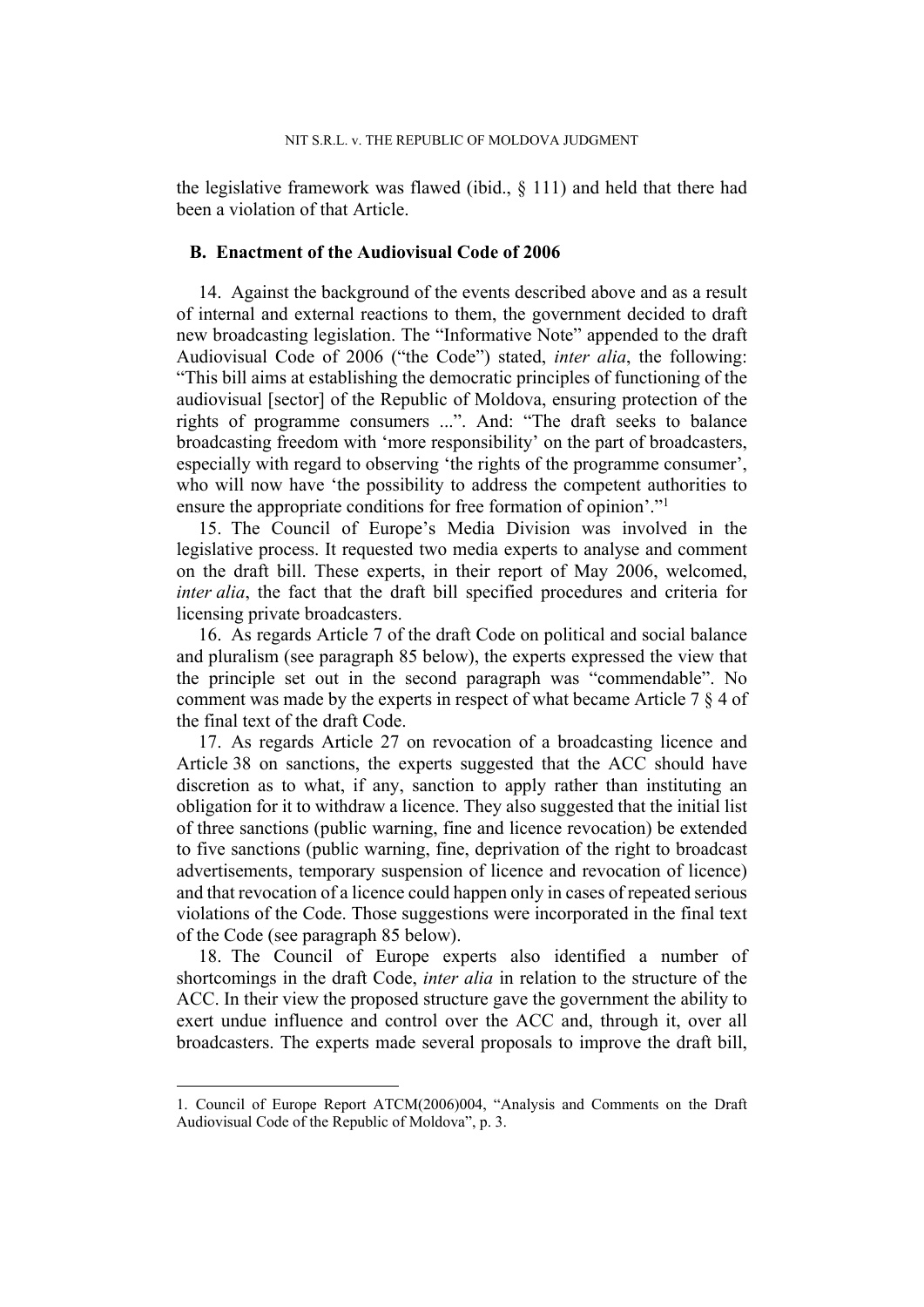which were all accepted by the Moldovan Parliament and were included in the final text of the Code (see paragraph [85](#page-25-0) below). In particular, Parliament excluded from the draft bill the idea that the nomination of the ACC members should be done by "taking into account the number of mandates held by the legally established parliamentary factions". Parliament also accepted the suggestions to extend the class of potential nominators to include major sectors of civil society, to provide a detailed job description, to introduce staggered terms for ACC members and to remove their status as "public officials", and the suggestions concerning the ACC's funding.

19. The Code was adopted by Parliament on 27 July 2006 and was in force until 1 January 2019, on which date it was replaced by the Audiovisual Code of 2018.

# **C. Further political developments**

20. On 5 April 2009 general elections took place in Moldova. According to the preliminary results, announced on 6 April, the ruling party narrowly won the elections. Accusations of electoral fraud, street protests and largescale operations by police and special forces units followed (a description of the events in question can be found in the Court's judgment in *Iurcu v. the Republic of Moldova*, no. 33759/10, §§ 6-9, 9 April 2013). In July of the same year fresh elections took place. As a result of those elections, the PCRM lost its majority in Parliament and became the only opposition party, with forty-eight of the total of 101 parliamentary seats. An alliance of four smaller political parties, called the Alliance for European Integration (AEI), formed the new government.

# **D. Broadcasting situation in Moldova in 2012**

21. According to information submitted by the parties, on 1 January 2012 there were sixty-four broadcasting licences issued in Moldova, five of which related to nationwide coverage.

22. According to a study conducted by the Moldovan Centre for Independent Journalism in March 2012, the three television channels with nationwide coverage which enjoyed the largest audience were Prime TV (a channel rebroadcasting the Russian State television channel and inserting some local content) with 47.9% of the audience, Moldova 1 (the former NTM) with 34.5% of the audience, and NIT (rebroadcasting a Russian television channel and inserting some local content) with 26.3% of the audience. The fourth and fifth television channels with nationwide coverage were 2Plus, which had taken over the frequency which used to belong to the Romanian State television channel and was rebroadcasting a Romanian channel and inserting some local content, with 6.9% of the audience, and EuroTV Chişinău with 2.7% of the audience.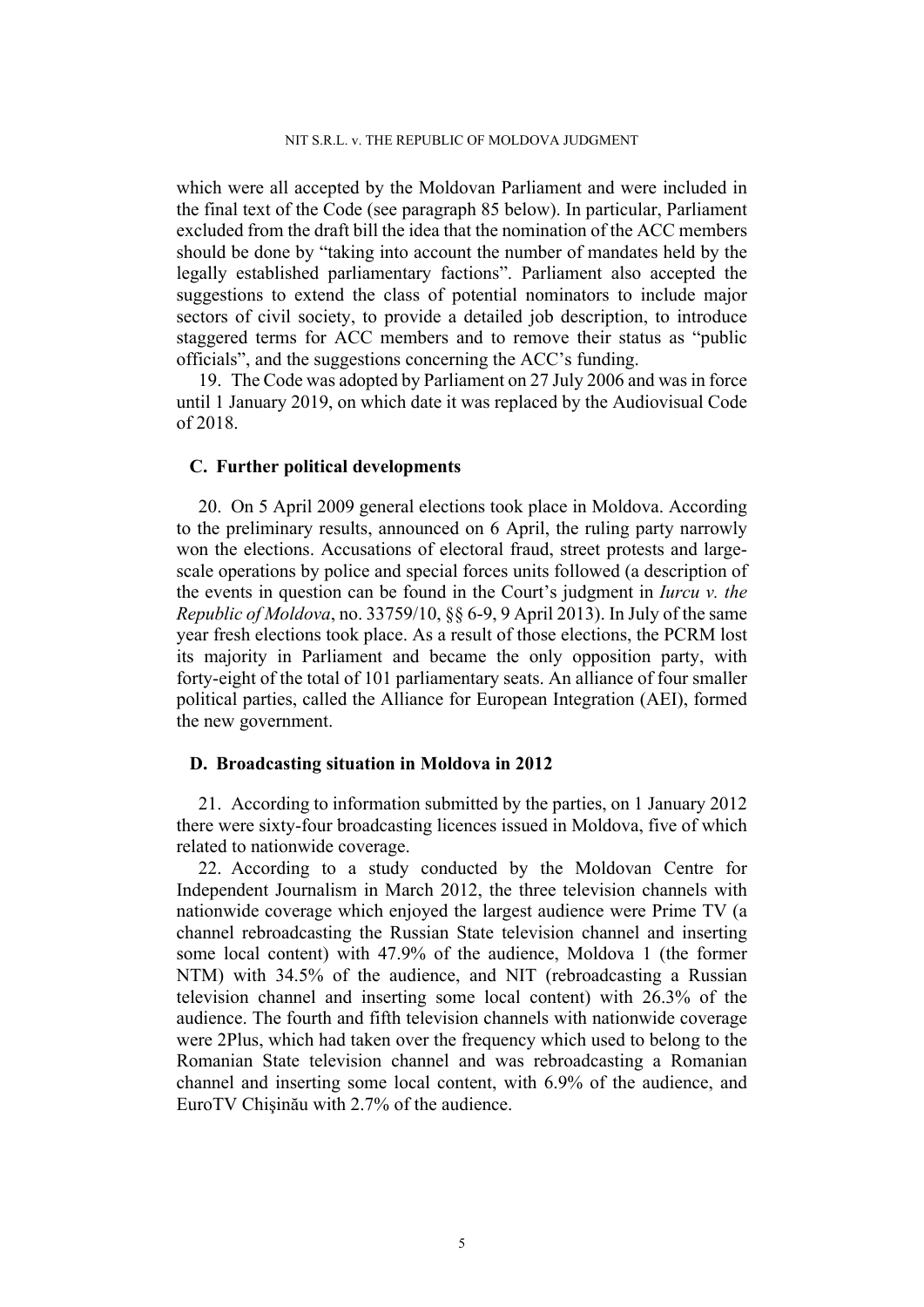23. All these five channels were broadcasting on analogue frequencies.

# **E. Composition of the ACC in 2012**

24. From the publicly available parliamentary decision confirming their appointment, it appears that six out of the nine members who formed the ACC in 2012 were appointed before the change of government in 2009. Three of them were appointed in 2006 and remained in office until 2012; three were appointed in 2008 and remained in office until 2014; and three were appointed in 2011 and remained in office until 2017.

# **F. The case of NIT**

# *1. Issuing of the new broadcasting licence*

25. The television channel NIT operated in Moldova from 1997. From 2004 NIT had nationwide coverage. On 7 May 2008, a new broadcasting licence was issued by the ACC to the applicant company, on the basis of Article 23 of the Code, for a period of seven years.

26. The terms of the licence stated that the broadcaster was obliged to observe the provisions of the Code. The terms of the licence, under point 3.1 letter (e), further stipulated that the broadcaster should provide information completely, correctly and promptly, in the spirit of the constitutional provisions, and the pluralism of opinions.

# *2. Sanctions imposed prior to the revocation of the broadcasting licence*

27. Information published on the website of the ACC, including the annual reports that it began to produce and publish in 2007, show that since the Code had entered into force the ACC had imposed sanctions on numerous companies holding broadcasting licences for radio and television channels, including the applicant company, for breaches of provisions of that Code. From the annual reports for 2007 and 2008 it appears that the ACC applied a total of forty-three sanctions in 2007 and more than twenty-five sanctions in 2008.

28. It appears from this information that on 15 and 23 May 2007, respectively, the ACC (i) fined the applicant company 2,000 Moldovan lei (MDL) (approximately 122 euros (EUR)) because NIT had broadcast deceptive advertisement during one of its shows and (ii) gave it a public warning because NIT's news bulletins had, among other things, breached Article 7 §§ 1 and 4(c) of the Code during an election campaign in May 2007. On the latter occasion the ACC gave the applicant company seven days to ensure that NIT's news bulletins complied with the relevant provisions of the Code. It does not appear from this information that the applicant company received any sanctions from the ACC in 2008.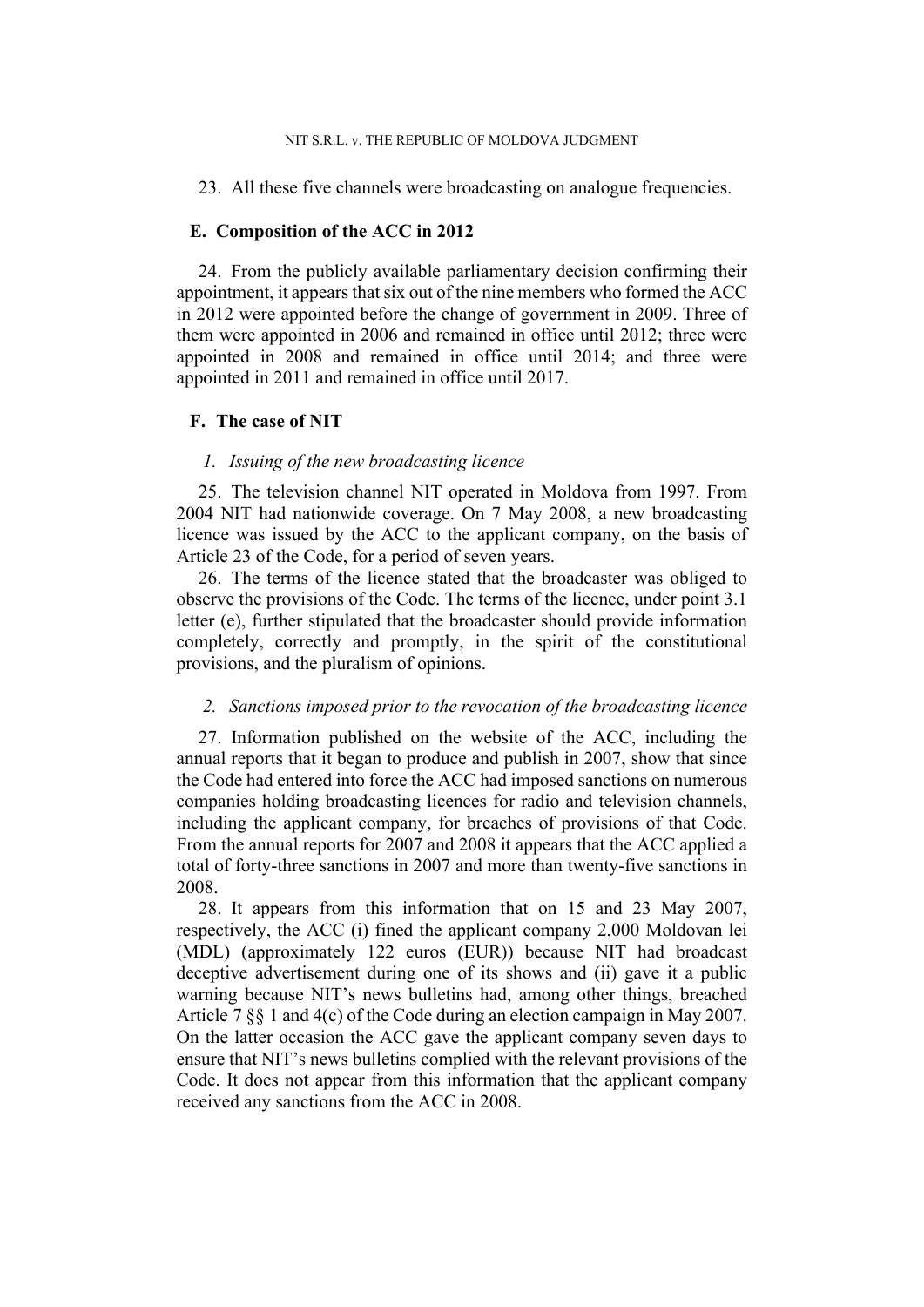29. From the materials submitted to the Court by the parties it appears that between 2009 and 2011, on the basis of monitoring carried out by the ACC either of its own motion or after complaints submitted to it, the ACC imposed eleven sanctions on the applicant company because NIT had breached Article 7 of the Code. In particular, NIT was found guilty of being one-sided and politically biased in favour of the PCRM in its news bulletins, contrary to the provisions of Article 7 § 2, and of failing to give an opportunity to other parties to comment on the accusations made against them, contrary to Article 7 § 4. The following sanctions were imposed:

(i) on 24 March 2009, a public warning for breaching Article 7 §§ 1, 2, 3 and 4(b) and (c); the applicant company did not challenge this sanction;

(ii) on 6 November 2009, a fine of MDL 5,400 (approximately EUR 330) for breaching Article 7  $\S$ , 1, 2, 3 and 4(b) and (c); the applicant company unsuccessfully challenged the sanction in the courts and the court judgments became final;

(iii) on 30 March 2010, a public warning for breaching Article 16 §§ 2 and 3; the applicant company unsuccessfully challenged it in the courts and the court judgments became final;

(iv) on 15 September 2010, a fine of MDL 5,400 for breaching Article 7 § 4(b) and (c); the applicant company unsuccessfully challenged it in the courts and the court judgments became final;

(v) on 29 October 2010, deprivation of the right to broadcast advertisements for three days for breaching Article 7 §§ 1 and 4(b) and (c); the applicant company challenged the decision in the courts and had it quashed on procedural grounds;

(vi) on 10 November 2010, a fine of MDL 5,400 for breaching Article 7 §§ 1, 2, 3 and 4(c); the applicant company challenged the decision in the courts and had it quashed on procedural grounds;

(vii) on 19 November 2010, deprivation of the right to broadcast advertisements for five days for breaching Article 7 §§ 1, 2, 3 and 4(c); the applicant company challenged the decision in the courts and at the same time asked the courts to suspend the enforcement of the decision pending the outcome of the proceedings on the merits. Even though by an interlocutory judgment of 13 December 2010, amenable to an appeal together with the merits of the case, the courts dismissed the applicant company's application to have the enforcement of the decision suspended, they eventually quashed the aforementioned ACC decision on procedural grounds;

(viii) on 18 May 2011, a public warning for breaching Article 7 §§ 1, 2, 3 and 4(c); the applicant company did not challenge it. Along with NIT, six other television channels were warned about a breach of Article 7 of the Code in their news bulletins;

(ix) on 27 May 2011, a fine of MDL 5,400 for breaching Article 7  $\S$  1, 2, 3 and 4(c); the applicant company did not challenge it in the courts and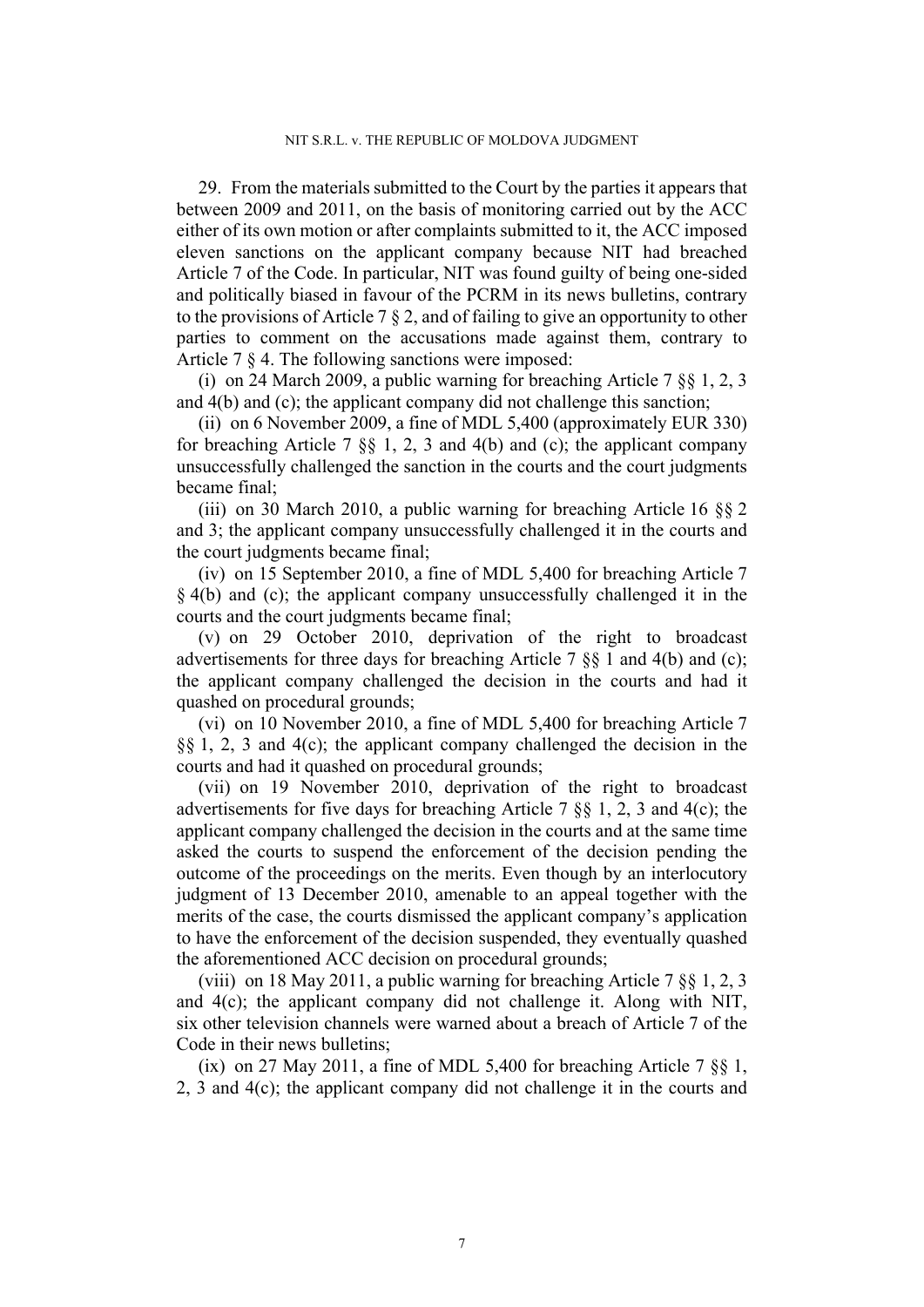paid the fine. Along with NIT, two other television channels were warned about a breach of Article 7 of the Code in their news bulletins;

(x) on 3 June 2011, deprivation of the right to broadcast advertisements for five days for breaching Article 7 §§ 1, 2, 3 and 4(b) and (c); the applicant company unsuccessfully challenged the decision in the courts and the court judgments became final after the revocation of its licence. Along with NIT, two other television channels, including the national channel, were warned about a breach of Article 7 of the Code in their news bulletins; and

(xi) on 24 June 2011, suspension of its broadcasting licence for five days for breaching Article 7  $\S$ , 1, 2, 3 and 4(a), (b) and (c); the applicant company unsuccessfully challenged the decision in the courts and the court judgments became final after the revocation of its licence. Along with NIT, another television channel was fined for breaching Article 7 of the Code in its news bulletins.

30. In addition to the above-mentioned sanctions, NIT received sanctions on two other occasions between 2009 and 2011 for breaching other provisions of the Code. Furthermore, on two occasions in 2010 NIT was given deadlines to comply with the provisions of the Code without any sanctions being applied.

31. However, from information submitted to the Court by the parties it also appears that the ACC dismissed complaints directed against NIT. For instance, on 29 October 2010 the ACC dismissed a complaint of 22 October 2010 by the representative to the Central Electoral Commission of one of the PCRM's rival political parties alleging that one of NIT's shows had failed to comply with the principles of impartiality and pluralism of opinion and that the political party he was representing had been denied the right to respond. Also, on 7 January 2012 the ACC dismissed an application of 16 December 2011 by the State Inspectorate for the Supervision of Alcoholic Production to have NIT punished for breaching the relevant legislation on advertising. In addition, on 29 March 2012 the ACC dismissed an application of 15 March 2012 by a member of parliament to have NIT punished for broadcasting during its evening news an allegedly propagandistic report by a Russian news agency stating that incidents entailing mass disorder were to take place in Moldova on the occasion of the presidential election and that the Prime Minister and the President had prepared their escape from the country.

# *3. Revocation of the broadcasting licence*

#### **(a) The monitoring process**

<span id="page-9-0"></span>32. On 29 March 2012, during a public meeting, the ACC decided to carry out a thematic monitoring process for the news bulletins of all television channels with nationwide coverage and the Vocea Basarabiei radio station, regarding compliance with Article 7 of the Code.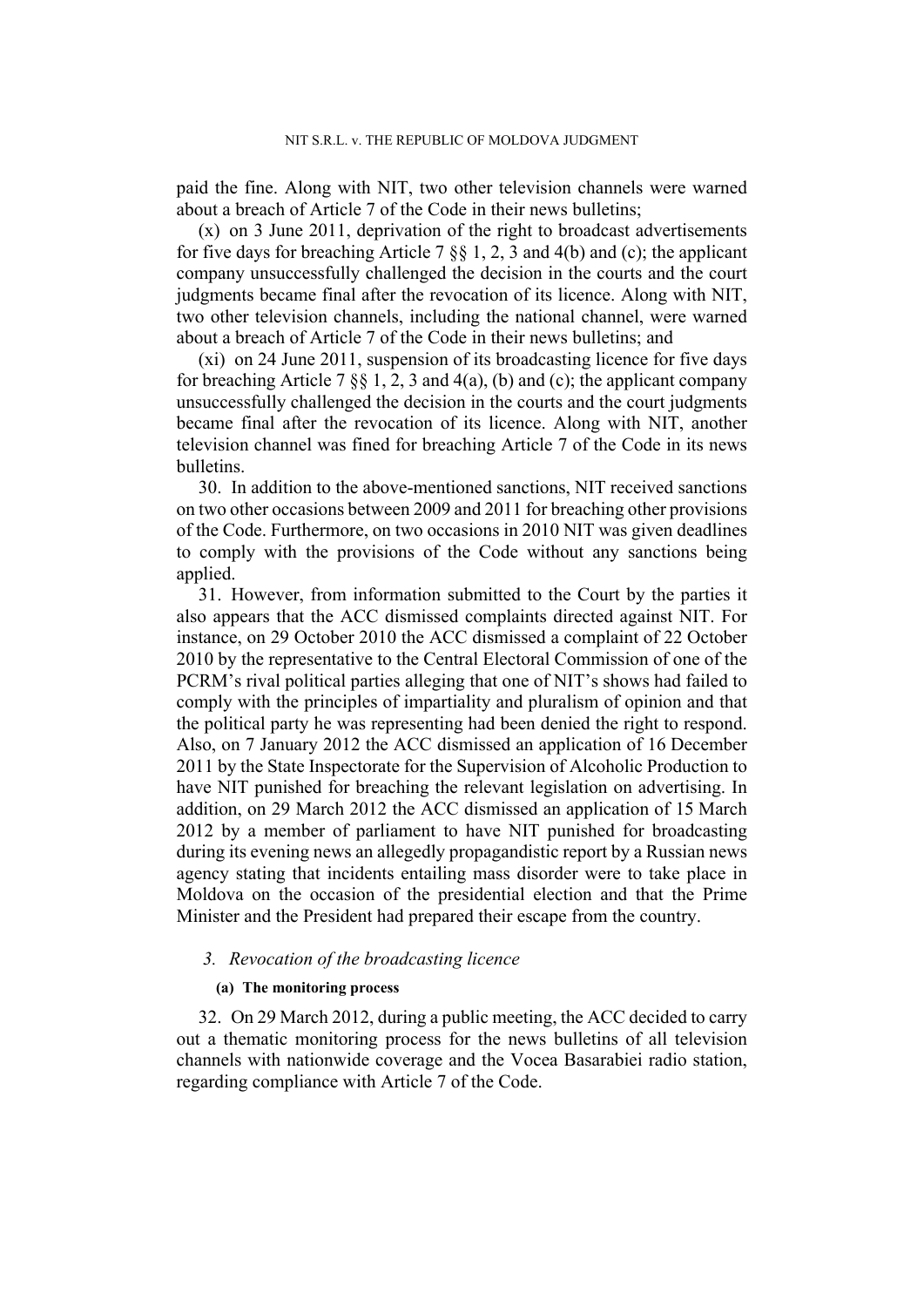33. In accordance with Article 37 § 1, Article 40 § 1(a), (b) and (d) and Article 41 § 1(a) of the Code, the main news bulletins of the Vocea Basarabiei private radio station *(Ştiri* – aired at 6 p.m.), of the public television channel Moldova 1 *(Mesager* – aired at 7 p.m.), and of the private television channels Prime *(Primele ştiri* – aired at 9 p.m.), EuroTV Chişinău *(Ştiri* – aired at 8.30 p.m.), NIT *(Curier* – aired at 10 p.m.) and 2 Plus *(Reporter* – aired at 7 p.m.) were subjected to monitoring. The monitoring was carried out over a period of five days.

34. The methodology of the monitoring, involving comparative and chronometric measurements of contents, had been devised by the ACC in collaboration with experts from the European Union (EU) and the Council of Europe. Two international experts participated as observers in the monitoring carried out in accordance with the above methodology between 2010 and 2011 and confirmed the monitoring results presented by the ACC in those years.

## **(b) The monitoring report**

<span id="page-10-0"></span>35. The monitoring report on compliance with Article 7 of the Code contained an overview per channel of data concerning screen time spent on issues relating to specific political parties or specific political figures, including the number of seconds during which those issues were presented in a positive, negative or neutral manner. For each channel this overview was accompanied by a number of comments. The report attested that the news bulletins of the Vocea Basarabiei radio station and of the television channels Moldova 1, Prime, EuroTV Chişinău and 2 Plus had presented news with a balanced structure and had complied with the principle of providing information from several sources in the event of conflicting issues. Nonetheless, the monitoring results for Moldova 1 indicated that it had given significantly more airtime to the ruling parties in its news bulletins.

36. As to NIT, the report indicated that the news items aired by it concerning the AEI had lasted for over one hour and thirty-two minutes, during which the AEI had been referred to in a neutral manner for only eight seconds and the rest of the time in a negative manner. At the same time, the news items concerning the PCRM had lasted for over forty-one minutes, of which thirty-four minutes were neutral, six minutes were positive and only forty-four seconds were negative. It was concluded that this imbalance was in breach of Article 7 § 2 of the Code. Furthermore, the news items referred only in a negative manner to representatives of the government, Parliament and the Chişinău Mayor's Office and the representatives of those bodies were never given an opportunity to react as required by Article 7 § 4(c) of the Code. The representatives of the PCRM and those involved in organising protests together with the PCRM against the government were always praised or referred to in a neutral manner.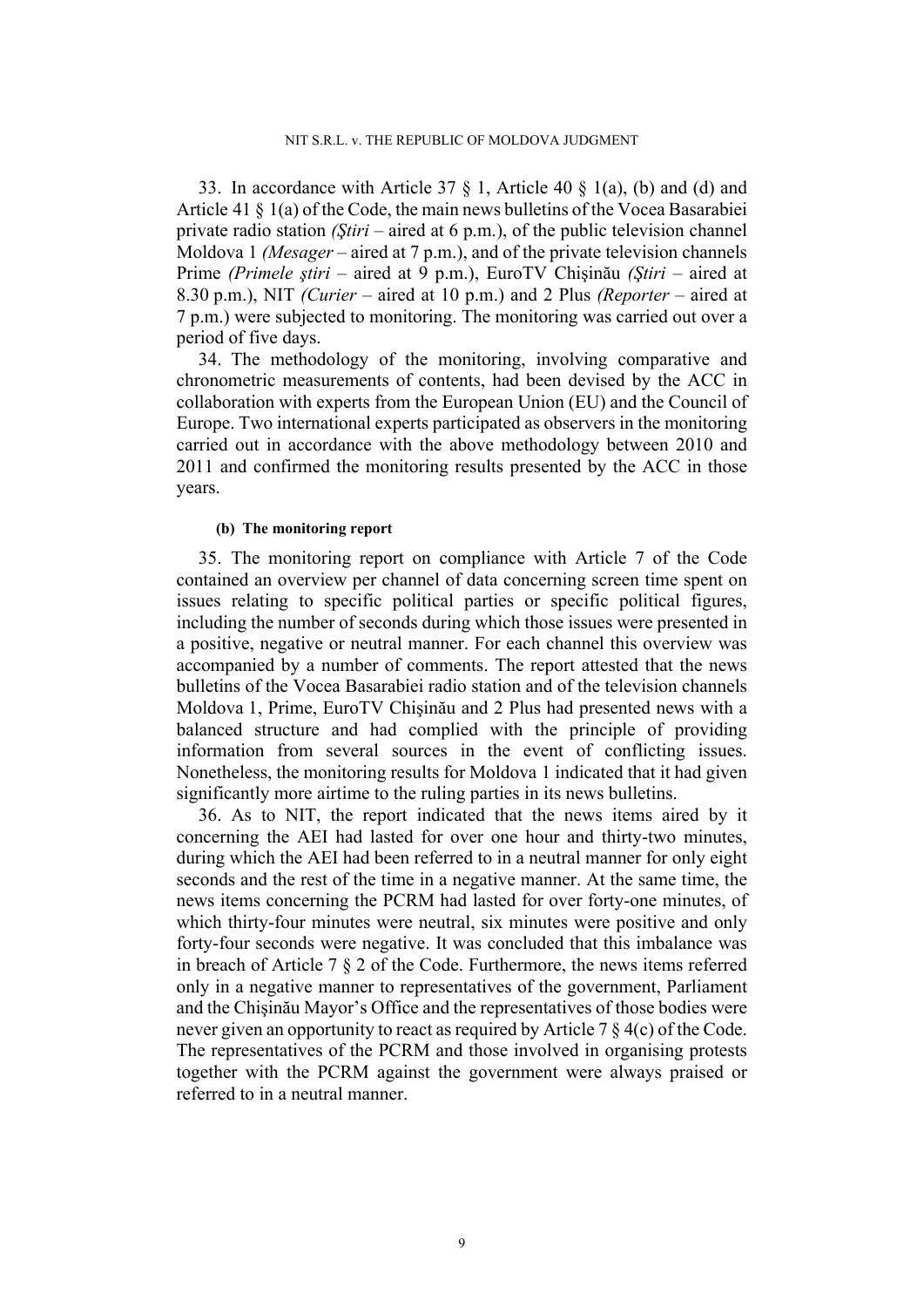37. The report also recorded that NIT's news bulletins had publicised the protest actions organised by the PCRM against the government, had included an anti-government propaganda video clip and had featured captions amounting to manipulation. In presenting a news item about an opinion poll conducted by NIT reporters on the streets of Chişinău, Hânceşti and Străşeni, NIT had, for example, presented exclusively the opinions of PCRM supporters who had expressed critical views about the government. This was found to be a breach of Article 7  $\S$  4(c) of the Code.

38. It was further noted that in reporting about protests organised by the PCRM, NIT had used captions and cited official declarations from those protests without showing images of the actual documents referred to. Thus, it was concluded that NIT had breached Article 7  $\S$  4(a) of the Code, which requires each news story to be accurate. Moreover, NIT was found to have acted in breach of Article 7 § 4(b) because the news anchor had introduced an item by saying: "Disturbed by the cynicism of the AEI, the Căuşeni local councillors demand the resignation of the incompetent government", before reading out a declaration by members of the aforementioned local council.

<span id="page-11-0"></span>39. Lastly, it was found that NIT had promoted aggressive journalistic language, had often not complied with the requirements concerning the diversification of sources, and had also used images, editing tricks or comments in order to distort the real facts or to denigrate the image of other subjects.

# **(c) The ACC's decision**

40. On 2 April 2012 the applicant company was provided with a copy of the monitoring report. In the accompanying letter it was informed that its news bulletins and those of the other national broadcasters had been monitored following the ACC's decision of 29 March (see paragraph [32](#page-9-0)  above), that the results of the monitoring would be examined at the ACC's public meeting of 5 April 2012, that this meeting would start at 10 a.m., and that its presence at the meeting was mandatory.

41. The minutes of the 5 April 2012 meeting reveal that eight of the ACC's nine members were present and that NIT's representative was also present and answered questions. According to the minutes, NIT's representative had stated that although this might sound paradoxical, NIT was pleased with the monitoring report because it mentioned NIT's predominantly neutral stance towards the PCRM and towards other political parties. From the minutes it further appears that during the discussions which ensued on the findings of the monitoring report on NIT, several ACC members had described the way in which NIT had presented its news bulletins as "manipulation" and "spreading fake news". It was stated, *inter alia*, that during one of the news bulletins one of the leaders of the AEI had been compared to Hitler and all leaders had been referred to as "criminals", "bandits" and "crooks". The terms used to describe the AEI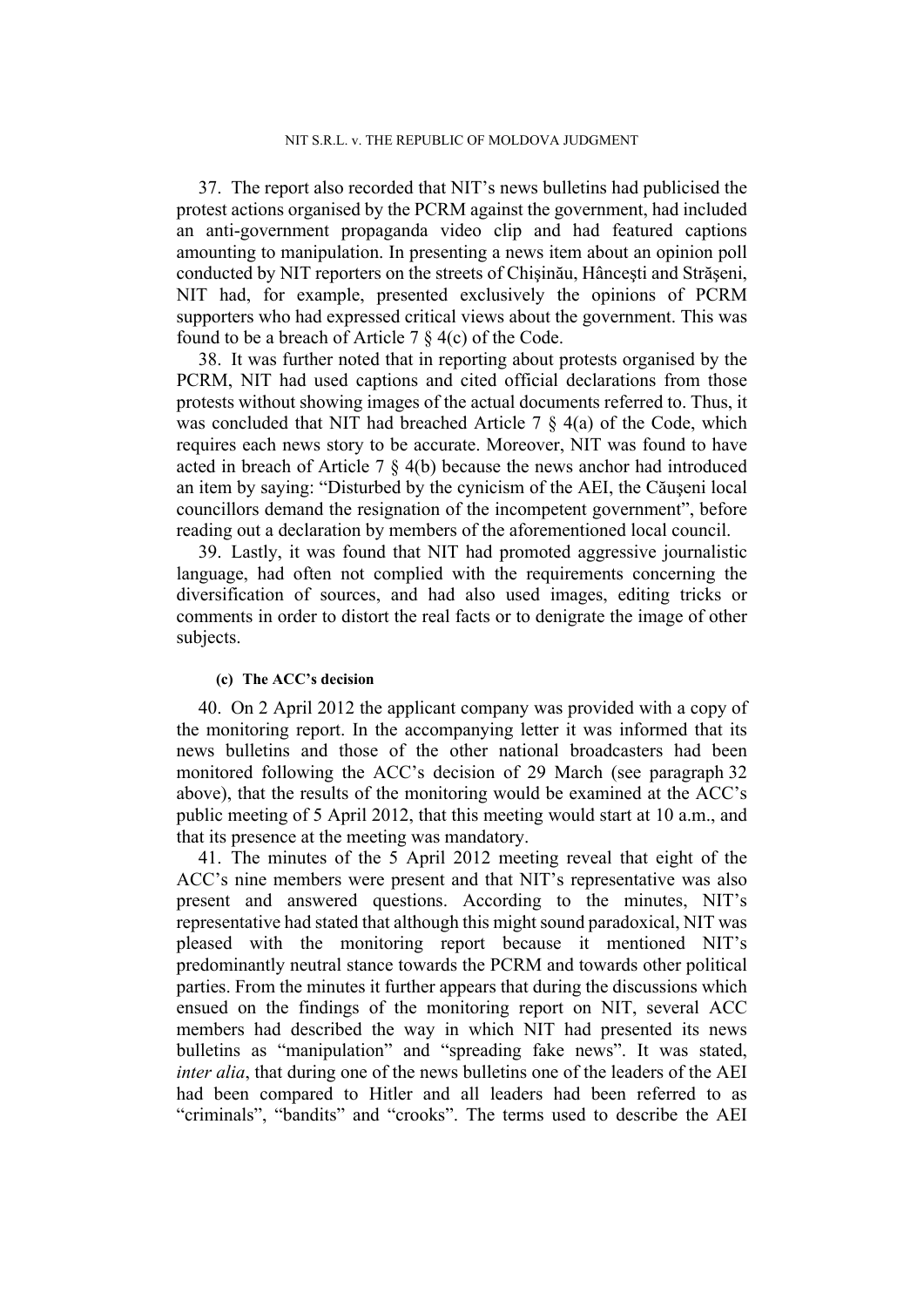government had included "dictatorial regime", "unconstitutional regime", "usurpers of power", "traitors", "the group of the three usurpers", and "criminal gang". Some of the ACC members had believed that NIT's news bulletins incited to hatred, violence and xenophobia. For instance, in a news item about anti-government demonstrations, slogans such as "usurpers, get out of Moldova" or "enemies of the people" could be heard. In another news item concerning an anti-government demonstration, people had been heard saying: "we shall unleash a fight against the traitors in power to regain the sovereignty of Moldova" and "we do not need pseudo-Romanianised and Western stooges". One member of the ACC had expressed the view that the news bulletins had been presented in such a manner that no distinction could be made between the facts presented in them and the biased opinions of the journalists commenting on them. NIT had also been criticised for making public announcements concerning the time and place of the anti-government protests organised by the PCRM. One of the ACC members had stated that the problem had not resided in the fact that the government had been criticised, the television channel being free to criticise the government as much as it wished in its shows. However, it was obliged to respect the rules concerning pluralism in its news bulletins. One of the ACC members had stated that Article 7 § 2 of the Code concerned rather the period for election campaigns and that news bulletins could not remain neutral towards the government. He believed that the monitoring had been conducted with the sole purpose of imposing further sanctions on NIT and that if NIT's sanctioning by the ACC continued, this could be construed as an attack on freedom of expression. He expressed the opinion that the other ACC members were silently fulfilling political instructions and urged them to act responsibly even though they had the power to close down a television channel.

42. At the end of the discussions the ACC member tasked with presenting the findings of the monitoring report was given the floor and concluded by saying that he always took responsibility and that today he was taking responsibility in proposing that, in accordance with the gradual approach, a sanction be imposed on NIT in the form of the revocation of its broadcasting licence. The proposal was put to a vote and accepted by seven votes to one.

43. The ACC's decision delivered on the same date reiterated the findings set out in the monitoring report (see paragraphs [35](#page-10-0)[-39](#page-11-0) above). In addition, it stated:

"At the same time, the breaches found fall under Article 10  $\S$  5 of the ... Code...

Under the conditions of the broadcasting licence  $\dots$ , point 3.1. letter (a): The licence holder is obliged to carry out its activities in compliance with the ... Code', and letter (e), 'to carry out its activities on condition of observing: the right to complete, truthful and operative information within the meaning of the constitutional provisions, as well as the pluralism of opinions.̓

At the same time, we should mention that ... NIT was publicly warned, by the ACC's decision ... of 18 May 2011, for breaches of the provisions of Article 7 ... of the ... Code.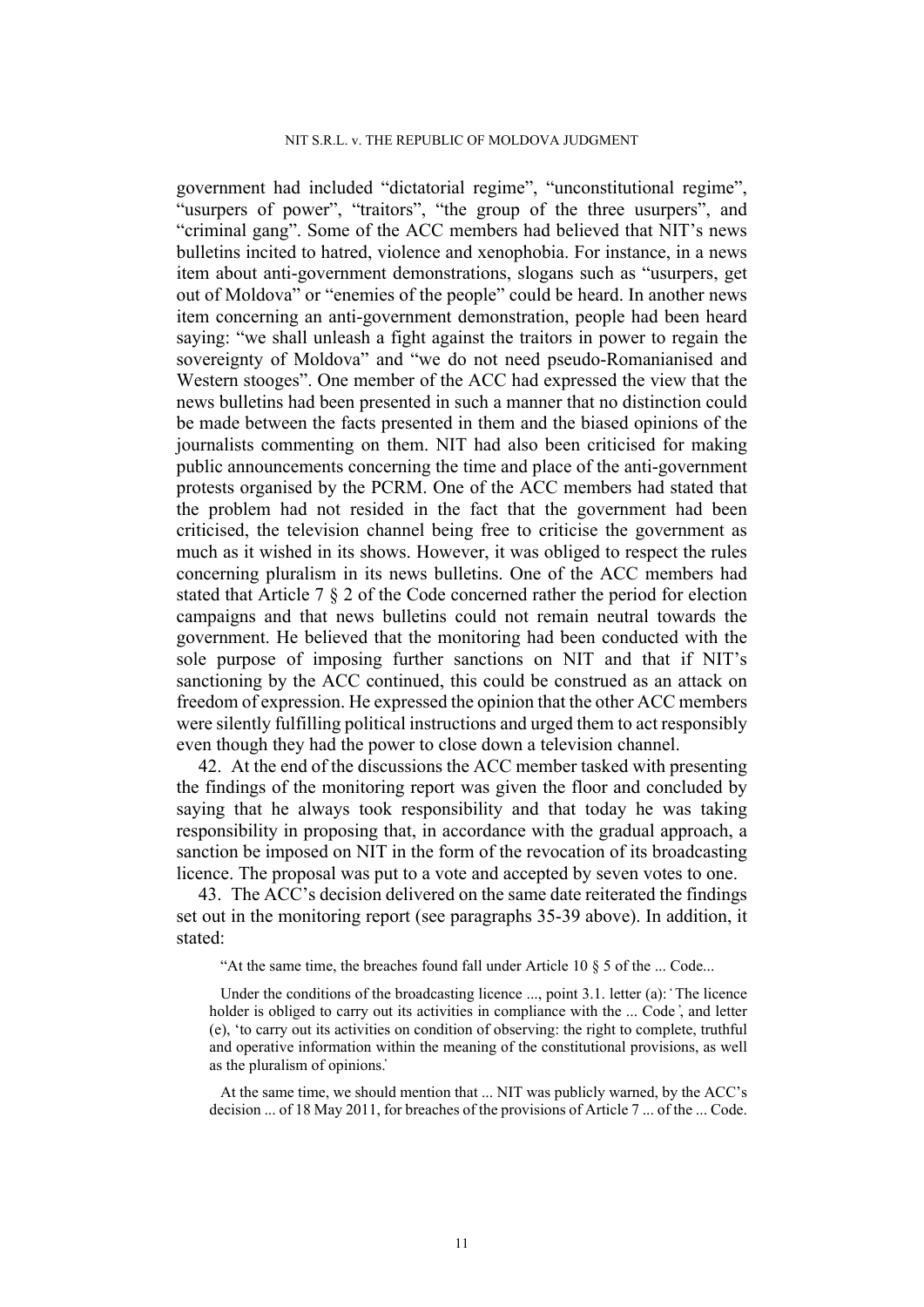By the ACC's decision ... of 27 May 2011, a fine ... was imposed ... for repeated breaches of the provisions of Article 7 ... of the ... Code. By the ACC's decision ... of 3 June 2011, a sanction was applied ... in the form of suspension of the right to broadcast commercial advertising ..., for repeated breaches of the provisions of Article 7 ... of the ... Code, and by the ACC's decision ... of 24 June 2011, the ... [channel]'s broadcasting licence was suspended ... for repeated breaches of the provisions of Article 7 ... of the ... Code.

Taking into account the ACC's decisions ... of 6 November 2009, ... 15 September 2010, ... 18 May 2011, ... 27 May 2011, ... 3 June 2011 and ... 24 June 2011, as a result of the examination of the monitoring report ..., [and] the public debates, on the basis of the provisions of the ... Code..., the [ACC]

Decides:

...To approve the monitoring report ...

 $\cdot$ ..."

...To publicly warn ... the founder of the Moldova 1 television channel, for breaches of the provisions of Article 7 § 2 of the Audiovisual Code, in accordance with Article 38 § 3 ... (a) of the Audiovisual Code.

...To withdraw the broadcasting licence ... for the television channel NIT, in accordance with Article 27  $\S$  1 ... (a) and (b) and  $\S$  2 and Article 38  $\S$  1 ... (e),  $\S$  2 ... (b) and (f),  $\S$  3 of the ... Code, for repeated breaches of the provisions of Article 7  $\S$ § 1, 2 and 4, ... (a), (b) and (c) and Article 10  $\S$  5 of the ... Code and point 3.1, letters (a) and (e) of the terms of the broadcasting licence.

44. The ACC's decision was published in the Official Gazette on 6 April 2012.

## *4. Proceedings against the revocation decision*

# **(a) Preliminary challenge before the ACC**

45. On 5 April 2012 the applicant company brought a preliminary challenge before the ACC against the revocation decision, relying on section 14 of Law no. 793-XIV/2000 on administrative court proceedings (see paragraph [87](#page-34-0) below) and seeking to have the revocation of the broadcasting licence declared void. It argued, in essence, that the ACC's decision had been unlawful and unreasoned and had therefore interfered with NIT's editorial independence, in breach of the right to freedom of expression.

46. On 27 April 2012 the applicant company's preliminary challenge was dismissed by the ACC as being ill-founded. The ACC held, in short, that it had revoked the broadcasting licence only after it had gradually applied all the other sanctions provided for in Article 38 of the Code.

### **(b) Applications for interim measures**

<span id="page-13-0"></span>47. On 6 April 2012, at the same time as lodging an appeal against the ACC's decision of 5 April 2012 with the Chişinău Court of Appeal ("the Court of Appeal") (see paragraph [55](#page-17-0) below), the applicant company also asked the same court to stay the enforcement of the decision pending a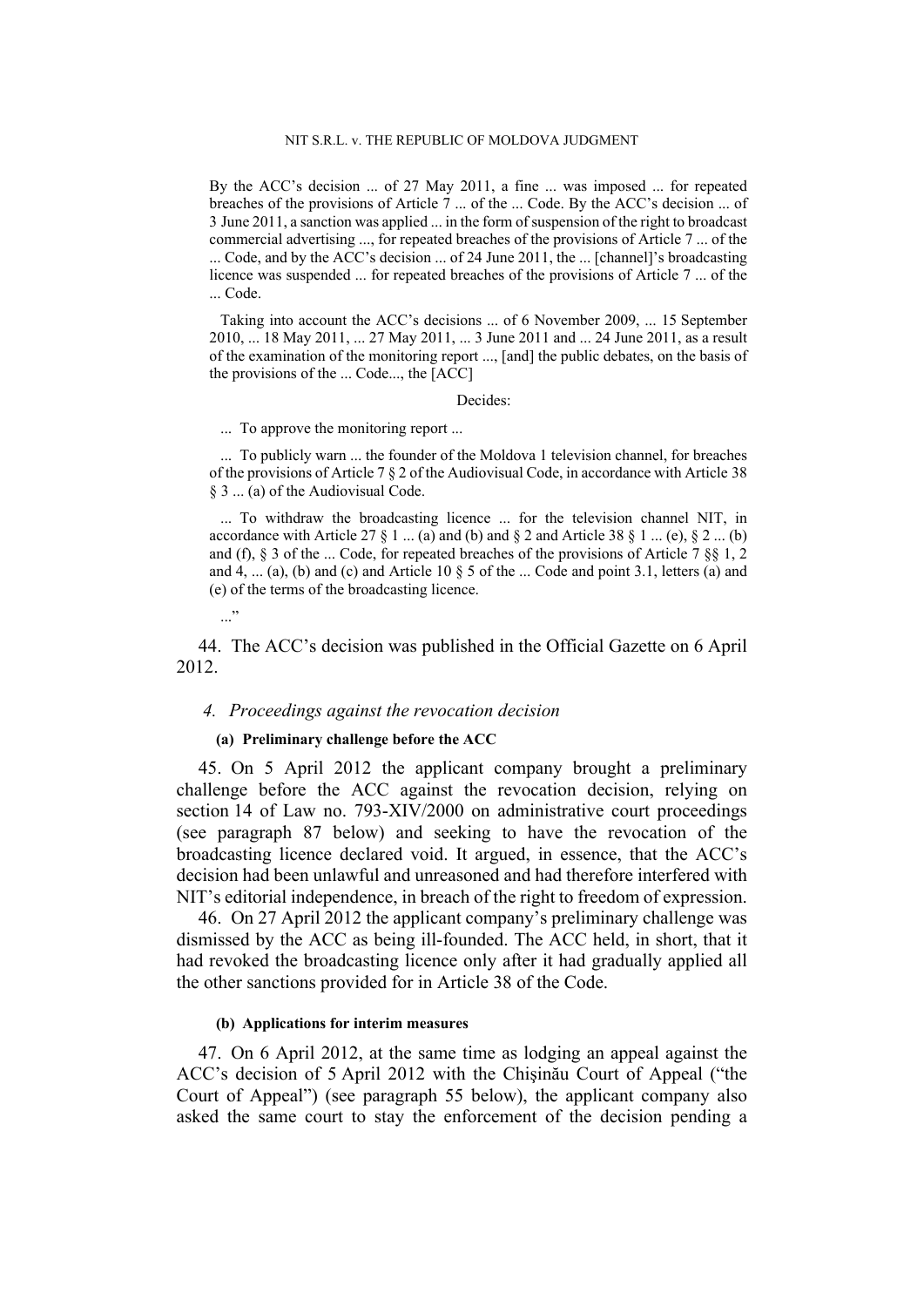judgment on the merits and to take protective measures. The applicant company relied on section 21 of Law no. 793-XIV/2000 on administrative court proceedings (see paragraph [87](#page-34-0) below) and on Articles 174, 175 and 177 of the Code of Civil Procedure ("the CCP"). It argued that the absence of a protective measure would clearly cause difficulties when enforcing a judgment on the merits in its favour and would very likely make that judgment impossible to enforce. Also, it argued that the immediate enforcement of the decision would result in serious and imminent losses for the applicant company and would destroy its television channel.

48. The applicant company contended that, in accordance with the applicable rules, the owner of the broadcasting licence had to return the revoked licence to the ACC. Given the nature of the activity authorised by the broadcasting licence, its owner would therefore be forced to suspend broadcasting indefinitely or end it altogether. Thus, the psychological and financial well-being of NIT's employees would be affected and the television channel would lose any current or future commercial endorsements and would be forced to terminate other existing contracts, which could result in significant financial liabilities and penalties. The impugned measure would also breach the television channel's right to freedom of expression, including its right to impart information and the public's right to receive it. Lastly, the broadcasting frequencies covered by the licence would be made available to other broadcasters through a public competition, rendering the enforcement of a favourable judgment on the merits virtually impossible.

49. By an interlocutory judgment of 9 April 2012 the Court of Appeal dismissed the applicant company's application for a stay of enforcement. The Court of Appeal held:

"Having reviewed the arguments raised [by the applicant company] in its application ..., [it] considers that the application is ill-founded and has to be dismissed ...

Under section 21(1) of Law no. 793-XIV/2000, the applicant [company] could ask for a stay of enforcement of the administrative act at the same time as bringing proceedings before the court.

The ... court [wishes] to mention that by the ACC decision ... of 5 April 2012 the activity of the NIT television channel had in fact been stopped ... By staying [the enforcement of] the contested administrative act, the court would expose itself [to the risk] of determining the merits of the case, [a step] which is inadmissible at this stage of the proceedings in accordance with the provisions of the CCP.

[Given] ... that the reasons for the [applicant company's] application for a stay [of enforcement] of the administrative act were not justified by it, the court ... considers that it is necessary to dismiss the application ..."

50. On 10 April 2012 the applicant company repeated its application to the Court of Appeal for a stay of enforcement, relying on the same provisions of domestic law (see paragraph [47](#page-13-0) above). It again argued that it might suffer imminent and partly permanent damage, pointing to the fact that the competent authorities had informed it on 6 April 2012 that its broadcasting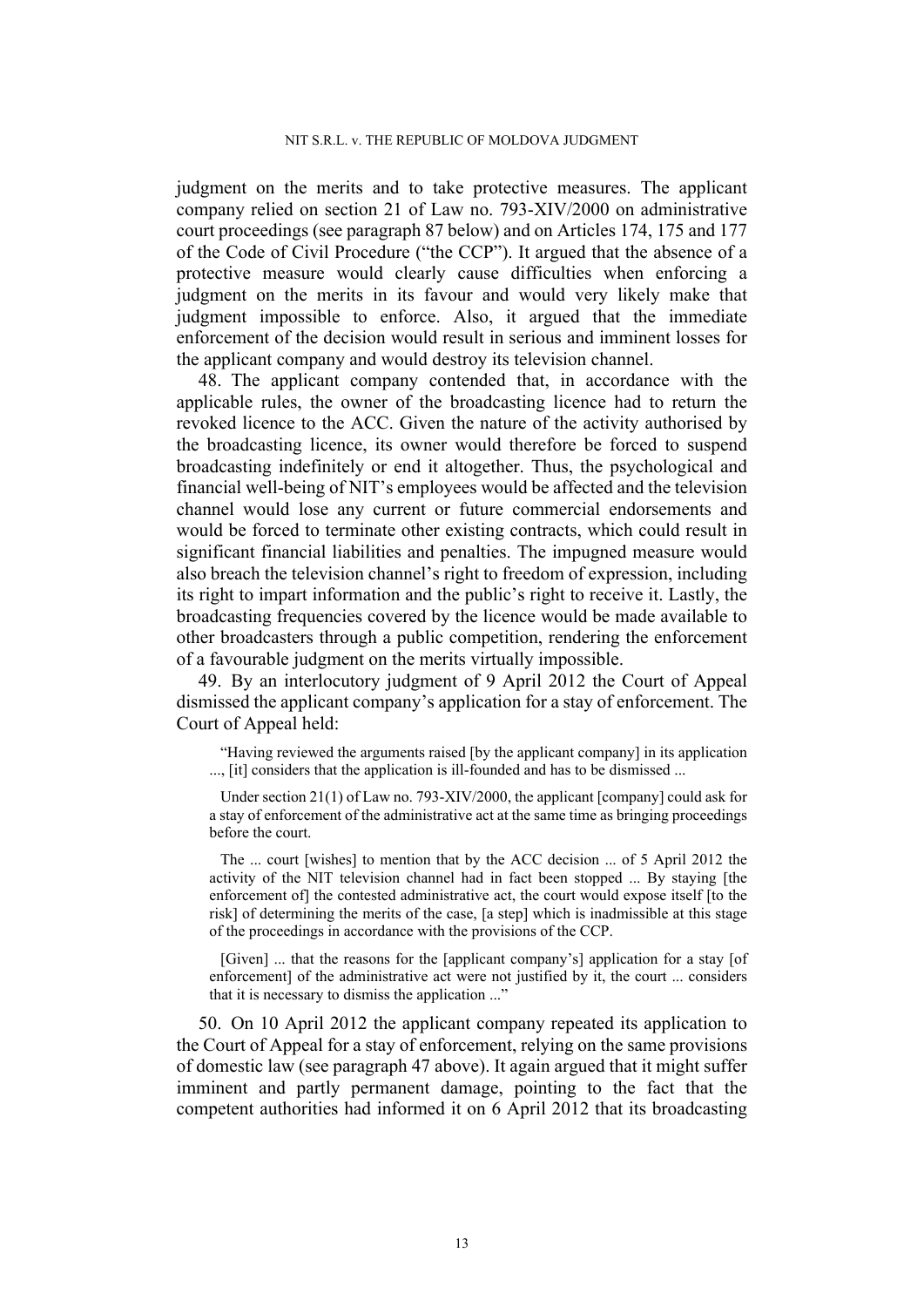would be stopped and that one of the ACC members had confirmed in a press statement the company's concerns that the broadcasting frequencies covered by the revoked licence would be advertised by way of public competition.

51. By an interlocutory judgment of 11 April 2012 the Court of Appeal dismissed this application. It held:

"Having reviewed the arguments raised [by the applicant company] in its repeated application ..., [it] considers that the application is ill-founded and has to be dismissed ...

... On 9 April 2012 the [court] dismissed a similar application by the applicant company ...

... the interlocutory judgment ... of 9 April 2012 ... was served on the applicant company's representative on the same date, [together] with an explanation that [the applicant company] could lodge an appeal on points of law [against the interlocutory judgment] within fifteen days ... if [it] disagreed with that ... judgment."

52. The applicant company appealed on points of law against both interlocutory judgments. It argued that on 9 April 2012 the Court of Appeal had dismissed its application of 6 April while ignoring its arguments about the damage it would suffer if the ACC decision was enforced and the need for protective measures in order to avoid making the enforcement of a favourable judgment impossible. In addition, the applicant company argued that the court's observation that by staying the enforcement it would risk prejudging the merits of the case was irrelevant. In the applicant company's submission, the court had ignored the fact that by dismissing the application it had expressed an opinion on the outcome of the case in favour of the ACC.

53. The applicant company further argued that on 11 April 2012 the court had dismissed its application of 10 April on the ground that that application had been similar to the one of 6 April even though the applicant company's arguments and evidence showed that the former application had relied on different circumstances from those referred to in the latter one, including the fact that the television channel's broadcasting activity had been stopped. No explanation had been provided as to why the circumstances indicated by the applicant company could not be characterised as being new.

54. By a judgment of 10 May 2012, not amenable to appeal, the Supreme Court of Justice ("the Supreme Court") dismissed the applicant company's appeal on points of law and upheld the lower court's interlocutory judgments. It held:

"... the solutions adopted by the [lower] courts were correct and complied with the legal norms in force.

[Under Article 174 of the CCP], the court or the judge may take protective measures in the case following a request by the parties to the proceedings. Protective measures may be granted at any stage of the proceedings in circumstances where not taking such measures would create judicial difficulties or would render impossible the enforcement of the court judgment.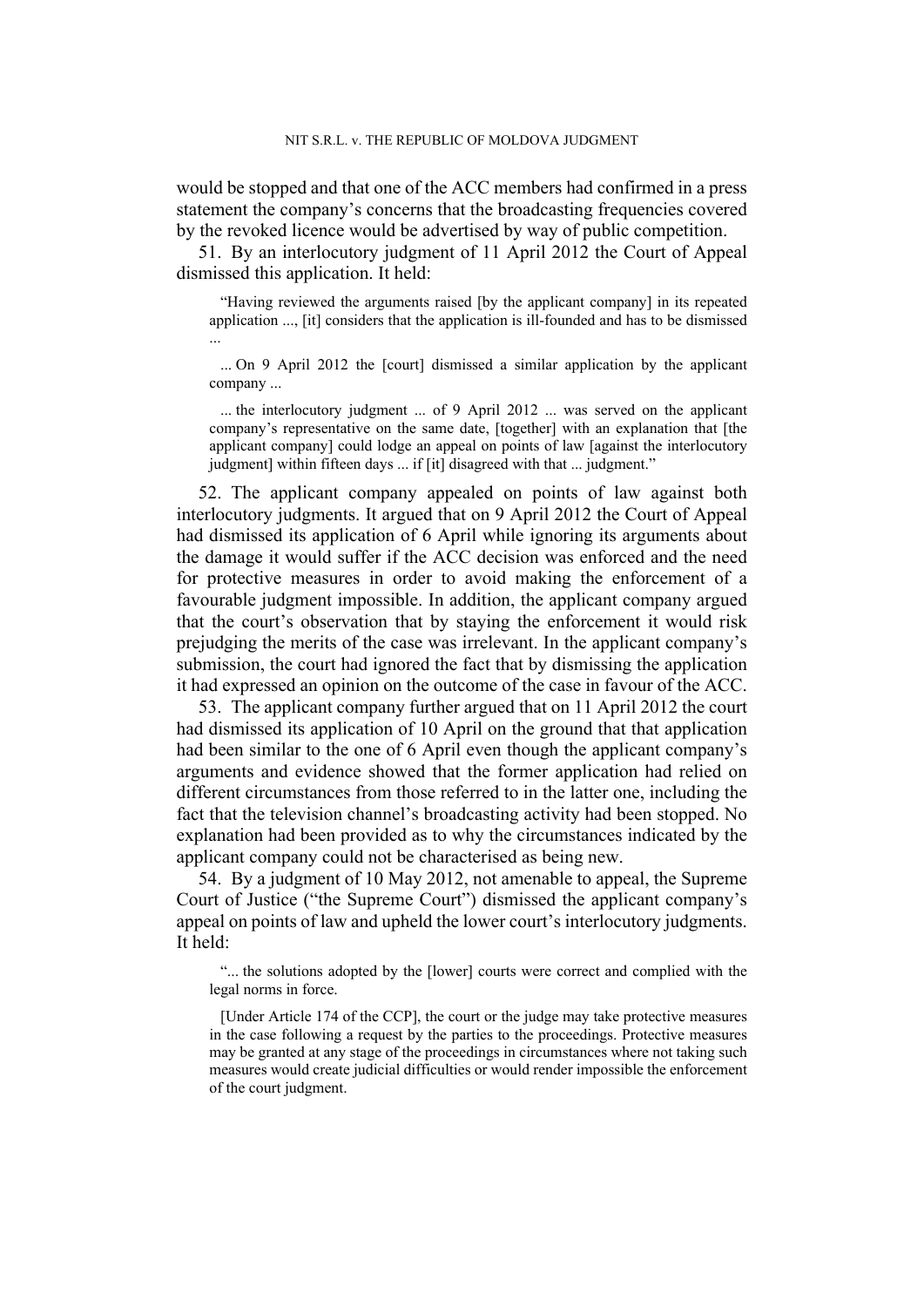#### NIT S.R.L. v. THE REPUBLIC OF MOLDOVA JUDGMENT

The applicant [asking] for protective measures has not presented the first-instance court with evidence that could confirm a possible difficulty or impossibility in enforcing a future favourable court judgment. However, the provisions of the cited norm can be applied by the first-instance court which examines the application only in circumstances where the parties to the proceedings who have asked for the [measure to be granted] prove the possible existence of such consequences. Otherwise, an arbitrary application of the cited norm could affect the rights and interests of another party to the proceedings and breach one of the fundamental principles of civil proceedings as set out in Article 22 of the CCP.

Under section 21(1) of Law no. 793-XIV/2000, the applicant [company] may request the administrative court to stay the enforcement of the contested administrative act at the same time as lodging its application against that act.

Under subsection 2 of the [same] section [the court may also order a stay of enforcement] of its own motion, but in such a case the court must establish damage that is imminent and this finding must be well justified.

As transpires from ... section  $21(2)$  of the Law ... [text], ... it falls within the court's discretion to assess how justified the need to order the stay ... is and [whether] this intervention is going to prevent ... imminent damage.

The documents of the case confirm that ... the damage the applicant [company] claims to have sustained ... [concerns] the losses it suffered ... [because of] the termination of its commercial activities, which in turn was the result of the ACC's decision whose lawfulness and well-founded [nature] is contested and forms the scope of the case.

In other words, the administrative court is [called upon to examine] the [proceedings] challenging the lawfulness of the administrative act, the results of which ... [are going to be decisive] for the continuation of the [applicant company's] activities.

Starting from the aforementioned considerations, the Court considers that the [firstinstance] court has correctly concluded that by the ACC's decision ... of 5 April 2012 the activity of the NIT television channel had in fact been stopped and that by staying [the enforcement of] the contested administrative act the court would expose itself [to the risk] of determining the merits of the case, [a step] which is inadmissible at this stage of the proceedings in accordance with the provisions of the CCP.

Moreover, the manner of recovering a loss suffered because of an administrative act is provided for by Law [no. 793-XIV/2000] and was to be examined in the event that the [applicant company's action against the ACC] was allowed ...

For these reasons, the Court considers that the [applicant company's] arguments supporting its ... appeals on points of law cannot [be considered valid] grounds for quashing the interlocutory judgments of the [lower] court ...

The applicant [company's] allegation that the right to freedom of expression, including the public's right of access to information, might potentially be affected ... is also [considered] by the court [to be] declaratory and unproven because ... there is no evidence confirming such a situation.

The argument that the sale of the broadcasting frequencies could prevent the enforcement of a possible judgment cannot be accepted and was correctly dismissed by the [lower] court because it was grounded on mere suppositions.

Moreover, the legal provisions cited above give the court, where necessary, the possibility of reconsidering throughout the judicial debates the issues deemed important [in the case].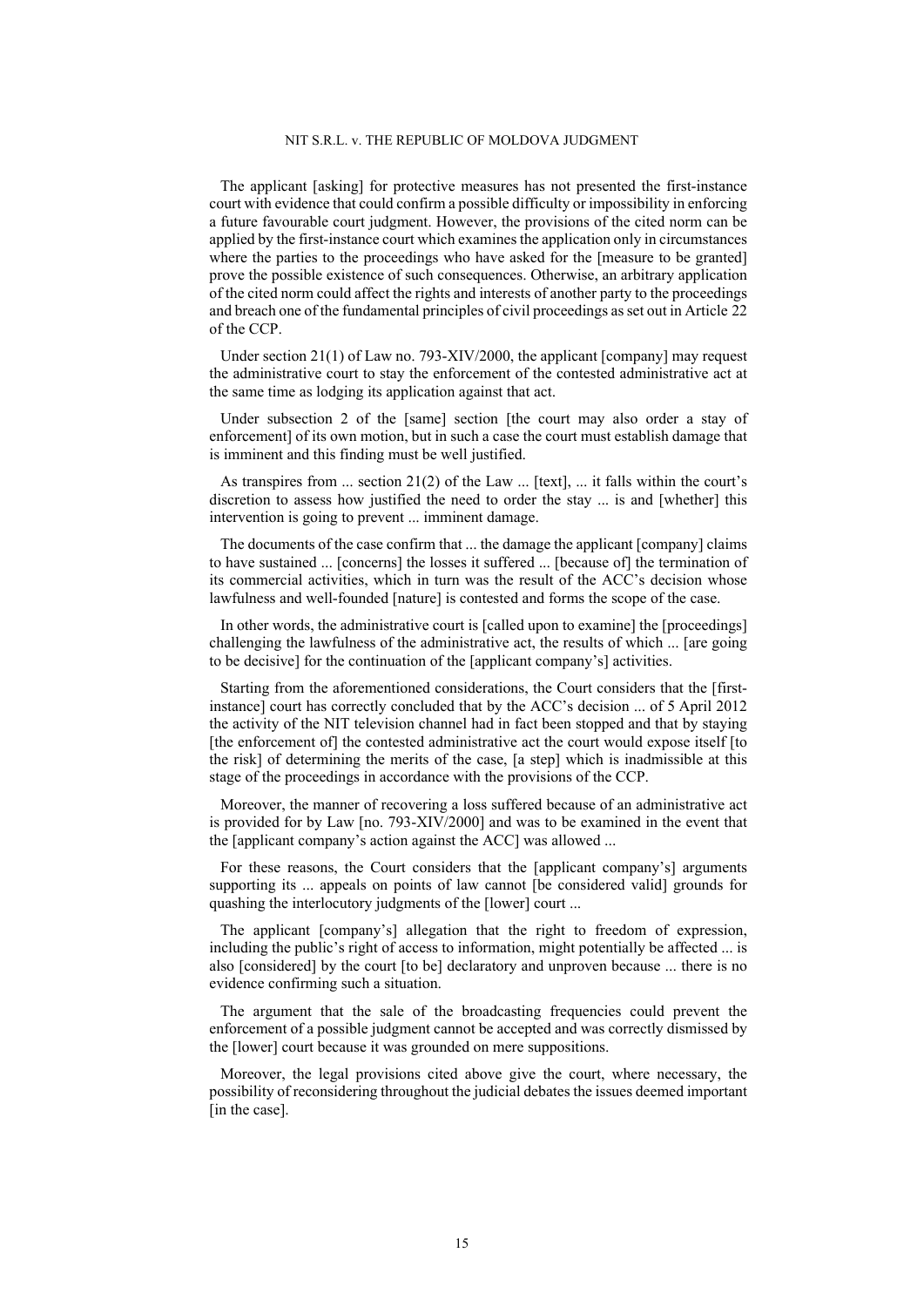..."

### **(c) Proceedings on the merits before the Court of Appeal**

*(i) The applicant company's submissions*

<span id="page-17-0"></span>55. The applicant company argued that the ACC's decision of 5 April 2012 had been unlawful on substantive and procedural grounds. It stressed that, according to the findings of the monitoring report, it had also referred to the PCRM in a negative manner for forty-four seconds in its news bulletins. It admitted that its news bulletins had been critical or even defamatory towards the AEI. However, it pointed out that under the Convention it was acceptable to criticise the government and that the freedom of the media allowed journalists the right to exaggerate and act in a provocative manner. According to the applicant company, it had thus acted in conformity with Article 10 of the Convention. It expressed the view that the method chosen by the State to ensure pluralism – as enacted in Article 7 of the Code – was contrary to that Convention provision. It further submitted that the ACC's decision had not been lawful within the meaning of Article 10 as the law on the basis of which the licence had been revoked had not made it clear that such a serious sanction as the revocation of the licence could be imposed for criticising the government. Nor had the ACC's decision pursued a legitimate aim, since the only aim pursued by the authorities had been to eliminate it from the media market and get rid of a television channel critical of the government. It stressed that the criticism of the government related to matters of important public interest, such as foreign policy and domestic affairs. The sanction imposed had been disproportionately harsh and the ACC had not provided sufficient and pertinent reasons for that decision.

56. The applicant company also argued that the revocation of its licence had been contrary to its rights guaranteed by Article 1 of Protocol No. 1 to the Convention.

<span id="page-17-1"></span>57. As regards the procedure, the applicant company submitted that pursuant to Article 40 § 3 of the Code, the ACC's decision of 29 March 2012 to carry out a monitoring process had entered into force on the date on which it had been published in the Official Gazette, namely on 31 March 2012. The monitoring report had been debated by the ACC at its meeting of 5 April 2012. The ACC had not observed the time-limits prescribed by sections  $3(2)(a)$  and 9 of Law no. 239-XVI/2008 on transparency in decision-making (see paragraph [88](#page-35-0) below). In addition, when adopting its decision of 5 April 2012, as well as its decision of 24 June 2011, the ACC had not acted in conformity with Article 27 § 2 of the Code in that it had omitted to observe procedural requirements laid down in other laws before suspending or revoking the licence. In particular, it had failed to apply to a court within three working days from adopting its decisions, including the one of 5 April 2012, as required by the CCP and section 17(3) of Law no. 235-XVI/2006 on the basic principles of regulating entrepreneurial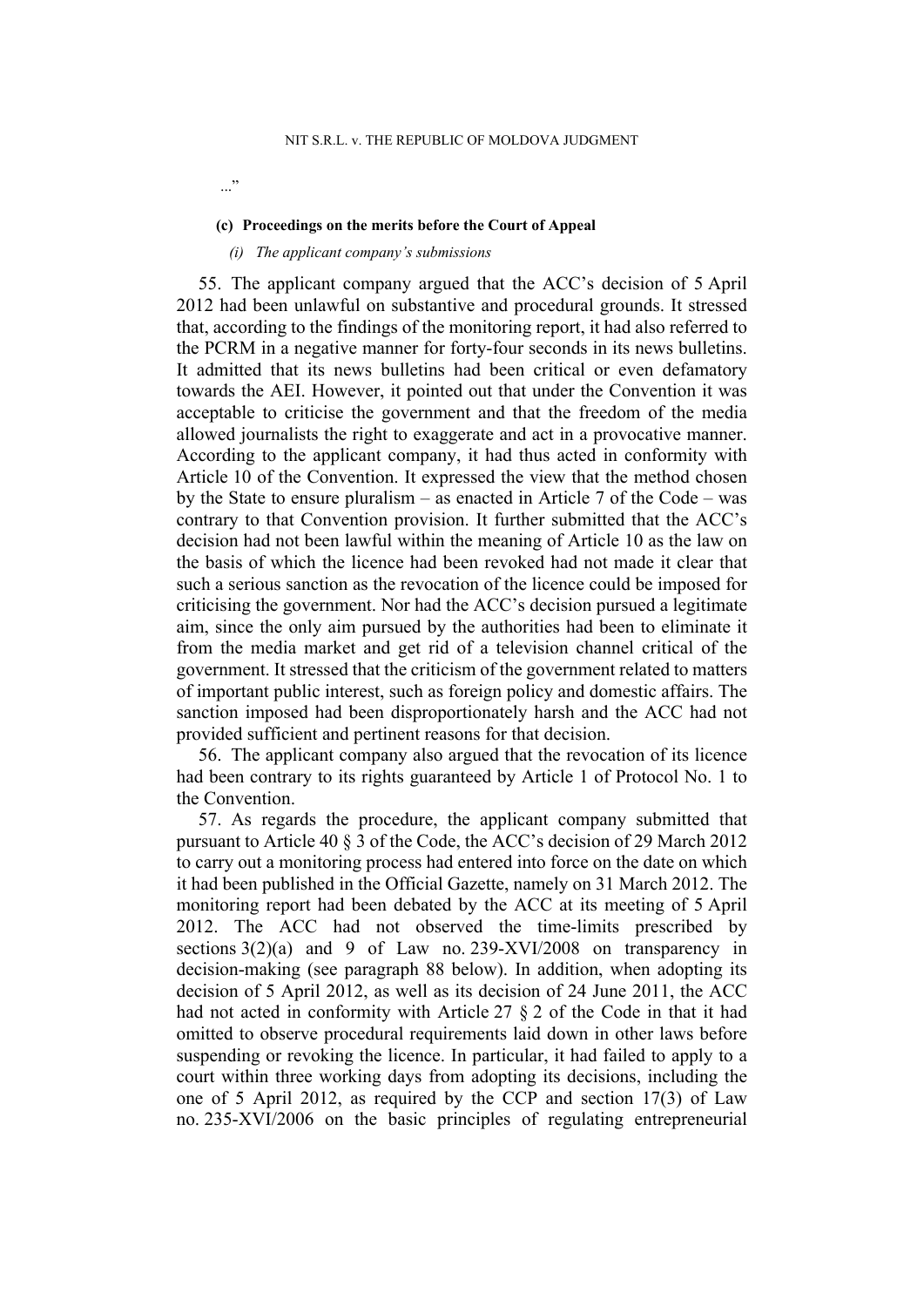activity. Also, the ACC had not provided any recommendations for remedying the violations found following the monitoring and had not warned the applicant company of the possible suspension or revocation of the licence if the violations found were not remedied in due time, as required by section  $16(6)(e)$  of Law no. 235-XVI/2006 and section 19 of Law no. 451-XV/2001 on regulating entrepreneurial activity through licensing. Furthermore, the Constitutional Court had confirmed in its ruling of 6 December 2012 (see paragraphs [89](#page-36-0)[-92](#page-37-0) below) that the immediate enforcement of the ACC's decision of 5 April 2012 without waiting for the outcome of the court proceedings examining the challenge against that decision had been contrary to national legal and constitutional principles and to the Convention.

58. The applicant company lastly contended that the ACC had been politically biased and that certain leading politicians had influenced the decision to revoke its licence.

### *(ii) The Court of Appeal's judgment*

59. On 11 February 2013 the Court of Appeal gave judgment and dismissed the applicant company's appeal as ill-founded. In so far as relevant to the case before the Court, its reasoning included the following.

60. The court found that the ACC's findings concerning NIT's news bulletins had been supported by the available evidence and that the ACC had provided reasons for its decision to revoke the licence as also shown by the minutes of the meeting of 5 April 2012. In addition, the court viewed the recordings of the news bulletins and described in detail the contents of the news bulletin of 6 February 2012. It found that this bulletin had lasted for forty-one minutes of which thirty-nine minutes had been dedicated to criticism of the governing parties. Words such as "bandits", "criminals", "crooks", "group of criminals", "traitors", and "swindlers" had been used to describe the government and the parties forming it. Every minute contained two or three such words and none of the persons mentioned in the bulletin had been given a chance to react. The court considered the applicant company's allegations in this connection (see paragraph [55](#page-17-0) above) to be unfounded because they were contradicted by the aforementioned evidence and grounded on an incorrect assessment of the applicable legal framework.

61. The court, addressing the applicant company's complaint concerning the method chosen by the State to ensure pluralism, found as follows:

"... the State has a positive obligation to ensure that the public has access to impartial and trustworthy information through television and radio. It also has the obligation to ensure the diversity of the opinions expressed via the above-mentioned media and it is up to the State to choose the means by which the above objectives are to be reached. The Moldovan State has opted for the method of implementation of the principle of pluralism of opinions, by obliging television and radio stations, as the beneficiaries of public broadcasting networks, to offer airtime to holders of all [political] views and ideas. Moreover, when someone is criticised, the State has imposed on television and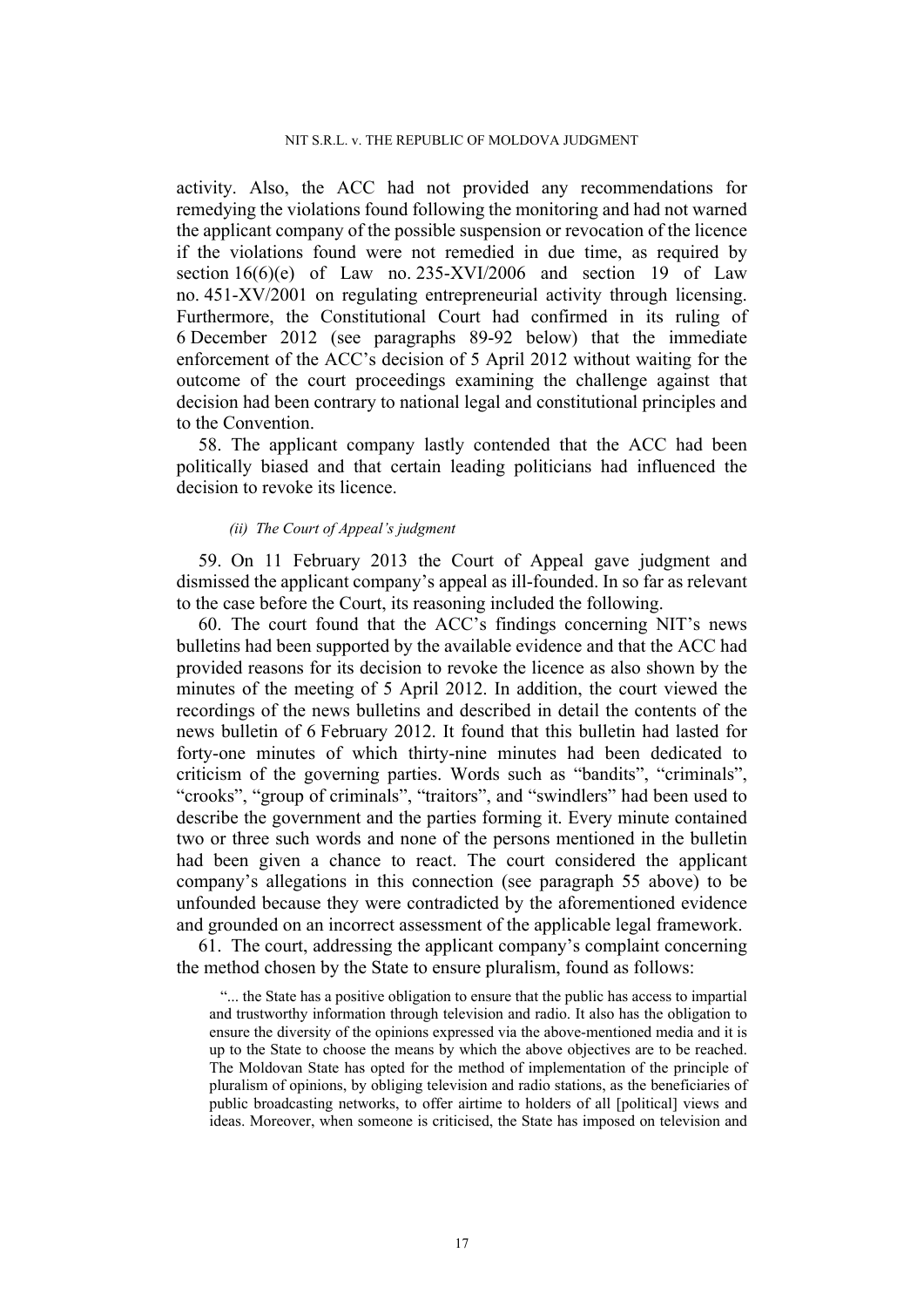radio stations an obligation to give that person the opportunity to react. The choice made by the State is compatible with the so-called margin of appreciation under Article 10 of the Convention ...

In this context, reference is made to ... the third sentence of paragraph 1 of Article 10 of the Convention, according to which: 'This Article shall not prevent States from requiring the licensing of broadcasting, television or cinema enterprises.'

... audiovisual broadcasting is regulated by the Code, which is in line with international standards and which received the approval of international bodies at the time of its adoption ...

The law on the basis of which the television channel's licence was revoked was accessible and foreseeable, and NIT could have foreseen the consequences of its behaviour."

62. The court took the view that a broadcaster's editorial independence had to comply with the lawful requirements in the field and with society's interests.

63. The court accepted that the sanction imposed on the applicant company had been very harsh. However, it considered it important that the revocation of the licence had not been a spontaneous act which could not have been foreseen by NIT. It noted that before imposing that sanction, the ACC had made unsuccessful efforts for three years, between 2009 and 2012, to make the television channel abide by the provisions of Article 7 of the Code. The television channel had received sanctions on thirteen occasions between 2009 and 2012 for similar breaches and all those sanctions had been ineffective:

"It is undisputed that the attempts undertaken by the ACC and the chances given to the NIT television channel to return to legality, in conjunction with the sanctions imposed, in the opinion of the court, were more than enough for NIT to draw the appropriate conclusions and start complying with the law.

However, the court notes that NIT presented obvious characteristics of a violator of the imperative norms in the field, ignoring all the attempts undertaken by society, in the person of the [ACC], to keep NIT on the market of broadcasters in the Republic of Moldova<sup>"</sup>

64. The court noted that although all the legal conditions for the revocation of the licence had been met much earlier (in 2010), the ACC had imposed milder sanctions on two occasions instead of revoking the licence, thus giving the applicant company additional chances to comply with the law and avoid having its licence revoked. The court further noted that in 2011 the television channel had contested only two of the five sanctions imposed on it: the two official warnings had not been contested, and the fine had been paid without being contested.

65. The Court of Appeal also took into account the fact that at the time of the revocation of the licence, six of the sanctions imposed by the ACC had been final, and that by the time of the adoption of its judgment, another four sanctions had become final by way of final court judgments. Moreover, on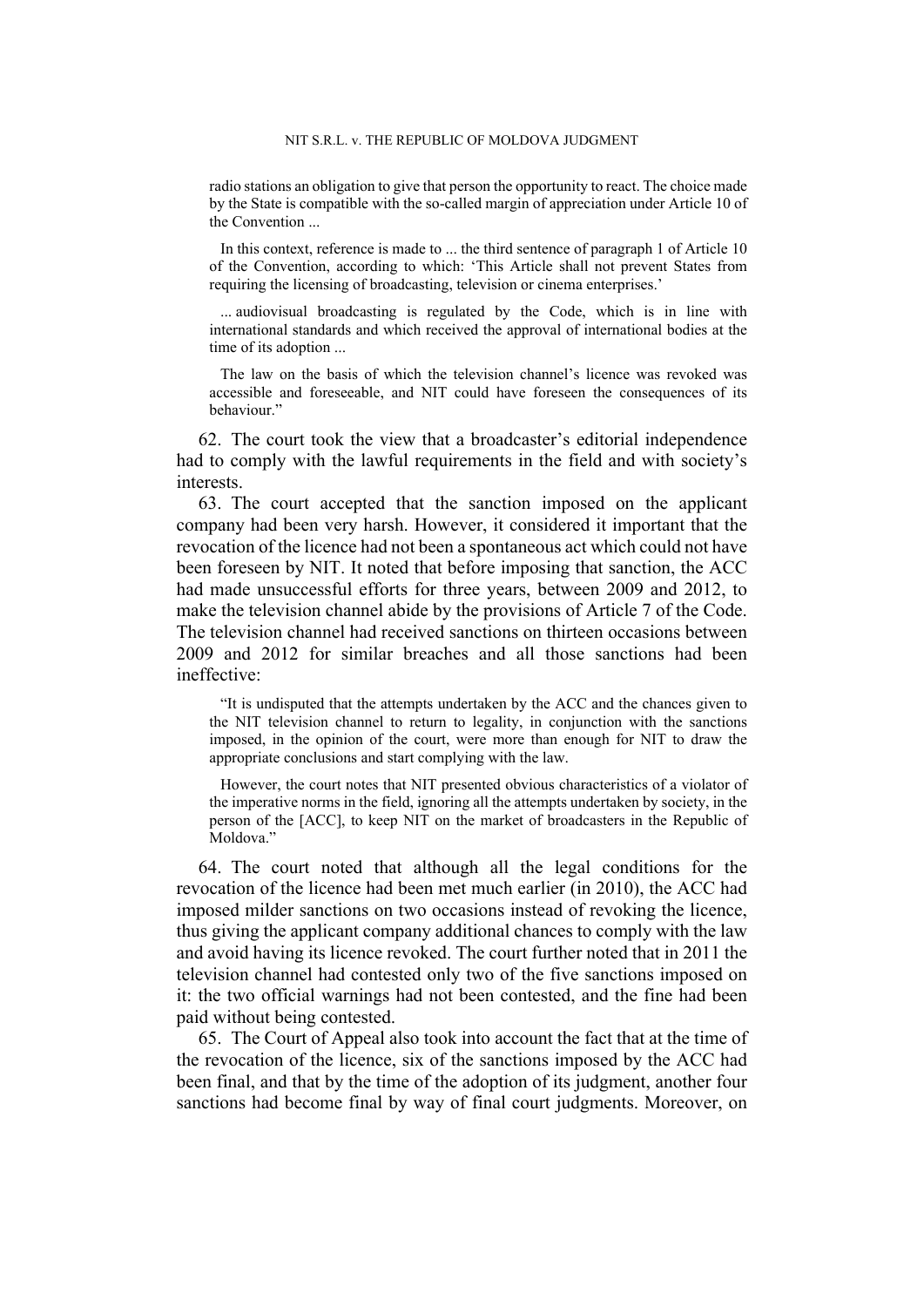two occasions, the ACC had given NIT deadlines to comply with the law without imposing any sanctions on it:

"... the court concludes that, by the date of the ACC's decision no. 42 of 5 April 2012 regarding the revocation of NIT's licence, out of all the sanctions applied to the NIT television channel, six sanctions were in force and had legal effect, and subsequently, by the time of the adoption of the decision in the case under examination, the legality of four other sanctions imposed as a result of the ACC's decisions has been confirmed by irrevocable court decisions."

66. The court further noted that in spite of all the efforts by the ACC to make NIT stop violating the law and thus keep it on the market, the latter had obstinately continued to do so, thus leaving no other option to the ACC but to revoke the licence. It held:

"Had the ACC not imposed the harshest sanction on the television channel, it would have sent the wrong signal to other broadcasters, which would have been led to believe that failure to observe the law could not have serious consequences. Thus, the imposition of the harshest sanction on the television channel corresponded to a strong necessity in a democratic society, a necessity dictated by the obligation to impose pluralism of opinions and the need to comply with the audiovisual legislation."

67. The court also dismissed the applicant company's allegations concerning the breach of its rights under Article 1 of Protocol No. 1 to the Convention. It noted that the licence had been revoked for repeated breaches of the law and that therefore, the revocation had been lawful, had pursued a legitimate aim and had been necessary in a democratic society. The court also considered unfounded the applicant company's argument that the interference had been disproportionate because of its exceptional and unjustifiably harsh nature, which had ruined the applicant company's entire professional activity, depriving it of all the possible income from audiovisual activities, on the grounds that during the years 2009 to 2012 NIT had not taken any measures recommended by the ACC but had continued to breach the Code, a fact which had eventually led to the revocation of the licence.

68. The court held, moreover, that the applicant company had not submitted conclusive and pertinent evidence before it that could confirm the damage alleged by it and that any losses suffered, including those from its inability to honour its contractual obligations, were attributable to NIT's unlawful actions and therefore it had to accept responsibility for them.

69. As regards the procedural complaints, the court held that the ACC had adopted the impugned decision in compliance with Articles 7, 10, 37, 38 and 40 of the Code and Articles 4, 5, 7, and 8 of the ACC's articles of association (see paragraphs [85-](#page-25-0)[86](#page-32-0) below) and by exercising its powers as set out in Articles 37 and 40 of the Code. On 29 March 2012 the ACC had lawfully ordered the monitoring of the news bulletins in accordance with the provisions of Article 38 §§ 2(f) and 7 and Article 40 § 1(d) of the Code. In line with the provisions of Article 38 § 7 of the Code, the applicant company had been given a copy of the report on 2 April 2012 and had been informed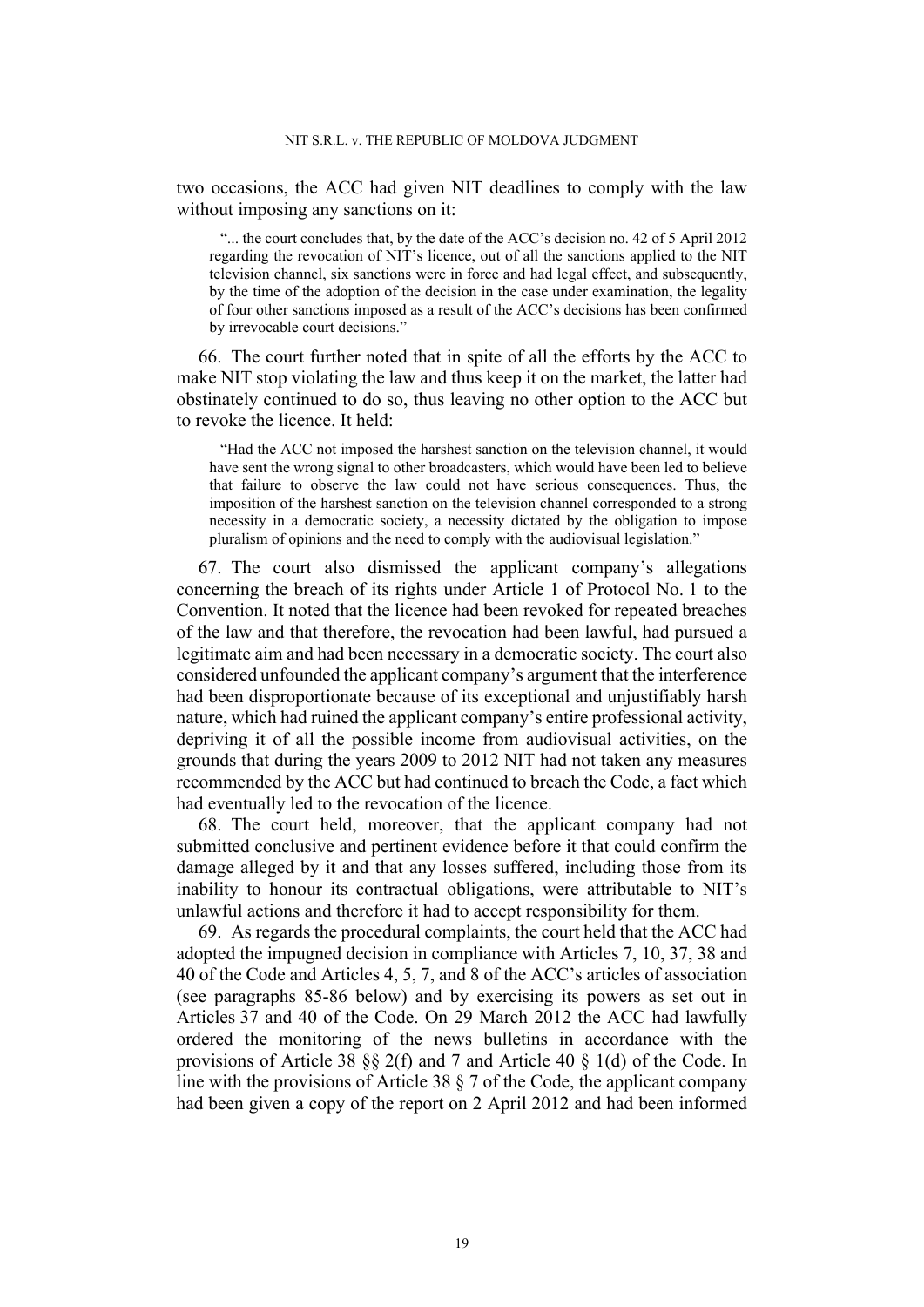with sufficient advance notice of the date, place and time of the ACC's meeting at which the report was to be discussed. Its representative had had sufficient time to become familiar with the contents of the report and to prepare a defence, had attended the meeting of 5 April 2012 and had been allowed to present the applicant company's position without any restrictions. The representative had not asked for an adjournment of the meeting in order to have more time to study the report or to prepare his submissions, even though he had had the right to do so. Therefore, the applicant company could no longer claim that its rights had been affected because it had had insufficient time for preparation.

70. The court further held in this connection that the applicant company's argument to the effect that the ACC's decision had breached section 9 of Law no. 239-XVI/2008 was ill-founded. The court observed that the applicant company had never challenged the lawfulness of the ACC's decision of 29 March 2012, so that it had not ceased to have effect. Moreover, the lawfulness of that decision had not been the subject of the instant case. The court also took the view that the Code was *lex specialis* and that therefore, the provisions of the Law on regulating entrepreneurial activity through licensing and the Law on the basic principles of regulating entrepreneurial activity were not applicable to the case:

"The court considers unfounded the opinion of the representative of NIT according to which the ACC's decision no. 42 of 5 April 2012 is unlawful in that other decisions previously adopted by the [ACC] do not include provisions on requirements and recommendations for removing the violations found, which should be implemented pursuant to the Law on regulating entrepreneurial activity through licensing (no. 451- XV of 30 July 2001), because, in its activity, the [ACC] is governed by the provisions of the special law, namely the Code, which lays down the conditions and procedure for withdrawing the licence, and the provisions of the Code in this regard have been observed.

At the same time, it is a well-known fact that, on the basis of the type of activity carried out by [NIT], in the light of the present dispute, the Law on regulating entrepreneurial activity through licensing (no. 451-XV of 30 July 2001) and the Law on the basic principles of regulating entrepreneurial activity (no. 235-XVI of 20 July 2006) are not applicable to the present case; thus, the references made to the provisions of those Laws are likewise unfounded."

71. As regards the applicant company's argument that the findings of the Constitutional Court in its ruling of 6 December 2012 (see paragraphs [89-](#page-36-0)[92](#page-37-0)  below) on the constitutionality of the amendment to Article 38 of the Code enacted on 29 May 2012, were relevant and applicable to its case, the Court of Appeal found that those findings were not applicable and dismissed the applicant company's argument by making reference to the Law on the Constitutional Court, which stated that the rulings of the Constitutional Court did not have retroactive effect:

"It should be mentioned that, in accordance with the provisions of section 26(7) of Law no. 317 of 13 December 1994 on the [Constitutional Court] of the Republic of Moldova, the decisions of the [Constitutional Court] take effect only for the future, and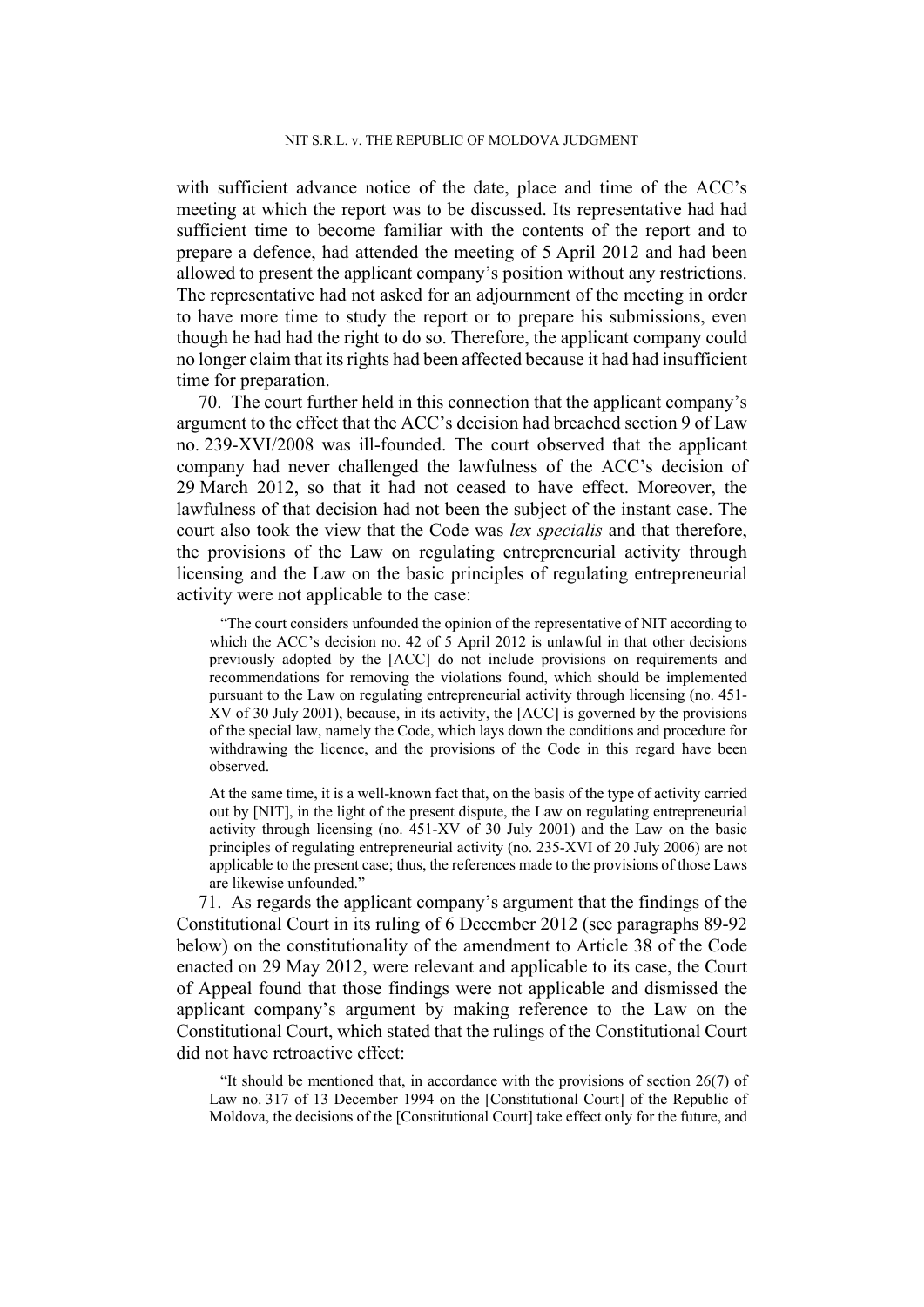#### NIT S.R.L. v. THE REPUBLIC OF MOLDOVA JUDGMENT

the court conducting the administrative proceedings reviews the lawfulness of an administrative act with reference to the date when that act was adopted."

72. The court lastly dismissed as unsubstantiated the applicant company's allegation that the ACC's decision had been influenced by leading politicians. It took the view that the argument that NIT had been discriminated against by the ACC could not be accepted, given that NIT had been monitored at the same time and under the same conditions as other broadcasters and that other broadcasters had also been punished where breaches of the Code had been found. It added that the monitoring methodology had been developed in cooperation with international experts and had been approved by members of civil society operating in the field after public deliberations.

# **(d) Proceedings before the Supreme Court**

*(i) The applicant company's submissions*

73. The applicant company appealed on points of fact and law against the Court of Appeal's judgment and argued, in so far as relevant to the case before the Court, that it had misinterpreted and misapplied the relevant provisions concerning its right to freedom of expression. It repeated the arguments submitted to the Court of Appeal (see paragraph [55](#page-17-0) above) and added that all the insults directed at the government had been shouted out by the protesters at meetings organised by the PCRM and that NIT had merely reported on the events in question. Therefore, the television channel was not responsible for the slogans shouted during those events. Moreover, the persons in respect of whom criticism had been expressed had not been offered an opportunity to react to that criticism because they had not asked for such an opportunity.

74. In addition, the applicant company submitted that the lower court had wrongly concluded that the ACC had not failed to observe the principle of gradual application of the sanctions when revoking its licence. It noted in particular that the harshest sanction had been applied at a time when the previous two sanctions were still being disputed in the courts. It was the applicant company's position that the ACC could only apply the next sanction after the courts had ruled on the previous ones. Otherwise, its right to an effective remedy within the meaning of Article 13 of the Convention would be breached. The applicant company also contended that through its judgment the Court of Appeal had breached Article 6 of the Convention and Article 1 of Protocol No. 1 to the Convention and had ignored the Court's relevant case-law in that regard.

75. Furthermore, the applicant company repeated its argument relating to the time-limit set out in section 9 of Law no. 239-XVI/2008 (see paragraph [57](#page-17-1)  above), adding that the ACC had not been exempted from observing it even though the applicant company had not asked for the meeting of 5 April 2012 to be adjourned.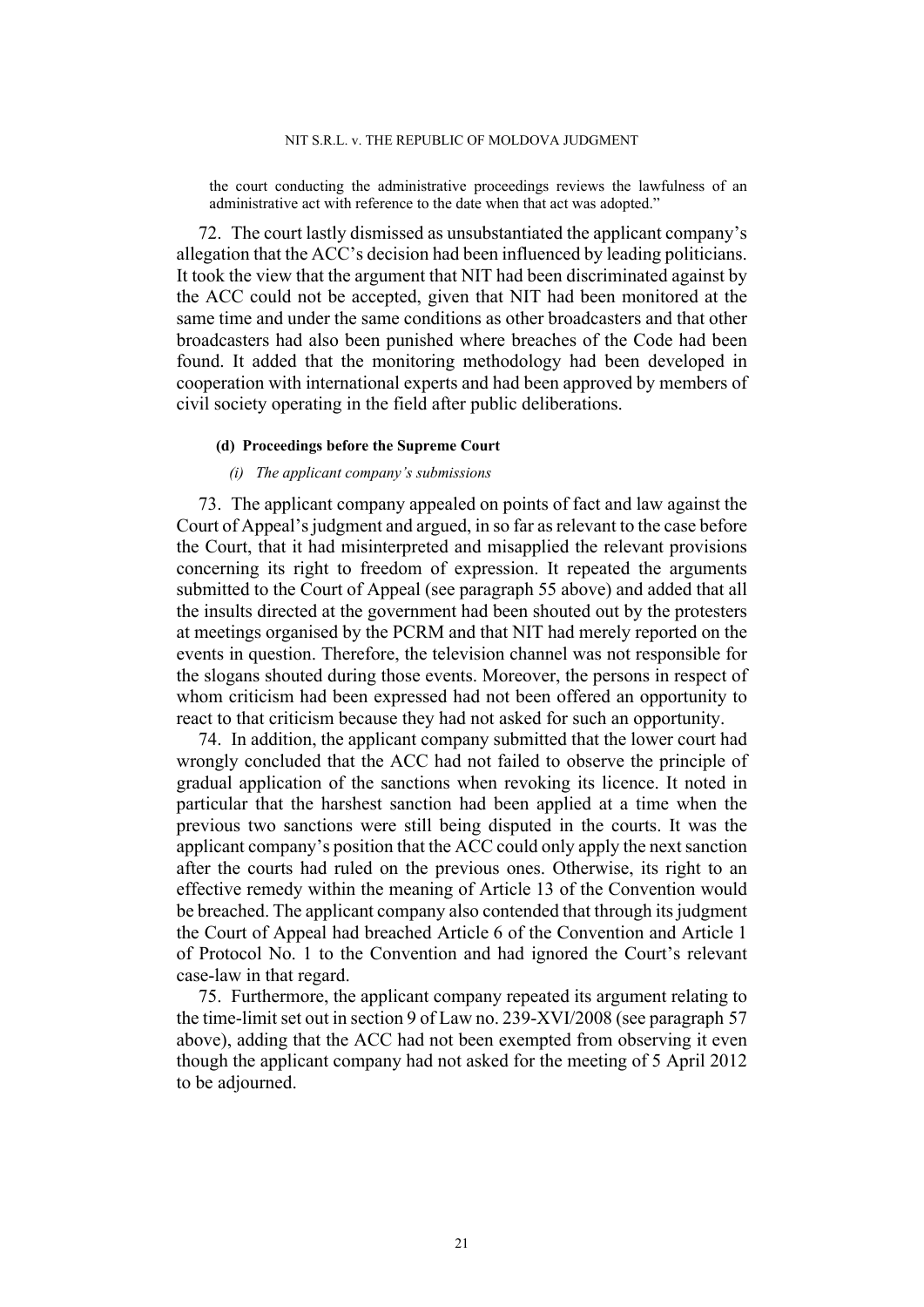76. The applicant company also submitted that the lower court had wrongly established that the licence revocation procedure provided for in Laws nos. 235-XVI/2006 and 451-XV/2001 had not been applicable to the case. The lower court's finding had ignored an explanation provided by the Plenary of the Supreme Court in a judgment of 28 May 2012 to the effect that all licensing bodies had to initiate court proceedings after they had issued decisions suspending or revoking an entrepreneurial licence. In addition, according to the Constitutional Court's judgment of 6 December 2012, the type of activity carried out by NIT could not exempt the licensing body from initiating the aforementioned court proceedings.

### *(ii) The Supreme Court's judgment*

77. By a judgment of 2 May 2013 the Supreme Court dismissed the applicant company's appeal on points of fact and law. The court endorsed the reasoning given by the Court of Appeal, noting that that court had correctly interpreted and assessed the relevant laws and available evidence, including the fact that the lawful conditions and procedure for the revocation of the licence had been complied with and that Law no. 451-XV/2001 had not been applicable to the case.

78. The Supreme Court further emphasised that the measure of revocation of the applicant company's licence had been necessary in order to enforce the rules concerning the pluralism of opinions and in order to enforce the rule of law. It took the view that the ACC had applied the sanctions by complying with the principle of gradual application of sanctions and, as an exceptional measure, had given NIT more chances to redress its behaviour than it was obliged to give under the law in force, thus doing everything reasonably possible and more in order to convince NIT to start abiding by the law. Since NIT had refused to comply, the authorities had had no other solution but to apply the harshest measure. The applicant company's interpretation of the provisions of the Code concerning the manner of and the procedure for the application of sanctions had been ill-founded.

# *5. Reactions to the revocation of NIT's broadcasting licence*

79. The revocation of NIT's licence gave rise to many reactions. For instance, on 11 April 2012 the Union of Journalists of Moldova issued a declaration in which it expressed the view that the ACC's decision to revoke the applicant company's licence to broadcast was justified in view of the fact that NIT had engaged in a practice of breaching the Code and acting in a manner incompatible with the professional ethics of journalists. According to the Union of Journalists, NIT had acted as a propaganda tool of one political party, contrary to all the standards of fair journalism.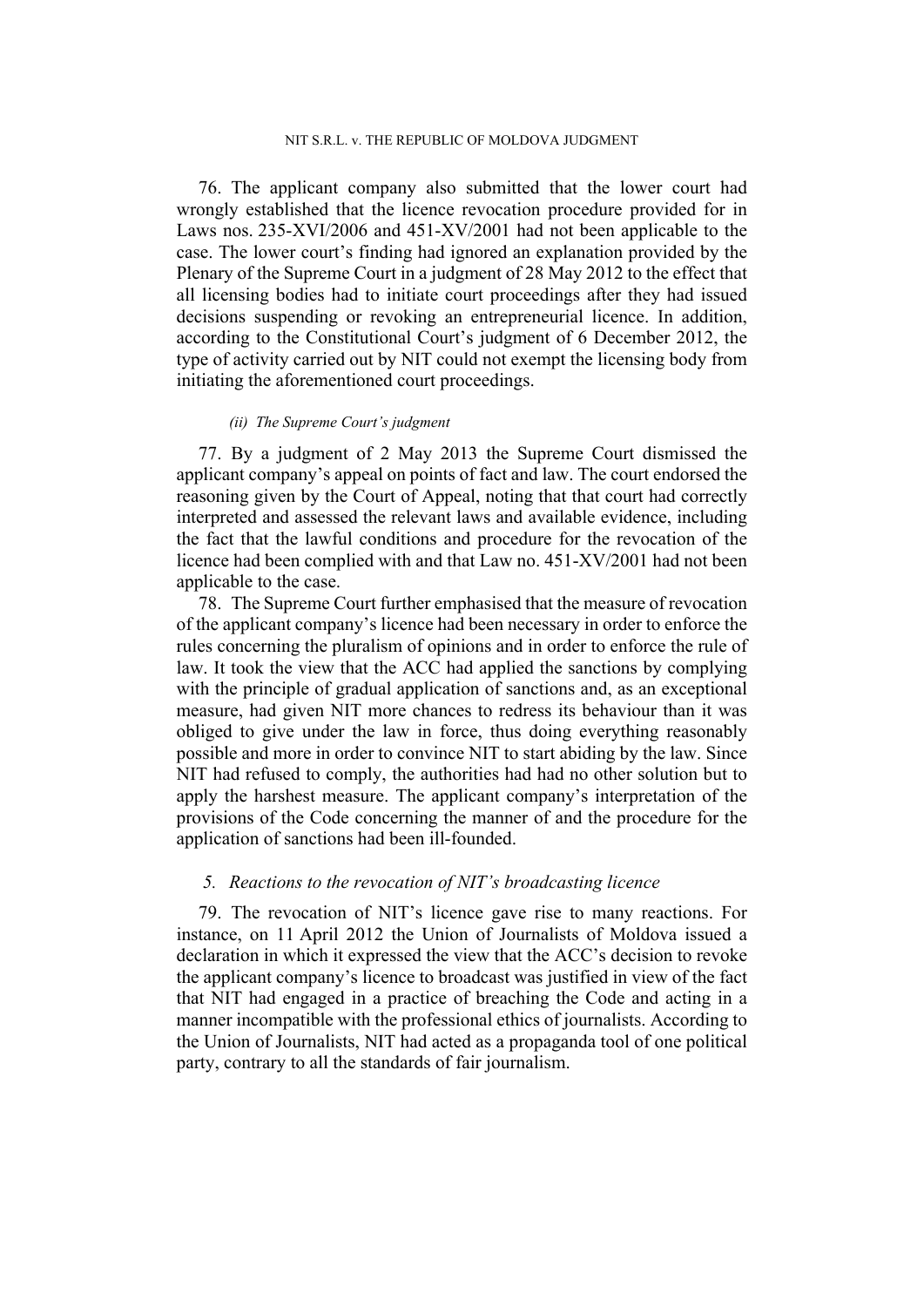80. In an interview of 11 April 2012, the Secretary General of the Council of Europe stated the following with regard to the revocation of the applicant company's licence:

"The Council of Europe has always upheld the principle of media pluralism in its Member States. We firmly believe that free media are an important part of any functioning democratic society. We are aware that NIT is in [the] process of appealing the decision and that several cases are still pending in the courts with regard to last year's sanctions against NIT... We hope that the judicial process will be carried out in line with standards established by the ... Convention ... and its Article 10 in particular. We also note the reaction of other international organisations present in Chişinău. The Council of Europe will continue to closely follow this case."

81. The EU Mission to Moldova took note of the revocation of NIT's licence and called on the national authorities to apply the same legal provisions to all broadcasters. The Mission stressed the importance of pluralism in the mass media and the importance of reflecting the point of view of the opposition.

# *6. Subsequent developments*

82. After the revocation of its broadcasting licence, NIT continued to share content such as news bulletins, reports and videos through its Internet homepage and its YouTube channel until the end of 2014.

83. The applicant company did not reapply for a broadcasting licence.

# RELEVANT LEGAL FRAMEWORK AND PRACTICE

# I. RELEVANT DOMESTIC LAW AND PRACTICE

#### **A. Domestic law**

# *1. The Constitution*

84. The relevant provisions of the Constitution of the Republic of Moldova, as in force at the material time, read as follows:

#### **Article 32 Freedom of opinion and expression**

"1. Every citizen shall be guaranteed the freedom of thought and opinion, as well as the freedom of expression in public by way of word, image or other possible means.

2. Freedom of expression may not prejudice the honour, dignity or right of another person to his or her own vision.

3. It shall be prohibited and punished by law to challenge and defame the State and the people, to call for a war of aggression or national, racial or religious hatred, to incite discrimination, territorial separatism, or public violence, and to engage in other actions that threaten the constitutional regime."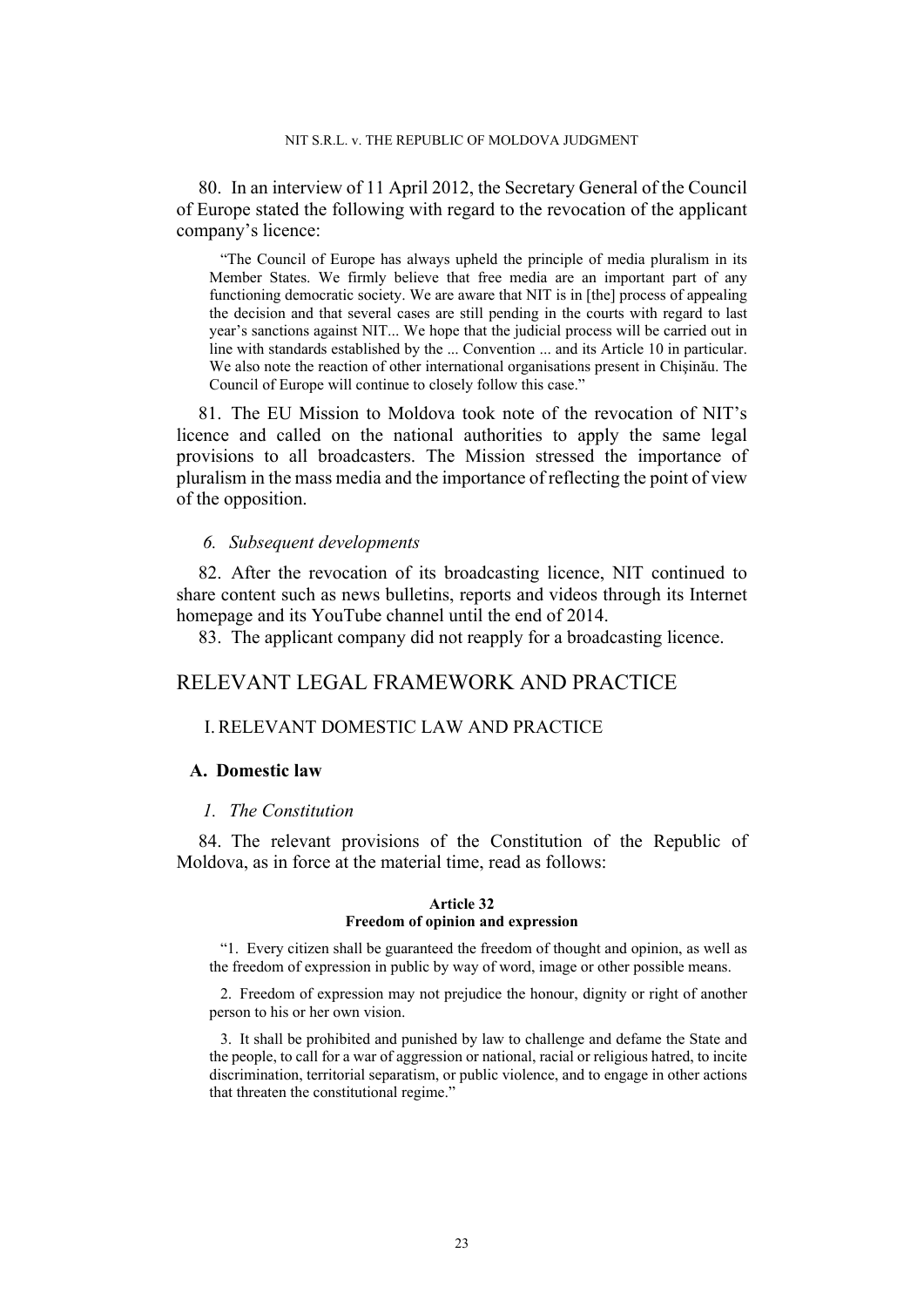#### NIT S.R.L. v. THE REPUBLIC OF MOLDOVA JUDGMENT

#### **Article 46 The right to private property and its protection**

"1. The right to private property, as well as claims against the State, are guaranteed.

2. No one may be subjected to expropriation except in the public interest, established in accordance with the law, in return for just and prior compensation.

3. Lawfully acquired assets may not be confiscated. The lawful nature of the acquisition shall be presumed.

4. Goods intended for, used for or resulting from criminal or administrative offences may be seized only in accordance with the law.

5. The right to private property shall oblige the owner to comply with the duties relating to the protection of the environment and the provision of good neighbourliness, as well as to the other duties which, in accordance with the law, fall to the owner.

6. The right to inherit private property shall be guaranteed."

## *2. The Audiovisual Code of 2006*

<span id="page-25-0"></span>85. The relevant provisions of the Audiovisual Code of the Republic of Moldova, as in force at the material time, read as follows:

### **Article 7 Political and social balance and pluralism**

"1. In keeping with respect for fundamental freedoms and human rights, political and social pluralism, cultural, linguistic and religious diversity, information, education and entertainment of the public shall be realised and ensured through the transmission and retransmission of programme services.

2. When giving airtime to a political party or movement for the propagation (*propagarea*) of its position, a broadcaster shall also give airtime to other political parties and movements within the same type of programme and in the same time slot, without any unjustified delay and without favouring a certain party, regardless of the percentage of its parliamentary representation.

...

4. In order to ensure the observance of the principles of social and political balance, fairness and objectivity within [their] news programmes, [broadcasters] shall ensure that:

(a) each news story is accurate;

(b) the sense of reality is not distorted by means of editing tricks, comments, wording or headlines;

(c) the principle of multi‐source information is observed in cases of news stories covering conflict situations.

..."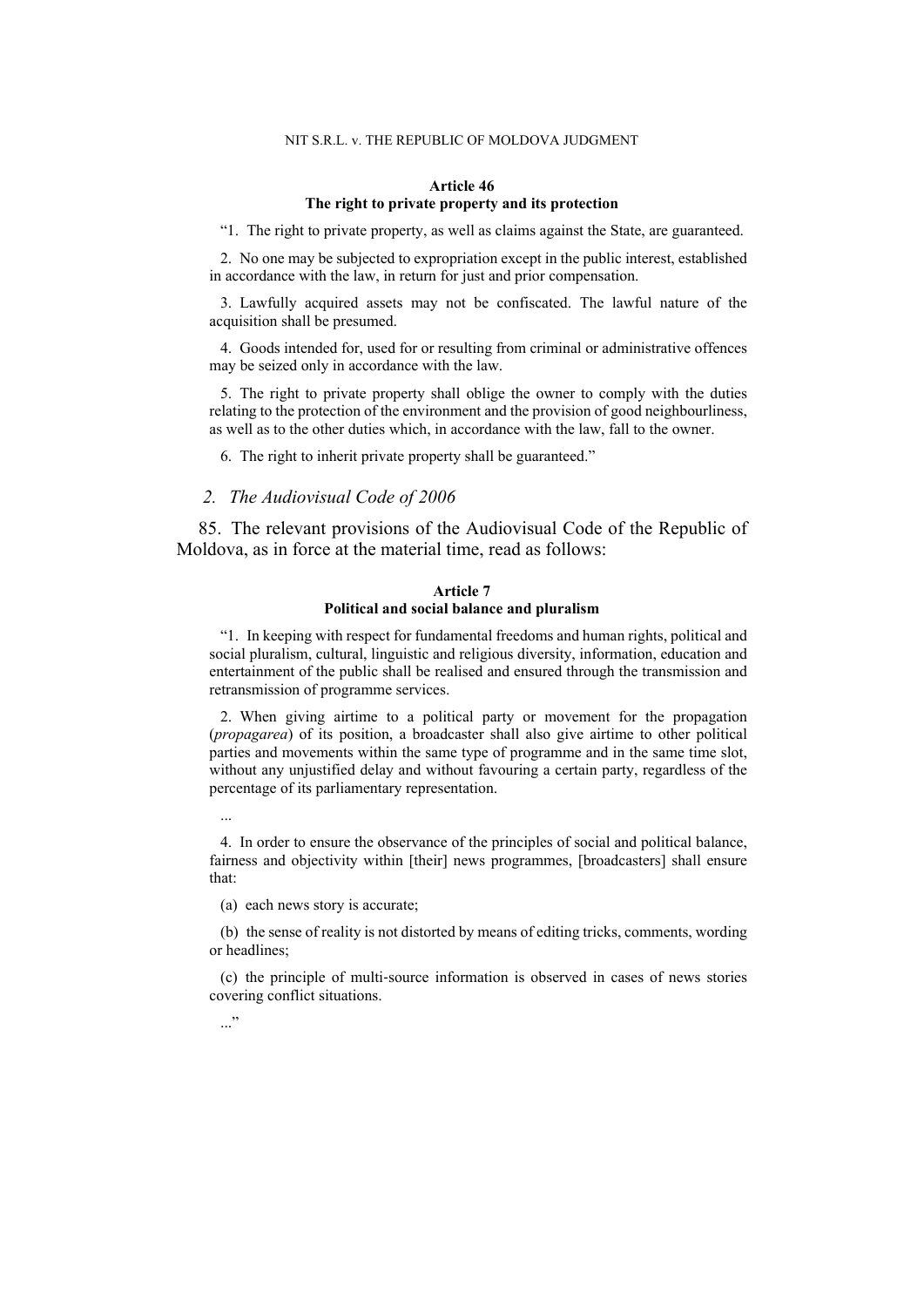#### **Article 8 Independence and editorial freedom**

"1. Broadcasters under the jurisdiction of the Republic of Moldova have the right to decide freely on the content of their broadcasts and programmes, respecting the principle of plurality of opinions in accordance with the legal framework and the conditions set out in the broadcasting licence.

 $\cdot$ ..."

#### **Article 10 Programme consumer rights**

 $^{cc}$ ...

5. Broadcasters shall ensure that information given to the public is presented objectively and shall favour the free formation of opinions.

..."

#### **Article 23 Broadcasting licences**

"1. Licences for broadcasting programme services by means of terrestrial radio-electric waves shall be issued by the Audiovisual Coordinating Council following a competitive process ...

...

3. The Audiovisual Coordinating Council shall issue a broadcasting licence subject to the following conditions:

(a) the issuing of a broadcasting licence shall be conditional on a subsequent observance of the objectives set out in the Strategy on covering the national territory with audiovisual programme services, in compliance with the National Plan of Radio Frequencies;

(b) the issuing of a broadcasting licence shall be deemed to meet the principles of ensuring pluralism in the audiovisual field, precluding the creation of any potential conditions for monopolistic ownership and media concentration in the audiovisual sector in particular and in the mass media in general, taking into consideration the degree of compliance with this requirement of the broadcasters already issued with a licence<sup>.</sup>

(c) a decision granting a licence shall be made taking into consideration the applicant's financial viability and the extent to which the applicant's proposals coincide with his or her real financial potential;

(d) applicants offering programmes of domestic production and European works shall take precedence in the competitive process for a broadcasting licence.

4. The licensing terms and the procedure shall be published in the Official Gazette of the Republic of Moldova and on the Audiovisual Coordinating Council's website.

5. A broadcasting licence for terrestrial radio and/or television programme services shall be granted for a seven-year period, whereas for cable radio or television programme services [it shall be granted] for a six-year period;

6. In accordance with the Strategy on covering national territory with audiovisual programme services, the Audiovisual Coordinating Council shall publish an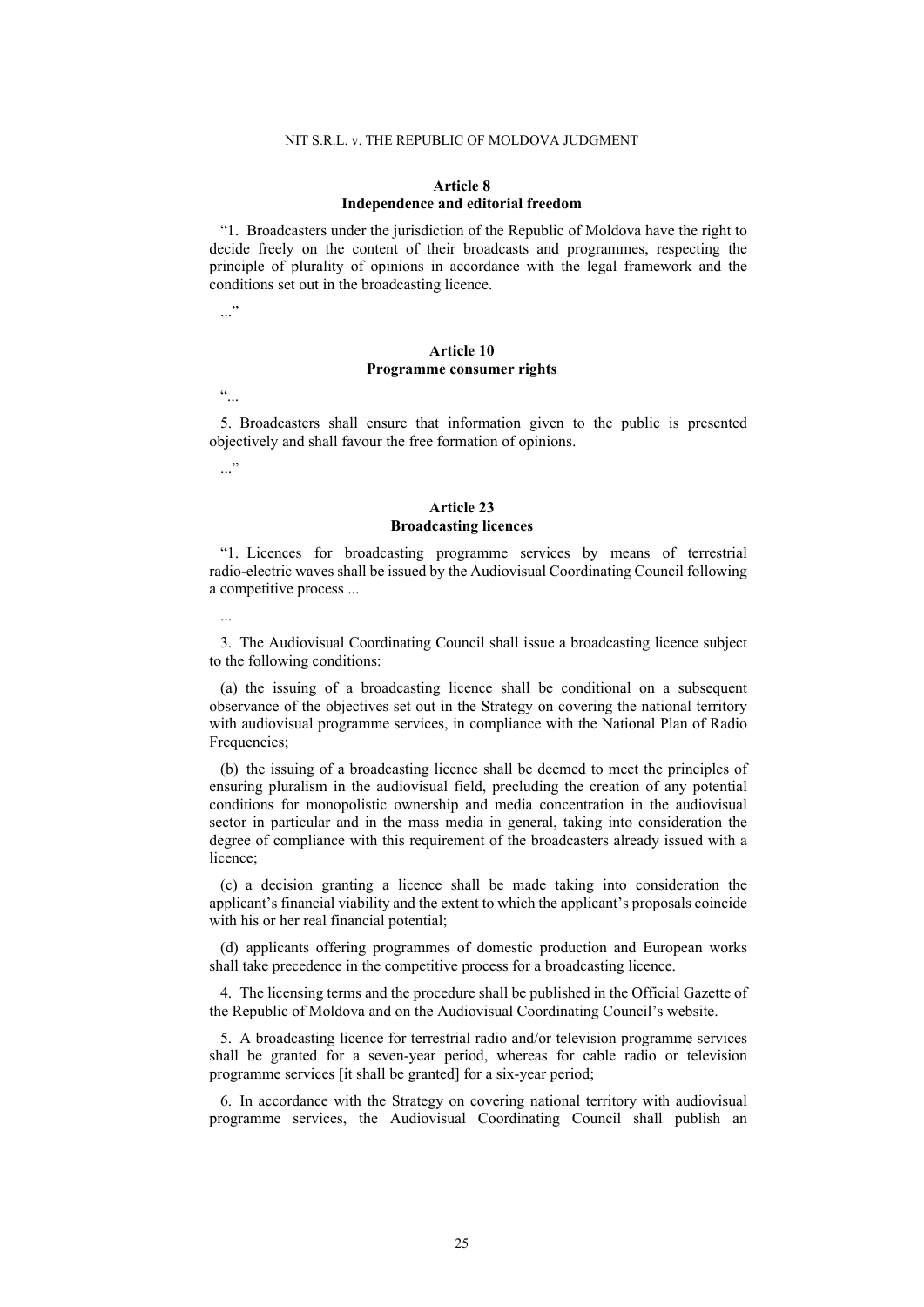advertisement regarding the competition for available frequencies in the Official Gazette of the Republic of Moldova, on the Council's website and in other media, including local media. The advertisement shall comprise the following information:

(a) application terms and deadline;

(b) the type of media (television, radio, and so on);

(c) the type of programmes required;

(d) technical parameters of frequencies, maximum capacity of transmitters, and territorial coverage;

(e) the validity period of a broadcasting licence;

(f) the State fee for the broadcasting licence;

(g) an application form which shall provide at least the following obligatory information: organisational structure and capital of the applicant institution, the owner's identification data, contents and duration of the proposed programmes, programme orientation, potential audience, sources of financing the programme services, copies of agreements on purchasing or renting the necessary equipment, and any other data confirming the applicant's technical potential;

(h) a business plan covering the validity period of the acquired broadcasting licence, and information regarding other mass media activities.

7. The Audiovisual Coordinating Council shall publish the plans of the proposed programme services and information on the participants in the competitive process, on the basis of the applications submitted.

8. The Audiovisual Coordinating Council shall set the date for carrying out the competitive process within twenty days of the date on which the deadline expires.

9. After an objective and impartial review of all the applications, according to the criteria under paragraph 3, the Audiovisual Coordinating Council shall designate the winner of the competition.

10. The Audiovisual Coordinating Council shall adopt a decision regarding the results of the competition which shall be published in the Official Gazette of the Republic of Moldova within fifteen days from the date of its adoption; this decision may be contested in a court.

11. A broadcasting licence for public programme services shall comprise exhaustive requirements as set out in the Code.

12. Licence holders shall notify the Audiovisual Coordinating Council in writing of the starting date of their broadcasting at least seventy-two hours before the first broadcast."

### **Article 27**

## **Revocation of a broadcasting licence**

"1. The Audiovisual Coordinating Council may revoke a broadcasting licence if:

- (a) the licensee continually fails to fulfil the conditions specified in the licence;
- (b) the licensee violates the requirements of this Code;
- ...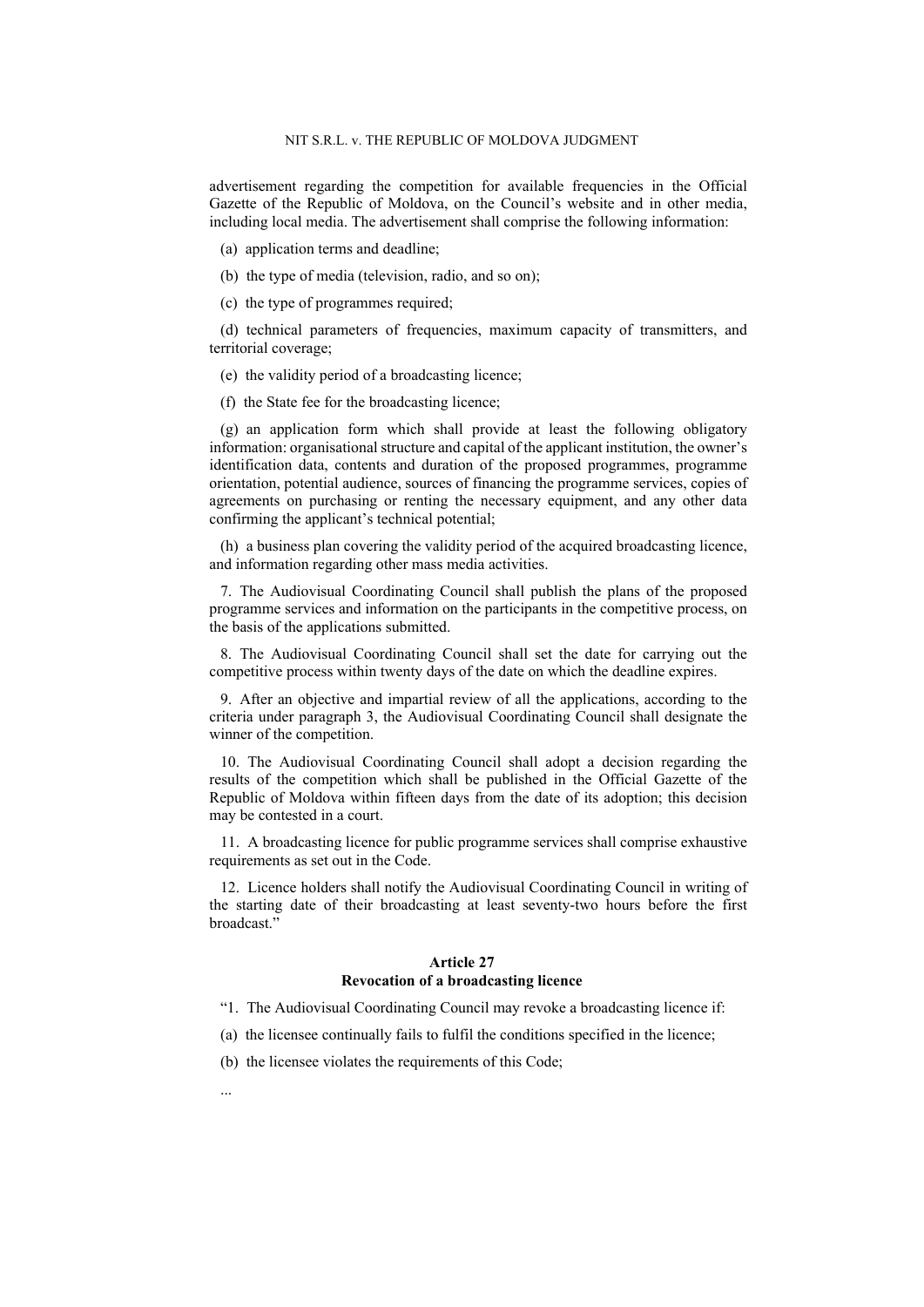2. The Audiovisual Coordinating Council shall withdraw the broadcasting licence, in accordance with the procedure and in the manner established by this Code and other legislation, only after exhausting the other sanctions provided for in Article 38 of this Code.

 $\cdot$ 

# **Article 37**

### **Supervision and monitoring**

"1. The Audiovisual Coordinating Council shall supervise the implementation and observance of the provisions of this Code.

2. In exercising its duties, the Audiovisual Coordinating Council may request the necessary information from broadcasters or service providers, specifying the legal basis and the purpose of the request and shall set the deadlines within which this information should be delivered.

3. Monitoring activities shall be performed as follows: (a) [by the Council] of its own motion; (b) at the request of a public authority; (c) following a complaint filed by a natural or legal person claiming to have been directly affected by a violation of legislation in this field.

4. The Audiovisual Coordinating Council shall examine the submitted claims and requests within fifteen days from the date of receiving them. The results of the monitoring and, where appropriate, the decision to apply a sanction shall be published on the Council's website."

#### **Article 38 Sanctions**

"1. If a broadcaster violates the legal rules, one of the following sanctions shall be applied:

(a) a public warning;

(b) withdrawal of the right to broadcast advertisements for a certain period of time;

(c) a fine;

(d) suspension of the broadcasting licence for a certain period of time;

(e) revocation of the broadcasting licence;

2. Under this Code the following shall constitute breaches:

...

(b) transmission of programme services violating the conditions of the broadcasting licence;

<sup>...</sup>

<sup>(</sup>f) transmission of programme services which, as a consequence, lead to the violation of the provisions of Article 6, Article 7 §§ 2 to 4, Article 10 §§ 1 and 5, Article 11 §§ 2 to 8, Article 17 ...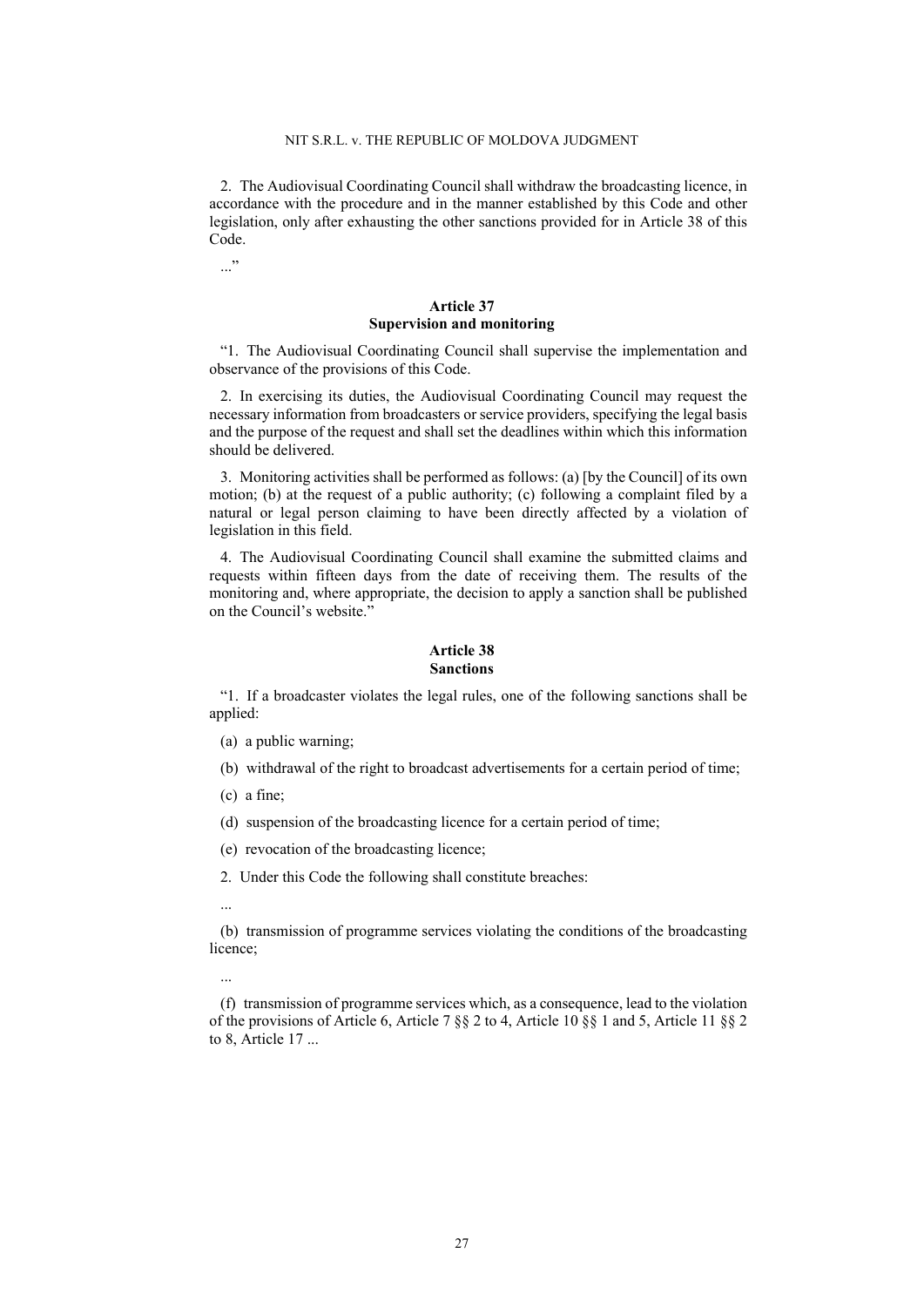3. The sanctions provided for in paragraph 1 shall be applied gradually as follows:

(a) the Audiovisual Coordinating Council shall issue a warning and publish it on its website if a broadcaster or service provider violates the provisions of this Code or the regulatory decisions of the Audiovisual Coordinating Council;

(b) if a broadcaster or service provider fails to [comply] within the deadlines and with the conditions specified in the warning or repeatedly violates the same provisions, a fine of 100 to 300 times the minimum wage shall be imposed;

(c) if a broadcaster or service provider fails to [comply after the imposition of a fine], the Audiovisual Coordinating Council shall gradually apply the other sanctions provided for in this Code.

4. The Audiovisual Coordinating Council may issue a decision regarding the administrative offence, apply an administrative sanction or bring the matter to court and criminal proceedings shall be instituted [against the broadcaster or service provider].

5. A broadcasting licence shall be withdrawn in accordance with Article 27 only if a recurrent and serious violation of the provisions of the Code [has] occurred.

6. During the period of rehabilitation, provided for in the warning, the Audiovisual Coordinating Council shall contribute fully to [ensuring that] the broadcaster concerned complies with the law.

7. The Audiovisual Coordinating Council shall inform the broadcaster or service distributor of any investigation concerning it and of any charges against it and shall give it the opportunity to present its case to the Council.

8. A decision of the Audiovisual Coordinating Council on the imposition of any sanction shall be reasoned and published on its website.

9. Any decision of the Audiovisual Coordinating Council to impose a sanction may be challenged in court by the broadcaster or service distributor against which the sanction was imposed.

10. A decision by the Audiovisual Coordinating Council imposing a sanction which is not contested within the time-limit set shall constitute a writ of enforcement."

#### **Article 40 Duties of the Audiovisual Coordinating Council**

"1. The Audiovisual Coordinating Council shall:

(a) supervise the performance of the obligations of public and private broadcasters specified in the broadcasting licence within the meaning of and in accordance with the legal provisions;

(b) supervise the accuracy of the content of programmes provided by broadcasters only after broadcast;

(d) monitor, in accordance with paragraph 1(b), the content of programmes provided by broadcasters and programme service packages guaranteed by service providers on a periodic basis and whenever the Council deems it necessary, and whenever a complaint is filed with regard to a broadcaster's failure to observe the legal provisions, regulation standards in the field or obligations specified in the broadcasting licence;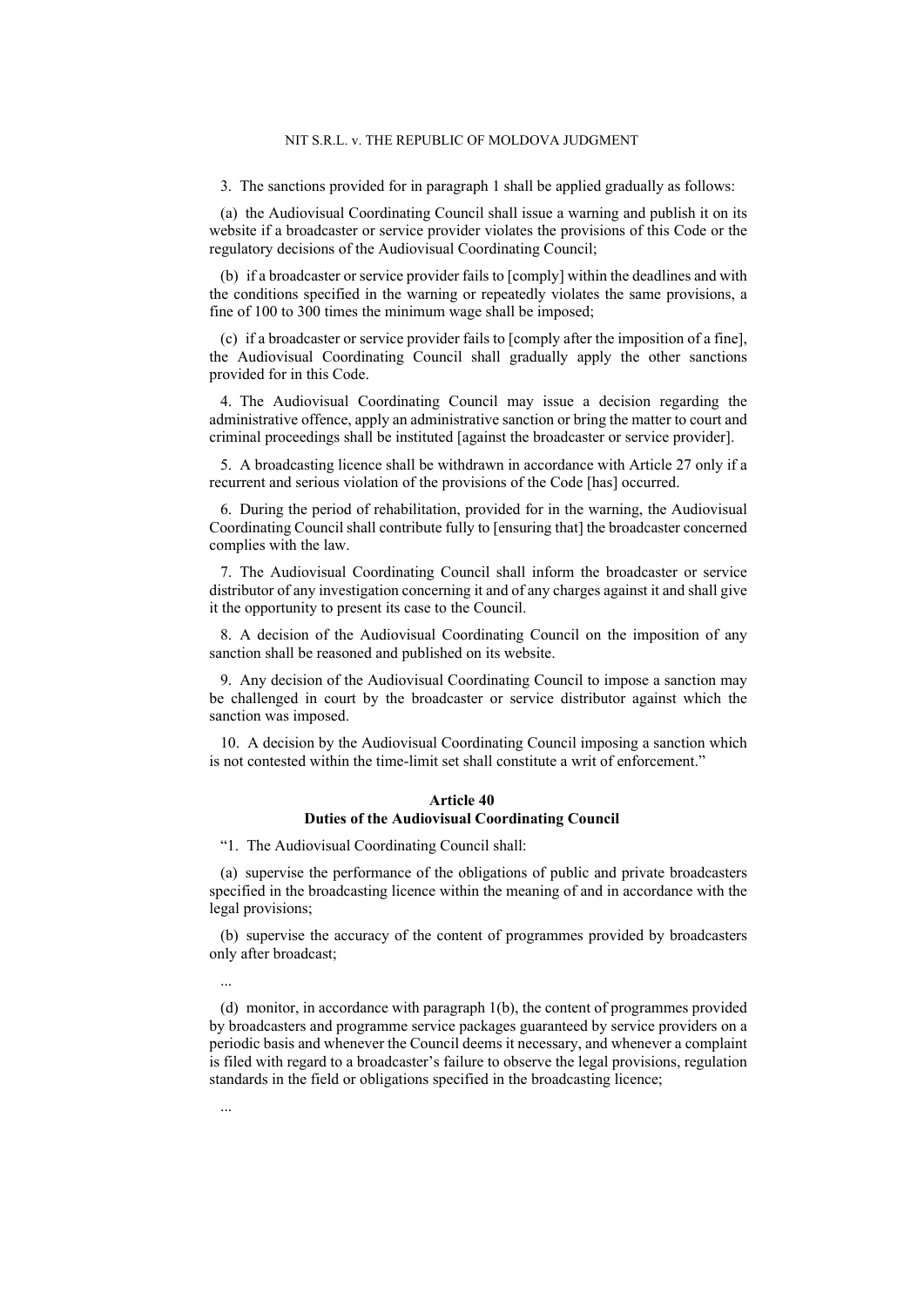3. In the exercise of its powers, the Audiovisual Coordinating Council shall adopt binding decisions, which shall enter into force on the date of [their] publication in the Official Gazette of the Republic of Moldova.

4. All decisions of the Audiovisual Coordinating Council shall be reasoned. Decisions, including the reasons, shall be published in the Official Gazette of the Republic of Moldova and on the [Council's] website.

5. Decisions of the Audiovisual Coordinating Council may be challenged in administrative courts by any person who considers himself or herself prejudiced by them."

#### **Article 41 Obligations of the Audiovisual Coordinating Council**

"1. As a guarantor of the public interest in the field of audiovisual communication based on democratic principles and the protection of programme consumer rights, the Council shall:

(a) supervise the observance of the pluralist expression of ideas and opinions in the programmes aired by broadcasters under the jurisdiction of the Republic of Moldova;

 $\ddots$ "

## **Article 42 Structure of the Audiovisual Coordinating Council**

"1. The Council shall consist of nine members, appointed by the Parliament of the Republic of Moldova.

2. Candidates for the office of the member of the Council shall be selected by the corresponding parliamentary commission [on the media] and by the commission on law, nominations and immunities, which afterwards shall submit these candidates to Parliament for approval. The candidates may be proposed by public associations, foundations, trade unions, employers' associations and religious organisations. The candidacies shall be submitted to the [media] commission. When the list of candidates is submitted to Parliament, the commission [on the media] shall draw up a report, and the law commission shall draw up a co-report.

3. The members of the Audiovisual Coordinating Council shall be approved by a decision of Parliament. If a candidate for the office of ACC member does not receive the necessary number of votes, the commission [on the media] and the commission on law, nominations and immunities shall nominate another candidate within two weeks.

4. The position of member of the Council can be occupied by any person who meets the following requirements:

(a) has a university degree and at least five years' experience in one of the following fields: audiovisual, communication technologies, law, finance, accounting, management, or informational development in a creative team at any institution;

- (b) is at least 25 years old and has not reached the legal age of retirement;
- (c) speaks the official language of the Republic of Moldova;
- (d) has no previous convictions;
- $\cdot$ ..."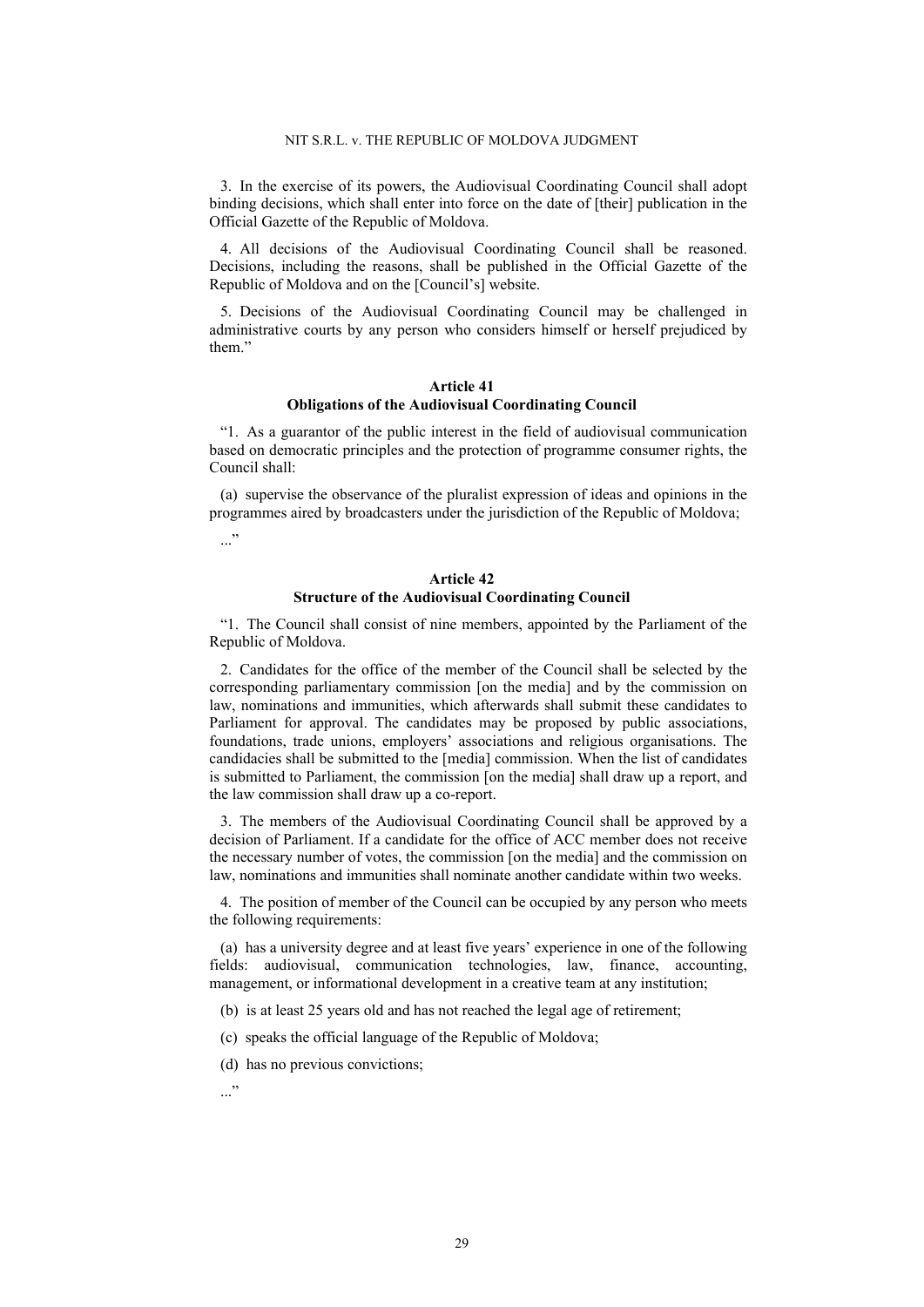#### NIT S.R.L. v. THE REPUBLIC OF MOLDOVA JUDGMENT

#### **Article 43 Members of the Audiovisual Coordinating Council**

"1. The members of the Council shall be guarantors of the public interest and shall not represent the authority that has nominated them.

2. The members' term of office shall be six years. Their appointment shall be made gradually: initially, three candidates shall be elected for a six-year term, three for a four-year term and three for a two-year term. When the initial terms of office expire, other candidates for the position of ACC member shall be appointed for a six-year term upon proposals made by the parliamentary [media] commission and the commission on law, nominations and immunities, after receiving a notification from the ACC.

3. During their term of office, the members of the Council may not be dismissed from office, except during the period defined by this Code for forfeiture of office on grounds of incompatibility.

4. No person shall serve two consecutive terms of office as a member of the Audiovisual Coordinating Council.

5. The position of member of the Council shall become vacant in the following cases:

- (a) resignation;
- (b) expiry of the term of office;
- (c) conviction by a final court judgement ...;
- (d) loss of citizenship of the Republic of Moldova;
- (e) physical or mental incapacity;
- (f) reaching the age of retirement;
- 6. The members of the Council shall hold public dignity functions.

7. After being approved by Parliament, the members of the Audiovisual Coordinating Council shall swear the following oath during a plenary meeting:

'I swear to observe the Constitution and the laws of the Republic of Moldova, to defend the rights and the fundamental freedoms of citizens, to accomplish the prerogatives that this position bears with honour, consciously and without bias, [and] not to make any political declarations during the validity of my mandate'."

#### **Article 47 Funding of the Audiovisual Coordinating Council**

"1. The funding of the Audiovisual Coordinating Council shall cover the estimated cost of all its activities, so that the Council may work effectively and efficiently, and completely fulfil its duties.

2. The Audiovisual Coordinating Council's budget shall be formed from the following sources:

- (a) government subsidies;
- (b) income from the fees for licensing;

(c) income from the annual fee paid by broadcasters to cover regulatory expenses amounting to 1% of their annual turnover;

(d) grants.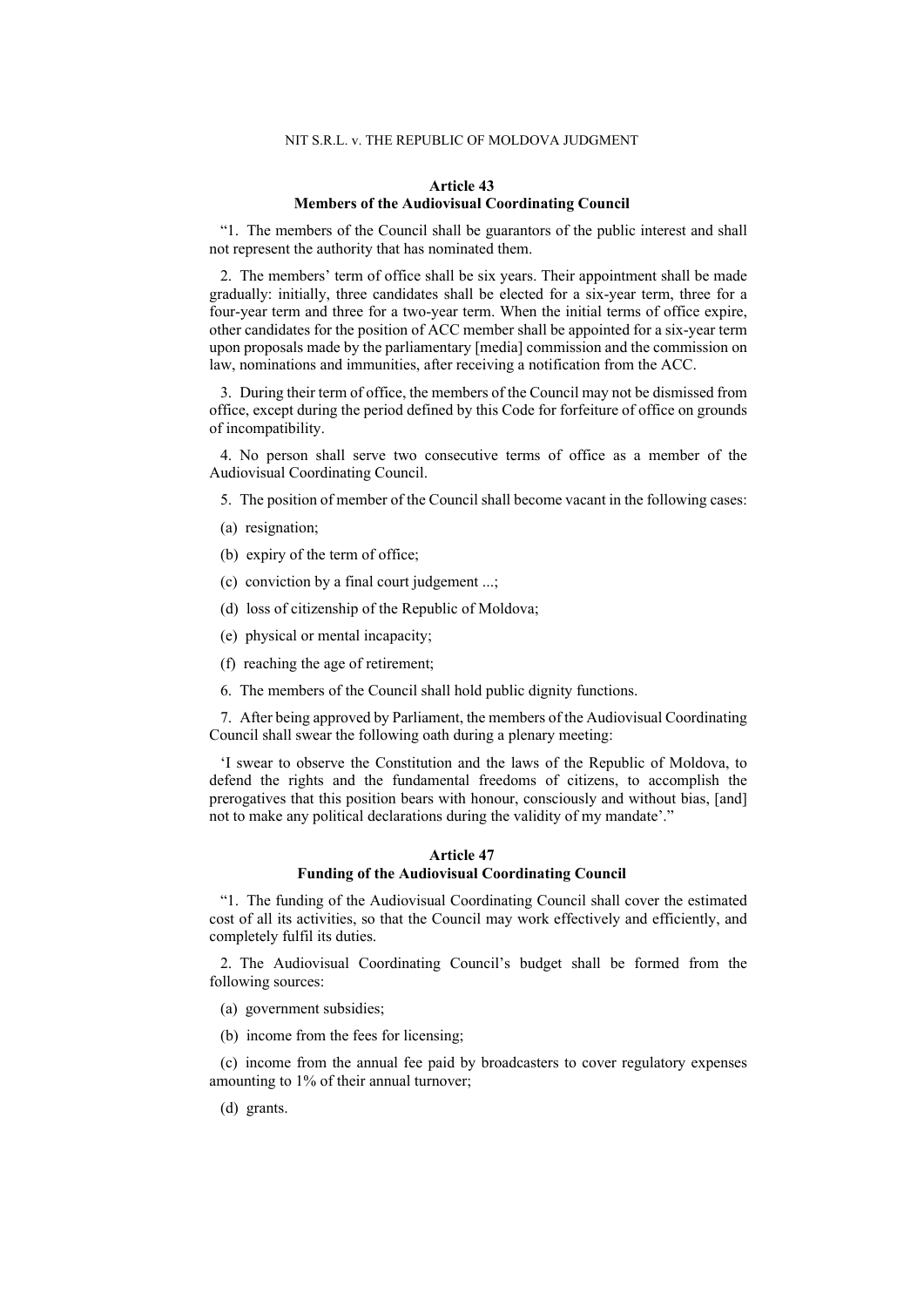#### NIT S.R.L. v. THE REPUBLIC OF MOLDOVA JUDGMENT

3. The share of the budget of the Audiovisual Coordinating Council that derives from sources other than government subsidies shall constitute the Broadcasters' Support Fund, which shall have separate regulations, drawn up and published by the Council. The Fund may not be used for remuneration of the Council's members and employees.

3 1 . State budget subsidies offered to public broadcasters in accordance with the present Code shall not be taken into consideration when determining the tax covering regulatory expenses.

4. The Audiovisual Coordinating Council shall annually present before Parliament a budget proposal on the estimated costs of the activities planned by the Council to accomplish its duties and obligations.

5. The proposals submitted by the Audiovisual Coordinating Council on the budget and its organisational structure shall be considered and approved at a plenary meeting of the Parliament of the Republic of Moldova.

6. The Audiovisual Coordinating Council shall publish an annual report on its financial activity in the Official Gazette."

#### **Article 66 Private broadcasters**

"...

3. A natural or legal person may hold a maximum of five broadcasting licences in the same territorial administrative unit or zone, without the possibility of exclusivity.

4. A natural or legal person from Moldova or from abroad may be an investor or majority shareholder, directly or indirectly, in a maximum of two broadcasting outlets of different types.

..."

# *3. The Audiovisual Coordinating Council's articles of association and the Regulations on the procedure and conditions for issuing broadcasting licences and retransmission authorisations*

<span id="page-32-0"></span>86. The relevant provisions of Articles 4-9 of the Audiovisual Coordinating Council's articles of association and of Article 27 of the Regulations on the procedure and conditions for issuing broadcasting licences and retransmission authorisations – both of which instruments were approved by Parliament's Decision no. 433-XVI of 28 December 2006 – as in force at the material time, read as follows:

### **Article 4**

"The members of the Council shall supervise:

- (a) compliance by audiovisual institutions with the legislation and legal rules in force;
- (b) external relations in the field;
- (c) licensing of audiovisual programme genres;
- (d) the activity of audiovisual institutions in the territory;
- (e) the monitoring of audiovisual programmes;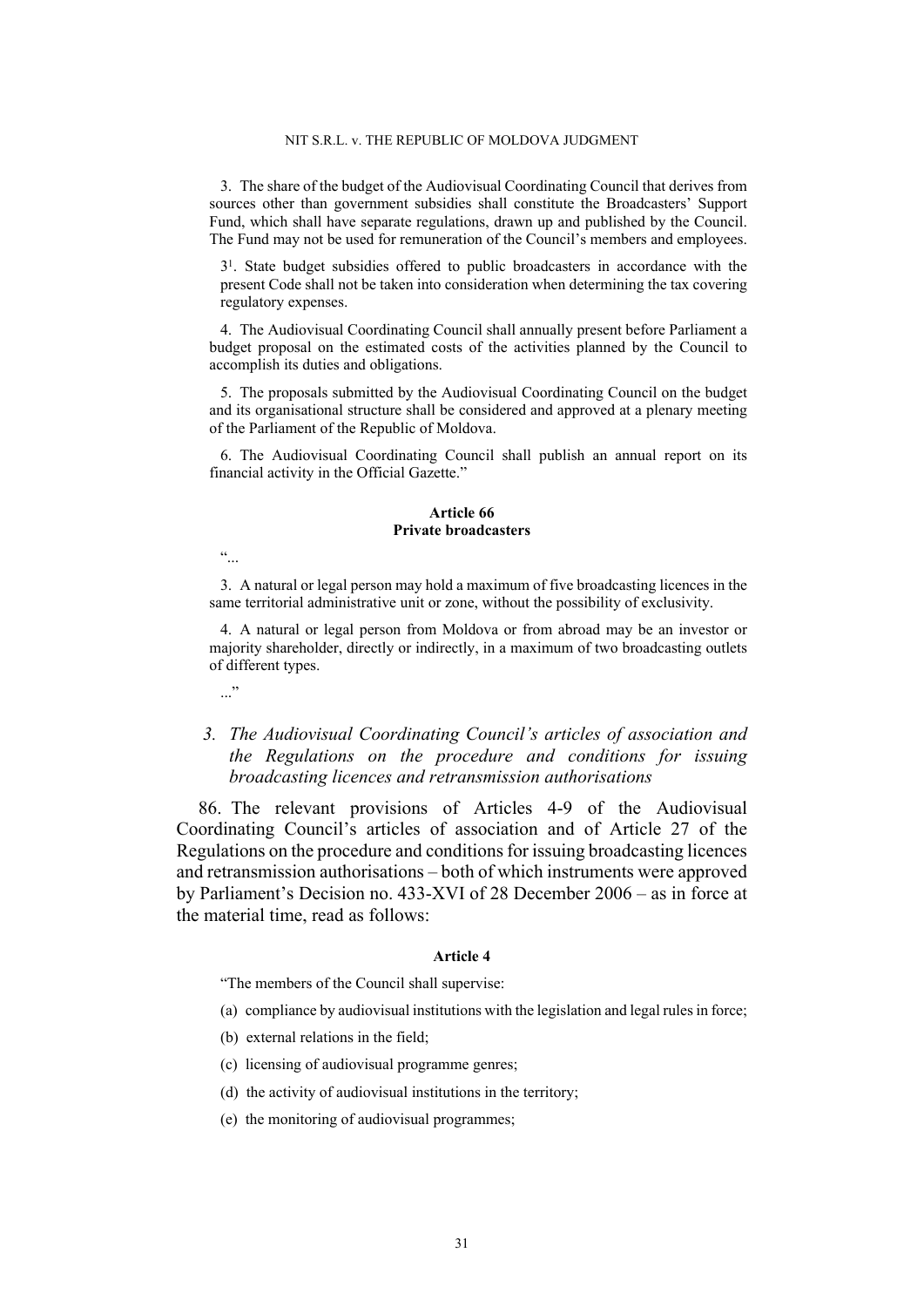(f) the prospects for the development of the domestic audiovisual [sector];

g) management of internal resources, and so on."

#### **Article 5**

"1. The Council shall meet at public meetings twice a month or whenever necessary.

2. The agenda of the meeting, accompanied by the relevant documentation, shall be forwarded to all members of the Council and, where appropriate, to the directorates concerned at least seventy-two hours before the start of the meeting.

3. At the start of a meeting, the agenda may be supplemented, on a proposal from the members of the Council, with the agreement of the majority.

4. The Council shall meet compulsorily when applications for broadcasting licences, retransmission authorisations, regulatory decisions and proposals for sanctions are submitted for approval and when monitoring and inspection reports are debated."

## **Article 6**

 $\ddot{\cdot}$  ...

2. The debates of the Council and the manner in which decisions and other measures are taken shall be recorded in the minutes of the meeting, signed by the President of the Council."

### **Article 7**

"The Council shall deliberate in the presence of at least six of its members and decisions shall be taken if they receive the votes of at least five members."

#### **Article 8**

"In the exercise of its powers, the Council shall adopt decisions, instructions or, where appropriate, recommendations."

#### **Article 9**

"Council decisions are administrative acts and shall be reasoned."

#### **Article 27 Revocation of a licence**

"1. A broadcasting licence shall be revoked:

(a) in the cases mentioned in Article 27 of the Audiovisual Code;

...

2. Within fifteen working days, starting from the day the grounds are established, the Council shall adopt a decision concerning the revocation of the licence and, within no more than five working days from the date of adoption of the decision, it shall notify the licence holder thereof, indicating the reasons for the revocation.

...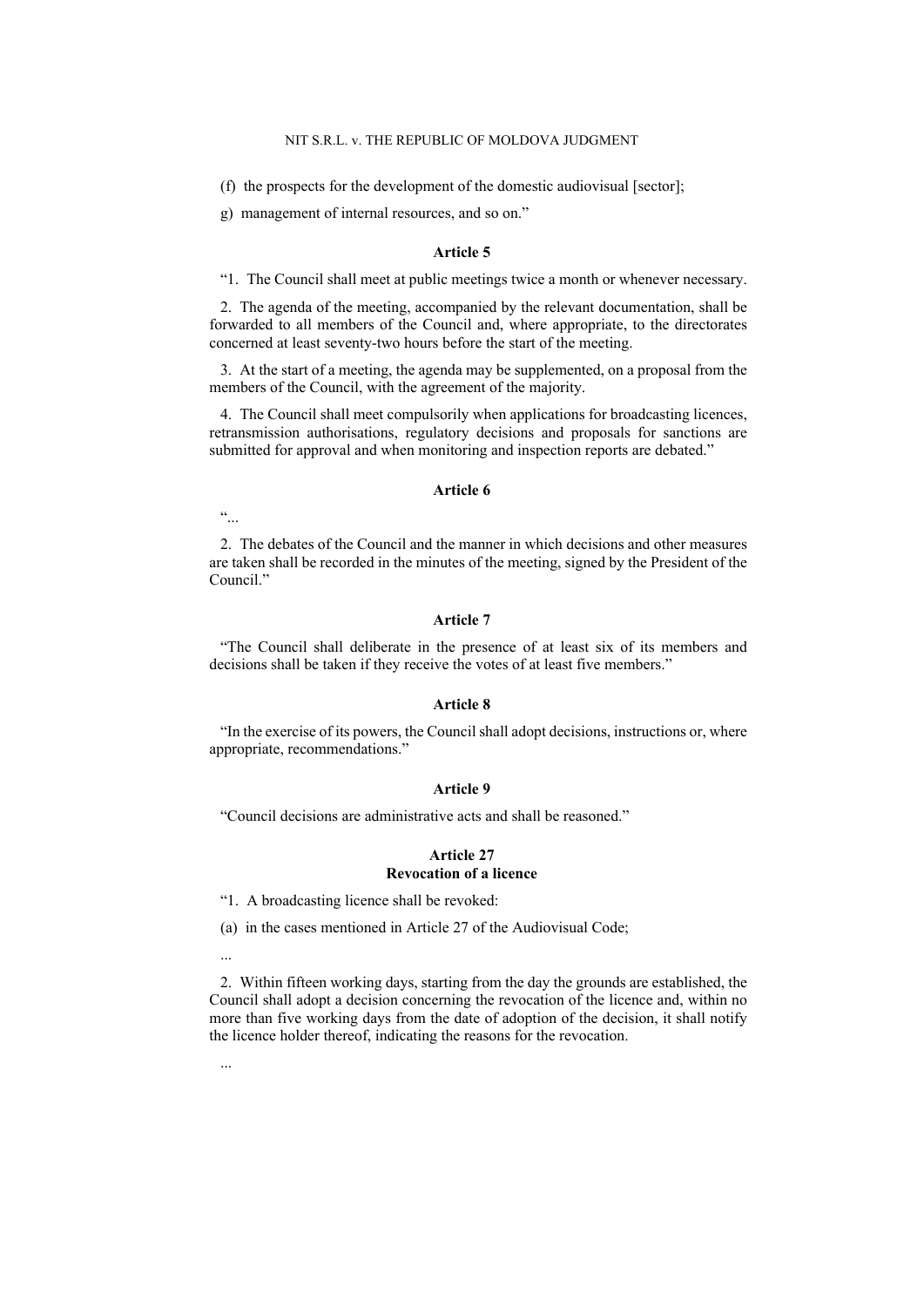#### NIT S.R.L. v. THE REPUBLIC OF MOLDOVA JUDGMENT

5. The owner of a licence that has been revoked may not apply for a new licence for the same type of activity until twelve months have expired from the date on which the revoked licence was returned to the Council."

# *4. Law on administrative court proceedings*

<span id="page-34-0"></span>87. The relevant provisions of Law no. 793-XIV of 10 February 2000 on administrative court proceedings, as in force at the material time, read as follows:

#### **Section 3 Subject matter of administrative court proceedings**

"(1) The subject matter of administrative court proceedings shall be administrative acts, of a normative and individual nature, by which a right of a person, including a third party, recognised by law has been violated, issued by:

(a) public authorities and authorities treated as equivalent for the purposes of this Law;

..."

## **Section 14 Preliminary challenge**

"(1) A person who considers that his or her rights recognised by law have been violated by an administrative act shall, by means of a preliminary challenge, request the issuing public authority, within thirty days of the date of notification of the act, to revoke it, in whole or in part, unless otherwise provided for by law.

 $\ddots$ "

### **Section 15 Procedure for examination of a preliminary challenge**

"(1) A preliminary challenge shall be examined by the issuing body or the hierarchically superior body within thirty days of the date of its registration, the decision being communicated forthwith to the petitioner unless otherwise provided by law.

..."

#### **Section 16**

## **Submission of an application for appeal to the administrative court**

"(1) A person who considers that his or her rights recognised by law have been violated by an administrative act and is not satisfied with the reply received to the preliminary challenge, or has not received any reply within the time-limit laid down by law, shall have the right to refer the matter to the administrative court competent to set aside that act, in whole or in part, and to award compensation for the damage caused.

(2) The action may be referred directly to the administrative court in cases expressly provided for by law and in cases where the person considers that his or her rights have been violated by the failure to decide on [the preliminary challenge] within the legal time-limit or by the dismissal of the preliminary challenge ...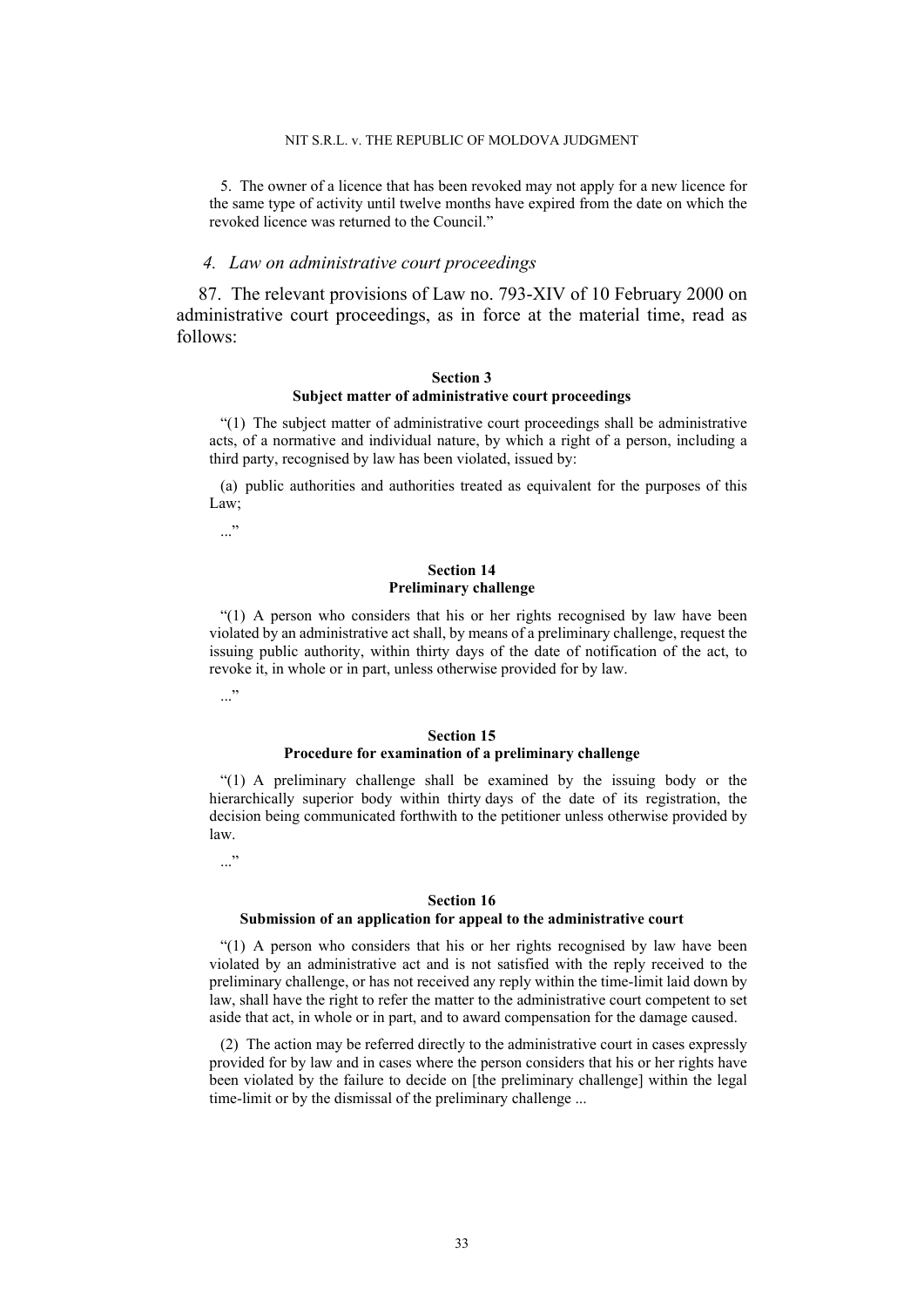..."

#### **Section 21**

#### **Suspension of the execution of the contested administrative act**

"(1) An applicant may request the court to suspend the execution of an administrative act at the same time as lodging his application against that act.

(2) In justified cases and with a view to preventing imminent damage, the court may order the suspension of an administrative act of its own motion.

(3) As a derogation from the provisions of subsections (1) and (2), the acts of the National Commission on Financial Markets and the Court of Accounts cannot be suspended before the examination of the case.

..."

# *5. Law on transparency in decision-making*

<span id="page-35-0"></span>88. The relevant provisions of Law no. 239-XVI of 13 November 2008 on transparency in decision-making read as follows:

### **Section 3 Scope of this Law**

"(1) The scope of this Law shall be the totality of the legal relations established in the decision-making process between citizens, associations established in accordance with the law, or other interested parties, on the one hand, and public authorities, on the other.

(2) The following shall be covered by this Law:

(a) central public authorities: Parliament and the authorities created by it (... Audiovisual Coordinating Council, ....) ...

# ..."

### **Section 9**

### **Announcement concerning the initiation of the decision-making process**

"(1) Upon initiation of the decision-making process, the public authority shall, at least fifteen working days before the decision is examined, place a notice on the official website, send it by email to the interested parties, display it at its premises in a space accessible to the public and/or disseminate it in the national or local media, as appropriate.

(2) The notice of initiation of the decision-making process shall necessarily indicate:

(a) the need to adopt the decision;

(b) the deadline, the place and the manner in which citizens, associations established in accordance with the law and other interested parties may have access to the draft decision and submit or send recommendations;

(c) the contact details of the persons responsible for receiving and examining the recommendations."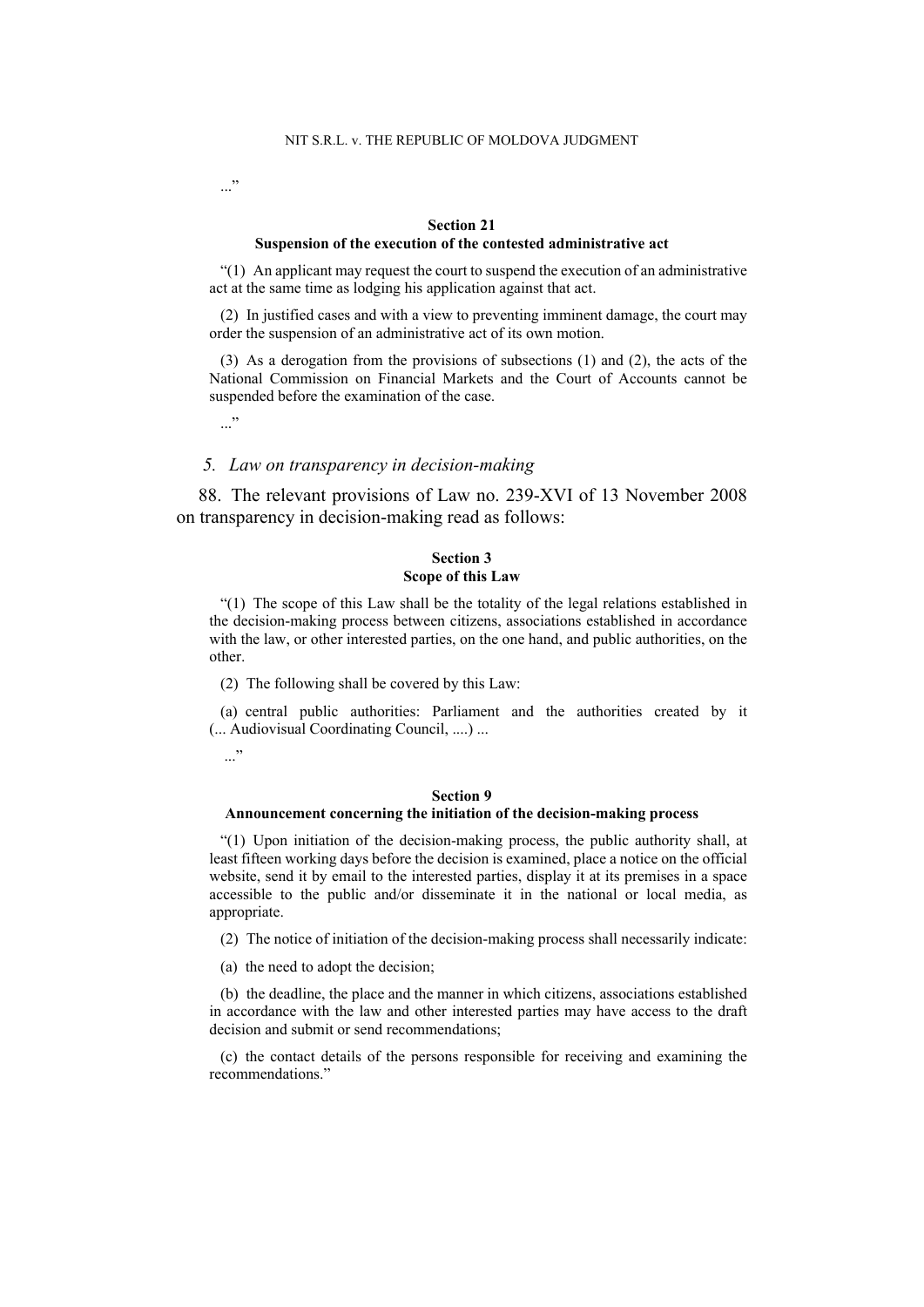#### NIT S.R.L. v. THE REPUBLIC OF MOLDOVA JUDGMENT

### **B. Subsequent developments in domestic law**

## *1. Amendments to the Audiovisual Code of 2006 and the ruling of the Constitutional Court*

<span id="page-36-0"></span>89. On 13 April 2012 the Moldovan Parliament passed Law no. 84, which amended paragraphs 8 and 10 of Article 38 and paragraph 3 of Article 40 of the Audiovisual Code of 2006. The Law amended Article 38 § 8 of the Code to read:

 "The decision of the Audiovisual Coordinating Council on the application of any sanction shall be reasoned and shall become enforceable from the date of adoption and notification of the broadcasters and service distributors concerned by registered letter, with subsequent publication in the Official Gazette of the Republic of Moldova and on the website of the issuing body."

In addition, the Law repealed paragraph 10 of Article 38. Lastly, it supplemented Article 40 § 3 *in fine* to read "..., with the exception of the decisions referred to in Article 38 § 8". Law no. 84 entered into force on 29 May 2012 after it was published in the Official Gazette on the same date.

90. In July 2012 a member of parliament successfully challenged the amendment of Article 38 § 8 of the Code before the Constitutional Court. In a ruling of 6 December 2012 the Constitutional Court declared the amendment unconstitutional, by a majority, only in so far as it concerned two of the sanctions provided for by Article 38, namely the suspension of the broadcasting licence for a certain period of time and the revocation of the broadcasting licence, after finding that it contravened the provisions of the Constitution guaranteeing the right to property and the right to freedom of expression. By contrast the Constitutional Court found that the amendment of Article 38 § 8 of the Code was constitutional in so far as the remaining three sanctions provided for in Article 38 were concerned. One of the judges of the bench wrote a separate opinion.

91. Firstly, in respect of the allegations that the impugned amendment breached broadcasters' right to property, the Constitutional Court held, amongst other things:

 $\ddot{\phantom{a}}$ 

56. As regards the legitimate purpose pursued by the interference, the Court cannot accept, in this particular case, Parliament's and the government's argument that the restrictions imposed on broadcasters serve the public interest ...

57. Respect for the right to property also implies compliance with procedural safeguards provided for by law against arbitrariness, so that the measure in question is correctly applied in relation to each case. In particular, there is not a sufficient legal guarantee to protect broadcasters against the Audiovisual Coordinating Council making use of its discretion.

58. Unlike the banking system ..., considered to be an area of major importance to society, in which the discretion enjoyed by the State presupposes its right to establish separate rules in relation to other similar areas subject to regulation, taking into account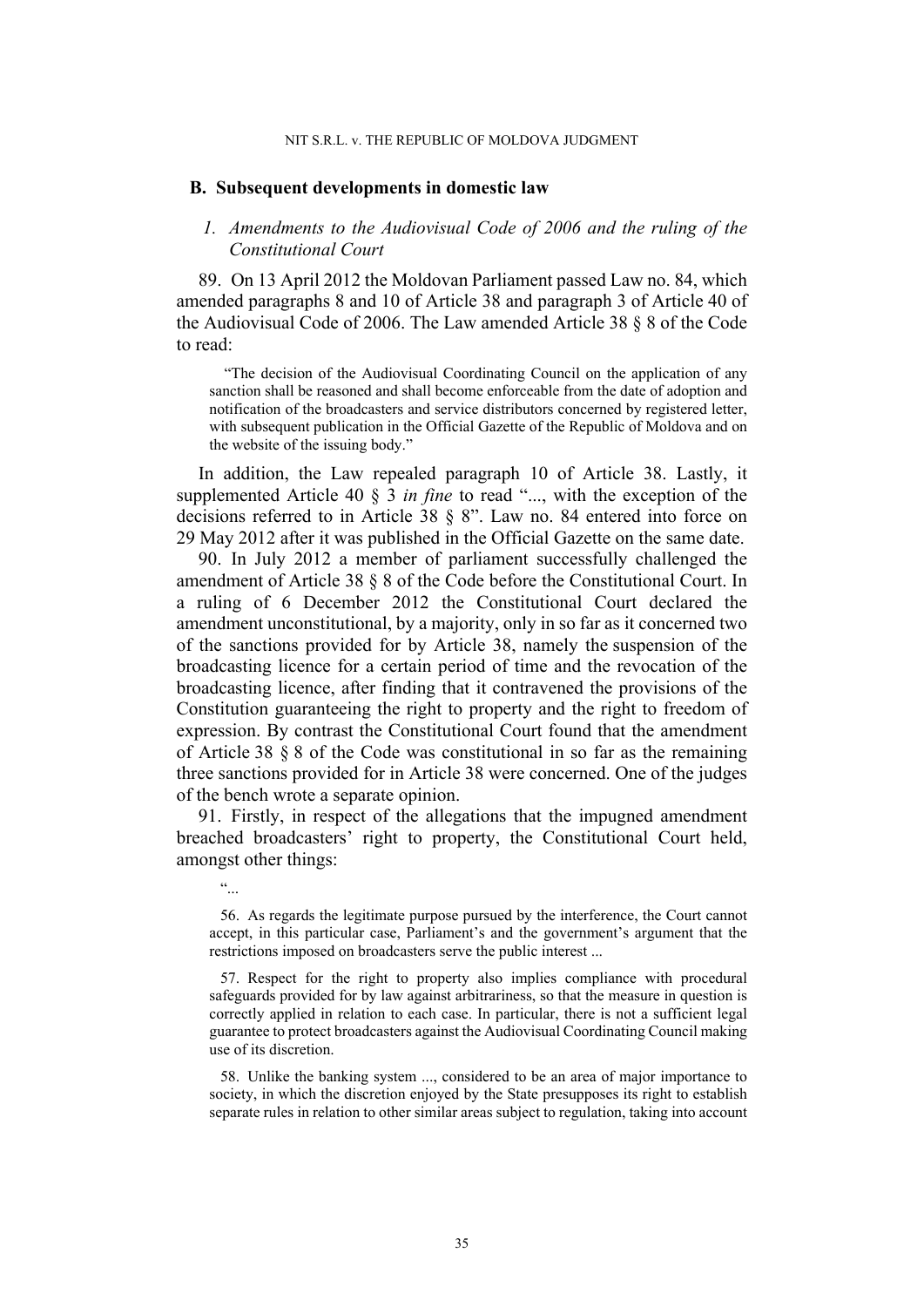the specificities of the audiovisual field and its importance for communicating information and ideas to the public, such severe measures as the suspension or revocation of a licence have to be reviewed concretely by the court prior to their enforcement.

59. In reviewing the 'fair balance' between the competing interests at stake – the general public interest, which, in the present case, would be that of preventing possible culpable actions by the broadcaster in bad faith, of such a kind as to create or amplify the situations which led to the interference, and the individual interests of the broadcaster – the authorities have not argued, and the Court does not find any other arguments [to this effect], that there is a risk of serious imminent damage to the public, which would justify the need to immediately enforce such decisions of the Audiovisual Coordinating Council, in the absence of a decision of a court or, at the very least, of the possibility of challenging [them] in court prior to enforcement.

60. The [Constitutional] Court, in this particular situation, considers that the immediate enforcement of the sanction ... of suspension or revocation of the licence is not justified ... [by] a major [public] interest ...

61. For these reasons ..., the Court considers that the provisions of Article 38 § 8 of the ... Code, ... in the part relating to the imposition of sanctions in the form of suspension or revocation of licences, does not strike a fair balance between the interests of the community and those of broadcasters, imposing an excessive individual burden on [the latter] ...

62. In the light of the above, the Court concludes that the provisions of paragraph 8 of Article 38 relating to the immediate enforcement, pending an appeal to a court, of the decisions of the Audiovisual Coordinating Council concerning the suspension and revocation of a licence contravene not only the basic principles concerning entrepreneurial activity, but also the constitutional guarantees regarding the right to property of the founders of audiovisual institutions and its protection, enshrined in Article 46 of the Constitution, and represent 'an interference with the right to enjoy property', taking into account the immediate effect of these decisions and, as a result, the prevention of the holder from continuing his or her [activity] ..."

<span id="page-37-0"></span>92. Secondly, with regard to the allegations that the impugned amendment breached the right of broadcasters to freedom of expression, the Constitutional Court held, amongst other things:

 $\ddot{\cdot}$ 

72. ... the [Constitutional] Court considers that the measure of suspension or revocation of the broadcaster's licence is liable to affect the substance of the procedural guarantees which broadcasters should enjoy under Article 10 of the Convention and is incompatible with the principle of the rule of law.

73. Consequently, the [Constitutional] Court considers that, under the specific circumstances ..., such interference with the broadcasters' right to freedom of expression does not satisfy the condition 'of being necessary in a democratic society' and is therefore contrary to Article 32 of the [Constitution](https://weblex.md/item/view/id/12adc619a51e7199e80580bc6b7c21d5) and Article 10 of the ... Convention.

...

75. Taking into account the fact that the Audiovisual Coordinating Council is a body susceptible to politicisation, its decision to suspend or revoke the licence of a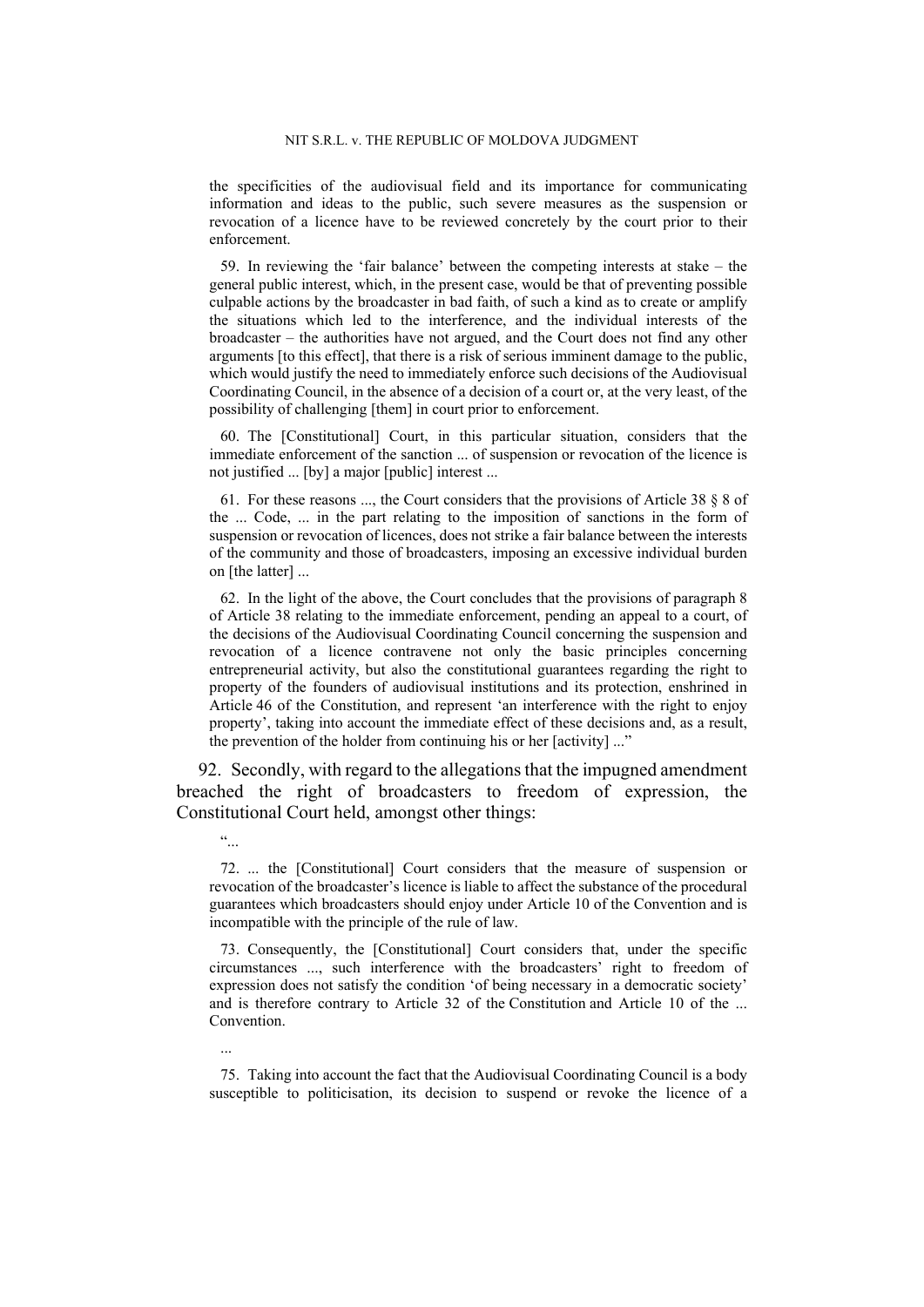broadcaster may lead to the establishment of censorship or self-censorship, both equally dangerous for freedom of expression and the public's right to information.

76. In view of the particular importance of freedom of expression for a democratic society that is susceptible to political pressure and censorship, the only authority which is authorised, in accordance with the democratic and constitutional principle of the separation of powers ..., to find that a particular citizen has seriously violated the law, including through the abusive exercise of freedom of expression, is the judicial authority, which enjoys all the guarantees of independence.

77. ... the [Constitutional] Court has already found, pursuant to Article 46 of the Constitution, that the interference with the rights of the broadcaster is not attended by sufficient judicial guarantees within the meaning of its case-law. The above conclusion exempts the Court from examining any further the contested provisions under Article 32 of the Constitution, since it can only reach the same finding, and this is sufficient to conclude that there is a violation of that Article.

..."

93. The operative part of the Constitutional Court's ruling stated, among other things:

"...

1. The provisions of Article 38 § 8 of the Code ..., set out in Law ... no. 84 of 13 April 2012, are acknowledged as constitutional in the part concerning the enforceability of decisions of the Audiovisual Coordinating Council with regard to the imposition of the sanctions of a public warning, withdrawal of the right to broadcast advertisements for a certain period of time, and a fine from the date of adoption and notification of the broadcasters and service distributors concerned by registered letter.

2. The provisions of Article 38 § 8 of the Code ..., set out in Law ... no. 84 of 13 April 2012, are declared unconstitutional in the part concerning the enforceability of decisions of the Audiovisual Coordinating Council with regard to the imposition of the sanctions of suspension of a broadcasting licence for a certain period of time or of revocation of a broadcasting licence from the date of adoption and notification of the broadcasters and service distributors concerned by registered letter.

..."

94. Lastly, the member of the Constitutional Court's bench who wrote a separate opinion stated in his opinion, among other things:

 $\epsilon\epsilon$ 

2. The ruling of the Court generates uncertainty with regard to the application of the sanctions of suspension of a broadcasting licence for a certain period of time or of revocation of a broadcasting licence by the Audiovisual Coordinating Council. Having regard to the fact that the types of activity supervised by the Audiovisual Coordinating Council have a major social impact, the ruling of the Court makes it impossible to stop the broadcasting of programmes that may seriously affect the public.

3. I consider that in paragraph 59 the Court has unjustly diminished the social impact of the services provided by broadcasters. This paragraph stands in contradiction with paragraph 66, in which the Constitutional Court has cited the assessment of the European Court [of Human Rights] concerning this impact. The European [Court] has held that radio and television have a very important role in this regard; because of their ability to convey messages by sounds and images they have a more immediate and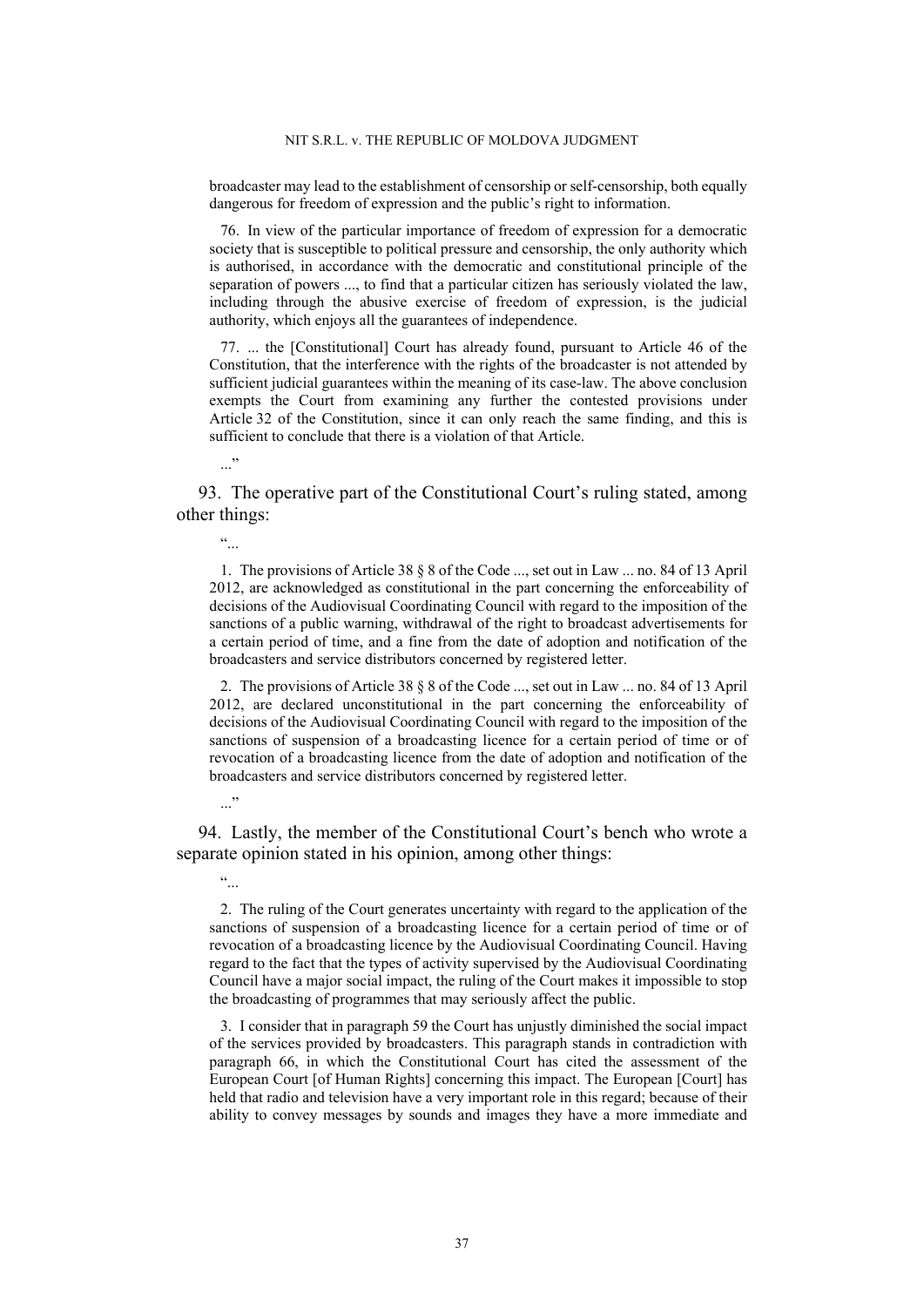powerful effect than the written press. The Court has ignored the arguments of the authorities concerning possible calls for protests during election campaigns or political events – protests that can turn into violent actions and require the immediate application of the sanctions in question.

The major impact of broadcasting services on the public, in my opinion, justifies Parliament's interference with the exercise of the right to property in order not to allow 'culpable actions by the broadcaster in bad faith, of such a kind as to create or amplify the situations which led to the interference', as well as to avoid a 'risk of serious imminent damage to the public', in respect of which the Court has not found any arguments in paragraph 59 of the ruling.

4. In paragraph 57 the Court makes an incorrect deduction on the procedural guarantees afforded by the law against the Audiovisual Coordinating Council's arbitrary actions and for the protection of broadcasters against the power of assessment of this institution ...

5. I consider unfounded the Court's deduction set out in paragraph 61 according to which the immediate application of the sanctions of suspension or of revocation of a licence amounts to an 'excessive individual burden' for broadcasters. The Court has ignored the provisions of [paragraph] 3 of Article 38 of the Code ..., which states that 'the sanctions provided for in paragraph 1 shall be applied gradually'. In my view, this provision is 'the key' to a 'fair balance' between the competing interests of society and of broadcasters, convincingly proving the lawmaker's intention, an intention which falls within the limits of the constitutional provisions.

The Code, in [paragraph] 1 of Article 38, specifies the sanctions which may be applied to broadcasters, in the following order: ... According to the meaning of [paragraph] 3 of Article 38 ..., the Audiovisual Coordinating Council cannot ignore a less severe sanction in order to impose a more severe one. I must stress that, under [paragraph] 9 of Article 38 ..., any sanction can be challenged by the broadcaster before a court of law. Thus, in order for the sanctions of suspension and revocation of the licence to be imposed there [must have been] at least three previous sanctions, whose lawfulness has been acknowledged by a final judgment of a court of law.

In addition, an even more rigid procedure is provided for imposing the last sanction – revocation of the licence. Thus, in accordance with ... Article 38, 'the broadcasting licence shall be withdrawn in accordance with Article 27 only if a recurrent and serious violation of the provisions of the Code [has] occurred'...

Having regard to the manner in which the sanctions are applied, I consider that clear procedural guarantees are provided for by the law 'against arbitrariness' and for the protection of broadcasters against the power of assessment of the Audiovisual Coordinating Council. In addition, I consider that, by forcing the Audiovisual Coordinating Council to apply gradually the sanctions [taken] against broadcasters, the restrictions in the form of suspension and revocation of the licence are set out by the lawmaker 'in a convincing manner', in compliance with the Court's case-law as set out in the case ..., cited in paragraph 70 of the Constitutional Court's ruling.

6. I agree with the Court's remark that the financial field is of major importance to society, in respect of which 'the discretion enjoyed by the State presupposes its right to establish separate rules in relation to other similar areas subject to regulation', but when it states that 'such severe measures as the suspension or revocation of a licence have to be reviewed concretely by the court prior to their enforcement', the Court has failed to take account of the fact that in the banking field the law imposes rules which are much more stringent than in the audiovisual field. Thus, in the banking system, by contrast to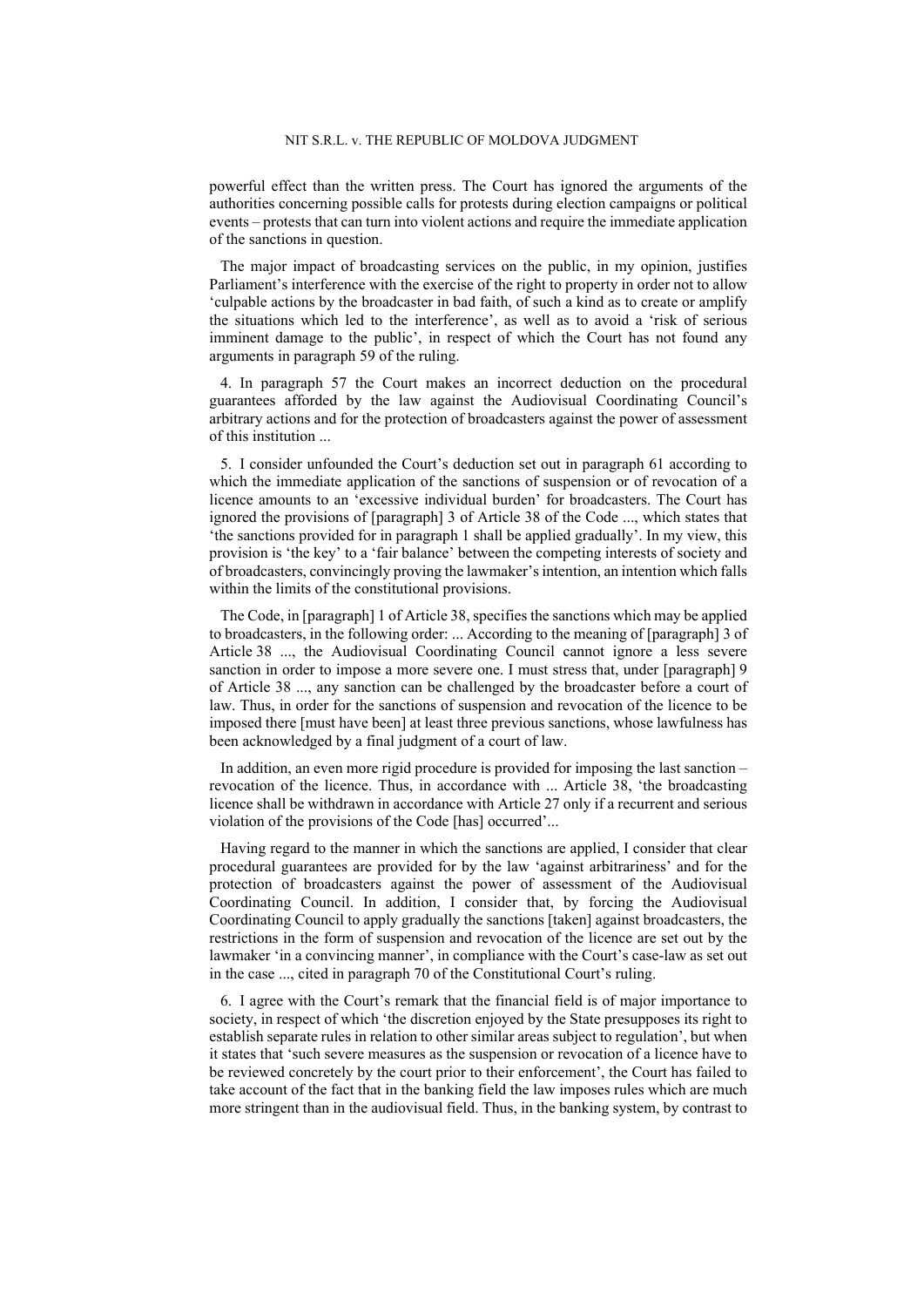the audiovisual [system] [(*ȋn raport cu cel al audiovizualului*)], there is no preventive sanction of suspension of a licence; regardless of the court's decision, the licence is irrevocably withdrawn; withdrawal of the licence necessarily entails the liquidation of the bank; in the event of the withdrawal of the licence, only a small group of shareholders of the bank has the right to go to court. The audiovisual field has as much social impact as the banking [field], so the value of a licence in this area cannot be reduced to the value of a licence in real estate, for example. Given that the procedure for withdrawing an audiovisual licence is not as rigid as in the banking field, I believe that the restriction applied by the legislature through the contested provisions is proportionate to the aim pursued and, on account of the major social impact of the audiovisual [field], is necessary in a democratic society.

7. At the same time, the Court did not take into account the fact that the broadcaster, on the basis of the contested rule, had a real opportunity to ask the administrative court to suspend the [ACC's] decision on the application of the suspension or withdrawal of the licence immediately after its adoption. In addition, in the event of an appeal against the decision, the court could of its own motion adopt an order to stay the enforcement of the [ACC's] decision ... However, with regard to banking institutions, the court is not entitled to take a decision to [stay the enforcement] ..., since the decision of the National Bank to withdraw the licence is irrevocable.

<span id="page-40-0"></span>95. On the date of its ruling the Constitutional Court also published an official press release about the ruling in response to media reports connecting the reasons provided by the Constitutional Court in its ruling to the ACC's decision to revoke NIT's licence. The press release stated that the legal provisions examined by the Constitutional Court in its ruling had not entered into force until May 2012 and had not been applicable at the time of the ACC's decision concerning the revocation of NIT's licence. Moreover, the constitutionality of the legal provisions relied on by the ACC in its decision of 5 April 2012 had not been examined by the Constitutional Court because they had been never challenged before the Constitutional Court. Therefore, there had been no connection between the case before the Constitutional Court and the one before the Court of Appeal and any allegations to the contrary had been pure fiction and amounted to disinformation.

## *2. The Audiovisual Code of 2018*

..."

"...

96. The relevant provisions of the Audiovisual Code of the Republic of Moldova, in force as of 1 January 2019, read as follows:

#### **Article 11 Respect for fundamental rights and freedoms**

2. The following audiovisual programmes shall be prohibited:

(a) those likely to propagate, incite, promote or justify racial hatred, xenophobia, antisemitism or other forms of hatred based on intolerance or discrimination on grounds of sex, race, nationality, religion, disability or sexual orientation;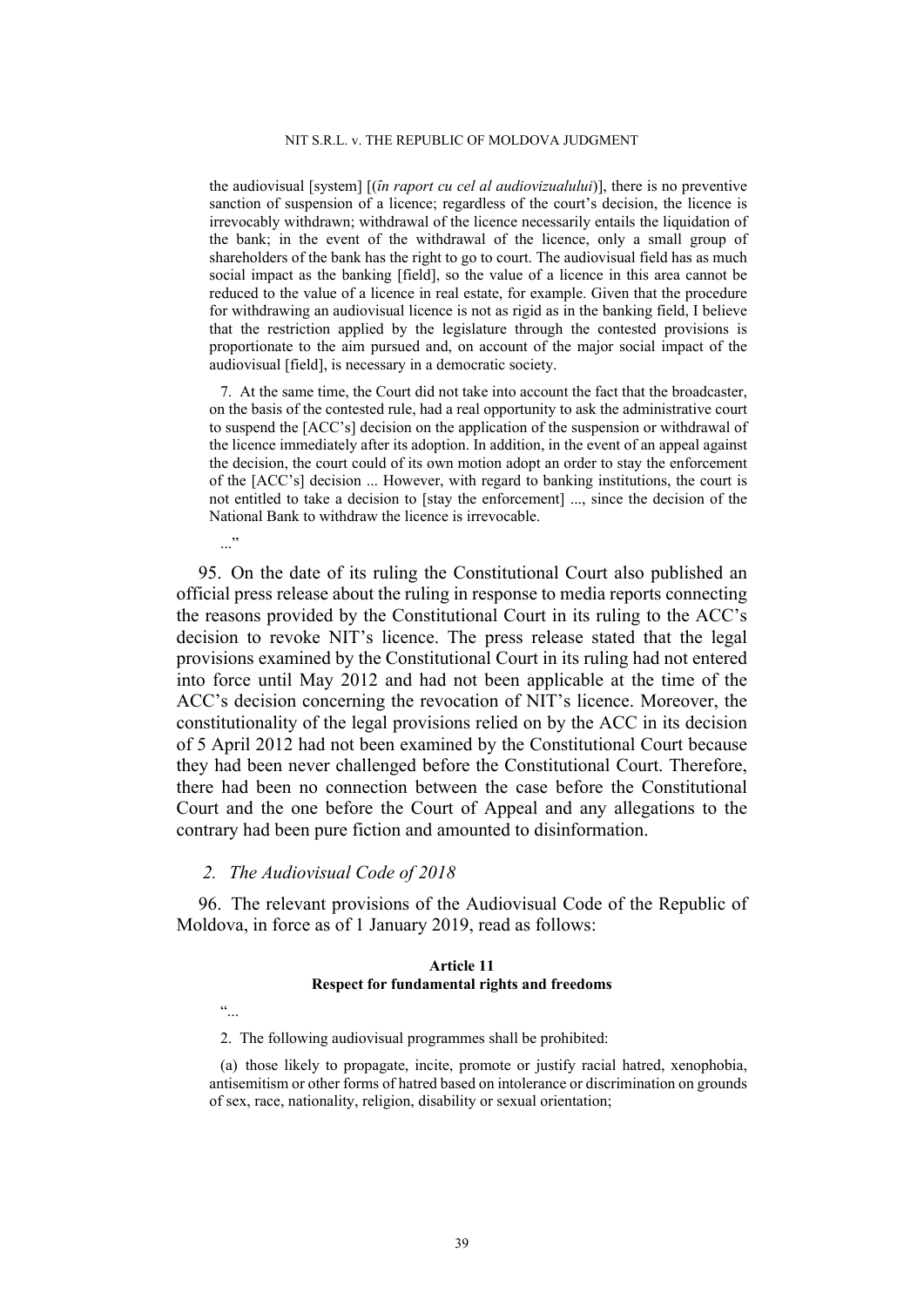(b) those disseminating child pornography;

(c) those whose dissemination is prohibited by the Audiovisual Content Regulations, drawn up and approved by the Audiovisual [Coordinating] Council, after consultation with media service providers and media service distributors.

 $\cdot$ ..."

### **Article 17 Protecting the national audiovisual space**

"1. Radio frequencies intended for the provision of audiovisual media services in terrestrial digital or analogue systems shall constitute public assets and shall be used on the basis of broadcasting licences issued under the law.

2. The national audiovisual space shall be used under the terms of this Code, with a view to:

(a) favouring the free movement of information;

(b) contributing to ensuring freedom of expression;

(c) contributing to the coverage of social information needs;

(d) contributing to ensuring the professional and social integrity of media service providers.

3. In the national audiovisual space, the broadcasting of audiovisual programmes constituting hate speech shall be prohibited.

 $\ddot{\phantom{0}}$ 

#### **Article 27 Revocation of a broadcasting licence**

"1. A broadcasting licence shall be revoked in the following cases:

(a) the media service provider notifies the Audiovisual [Coordinating] Council of the abandonment of broadcasting of the audiovisual media service;

(b) the media service provider has not started broadcasting within six months from the [time] the broadcasting licence was issued in analogue format and three months in the terrestrial digital system;

(c) the media service provider has not paid the fee for the broadcasting licence, established in accordance with [Law no. 160/2011](https://weblex.md/item/view/id/21b53a22ad9ea8e01f2a1dae5fee809c) ..., after being warned twice, in writing, by the Audiovisual [Coordinating] Council;

(d) the media service provider has submitted false information to the Audiovisual [Coordinating] Council, which has led to a breach of the legal regime of ownership in the field of audiovisual media services;

(e) the media service provider has refused to submit or for any other reason has not submitted information on the legal regime of ownership in the field of audiovisual media services to the Audiovisual [Coordinating] Council;

(f) the media service provider has repeatedly infringed the provisions of Article 11 § 2 and Article 17 of this Code after the sanctions provided for in Article 84 § 9 of this Code have been gradually applied to it;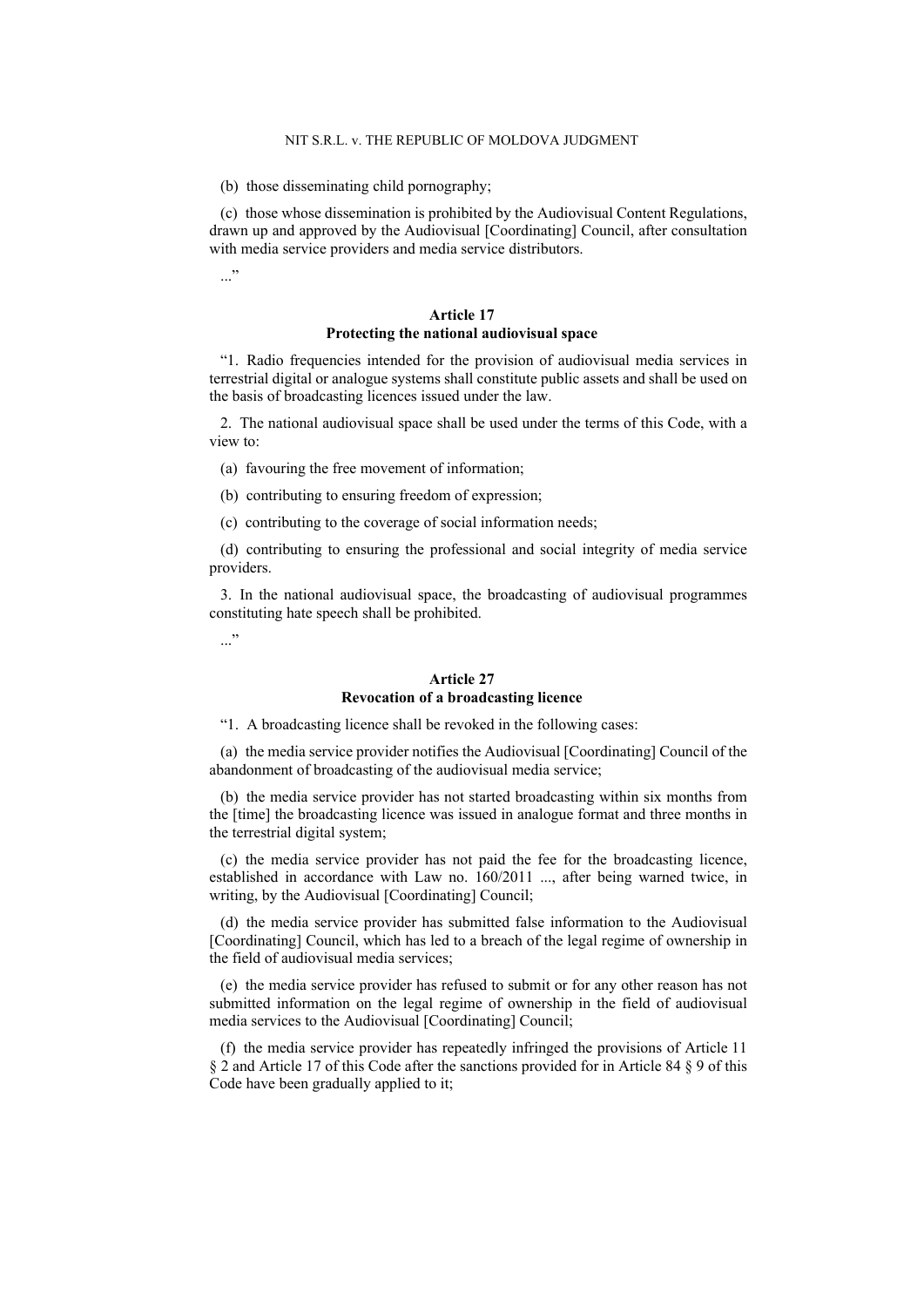(g) the media service provider, following the suspension of its broadcasting licence in accordance with Article 84 § 10 of this Code, does not remedy the infringement in respect of which the sanction of suspension was imposed and/or it has received more than two sanctions within twelve months of the expiry of the sanction of suspension."

#### **Article 84 Sanctions**

"1. Media service providers, video-sharing platform service providers and media service distributors shall be liable for infringements of audiovisual legislation in accordance with this Article and the legislation in force.

2. For infringements of the provisions of this Code, the Audiovisual [Coordinating] Council shall apply individually determined sanctions, depending on the seriousness of the infringement, its effects and the frequency of infringements committed in the last twelve months.

...

9. A fine of between 40,000 lei and 70,000 lei shall be imposed on media service providers and media service distributors which have infringed the provisions of Article 11 § 2 and Article 17. For repeated violations of these provisions, the fine shall be between 70,000 lei and 100,000 lei. The revocation of the broadcasting licence for an infringement of the provisions of Article 11  $\S$  2 and Article 17 shall be applied after the sanctions provided for in this paragraph have been gradually applied.

10. A media service provider or media service distributor who has repeatedly committed the infringements referred to in paragraph 8 within twelve months shall receive the sanction of suspension of the broadcasting licence ... The suspension of the broadcasting licence ... shall be applied after the sanctions referred to in paragraphs 4-8 have been gradually applied.

...

14. The broadcasting licence shall be revoked in accordance with Article 27 ...

15. The decision of the Audiovisual [Coordinating] Council on the application of the sanction shall be reasoned and shall become enforceable from the date of its publication. Decisions of the Audiovisual [Coordinating] Council on the application of the sanction may be appealed against to a court by the media service provider or distributor against which the sanction has been imposed.

16. In order to protect the national audiovisual space, the court shall examine disputes arising from infringements of Article 11 § 2 and Article 17 within thirty days. An appeal, or an appeal on points of law, shall be lodged within three days of the date of the decision and shall be examined within ten days.

17. If, within twelve months of the date of the last sanction, the media service provider or the media service distributor does not commit any other infringements of the provisions of this Code, the previous sanctions shall be deemed null and void."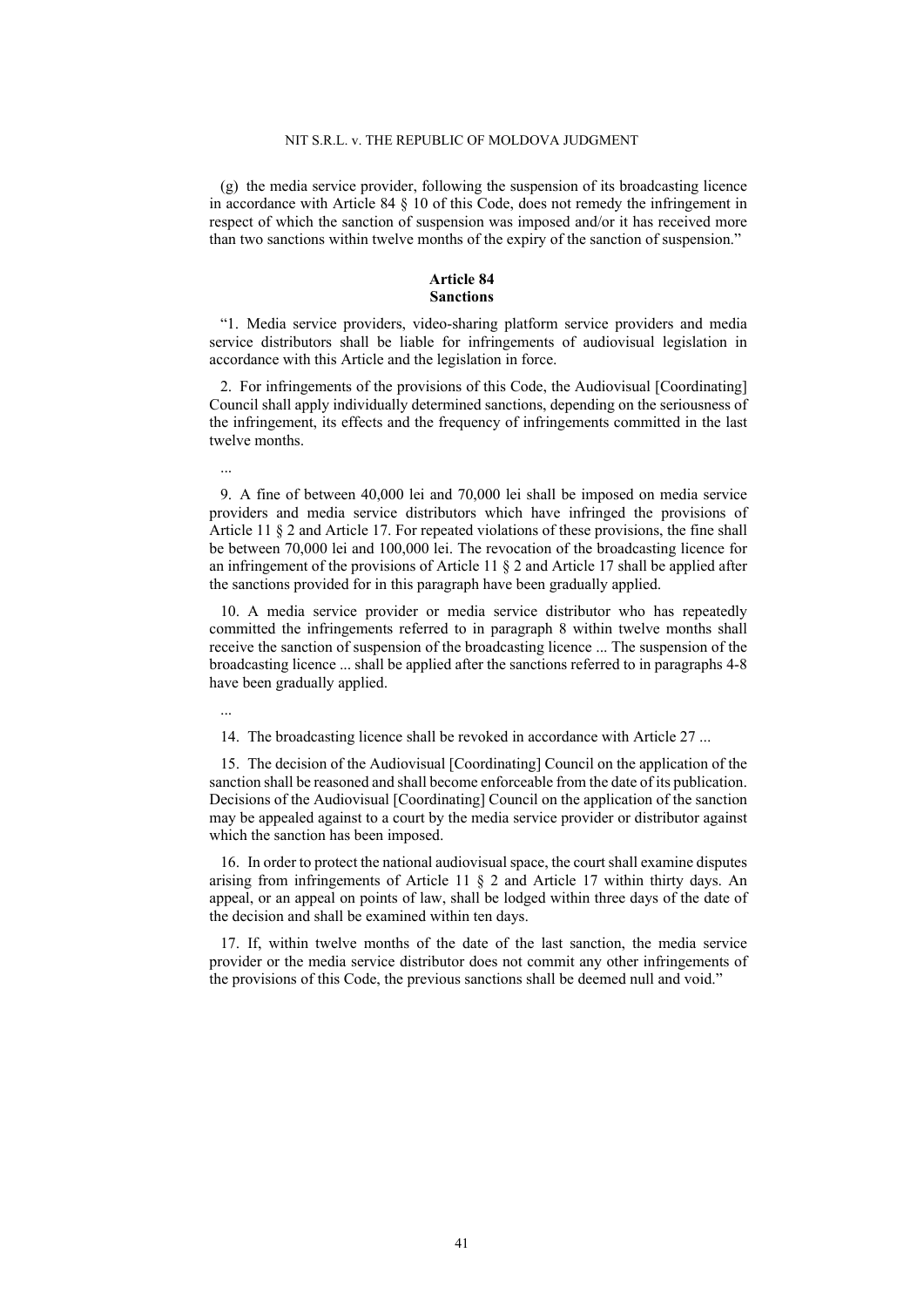# II. STANDARDS AND DOCUMENTS ON RESPONSIBLE JOURNALISM, MEDIA PLURALISM AND INDEPENDENCE OF MEDIA REGULATORY AUTHORITIES

## **A. Council of Europe standards and documents**

### *1. PACE Resolution on the ethics of journalism*

97. On 1 July 1993 the Parliamentary Assembly of the Council of Europe ("PACE") adopted Resolution 1003 (1993) on the ethics of journalism, which stated, *inter alia*:

"1. In addition to the legal rights and obligations set forth in the relevant legal norms, the media have an ethical responsibility towards citizens and society which must be underlined at the present time, when information and communication play a very important role in the formation of citizens' personal attitudes and the development of society and democratic life.

2. The journalist's profession comprises rights and obligations, freedoms and responsibilities.

3. The basic principle of any ethical consideration of journalism is that a clear distinction must be drawn between news and opinions, making it impossible to confuse them. News is information about facts and data, while opinions convey thoughts, ideas, beliefs or value judgments on the part of media companies, publishers or journalists.

4. News broadcasting should be based on truthfulness, ensured by the appropriate means of verification and proof, and impartiality in presentation, description and narration. Rumour must not be confused with news. News headlines and summaries must reflect as closely as possible the substance of the facts and data presented.

5. Expression of opinions may entail thoughts or comments on general ideas or remarks on news relating to actual events. Although opinions are necessarily subjective and therefore cannot and should not be made subject to the criterion of truthfulness, we must ensure that opinions are expressed honestly and ethically.

6. Opinions taking the form of comments on events or actions relating to individuals or institutions should not attempt to deny or conceal the reality of the facts or data.

...

17. Information and communication as conveyed by journalism through the media, with powerful support from the new technologies, has decisive importance for the development of the individual and society. It is indispensable for democratic life, since if democracy is to develop fully it must guarantee citizens participation in public affairs. Suffice it to say that such participation would be impossible if the citizens were not in receipt of the information on public affairs which they need, and which must be provided by the media.

18. The importance of information, especially radio and television news, for culture and education was highlighted in Assembly [Recommendation 1067](https://assembly.coe.int/nw/xml/XRef/Xref-DocDetails-en.asp?FileID=15101&lang=en). Its effects on public opinion are obvious.

19. It would be wrong to infer from the importance of this role that the media actually represent public opinion or that they should replace the specific functions of the public authorities or institutions of an educational or cultural character such as schools.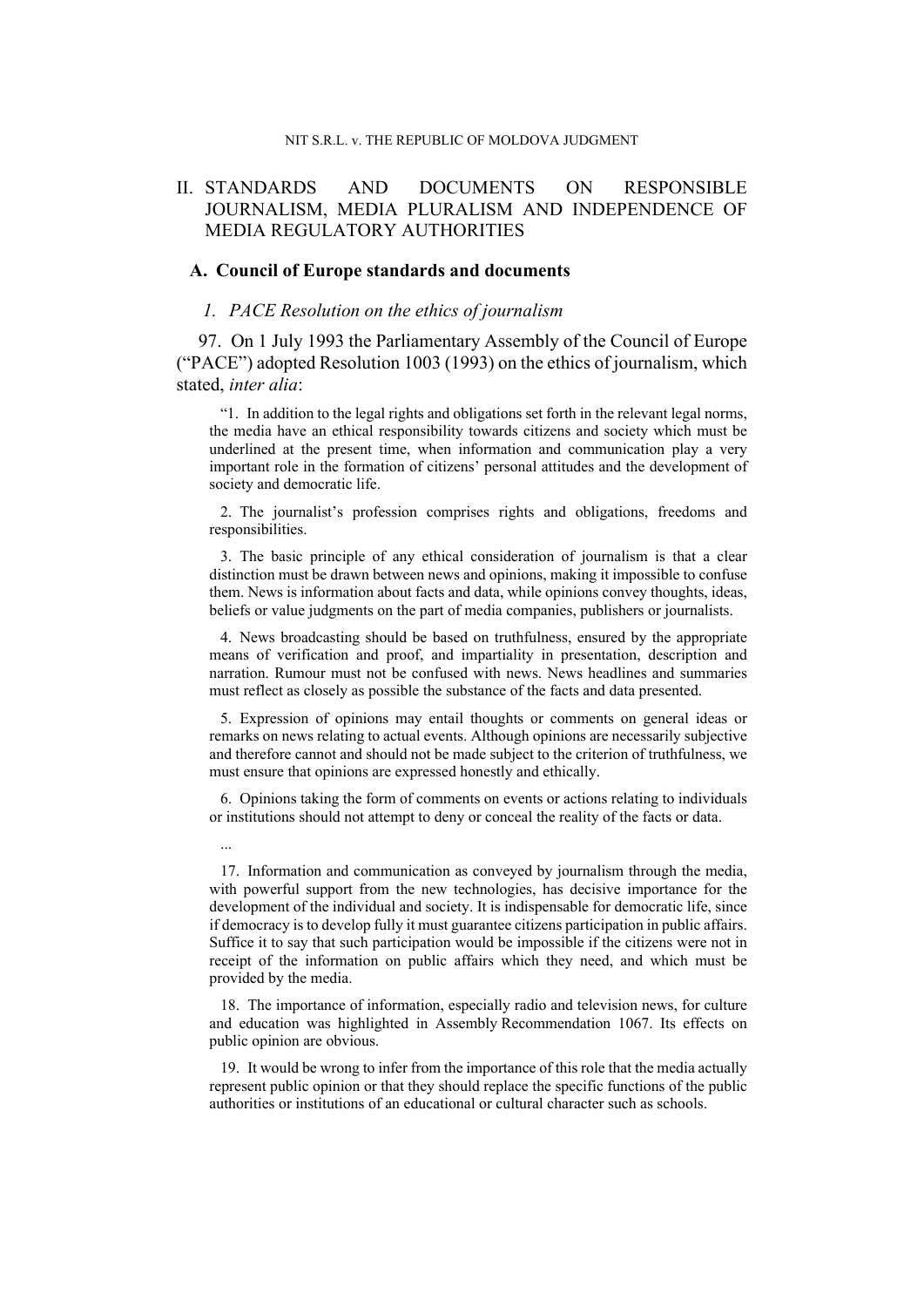20. This would amount to transforming the media and journalism into authorities or counter-authorities ('mediocracy'), even though they would not be representative of the citizens or subject to the same democratic controls as the public authorities, and would not possess the specialist knowledge of the corresponding cultural or educational institutions.

21. Therefore journalism should not alter truthful, impartial information or honest opinions, or exploit them for media purposes, in an attempt to create or shape public opinion, since its legitimacy rests on effective respect for the citizen's fundamental right to information as part of respect for democratic values. To that end, legitimate investigative journalism is limited by the veracity and honesty of information and opinions and is incompatible with journalistic campaigns conducted on the basis of previously adopted positions and special interests.

22. In journalism, information and opinions must respect the presumption of innocence, in particular in cases which are still sub judice, and must refrain from making judgments.

23. The right of individuals to privacy must be respected. Persons holding office in public life are entitled to protection for their privacy except in those cases where their private life may have an effect on their public life. The fact that a person holds a public post does not deprive him of the right to respect for his privacy.

24. The attempt to strike a balance between the right to respect for private life, enshrined in Article 8 of the European Convention on Human Rights, and the freedom of expression set forth in Article 10, is well documented in the recent case-law of the European Commission and Court of Human Rights.

25. In the journalist's profession the end does not justify the means; therefore, information must be obtained by legal and ethical means.

26. At the request of the persons concerned, the news media must correct, automatically and speedily, and with all relevant information provided, any news item or opinion conveyed by them which is false or erroneous. National legislation should provide for appropriate sanctions and, where applicable, compensation."

# *2. Committee of Ministers' 1999 Recommendation on measures to promote media pluralism*

98. On 19 January 1999 the Committee of Ministers, emphasising, *inter alia*, that the political and cultural diversity of media types and contents was central to media pluralism, adopted Recommendation No. R (99) 1 on measures to promote media pluralism, which stated, *inter alia*:

"Member States should consider possible measures to ensure that a variety of media content reflecting different political and cultural views is made available to the public, bearing in mind the importance of guaranteeing the editorial independence of the media and the value which measures adopted on a voluntary basis by the media themselves may also have.

Member States should consider, where appropriate and practicable, introducing measures to promote the production and broadcasting of diverse content by broadcasting organisations. Such measures could for instance be to require in

...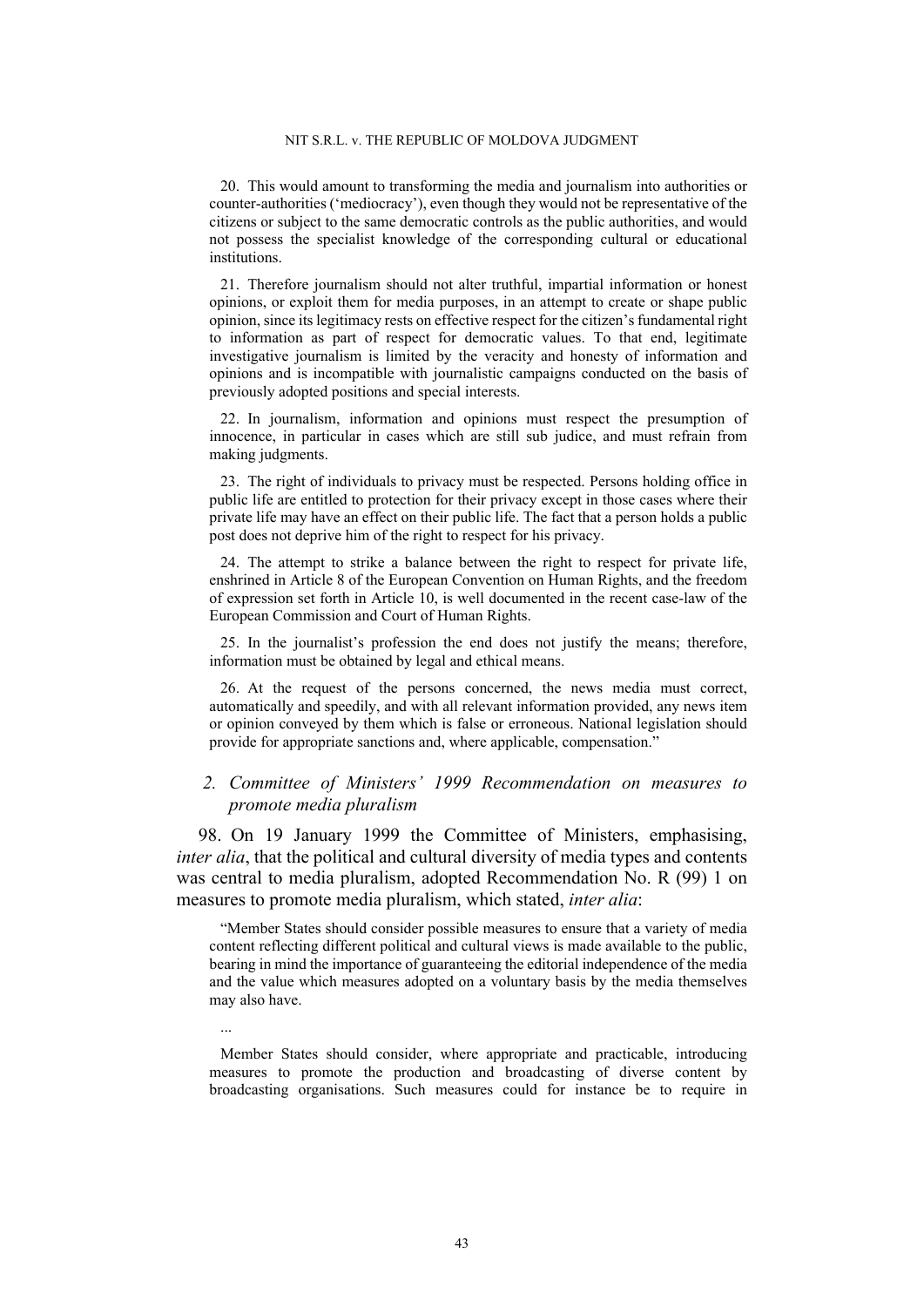broadcasting licences that a certain volume of original programmes, in particular as regards news and current affairs, is produced or commissioned by broadcasters.

Furthermore, under certain circumstances, such as the exercise of a dominant position by a broadcaster in a particular area, member States could foresee 'frequency sharing' arrangements so as to provide access to the airwaves for other broadcasters.

Member States should examine the introduction of rules aimed at preserving a pluralistic local radio and television landscape, ensuring in particular that networking, understood as the centralised provision of programmes and related services, does not endanger pluralism."

## *3. Committee of Ministers' 2007 Recommendation on media pluralism and diversity of media content*

<span id="page-45-0"></span>99. On 31 January 2007 the Committee of Ministers adopted Recommendation CM/Rec(2007)2 on media pluralism and diversity of media content, which, in so far as relevant, reads:

"1.1 Member States should seek to ensure that a sufficient variety of media outlets provided by a range of different owners, both private and public, is available to the public, taking into account the characteristics of the media market, notably the specific commercial and competition aspects.

1.2. Where the application of general competition rules in the media sector and access regulation are not sufficient to guarantee the observance of the demands concerning cultural diversity and the pluralistic expressions of ideas and opinions, member states should adopt specific measures.

1.3. Member States should in particular envisage adapting their regulatory framework to economic, technological and social developments taking into account, in particular, the convergence and the digital transition and therefore include in it all the elements of media production and distribution.

1.4. When adapting their regulatory framework, member States should pay particular attention to the need for effective and manifest separation between the exercise of political authority or influence and control of the media or decision making as regards media content.

Pluralism of information and diversity of media content will not be automatically guaranteed by the multiplication of the means of communication offered to the public. Therefore, member States should define and implement an active policy in this field, including monitoring procedures, and adopt any necessary measures in order to ensure that a sufficient variety of information, opinions and programmes is disseminated by the media and is available to the public.

...

2.1. Member States should, while respecting the principle of editorial independence, encourage the media to supply the public with a diversity of media content capable of promoting a critical debate and a wider democratic participation of persons belonging to all communities and generations.

<sup>...</sup>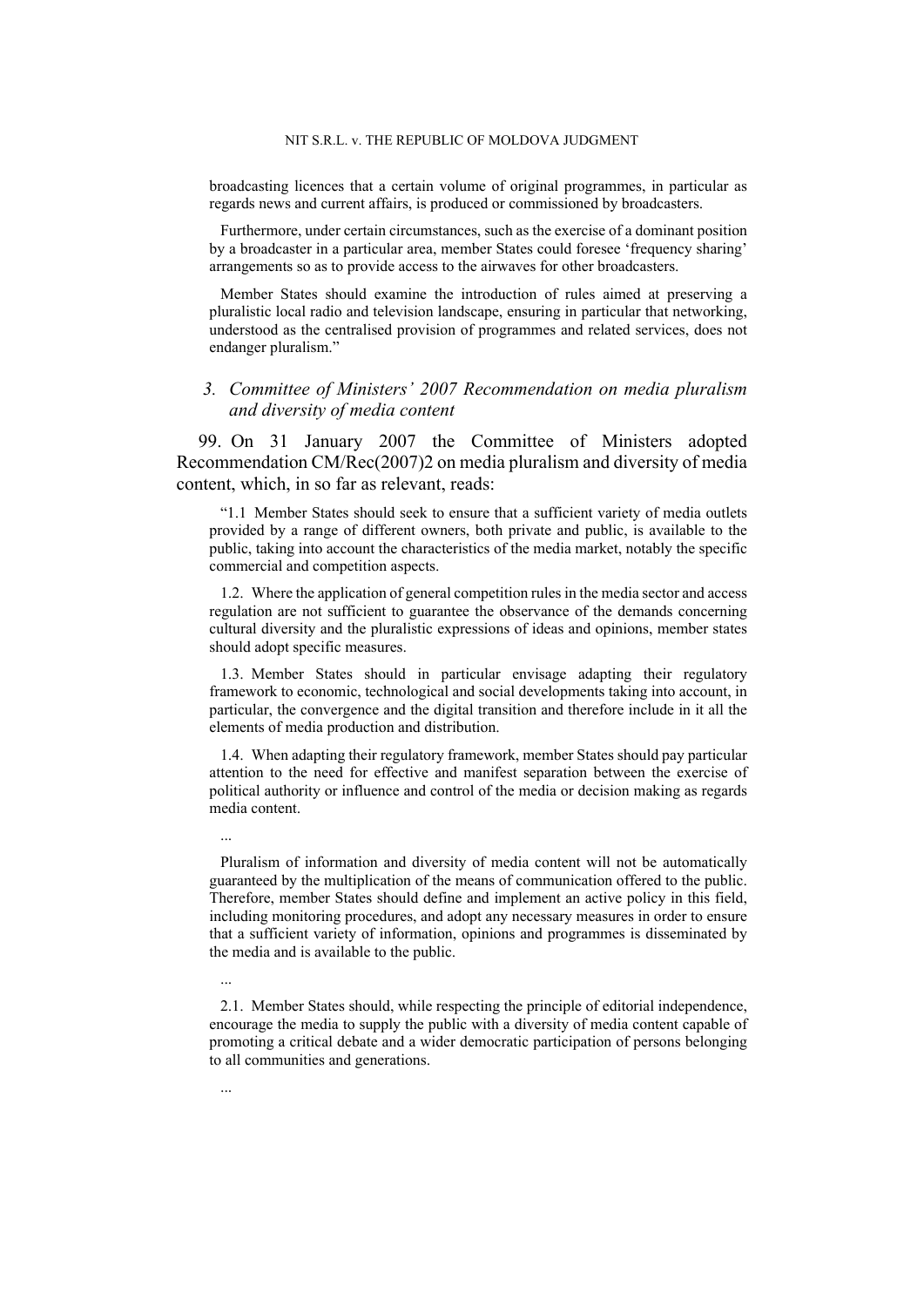3.1. Member States should consider introducing measures to promote and to monitor the production and provision of diverse content by media organisations. In respect of the broadcasting sector, such measures could be to require in broadcasting licences that a certain volume of original programmes, in particular as regards news and current affairs, is produced or commissioned by broadcasters.

3.2. Member States should consider the introduction of rules aimed at preserving a pluralistic local media landscape, ensuring in particular that syndication, understood as the centralised provision of programmes and related services, does not endanger pluralism."

# *4. "Media Pluralism and Human Rights", an Issue Discussion Paper commissioned and published by the Council of Europe's Commissioner for Human Rights*

100. The Council of Europe's Commissioner for Human Rights commissioned and published in December 2011 an "Issue Discussion Paper on Media Pluralism and Human Rights", written by Mr Miklós Haraszti, an expert in this field who had served as the Organisation for Security and Co-operation in Europe (OSCE) Representative on Freedom of the Media. This document refers to several dimensions of media pluralism, *inter alia* to external and internal pluralism, describing those notions as follows.

<span id="page-46-0"></span>101. External pluralism, that is, pluralism across multiple outlets may be generated through the existence of various media outlets, each expressing a different point of view, and is basically achieved by ensuring that the media are not concentrated in the hands of too few. Ownership control is the starting-point of such pluralism governance and it ensures that free speech is not diminished by the overbearing control of too few media entrepreneurs or too few actual media outlets. Internal pluralism, on the other hand, concerns pluralism within a single media outlet and is another method of ensuring pluralism in the media. It relates to how social and political diversity are reflected in media content, that is, the representation of different cultural groups in the media as well as divergent political or ideological opinions and viewpoints. Internal pluralism governance is a necessity in a media market marked by scarcity of frequencies and its purpose is to compensate for that scarcity by imposing rules concerning diversity and fair journalism on each media outlet.

102. The author of the discussion paper expressed the view that regulatory approaches must combine the two (external and internal pluralism), just as the standards of the Council of Europe do, since in a democracy both external and internal pluralisms have to be functional. Diversity is sometimes best achieved when people can freely enter the "marketplace of ideas" without any governmental constraints; at other times and in other places, the survival of various political views and cultural values necessitates State intervention.

103. In the paper it is further stated that both the formidable role of television in shaping public opinion, and the difficulties of achieving external pluralism in relatively small European markets, require every nation of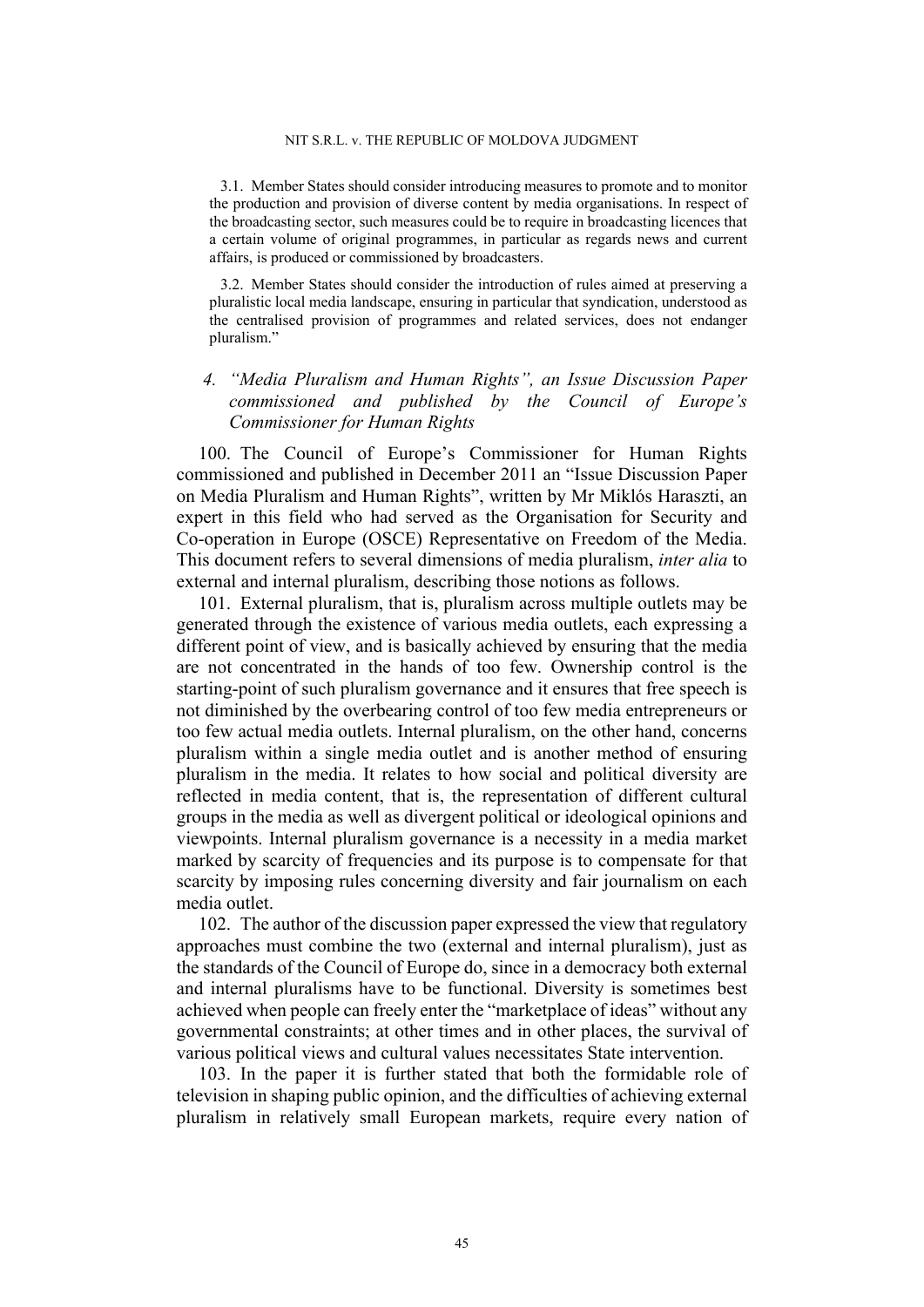Europe to set up at least one strong, easily accessible audiovisual infrastructure for objective news and reliably inclusive public journalism. Scarcity of frequencies calls for stricter governance of internal pluralism.

104. On new democracies, the author of the paper notes:

"In societies recovering from periods of dictatorship, pluralism has assumed a special strategic importance. In such places, the apparent end of 'big', governmental censorship has disappointingly only led to 'small', private mini-censorships, maintained this time by media-owning entrepreneurs and parties. Audiences who previously hated the monotony of a directed press have found the cacophony of freedom startling. They may have become irritated by the swift spread of commercialism and the slow increase in ethical journalism. In new democracies, it has been hard for audiences to acknowledge that press freedom may make quality journalism possible – but does not guarantee it."

## *5. "The independence of media regulatory authorities in Europe: IRIS Special", a document published by the European Audiovisual Observatory (Council of Europe)*

105. The European Audiovisual Observatory (Council of Europe) published the paper "The independence of media regulatory authorities in Europe: IRIS Special" in September 2019. This document focuses on the independence of regulatory authorities and bodies in the broadcasting and audiovisual media sector in Europe and underlines, among other things:

"These entities have proliferated according to the different legal traditions of the respective countries they belong to. They do not, therefore, conform [to] one, single model. Nonetheless, they reflect a common approach of sorts with regard to the institutional set-up of regulatory governance. The independence of these entities is particularly important because it contributes to the broader objective of media independence, which is in itself an essential component of democracy.

...

...

... Whereas demands of freedom of speech and freedom of the media on the one hand require states to refrain from interference with media production and to protect the independence of media organisations, it is widely accepted that states at the same time are required to set a normative framework in order to guarantee the existence of a diversified and pluralistic media landscape. The concept and institution of an independent regulatory authority is seen as the default choice for the regulatory governance of the audiovisual media sector, to ensure that interventions with the media are impartial and at arm's length from government and stakeholder interests.

Independent regulatory authorities ... have virtually become the natural institutional form for regulatory governance in the broadcasting and audiovisual media sector.As an institutional set-up, they can contribute to two aspects that are specific to the audiovisual media sector:

1. the objective of regulation in the media sector to guarantee media freedoms; and

2. the specific and at times sensitive relationship between the media sector and elected as well as non-elected politicians ...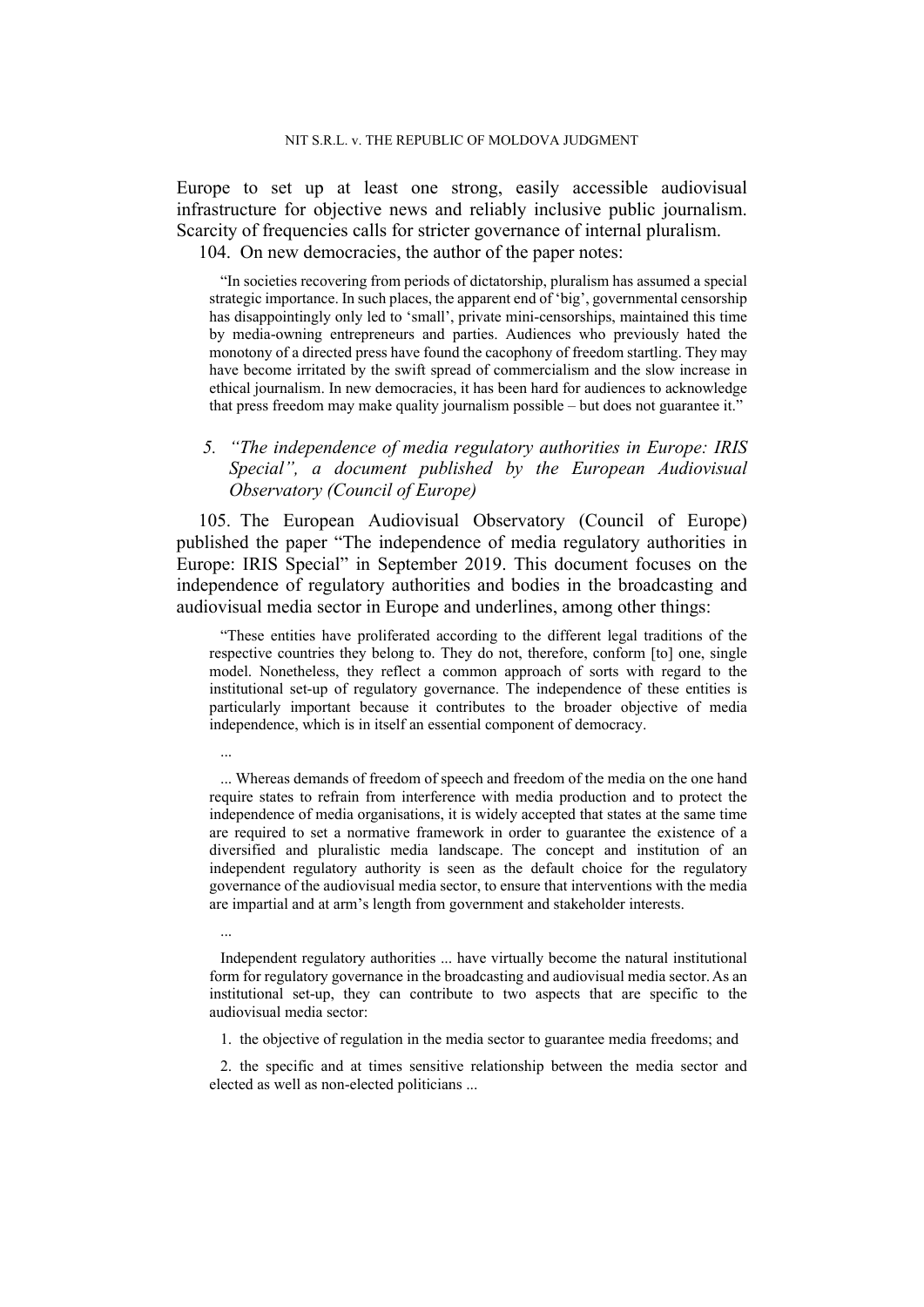#### NIT S.R.L. v. THE REPUBLIC OF MOLDOVA JUDGMENT

... this is however not to say that independence is the same concept as freedom, but that there are specific links between the two. ..."

### **B. European Union documents**

# *1. European Commission staff working paper on Media Pluralism in the Member States of the EU*

<span id="page-48-0"></span>106. The European Commission on 16 July 2007 released a staff working paper on "Media pluralism in the Member States of the EU" (SEC(2007) 32), which, *inter alia*, contains the following statements:

"Media pluralism analysis is very often limited to the aspect of external pluralism and to aspects related to media ownership rules. External pluralism has to be seen together with internal pluralism. The latter can be essential for smaller markets.

In the audiovisual field, a regulated market, internal pluralism, diversity of output and/or content can be stimulated and monitored by imposing programme requirements and obligations in the law or licence. In addition, internal pluralism could also be reached by imposing structural obligations such as the composition of management bodies or bodies responsible for the programme/content selection.

..."

...

...

...

# *2. Independent Study on Indicators for Media Pluralism in the Member States of the EU*

<span id="page-48-1"></span>107. In a report called "Independent Study on Indicators for Media Pluralism in the Member States – Towards a Risk-Based Approach", prepared in 2009 for the European Commission by a consortium of academic institutions and a consultancy firm, five dimensions of media pluralism were distinguished:

"Cultural pluralism in the media refers to the fair and diverse representation of and expression by (i.e. passive and active access) the various cultural and social groups, including ethnic, linguistic, national and religious minorities, disabled people, women and sexual minorities, in the media.

Political pluralism in the media refers to the fair and diverse representation of and expression by (i.e. passive and active access) various political and ideological groups, including minority viewpoints and interests, in the media.

Geographical pluralism in the media refers to fair and diverse representation of and expression by (i.e. passive and active access) local and regional communities and interests in the media.

Pluralism of media ownership and control refers to the existence of media outlets and platforms owned, or controlled, by a plurality of independent and autonomous actors. It encompasses a plurality of actors at the level of media production, of media supply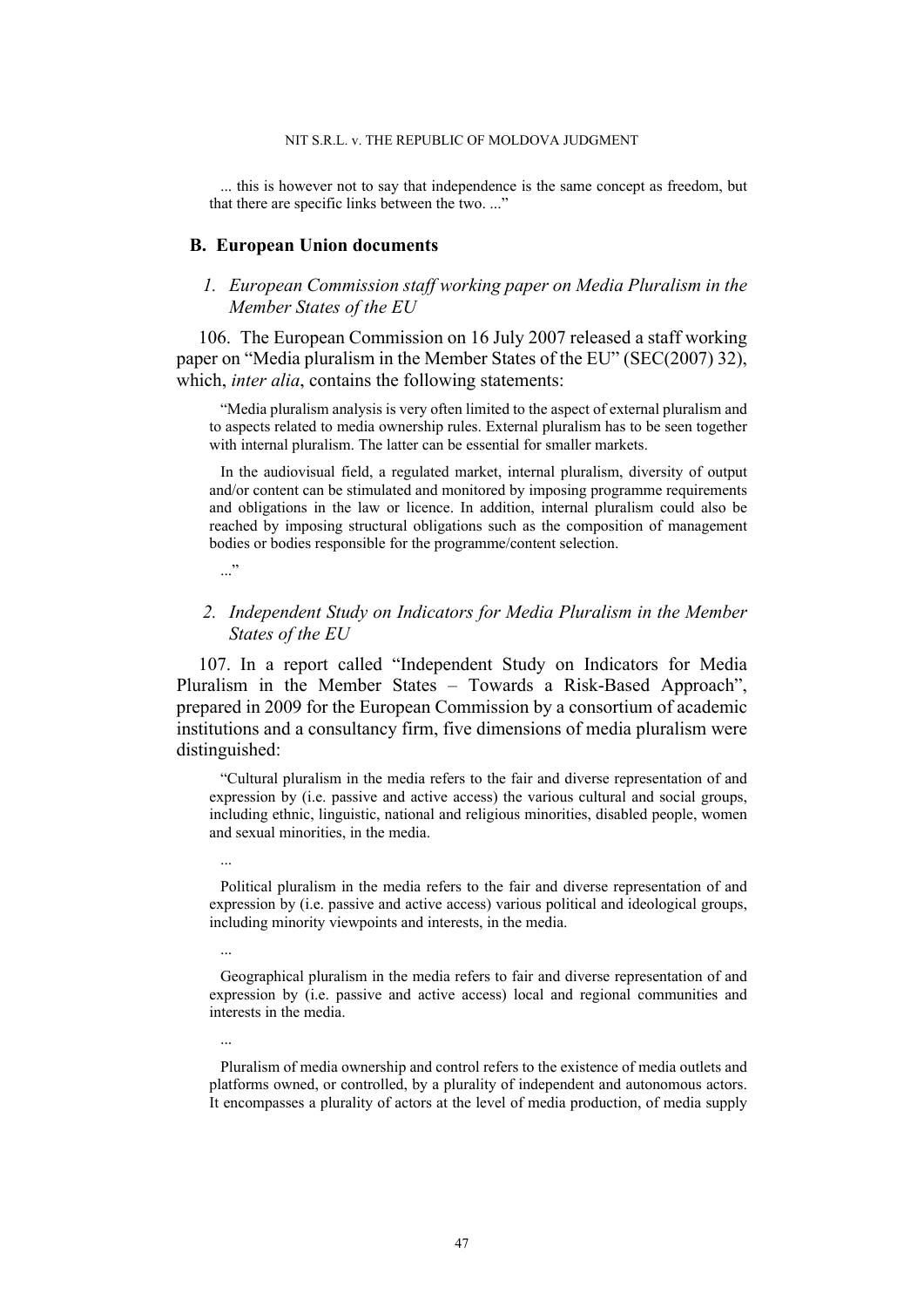and of media distribution (i.e. variety in media sources, outlets, suppliers and distribution platforms).

Pluralism of media types refers to the co-existence of media with different mandates and sources of financing, notably commercial media, community or alternative media, and public service media, within and across media sectors, like print, television, radio and internet. Pluralism of media genres refers to diversity in the media in relation to media functions, including providing information, education, and entertainment."

### <span id="page-49-0"></span>108. Referring to "political pluralism", the report stated:

...

"The legal indicators for the risk domain 'political pluralism' assess the existence and effectiveness of regulatory safeguards which, on the one hand, ensure access to the media by the various political actors and groups, and, on the other hand, safeguard the public's right to become informed in a correct and complete way on the wide variety of political viewpoints within society. In order to reach this goal, that of a politically pluralistic media landscape, a difficult balance between political interference and editorial independence needs to be struck in the different types of media. This balance may evolve over time with the rise of new means of distribution.

The risk of political bias can be mitigated through both structural and behavioural safeguards. Examples of the former include rules ensuring the fair representation of the various political groups in management or board functions of media companies or media councils, where these include political representatives. Behavioural rules can prescribe, for instance, fair, balanced and impartial political reporting. Council of Europe Recommendation (2007)2, on media pluralism and diversity of media content, recommends that member states encourage the media to supply the public with a diversity of media content capable of promoting critical debate and an increasingly broad democratic participation of persons belonging to all communities and generations. However, the Recommendation, by way of a disclaimer, states that they should do so while respecting the principle of editorial independence. A careful balance should be struck between stimulating political pluralism and respecting the editorial independence of media outlets. Privately owned media are entitled to follow an editorial line which might show a specific political preference. Therefore, impartiality as a quality for political reporting cannot be required of this type of media. Nonetheless, political coverage, even that by privately owned broadcasters and newspapers, should at least be fair and accurate. Editorial independence cannot be used as an excuse for incorrect reporting or defamation.

Political bias can also be tackled by providing tools for political actors and groups to actively access the media in order to 'personally' expose their ideas, or to correct misrepresentations of these ideas. The right to reply, or equivalent regulatory remedies play, an important role in this respect."

## *3. The European Commission Rule of Law Report of 20 July 2021*

109. According to the 2021 Rule of Law Report of the European Commission (COM/2021/700 final):

"Media pluralism and media freedom are key enablers for the rule of law, democratic accountability and the fight against corruption. Member States have an obligation to guarantee an enabling environment for journalists, protect their safety and promote media freedom and media pluralism. ...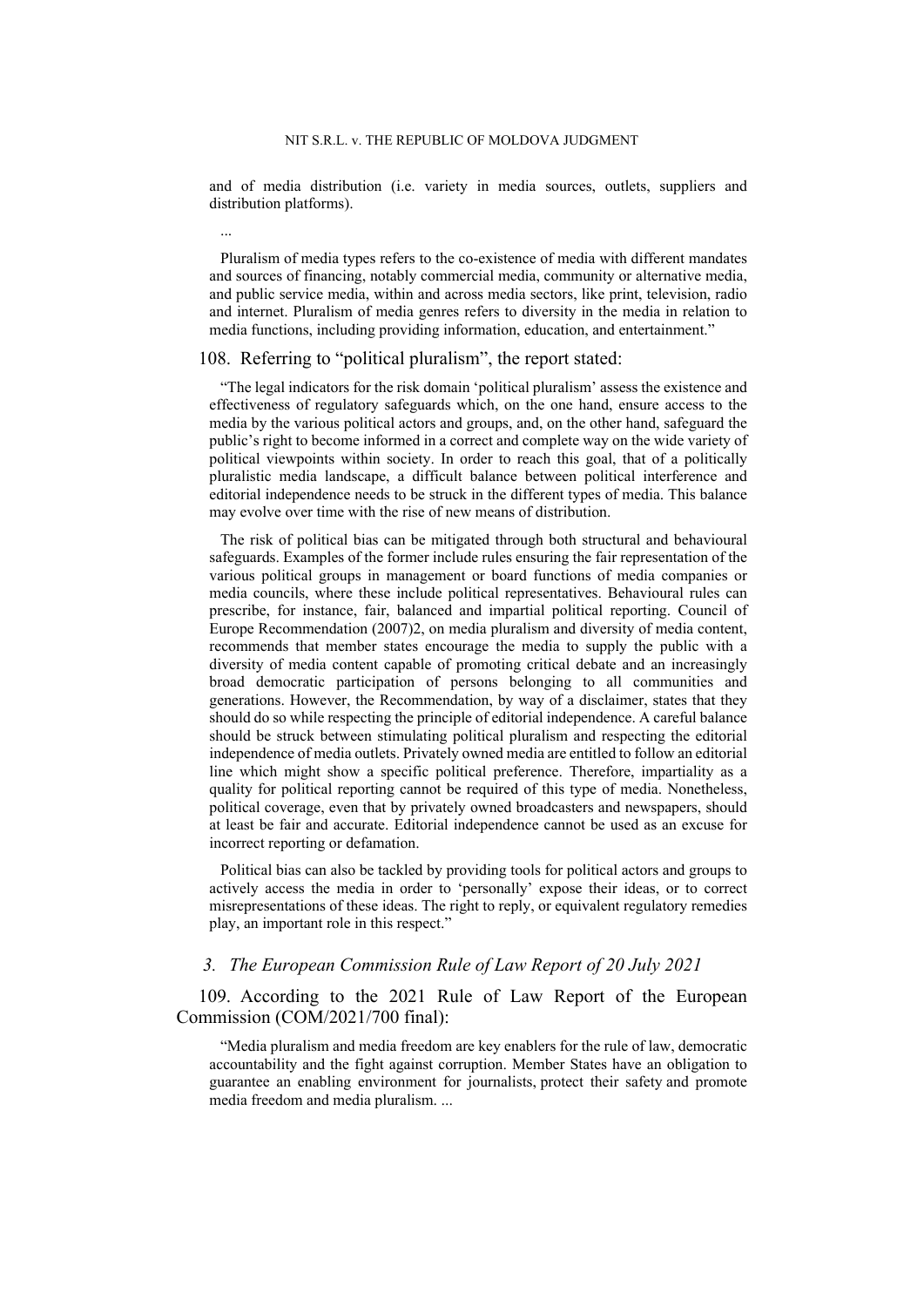National media regulators play a key role in upholding and enforcing media pluralism. As the 2020 Rule of Law Report emphasised, when implementing media-specific regulation and taking media policy decisions, their independence from economic and political interests has a direct impact on market plurality and on the political independence of the media environment."

## III. COMPARATIVE LAW

...

110. The Court's Research Division has examined practices concerning pluralism in the audiovisual media in thirty-four Council of Europe member States, namely Albania, Andorra, Austria, Belgium, Bosnia and Herzegovina, Croatia, Cyprus, the Czech Republic, Estonia, Finland, France, Germany, Greece, Hungary, Italy, Latvia, Liechtenstein, Malta, Monaco, Montenegro, the Netherlands, North Macedonia, Poland, Portugal, Romania, Serbia, the Slovak Republic, Slovenia, Spain, Sweden, Switzerland, Turkey, Ukraine, and the United Kingdom.

<span id="page-50-0"></span>111. On the basis of the comparative law survey conducted by the Research Division, it would seem that out of the thirty-four Contracting States covered, all but one (Monaco) have a public broadcaster on which a duty of political pluralism is imposed. As for private broadcasters, they have such a duty in twenty States or local jurisdictions, whereas in fifteen States or jurisdictions there is no such duty. Nevertheless, even in the States where private broadcasters are not held to a duty of pluralism, there are some general requirements concerning the contents of their programmes: for example, news broadcasts must contain truthful information, and facts must be distinguished from comments and opinions.

<span id="page-50-1"></span>112. In an absolute majority of these thirty-four Contracting States private broadcasting companies have either to obtain a broadcasting licence (in the broad sense of the term) from the State authorities or at least to make a unilateral declaration to them in order to be able to operate. Among the States having a requirement of pluralism for private channels, the State usually exercises prior control over the content of TV and radio programmes, when granting the licence. On the other hand, there is always *ex post facto* control through a system of penalties which, in most States, includes the possibility of revoking the broadcasting licence. However, sanctions for failing to observe political pluralism have been exceptional across Europe. In the United Kingdom, on 27 March 2020, the High Court of England and Wales (Administrative Court) delivered the *Autonomous Non-Profit Organisation TV-Novosti* judgment ([2020] EWHC 689), dismissing the challenge to a fine of 200,000 pounds imposed by Ofcom (the United Kingdom communications regulatory authority) on the Russia Today channel for breaches of "due impartiality". In Romania, a broadcaster had its licence withdrawn for carrying out political advertising outside the election campaign; however, this sanction was imposed after the broadcaster had failed to pay a fine.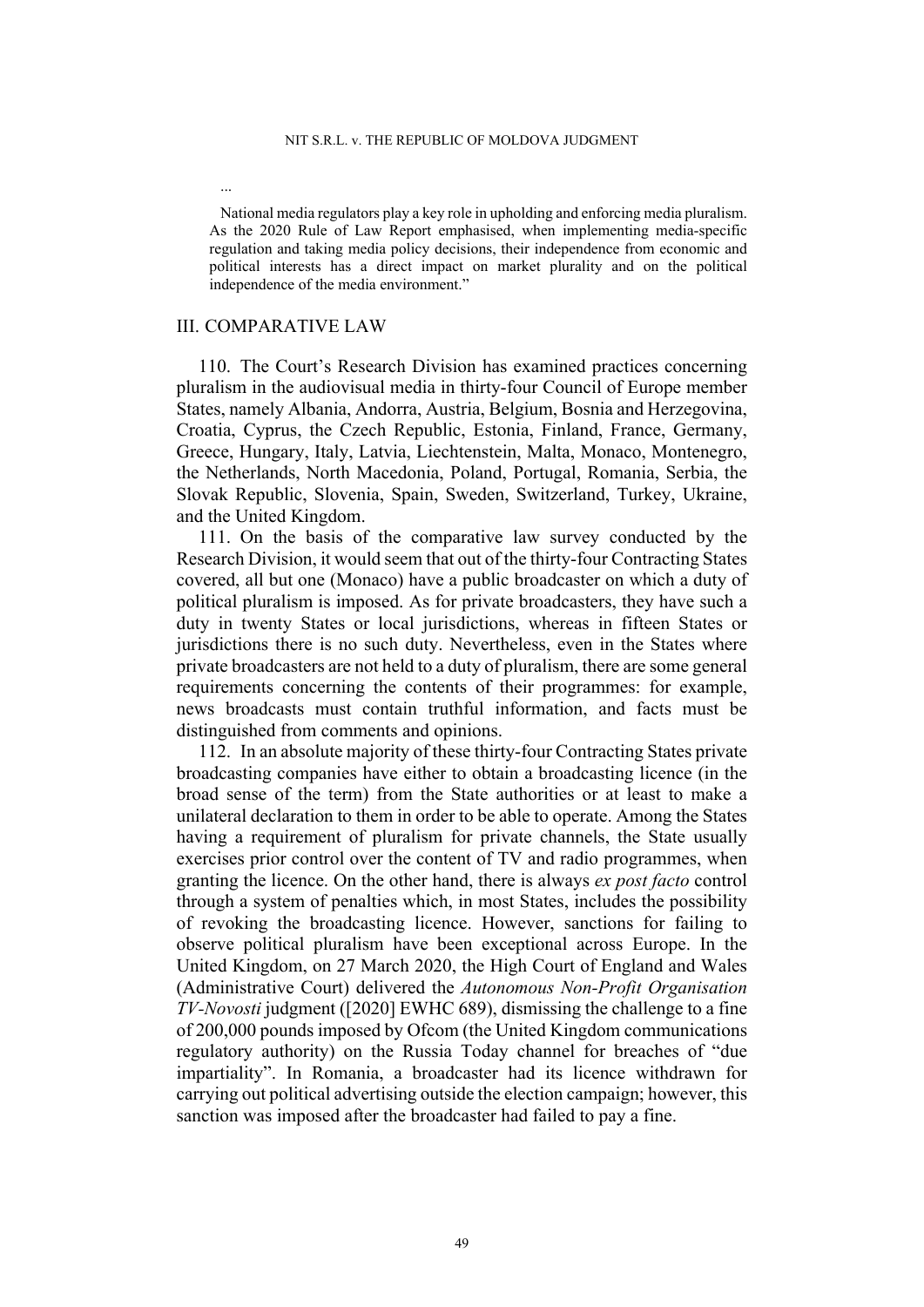# THE LAW

# I. ALLEGED VIOLATION OF ARTICLE 10 OF THE CONVENTION

113. The applicant company complained that the revocation of its licence to broadcast had breached its right to freedom of expression under Article 10 of the Convention, which reads as follows:

"1. Everyone has the right to freedom of expression. This right shall include freedom to hold opinions and to receive and impart information and ideas without interference by public authority and regardless of frontiers. This Article shall not prevent States from requiring the licensing of broadcasting, television or cinema enterprises.

2. The exercise of these freedoms, since it carries with it duties and responsibilities, may be subject to such formalities, conditions, restrictions or penalties as are prescribed by law and are necessary in a democratic society, in the interests of national security, territorial integrity or public safety, for the prevention of disorder or crime, for the protection of health or morals, for the protection of the reputation or rights of others, for preventing the disclosure of information received in confidence, or for maintaining the authority and impartiality of the judiciary."

## **A. Admissibility**

114. The Court notes that this complaint is not manifestly ill-founded within the meaning of Article 35  $\S$  3 (a) of the Convention. It further notes that it is not inadmissible on any other grounds. It must therefore be declared admissible.

## **B. Merits**

### *1. The parties' submissions*

### **(a) The applicant company**

<span id="page-51-0"></span>115. While admitting that the third sentence of paragraph 1 of Article 10 was applicable in the present case, the applicant company argued that the revocation of its licence amounted to an interference with its right to freedom of expression that could not be justified under paragraph 2 of that Article. It distinguished the present case from *Demuth v. Switzerland* (no. 38743/97, § 33, ECHR 2002-IX), because the latter case had concerned a refusal to issue a licence and not the revocation of a valid licence. It also pointed out that whereas in *Demuth* the applicant's proposed television channel had planned to broadcast programmes about automobiles, NIT had focused on broadcasting informative and analytical programmes, the main purpose of which had been to impart information. Unlike in *Demuth*, where the Swiss authorities had pursued the aim of encouraging pluralism in broadcasting, the purpose of the measure imposed on NIT had been to punish the latter for providing pluralism of opinions, including the views of an opposition political party, and for presenting the governing parties in a negative light.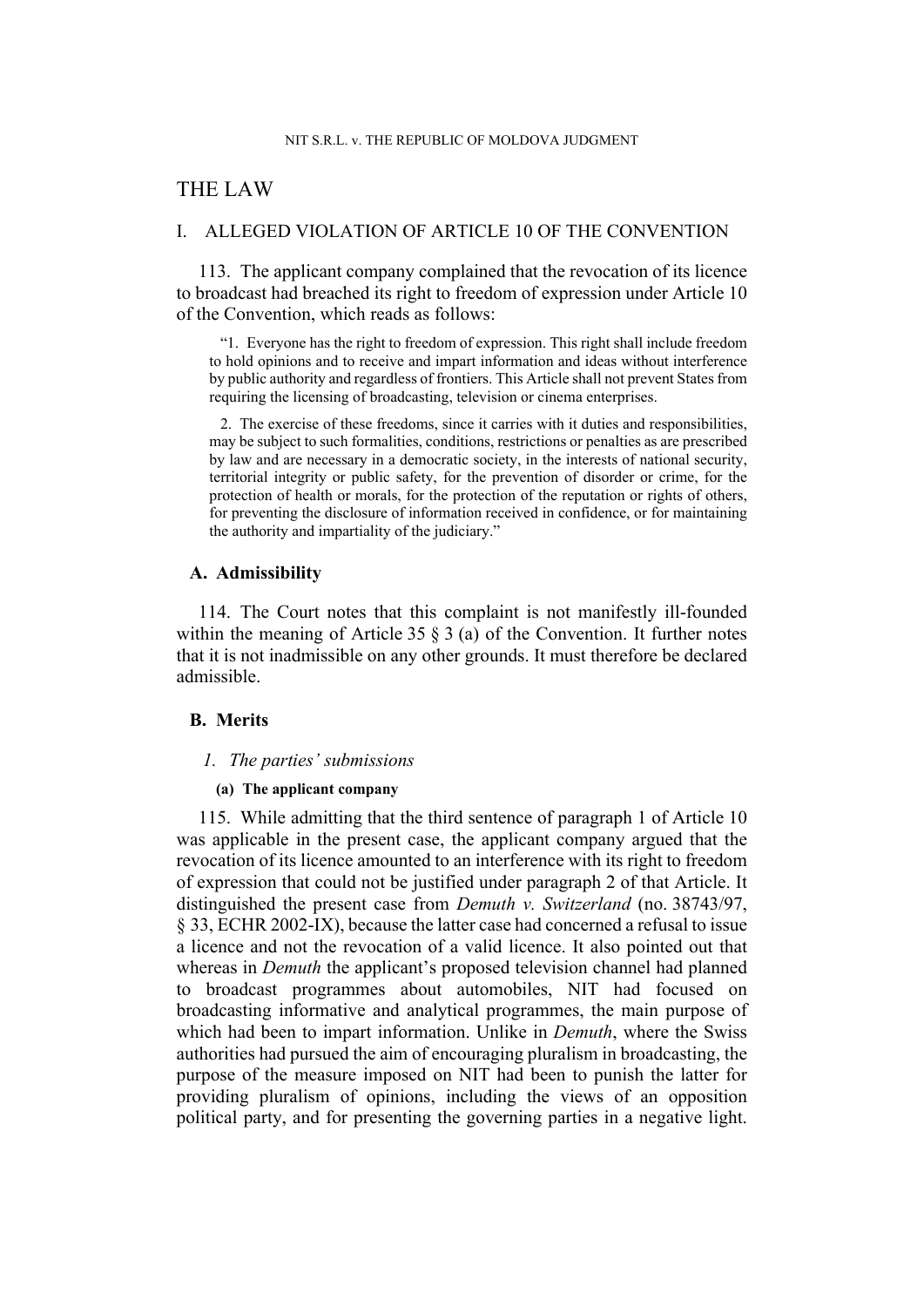Lastly, the consequences of the measures were different in the two cases: whereas in the case of NIT the television channel had had to shut down the next day, in *Demuth* the applicant had merely been required to diversify his channel's programmes in order to obtain a licence.

<span id="page-52-0"></span>116. The applicant company further submitted that the impugned measure had not been prescribed by law as required by Article 10 § 2 of the Convention. It followed from Article 38 § 10 of the Code that only an uncontested decision of the ACC imposing a sanction on a broadcaster could be enforced immediately. However, that had clearly not been the situation in the present case because the applicant company had challenged the ACC's decision in court. In spite of the above, the Court of Appeal and the Supreme Court had refused to order interim measures and to suspend the ACC's decision of 5 April 2012 pending the outcome of the proceedings, thus acting in an unlawful manner.

117. The applicant company also provided an alternative interpretation of the relevant domestic law, according to which the ACC's decision of 5 April 2012 could not have been enforced until thirty days after its adoption at the earliest. In this connection the applicant company relied on Article 40 § 5 of the Code, which provided that any interested party could challenge the ACC's decisions, together with sections 14 and 21(1) of the Law on administrative court proceedings, which provided that administrative acts could be challenged within thirty days and that a challenge and a request for suspension of an administrative act could be lodged at the same time.

118. The applicant company did not express a preference for any of the above interpretations but argued that under the applicable domestic law the decision of 5 April 2012 could not be enforced immediately and that, therefore, the Court of Appeal had been under a duty to grant the interim measures requested.

119. The applicant company submitted that the Constitutional Court's ruling of 6 December 2012 on the amendment to Article 38 of the Code which had been enacted on 29 May 2012 (see paragraphs [89-](#page-36-0)[92](#page-37-0) above) could only be interpreted in the sense that the immediate enforcement of the decision of 5 April 2012 on the basis of the legislation existing at that time had also been contrary to the applicant company's right to property and freedom of expression. Thus, it concluded that the interference with its rights in the form of the immediate enforcement of the ACC's decision of 5 April 2012 had not been prescribed by law.

<span id="page-52-1"></span>120. The legal basis for the revocation of its licence was also problematic from the point of view of accessibility, clarity and foreseeability. In particular, the applicant company maintained that Article 7 § 2 of the Code was discriminatory in its essence and unforeseeable and its scope was uncertain. It did not regulate situations where politicians or political parties refused to present their position when asked by NIT journalists. As to Article 7 § 4, it was, in the applicant company's view, contrary to the main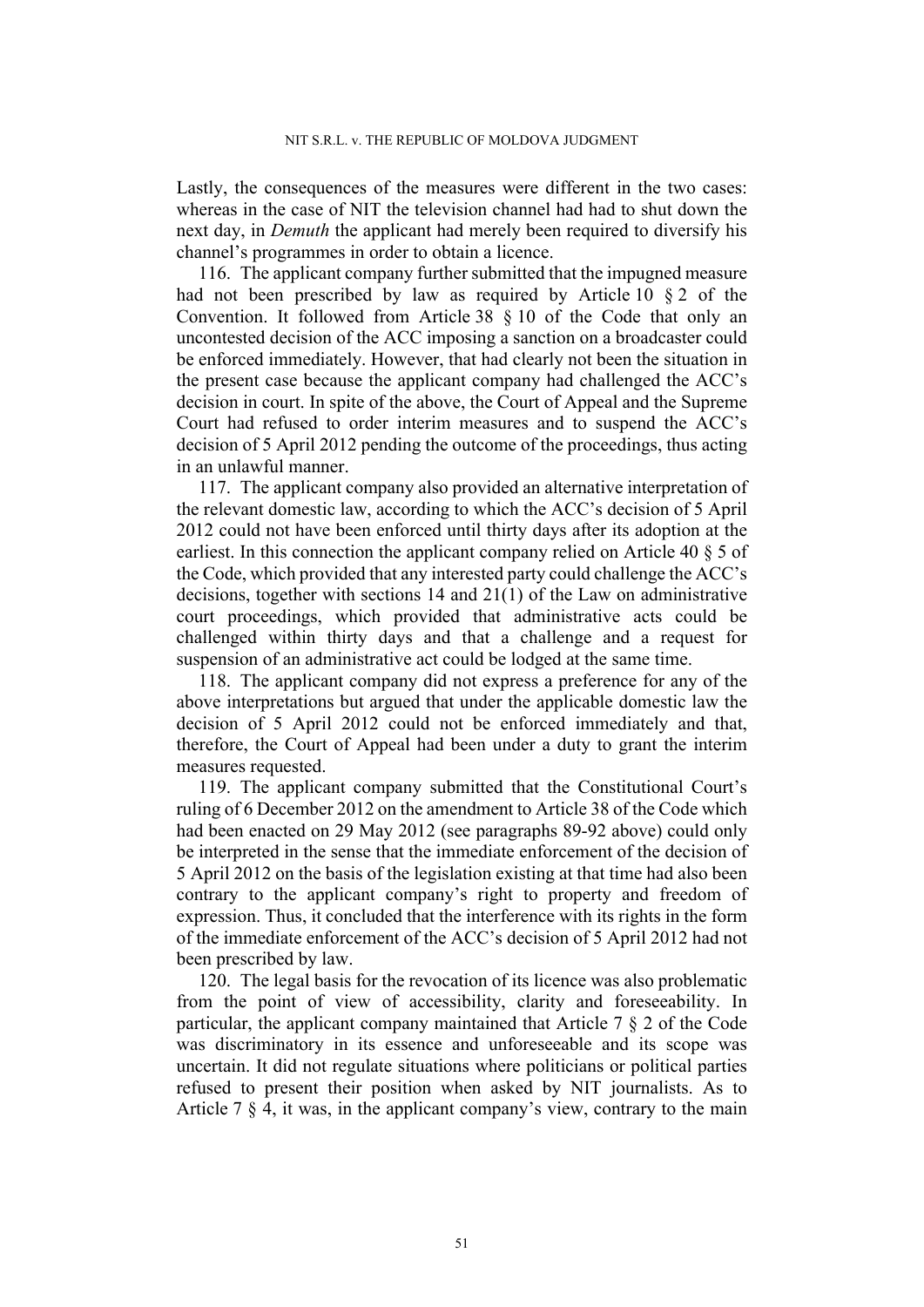principles of journalistic independence. In view of the poor quality of the law, NIT could not reasonably have expected that its activities would be terminated.

<span id="page-53-0"></span>121. The applicant company also argued that the revocation of its licence had not pursued the aims of "protection of the reputation or rights of others", "the prevention of disorder or crime" or any of the other legitimate aims mentioned in paragraph 2 of Article 10. The aim of the impugned measure had been punitive in its essence. In reality, it was nothing but a measure of retaliation for criticising the AEI and for covering the protests organised by the PCRM. The applicant company also referred in that connection to the Constitutional Court's ruling of 6 December 2012, in which that court had found that the immediate enforcement of a sanction imposed by the ACC did not pursue a legitimate aim.

<span id="page-53-1"></span>122. Referring to the necessity of the interference, the applicant company's main position was that Article 7 § 2 of the Code was not consistent with the Court's case-law under Article 10 of the Convention as it impaired the essence of a broadcaster's freedom of expression, interfered with the right to impart information and ideas, affected fundamental values of pluralism existing in a democratic society and impeded debate on matters of public interest.

123. By way of alternative submission, the applicant company argued that such a limitation as the one contained in Article 7 § 2 could be applied to public broadcasters but under no circumstances to private ones. The applicant company argued that that provision had placed an excessive burden on it, especially since the key political figures had had a hostile attitude towards NIT and refused to answer questions and give comments. In a situation where other political parties had ignored NIT or had even displayed an aggressive attitude towards its journalists, NIT could not but grant airtime to those political parties which cooperated with it. Otherwise, the television channel would have been left without content for its bulletins. In any event, NIT had reported on the governing parties' activity. Proof of that was to be found in the ACC's own monitoring report, according to which 46% of the content of its news bulletins had been dedicated to the governing alliance and only 20% concerned the PCRM.

124. The interference with the applicant company's freedom of expression had not been necessary in a democratic society. It had undermined the main foundations of democracy, the spirit of pluralism and the rule of law.

125. The applicant company argued that it had become the target of numerous attacks on the part of the ACC after the change of government in 2009. It had been evicted from premises which it used to rent in a government building; then State enterprises had stopped placing advertisements with NIT and it had been excluded from cable transmission. It had also been the target of numerous complaints on the part of politicians from the governing parties and had been boycotted by them. In addition, it had been defamed in the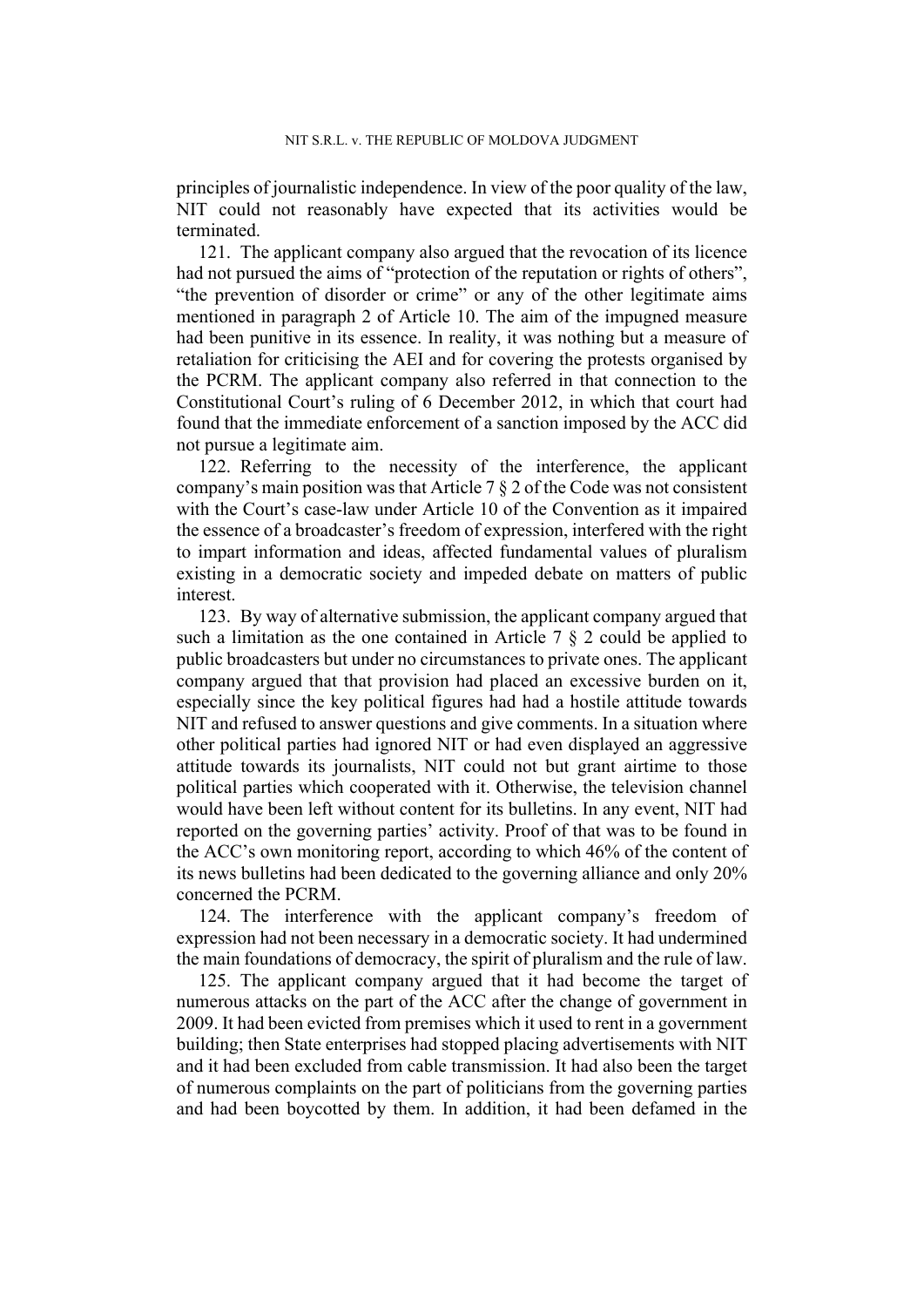media controlled by the government. NIT had received more than ten sanctions from the ACC and was the only broadcaster to have had its licence revoked. Many high-profile politicians had stated that the channel had to be shut down. The criticism expressed by the NIT journalists in respect of the government's policies and representatives could be considered neither a sufficient nor a relevant ground for the revocation of its licence.

126. The applicant company submitted that the domestic courts had considered that the violation of legal norms by NIT consisted in the fact that it had presented information about the demonstrations organised by the PCRM. It could not be concluded from watching the news bulletins in question that NIT had attempted to undermine the country's national security or its territorial integrity. The reporting about the protests had concerned peaceful assemblies during which the participants had demanded the resignation of the government and new elections. Thus, it was not the interests of the State which were at stake but those of the governing coalition.

127. The applicant company was also of the view that it had received sanctions from the ACC on the instructions of the government and stated that there was no evidence that the material presented in its news bulletins was propagandistic in nature or involved editing tricks.

128. The sanction imposed on NIT could not be reasonably regarded as answering a pressing social need and the reasons relied upon by the ACC had not been relevant and sufficient in circumstances in which the margin of appreciation enjoyed by the State was very narrow for restricting political speech and debate on matters of public interest.

129. The applicant company stated that the sanction imposed amounted to a form of censorship intended to discourage NIT and other media from criticising the government. Such a sanction was likely to deter journalists from contributing to public debate on issues affecting the life of the country. It also hampered the media in performing their task as a purveyor of information and public watchdog.

130. Lastly, the harshest measure of revocation of the licence of a broadcasting company could not in principle be regarded as corresponding to a pressing social need, as falling within the State's margin of appreciation and as necessary in a democratic society. Such a measure was likely to undermine pluralism of opinions and the principle of broad-mindedness and openness in a democratic society whose nationals should be free to choose the information they wished to receive. The situation was even more serious given the fact that NIT had reflected the views of an opposition party, had been important for a linguistic minority and had been critical of the government.

### **(b) The Government**

<span id="page-54-0"></span>131. The Government agreed that the revocation of the applicant company's licence had constituted an interference with its right to freedom of expression under Article 10 § 1 of the Convention.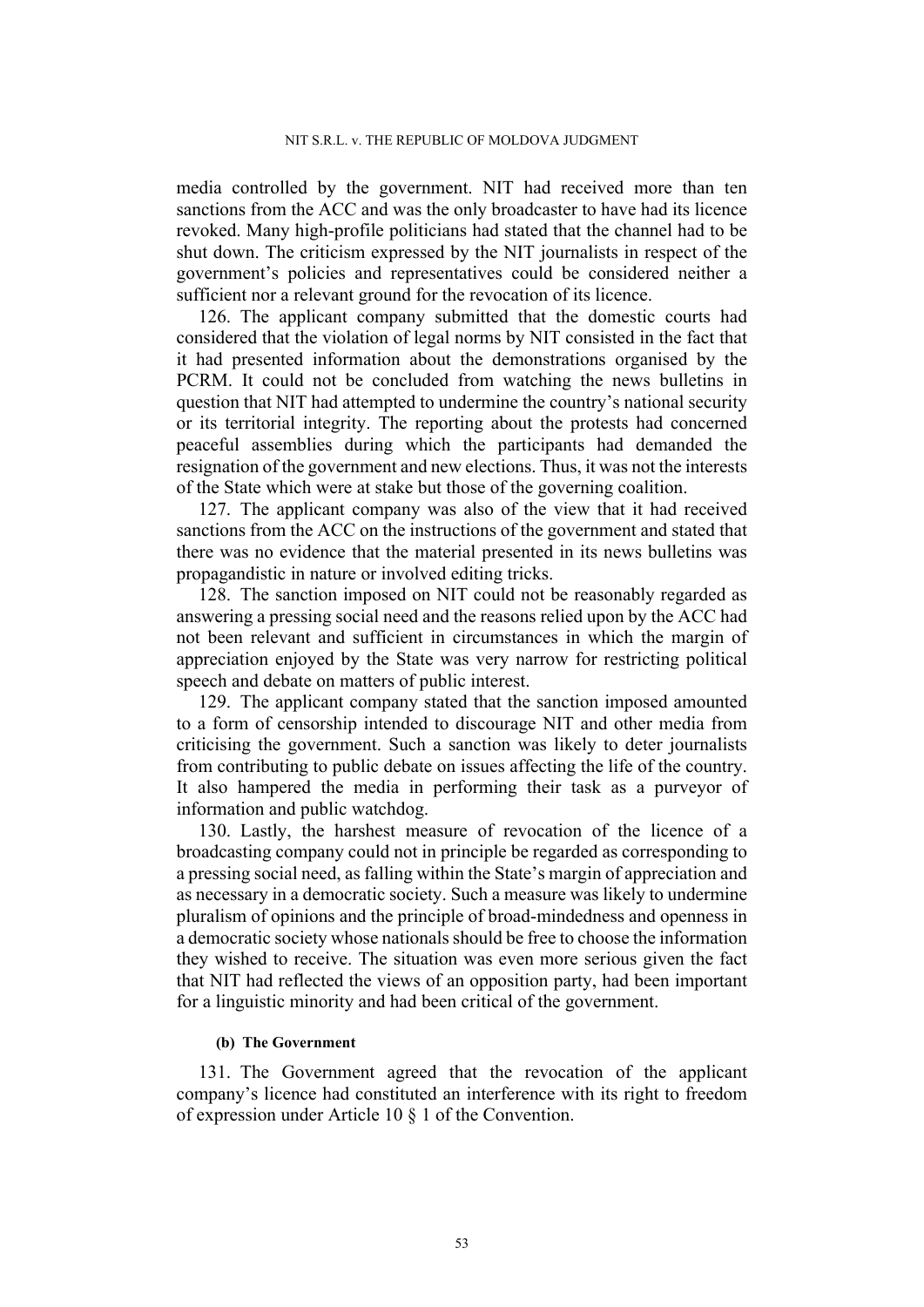<span id="page-55-0"></span>132. They submitted, however, that the licensing system in place at the time in Moldova had been capable of contributing to the quality and balance of television programmes through the powers conferred on the national authorities and had been consistent with the third sentence of paragraph 1 of Article 10 of the Convention. The Code, as in force at the material time, had regulated broadcasters' rights and duties. In particular, it provided in Article 8 § 1 for the right of broadcasters to freely choose the content of their programmes. At the same time the Code had provided in Article 7 for an obligation on the part of broadcasters to observe the principle of pluralism. It had also authorised the ACC to monitor how broadcasters observed the principle of pluralism of ideas and opinions within their programmes. Further, the Code had provided for sanctions in the event of failure by broadcasters to comply with their obligations and also for the procedure by which such sanctions were to be imposed.

133. The Government stressed that it fell within the States' margin of appreciation to choose which approach to adopt with a view to achieving pluralism of opinions. The national authorities were better placed than an international court to choose which policy in the field of pluralism to be followed. They stressed that the Code had been drawn up in cooperation with the Council of Europe and the OSCE and that both organisations had welcomed its adoption and praised it for corresponding to European and international standards. The Government drew the Court's attention in particular to the Council of Europe's experts' comments concerning Article 7 § 2 of the Code, according to which the principles set forth in it were "commendable" (see paragraph [16](#page-5-0) above).

<span id="page-55-1"></span>134. They submitted that the interference in question had been prescribed by law. The ACC's decision of 5 April 2012, as well as the judgments of the Court of Appeal and of the Supreme Court of 11 February and 2 May 2013, respectively, had relied on Article 27 §§ 1 and 2, Article 38 §§ 1-3, Article 7 §§ 1, 2 and 4 and Article 10 § 5 of the Code and point 3.1 of the broadcasting licence. The law had been accessible, clear and foreseeable as to its effects and had complied with all the requirements of quality arising from the Court's case-law.

<span id="page-55-2"></span>135. The aim of the interference in the present case had been legitimate under the third sentence of the first paragraph of Article 10 (see paragraph [132](#page-55-0) above). Besides that, the revocation of NIT's licence had also pursued the legitimate aims provided for in Article 10 § 2 of the Convention of protecting national security and public safety and preventing disorder and crime. NIT had encouraged the audience to participate in protests which could turn violent as a result of the misinformation which it had disseminated and the feeling of anger which it had deliberately provoked among its audience.

136. The interference had also been necessary in a democratic society because there had been a pressing social need to protect the pluralism of opinions. The Government stressed the importance of pluralism in a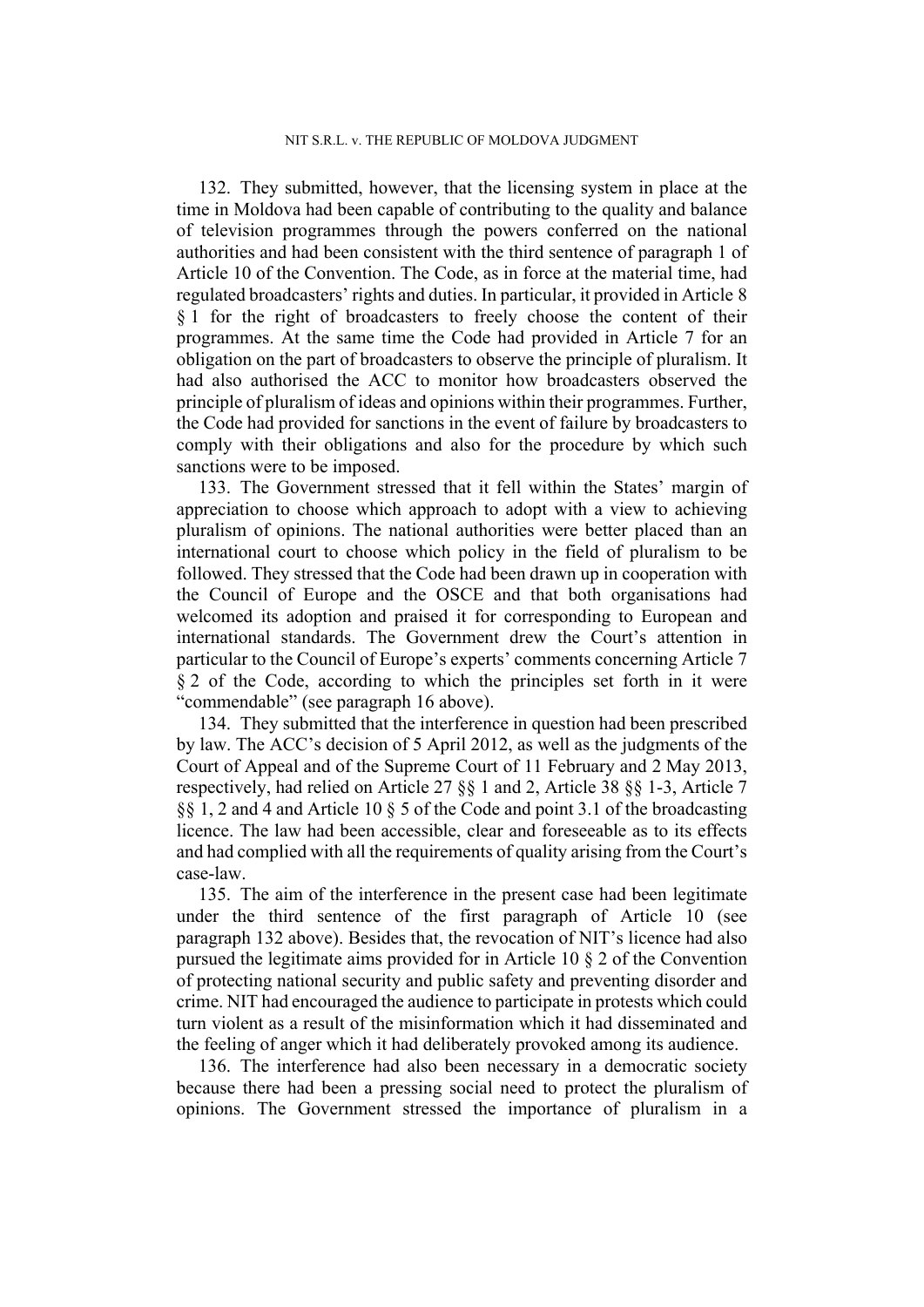democratic society and submitted that the aim pursued by the Moldovan authorities was that the audience should be presented with multiple sources of information, and information covering different political views, without anyone being allowed to gain an undue advantage due to control over a television channel. The mechanism put in place by Article 7 of the Code was also aimed at preserving fairness and equality and maintaining a high quality of political debate. In the absence of such a mechanism, given the particular political circumstances that had existed at the time, there would have been a risk of political propaganda and indoctrination through television in favour of political parties which had access to a television broadcasting channel.

137. According to the Government, Article 7 § 2 of the Code – by obliging broadcasters to grant airtime to different political parties and movements in a balanced manner – was aimed, *inter alia*, at supporting the integrity of democratic processes, at obtaining a fair framework for political and public debate, and at ensuring that those political entities who could afford to have their positions promoted during television programmes did not obtain unfair advantages through the possibility of using the most potent and pervasive medium; this all helped to preserve the political impartiality of television broadcasting. This legal duty of the audiovisual media was also aimed at improving the quality of political debate in general, given that broadcasters which promoted the positions of certain political parties or movements could distort certain complex issues of general interest, taking into account the powerful impact of television. The applicant company's case served as a genuine example in that regard. Finally, yet importantly, Article 7 § 2 of the Code also allowed other minor political parties or movements the possibility of having their opinions on matters of public interest presented to the general public, a factor which improved the democratic processes even more, by offering such entities a certain level of attention in nationally televised coverage which they might not have been afforded in other conditions.

138. Moreover, there had been a need to protect the public from the negative impact of NIT's unfair journalistic practices. In particular, the public had to be protected from the misleading and false information broadcast by the television channel and from the calls for hatred and xenophobia. In this respect the Government pointed to the fact that it had been established by the domestic courts that in its news bulletins NIT had reflected on the protests organised by the PCRM during which calls for disobedience to the legal order had been made and statements amounting to calls for division, intolerance and even hatred towards Romania and the EU had been propagated, bordering on xenophobia. The Government expressed the opinion, that, as in *Sürek v. Turkey (no. 1)* ([GC], no. 26682/95, § 61, ECHR 1999-IV), NIT had incited the audience to violence and fostered hostility among different social and political groups, thus endangering democracy itself.

139. The Government argued that another important factor in determining the necessity of the interference was the means of expression employed by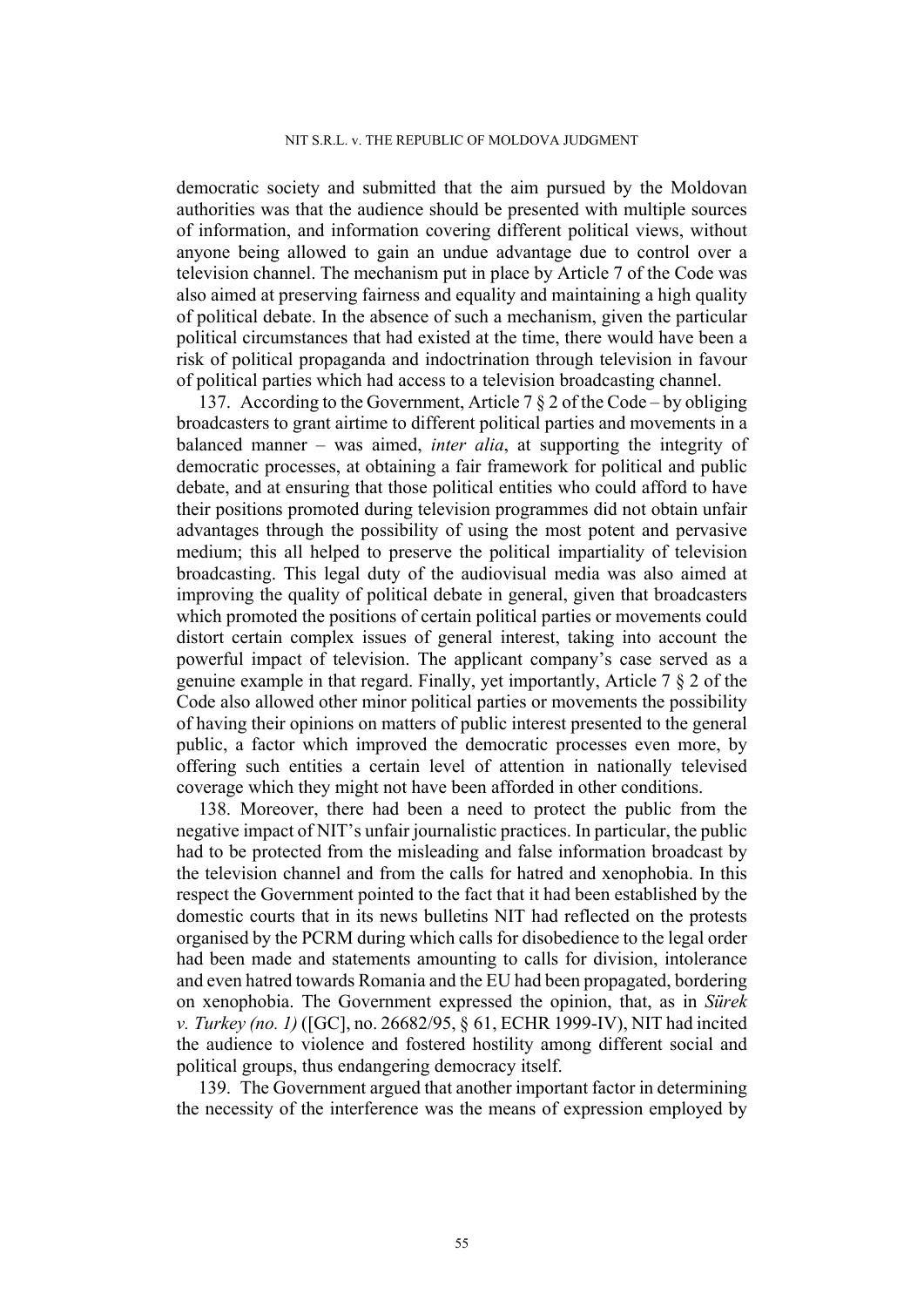the applicant company. They pointed out that the audiovisual media had a more immediate and powerful impact than the print media and mentioned that not only had NIT been an audiovisual media outlet, but it also used to broadcast on a frequency with national coverage, a fact that had significantly increased the impact of the content of its broadcasting.

140. Furthermore, some of the statements made in NIT's news bulletins amounted to nothing more than personal insults and none of the persons criticised had ever been given a right to reply. The Government provided copies of over twenty-five complaints submitted to the ACC by politicians, political parties, private individuals and non-governmental organisations in the media field in respect of NIT's alleged misinformation and failure to observe the rules concerning pluralism and fair journalism. The Government also referred to instances when some politicians had been insulted by being called "criminals", "dictators", "traitors", "usurpers" and other names.

141. The Government further submitted that the necessity of the interference in the present case was dictated by the recurrent nature of the breaches committed by the applicant company. Over a period of three years the applicant company had received sanctions on more than eleven occasions for similar breaches, namely for promoting the position of only one political party in its news bulletins and for refusing to reflect the opinions of other political parties, as required by the law. The applicant company had not even challenged all the sanctions imposed on it. It had preferred to pay the fines and to continue breaching the law. Since all the above-mentioned sanctions had been unable to convince the applicant company to comply with the law, the ACC had had no other alternative but to take a measure of last resort. Had the authorities not imposed the harshest sanction on the applicant company after all other sanctions had turned out to be ineffective, society and other broadcasters would have been given the wrong message that non-compliance with the law was tolerated.

142. The Government contended that it had been open to the applicant company to apply for a new licence twelve months after its licence had been revoked. However, it had not done so. Instead, the applicant company had preferred to continue broadcasting on the Internet. It had regularly posted news items and videos on its YouTube channel until the end of 2014.

143. They concluded that the authorities had struck a fair balance between the general interest in promoting pluralism of opinions and NIT's right to impart information.

### *2. The Court's assessment*

### **(a) Preliminary remark**

144. The Court notes at the outset that in its application lodged under the Convention the applicant company complained about the decision to revoke its broadcasting licence and about the proceedings leading to that decision. In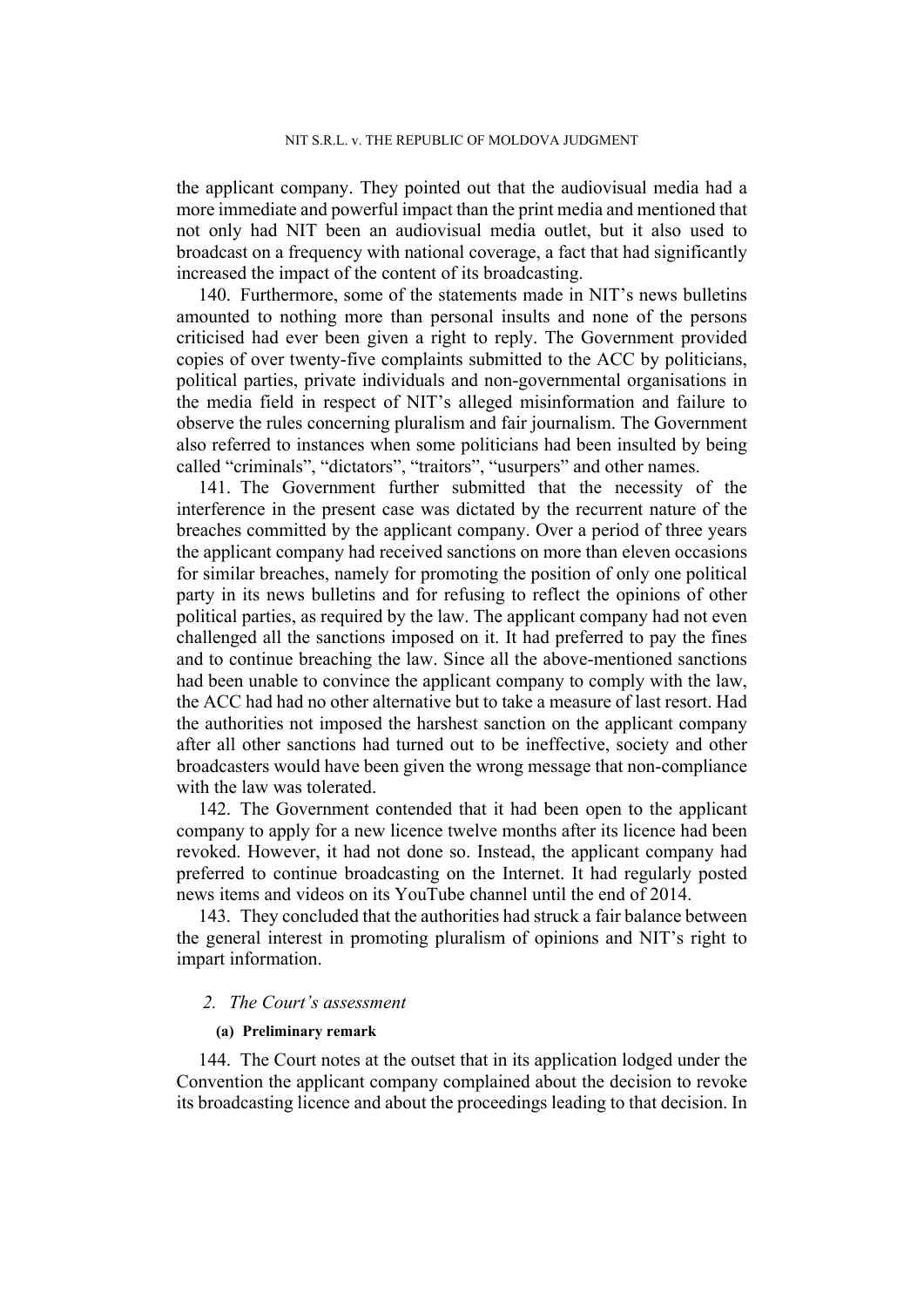the course of the Convention proceedings, it complained in addition about the sanctions that had been imposed prior to the revocation.

145. The Court reiterates that it cannot base its decision on facts that are not covered by the complaint. To do so would be tantamount to deciding beyond the scope of a case; in other words, to deciding on matters that have not been "referred to" it, within the meaning of Article 32 of the Convention (see *Radomilja and Others v. Croatia* [GC], nos. 37685/10 and 22768/12, § 126, 20 March 2018).

146. The Court therefore considers that it cannot review the sanctions imposed on the applicant company prior to 5 April 2012. It will have regard, however, to those sanctions when examining whether the revocation of the broadcasting licence complied with the Convention requirements referred to by the applicant company in its complaints.

147. The Court further observes that the applicant company is not only contesting, among other things, the necessity of the revocation of the licence, but is also challenging the compatibility of certain provisions of the Code with Article 10 of the Convention.

148. The Court is therefore of the opinion that, in the present case, the negative obligation of the State not to interfere is linked to the question as to whether the State complied with its positive obligation to put in place a proper legal and administrative framework guaranteeing media pluralism (see paragraphs [184](#page-67-0)[-186](#page-68-0) and [198-](#page-71-0)[209](#page-73-0) below).

149. It is with this consideration in mind that the Court will examine the specific circumstances of the case.

### **(b) Whether there has been an interference**

150. The parties agreed that the measure of revocation of the applicant company's broadcasting licence amounted to an interference with its right to freedom of expression under the first paragraph of Article 10 of the Convention (see paragraphs [115](#page-51-0) and [131](#page-54-0) above). The Court sees no reason to hold otherwise.

<span id="page-58-0"></span>151. Such interference will constitute a breach of Article 10 unless it was "prescribed by law", pursued one or more legitimate aims set out by this article, and was "necessary in a democratic society" for the achievement of those aims.

### **(c) Relevance of the third sentence of Article 10 § 1**

152. The parties agreed that the measure concerning the applicant company's broadcasting licence fell to be examined under the third sentence of paragraph 1 of Article 10 (see paragraphs [115](#page-51-0) and [132](#page-55-0) above). The Court sees no reason to hold otherwise.

153. In this regard, the Court reiterates that the object and purpose of the third sentence of Article 10 § 1 is to make it clear that States are permitted to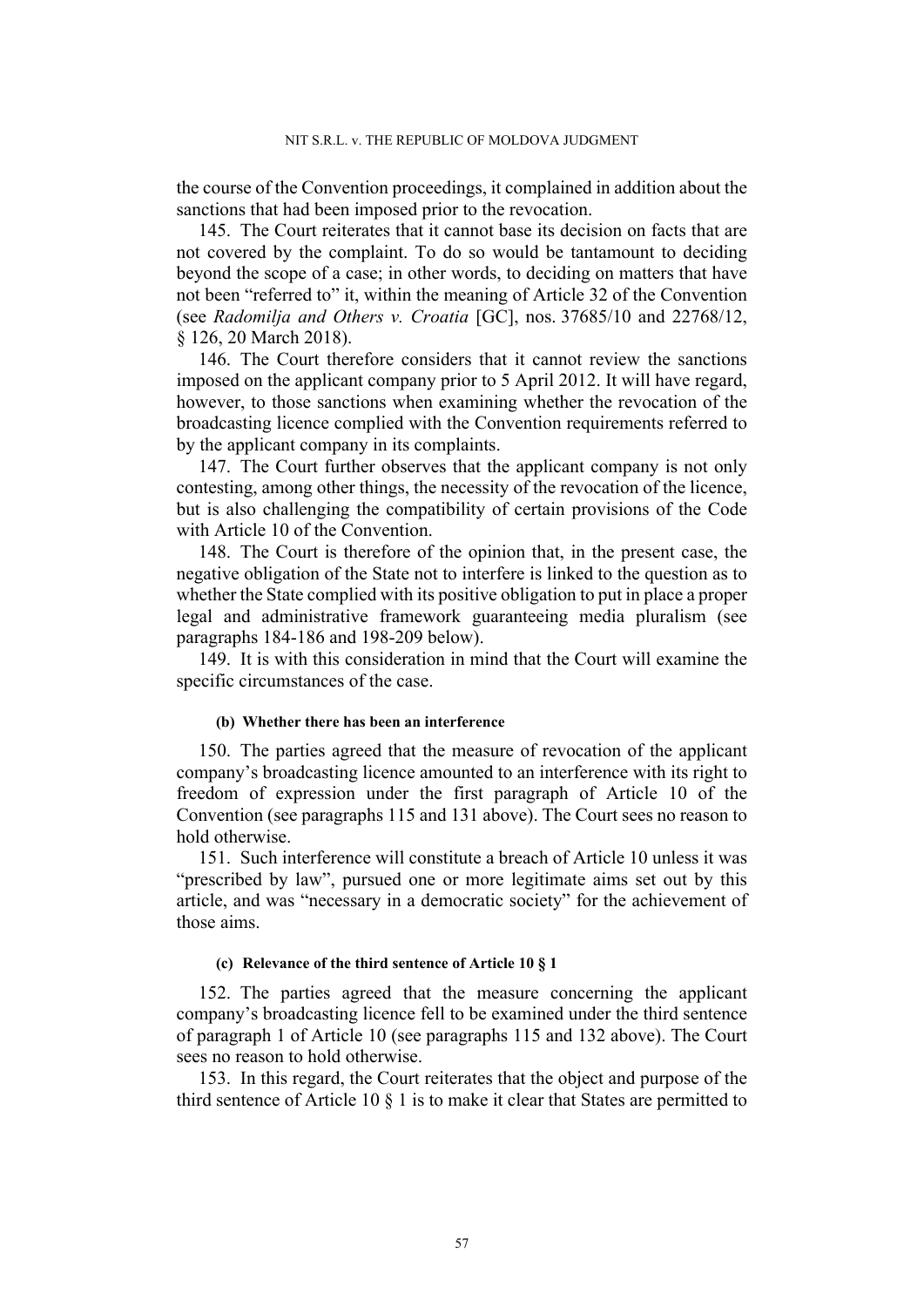regulate by means of a licensing system the way in which broadcasting is organised in their territories, particularly in its technical aspects. The latter are undeniably important, but the grant or refusal of a licence may also be made conditional on other considerations, including such matters as the nature and objectives of a proposed station, its potential audience at national, regional or local level, the rights and needs of a specific audience and the obligations deriving from international legal instruments. This may lead to interferences whose aims will be legitimate under the third sentence of paragraph 1, even though they may not correspond to any of the aims set out in paragraph 2. The compatibility of such interferences with the Convention must nevertheless be assessed in the light of the other requirements of paragraph 2 (see *Informationsverein Lentia and Others v. Austria*, 24 November 1993, § 32, Series A no. 276; *Demuth*, cited above, § 33; and *Centro Europa 7 S.R.L. and Di Stefano v. Italy* [GC], no. 38433/09, § 139, ECHR 2012).

<span id="page-59-0"></span>154. The Court can agree with the applicant company that the factual circumstances and context of the present case are somewhat different from those in the case of *Demuth* (cited above). However, it cannot see any reason why the above-mentioned principles set out in its case-law would not be applicable in this case. In this context, it notes that in Moldova, television broadcasting required a licence to be issued by the ACC in accordance with Article 23 of the Code. This provision also set out various instructions as to the purposes, functions and content of television programmes (see paragraph [85](#page-25-0) above). Thus, the licensing system operating in Moldova was capable of contributing to the quality and balance of programmes through the powers conferred on the government. It was therefore consistent with the third sentence of paragraph 1 (see *Demuth*, cited above, § 34).

155. In so far as the applicant company disputed the justification for the revocation of its television broadcasting licence, it remains, however, to be determined whether the interference satisfied the other relevant conditions of paragraph 2 of Article 10 (see paragraph [151](#page-58-0) above and *Demuth*, cited above, § 35).

### **(d) Whether the interference was prescribed by law**

156. The applicant company and the Government differed as to whether the interference with the applicant company's freedom of expression was "prescribed by law" (see paragraphs [116-](#page-52-0)[120](#page-52-1) and [134](#page-55-1) above).

#### *(i) General principles*

157. The Court reiterates that, as regards the words "in accordance with the law" and "prescribed by law" which appear in Articles 8 to 11 of the Convention, it has always understood the term "law" in its "substantive" sense, not its "formal" one. "Law" must be understood to include both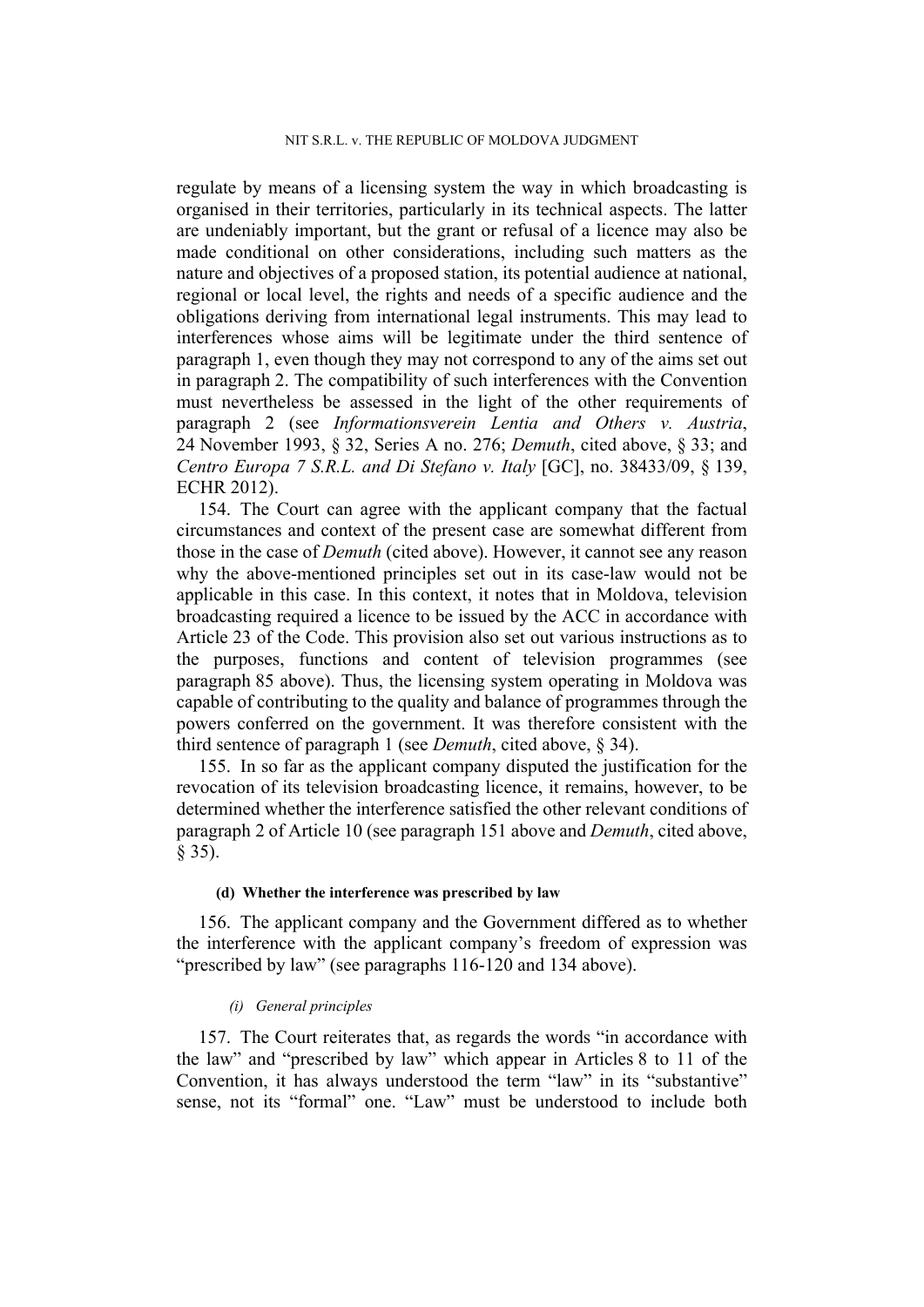statutory law – encompassing also enactments of lower ranking statutes and regulatory measures taken by professional regulatory bodies under independent rule-making powers delegated to them by Parliament – and judge-made "law". In sum, the "law" is the provision in force as the competent courts have interpreted it (see, *mutatis mutandis*, *Leyla Şahin v. Turkey* [GC], no. 44774/98, § 88, ECHR 2005-XI, with further references; *Sanoma Uitgevers B.V. v. the Netherlands* [GC], no. 38224/03, § 83, 14 September 2010; and *Unifaun Theatre Productions Limited and Others v. Malta*, no. 37326/13, § 79, 15 May 2018).

158. The Court reiterates further that the expression "prescribed by law" in the second paragraph of Article 10 not only requires that the impugned measure should have a legal basis in domestic law, but also refers to the quality of the law in question, which should be accessible to the person concerned and foreseeable as to its effects (see, among other authorities, *Maestri v. Italy* [GC], no. 39748/98, § 30, ECHR 2004-I; *Delfi AS v. Estonia* [GC], no. 64569/09, § 120, ECHR 2015; and *Satakunnan Markkinapörssi Oy and Satamedia Oy v. Finland* [GC], no. 931/13, § 142, 27 June 2017).

159. As regards the requirement of foreseeability, the Court has repeatedly held that a norm cannot be regarded as a "law" within the meaning of Article 10 § 2 unless it is formulated with sufficient precision to enable a person to regulate his or her conduct. That person must be able – if need be with appropriate advice – to foresee, to a degree that is reasonable in the circumstances, the consequences which a given action may entail. Those consequences need not be foreseeable with absolute certainty. A law which confers a discretion is thus not in itself inconsistent with the requirement of foreseeability, provided that the scope of the discretion and the manner of its exercise are indicated with sufficient clarity, having regard to the legitimate aim of the measure in question, to give the individual adequate protection against arbitrary interference (see *Magyar Kétfarkú Kutya Párt v. Hungary* [GC], no. 201/17, § 94, 20 January 2020). Whilst certainty is desirable, it may bring in its train excessive rigidity, and the law must be able to keep pace with changing circumstances. Accordingly, many laws are inevitably couched in terms which, to a greater or lesser extent, are vague, and whose interpretation and application are questions of practice (see *Centro Europa 7 S.R.L. and Di Stefano*, cited above, § 141; *Delfi AS*, cited above, § 121; and *Satakunnan Markkinapörssi Oy and Satamedia Oy*, cited above, § 143). At the same time, the Court is aware that there must come a day when a given legal norm is applied for the first time (see *Kudrevičius and Others v. Lithuania* [GC], no. 37553/05, § 115, ECHR 2015, and *Magyar Kétfarkú Kutya Párt*, cited above, § 97).

<span id="page-60-0"></span>160. The role of adjudication vested in the national courts is precisely to dissipate such interpretational doubts as may remain. The Court's power to review compliance with domestic law is thus limited, as it is primarily for the national authorities, notably the courts, to interpret and apply domestic law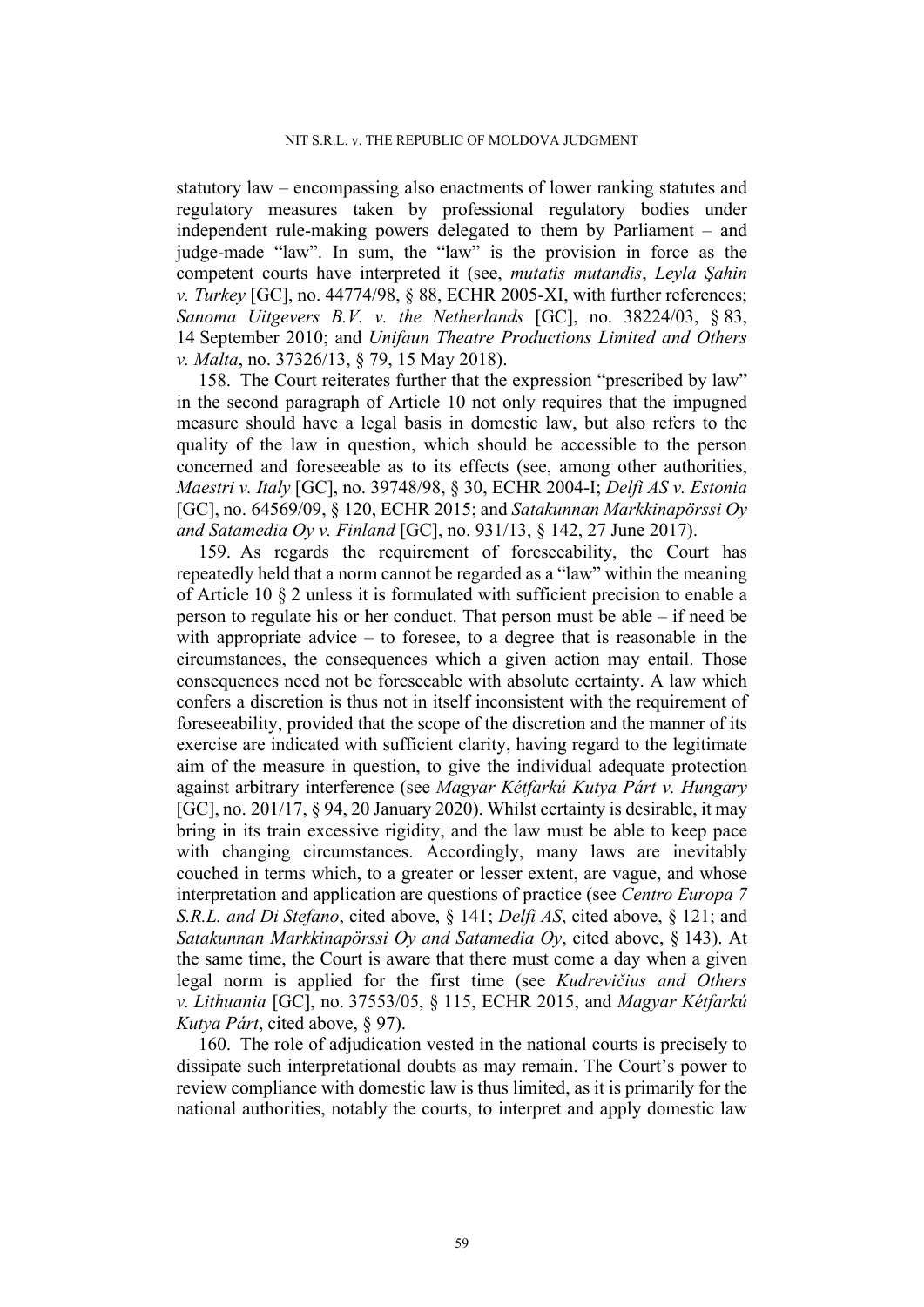(see, among other authorities, *Kudrevičius and Others*, cited above, § 110, and *Satakunnan Markkinapörssi Oy and Satamedia Oy*, cited above, § 144). Unless the interpretation is arbitrary or manifestly unreasonable, the Court's role is confined to ascertaining whether the effects of that interpretation are compatible with the Convention (see *Radomilja and Others*, § 149, cited above, and *Centre for Democracy and the Rule of Law v. Ukraine*, no. 10090/16, § 108, 26 March 2020, with further references). Also, it is not for the Court to express a view on the appropriateness of methods chosen by the legislature of a respondent State to regulate a given field. Its task is confined to determining whether the methods adopted and the effects they entail are in conformity with the Convention (see *Gorzelik and Others v. Poland* [GC], no. 44158/98, § 67, ECHR 2004-I, and *Delfi AS*, cited above, § 127). Moreover, the level of precision required of domestic legislation – which cannot provide for every eventuality – depends to a considerable degree on the content of the law in question, the field it is designed to cover and the number and status of those to whom it is addressed (see *Delfi AS*, cited above, § 122; *Kudrevičius and Others*, cited above, § 110; and *Satakunnan Markkinapörssi Oy and Satamedia Oy*, cited above, §144).

161. Persons carrying on a professional activity, who are used to having to proceed with a high degree of caution when pursuing their occupation, can on this account be expected to take special care in assessing the risks that such activity entails (see *Delfi AS*, cited above, § 122, and *Satakunnan Markkinapörssi Oy and Satamedia Oy*, cited above, § 145, with further references).

#### *(ii) Application of these principles in the present case*

162. As regards the existence of a legal basis for the impugned interference in the instant case, the Court finds no reason to call into question the national authorities' finding that the revocation of the applicant company's licence had a basis under domestic law, in particular Articles 7, 10, 27, and 38 of the Code, as reflected in point 3.1 of the terms of the broadcasting licence (see paragraphs [43](#page-12-0) and [85](#page-25-0) above).

<span id="page-61-0"></span>163. As regards the applicant company's argument that the legal basis for the revocation of its licence, or part of that basis, was not accessible, the Court reiterates that the Convention does not contain any specific requirements as to the degree of publicity to be given to a particular legal provision (see *Špaček, s.r.o., v. the Czech Republic*, no. 26449/95, § 57, 9 November 1999). In this connection, the Court notes that the applicant company has never maintained that it did not have access to the actual text of the broadcasting licence it held or to the various points set out in the licence. Moreover, it has not contended as such, or presented any evidence, that the Code was not published and available in the country's main legislation database, a source of information easily accessible not only to a professional television operator, but also to any member of the general public.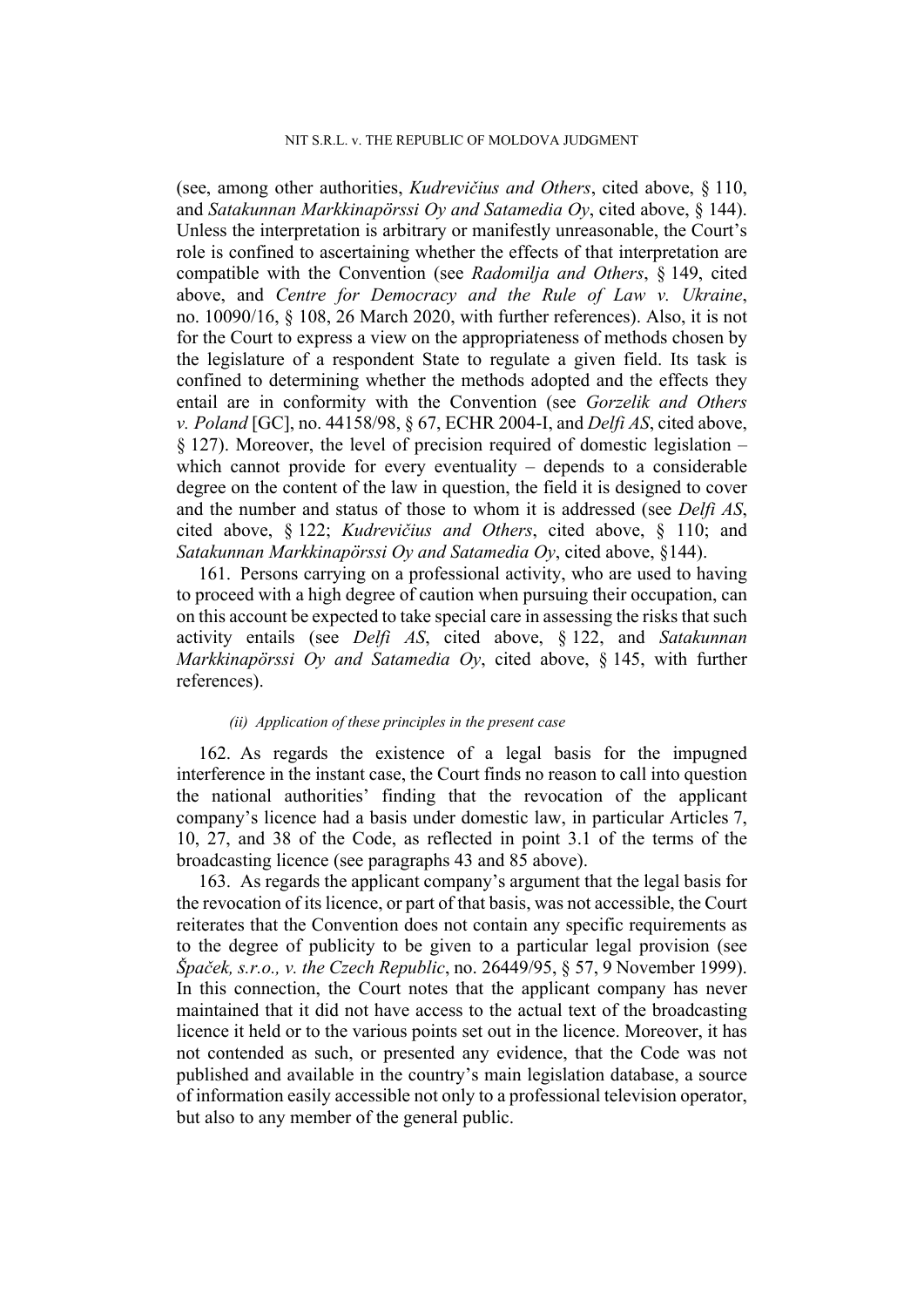164. In these circumstances the Court cannot agree with the applicant company that the legal basis relied on by the national authorities for the revocation of its licence was not accessible.

165. Turning to the foreseeability of the domestic legislation and its interpretation and application by the domestic courts, the Court notes that the language used by the Code was rather unambiguous: it provided (i) that broadcasters were under a duty to observe the principle of political pluralism in their programme services – by giving airtime to different political parties or movements in a balanced manner – together with the principles of objectivity and fairness within their news programmes by ensuring accuracy, avoiding distortion and adhering to the principles of multi-source information in cases of news stories covering conflict situations; (ii) that the ACC supervised the manner in which the private and public broadcasters complied with the obligations set out in their broadcasting licences, and the accuracy of their programmes, and monitored the content of their programmes; (iii) that in the event of breaches of the legal rules by broadcasters, the ACC was to apply one of the five sanctions provided for in the Code, revocation of the broadcasting licence being one of them; (iv) that the ACC had to apply the sanctions gradually in a particular initial order; (v) that the broadcasting licence was to be revoked only if a recurrent and serious violation of the provisions of the Code occurred and only after the other available sanctions had been exhausted; (vi) that the ACC's decisions entered into force on the date of their publication in the Official Gazette of the Republic of Moldova; and (vii) that the ACC's decision imposing a sanction constituted a writ of enforcement.

166. The Court is of the view that the Code did not lack the necessary precision to enable NIT to regulate its conduct. It does not find it unreasonable in circumstances where the national authorities have discretion on such matters that a professional broadcaster, such as NIT, could be expected to proceed with caution in carrying out its professional activity and to take additional care in assessing the risks that such activity entailed and to mitigate them following the imposition of a sanction.

167. In NIT's case, the latter's repeated breaches of Article 7 of the Code had prompted the ACC to apply successively each of the five types of sanctions provided for by Article 38 of the Code. These variously consisted of the issuing of a public warning, the withdrawal of the right to broadcast advertisements for a defined period and the imposition of a fine, then increasing gradually to the suspension of the right to broadcast for a certain period and ultimately to the revocation of the licence (see paragraphs [29](#page-8-0) and [40-](#page-11-0)[43](#page-12-0) above). Therefore, the Court does not discern any element in the ACC's actions suggesting that the manner in which it exercised its discretion in the instant case could be regarded as unforeseeable under the Code.

168. Nor is the Court persuaded by the applicant company's allegations that the relevant national law prohibited the ACC from enforcing a sanction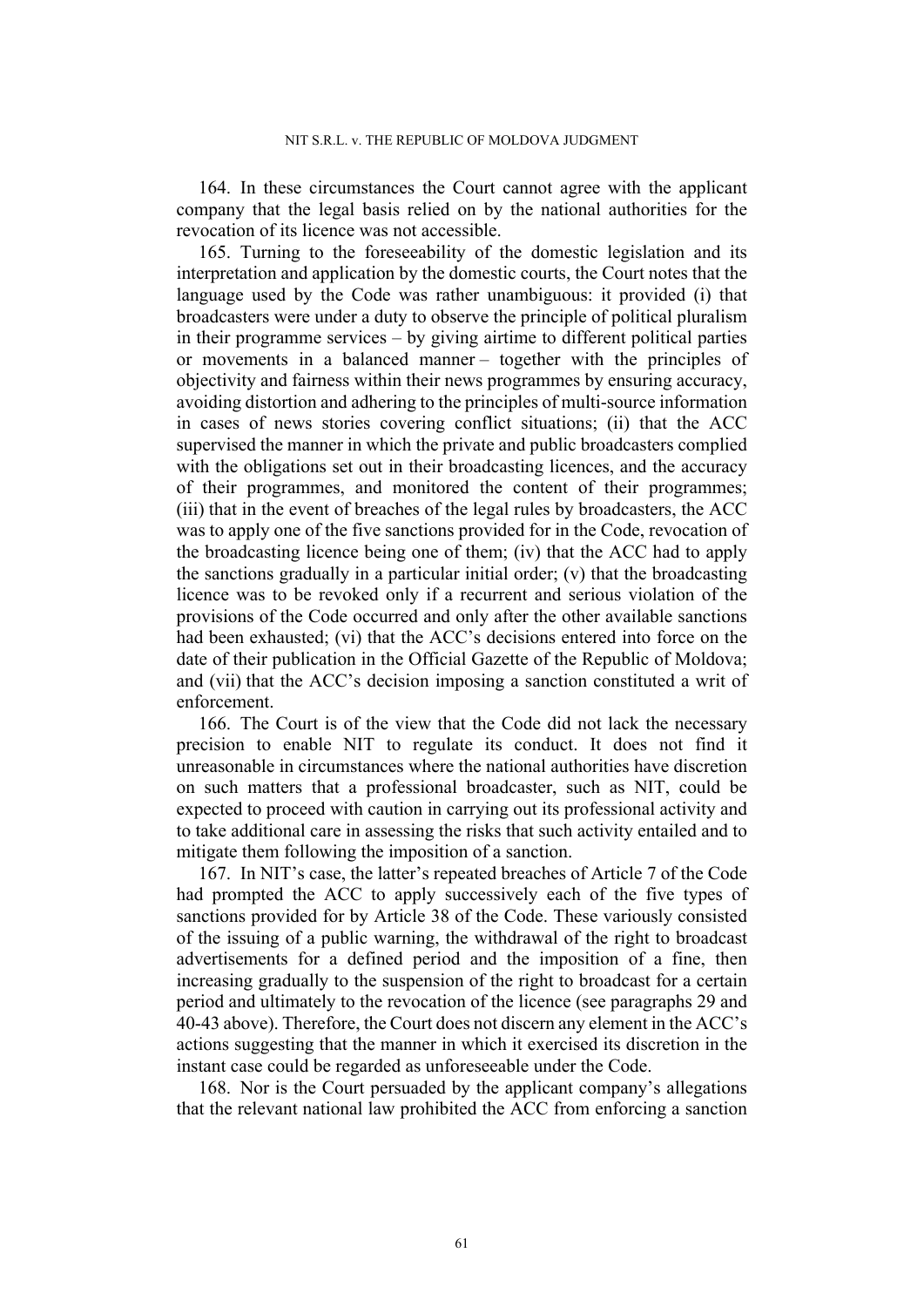immediately without awaiting the outcome of a challenge in court and from applying a new sanction before the national courts had adjudicated by a final judgment on the lawfulness of the previous sanction, or placed the national courts under a duty to grant interim measures pending the outcome of challenges against sanctions. In this connection the Court observes that it could not be said that either the Code or the Law on administrative court proceedings included any provisions expressly confirming the applicant company's allegations. It notes that, while Article 38 § 10 of the Code provided that a decision by the ACC imposing a sanction which is not contested within the time-limit set constitutes a writ of enforcement, Article 40 § 3 of the Code provided that decisions of the ACC enter into force on the date of their publication in the Official Gazette of the Republic of Moldova. The Court further observes that section 21 of the Law on administrative court proceedings provided for a remedy to request the suspension of the execution of an administrative act and gave the courts the competence to order such a suspension. In fact, this would seem to contradict the applicant company's argument that the ACC's decision could not have been enforced immediately or that the courts had been under a legal duty to grant interim measures.

169. In any event, the Court notes that it appears from the available evidence that the national authorities, including the courts, were consistent in interpreting and applying the relevant law in force on 5 April 2012 to the effect that the ACC's decisions were enforceable immediately after their publication in the Official Gazette. Bearing in mind its limited role *vis-à-vis* that of the national authorities and courts when it comes to the interpretation and application of domestic law (see paragraph [160](#page-60-0) above), the Court sees no reason to call into doubt their rejection of the applicant company's argument based on the Law on regulating entrepreneurial activity (see paragraphs [70](#page-21-0)  and [77](#page-23-0) above). Moreover, it appears that the ACC could apply an ensuing sanction before the national courts had adjudicated by a final judgment on the lawfulness of the previous sanction, and the courts had discretion in granting interim measures pending the outcome of challenges against sanctions (see paragraphs [29](#page-8-0), [54,](#page-15-0) [65](#page-19-0) and [66](#page-20-0) above). In addition, it appears that since at least November 2010 the applicant company had been or ought to have been aware that the authorities interpreted the law and applied it in practice in a manner which supported the immediate enforcement of the ACC's decisions after publication and the discretion of the courts in granting interim measures in this regard (see paragraph [29](#page-8-0) above).

170. In so far as the applicant company relied on the Constitutional Court's ruling of 6 December 2012 to substantiate its above allegations, the Court observes that that court had declared unconstitutional an amendment to Article 38 of the Code that entered into force in May 2012. As pointed out by the Court of Appeal in the present case, according to the relevant national statutory law, the Constitutional Court's decision did not have retroactive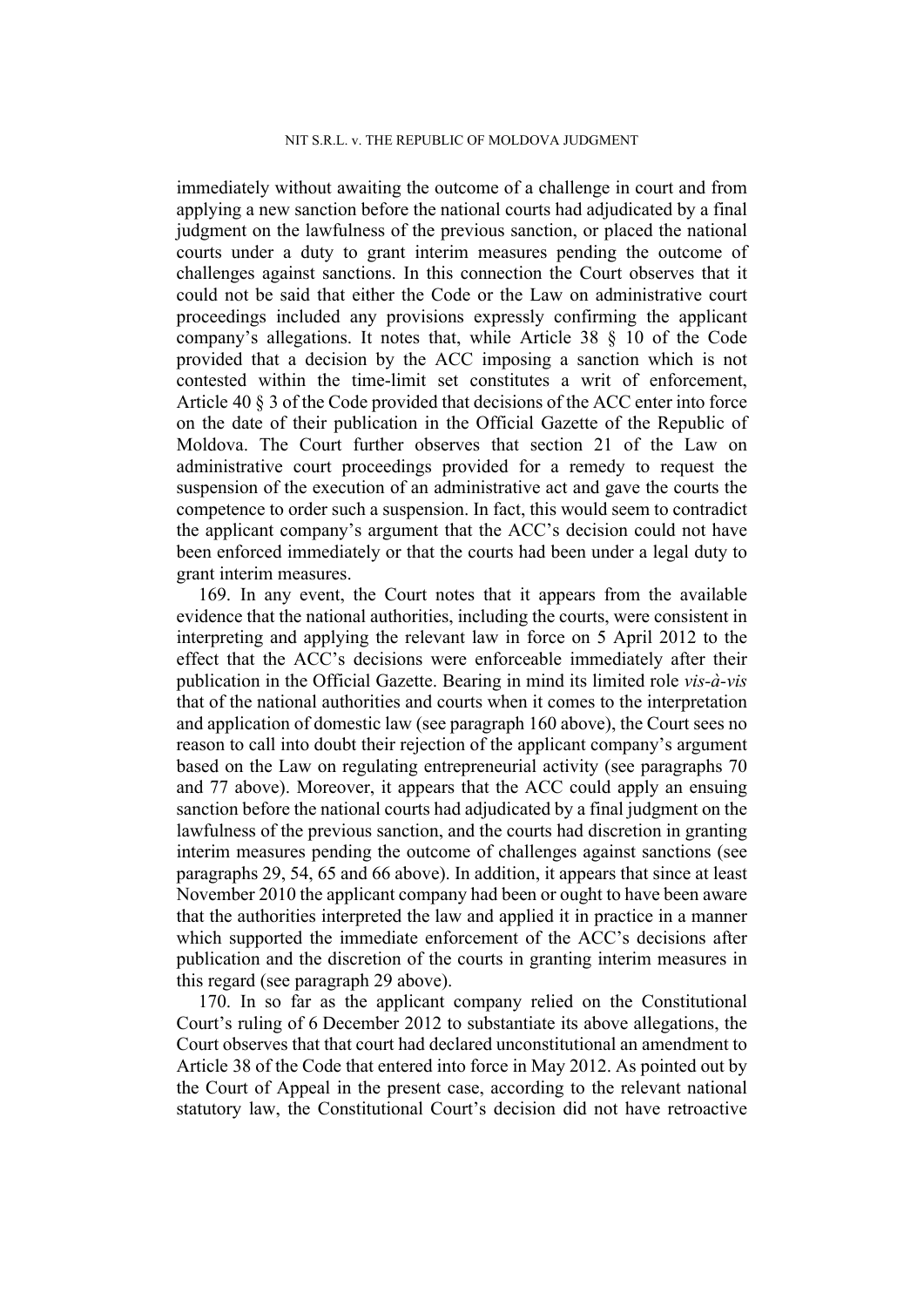effect; it had effect only for the future. Therefore, it could not have had any legal effects on the law and practice as applicable on 5 April 2012, when the ACC had decided to revoke the applicant company's licence, and on the subsequent judicial proceedings reviewing the lawfulness of that decision (see paragraph [71](#page-21-1) above). This had also been confirmed in a press release issued by the Constitutional Court on the day of its ruling by stating that the provisions examined in its judgment had gained legal force only in May 2012 and had not been applicable at the time of the ACC's decision concerning the revocation of NIT's licence (see paragraph [95](#page-40-0) above).

171. Having regard to the above, the Court is of the view that the relevant domestic law applicable in the applicant company's case was formulated sufficiently clearly in order to fulfil the requirements of precision and foreseeability under Article 10 § 2 of the Convention.

172. The Court therefore concludes that the impugned interference was "prescribed by law".

### **(e) Whether the interference pursued a legitimate aim**

173. The parties were in disagreement as to whether the interference pursued one of the legitimate aims mentioned in paragraph 2 of Article 10 (see paragraphs [121](#page-53-0) and [135](#page-55-2) above).

174. The Court has accepted that the ability of a country's licensing system to contribute to the quality and balance of programmes constitutes a sufficient legitimate aim for an interference under the third sentence of Article 10 § 1, albeit not directly corresponding to any of the aims set out in Article 10 § 2 (see *Demuth*, cited above, § 37). The Court has also accepted that interferences seeking to preserve the impartiality of broadcasting on matters of public interest correspond to the legitimate aim of protecting the "rights of others" to which the second paragraph of Article 10 refers (see *Animal Defenders International v. the United Kingdom* [GC], no. 48876/08, § 78, ECHR 2013 (extracts)). It has further accepted that the latter aim is also pursued by measures intended to ensure the audience's right to a balanced and unbiased coverage of matters of public interest in news programmes (see *ATV Zrt v. Hungary*, no. 61178/14, § 39, 28 April 2020).

175. In the present case the Court has already found that Moldova's licensing system was capable of contributing to the quality and balance of programmes in the country (see paragraph [154](#page-59-0) above). Moreover, the need to preserve the public's access to impartial, trustworthy and diverse political speech through television news programmes was at the heart of the national authorities' decision to uphold the sanction imposed on the applicant company on 5 April 2012 (see paragraph [61](#page-18-0) above). The Court finds nothing to indicate that the aim of the impugned measure in the instant case was "punitive in its essence", as suggested by the applicant company. In these circumstances, despite the applicant company's arguments to the contrary, the Court is satisfied that the aim of the interference in the present case was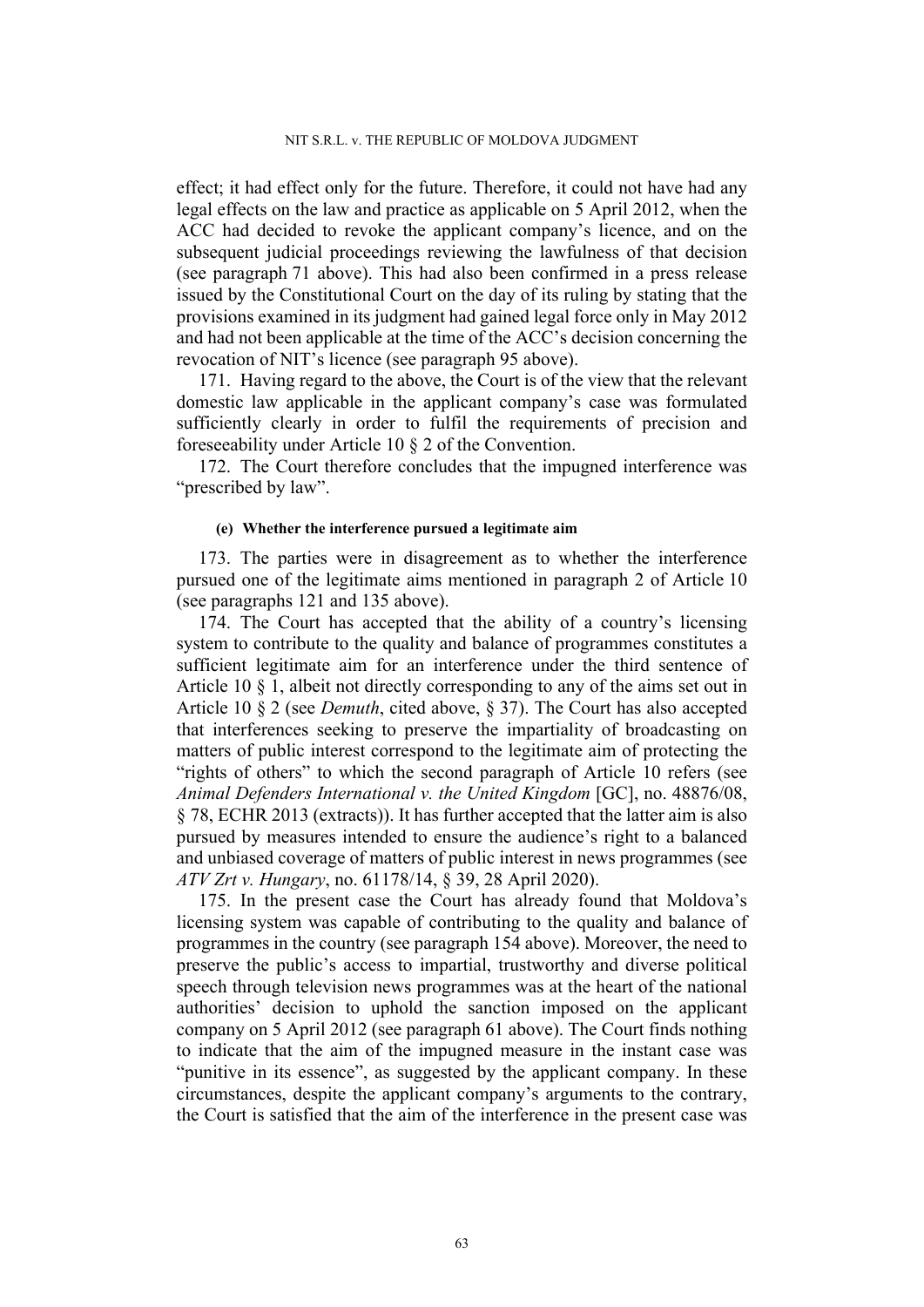legitimate under the third sentence of Article 10 § 1. It is prepared to accept that the interference also corresponded to the legitimate aim of protecting the "rights of others" to which the second paragraph of Article 10 refers.

176. However, the Court is not persuaded by the Government's suggestion that the impugned measure had been imposed in the interests of "national security" or "public safety" or for the "prevention of disorder" (see paragraph [135](#page-55-2) above).

#### **(f) Whether the interference was necessary in a democratic society**

- *(i) General principles regarding freedom of expression*
	- ( $\alpha$ ) On the requirement that an interference be "necessary in a democratic society"

177. The general principles concerning the question whether an interference is "necessary in a democratic society" are well established in the Court's case-law and have been summarised as follows (see, among many authorities, *Animal Defenders International*, cited above, § 100; *Delfi AS*, cited above, § 131; and *Karácsony and Others v. Hungary* [GC], nos. 42461/13 and 44357/13, § 132, 17 May 2016):

"(i) Freedom of expression constitutes one of the essential foundations of a democratic society and one of the basic conditions for its progress and for each individual's self-fulfilment. Subject to paragraph 2 of Article 10, it is applicable not only to 'information' or 'ideas' that are favourably received or regarded as inoffensive or as a matter of indifference, but also to those that offend, shock or disturb. Such are the demands of pluralism, tolerance and broadmindedness without which there is no 'democratic society'. As set forth in Article 10, this freedom is subject to exceptions, which ... must, however, be construed strictly, and the need for any restrictions must be established convincingly ...

(ii) The adjective 'necessary', within the meaning of Article 10 § 2, implies the existence of a 'pressing social need'. The Contracting States have a certain margin of appreciation in assessing whether such a need exists, but it goes hand in hand with European supervision, embracing both the legislation and the decisions applying it, even those given by an independent court. The Court is therefore empowered to give the final ruling on whether a 'restriction' is reconcilable with freedom of expression as protected by Article 10.

(iii) The Court's task, in exercising its supervisory jurisdiction, is not to take the place of the competent national authorities but rather to review under Article 10 the decisions they delivered pursuant to their power of appreciation. This does not mean that the supervision is limited to ascertaining whether the respondent State exercised its discretion reasonably, carefully and in good faith; what the Court has to do is to look at the interference complained of in the light of the case as a whole and determine whether it was 'proportionate to the legitimate aim pursued' and whether the reasons adduced by the national authorities to justify it are 'relevant and sufficient'... In doing so, the Court has to satisfy itself that the national authorities applied standards which were in conformity with the principles embodied in Article 10 and, moreover, that they relied on an acceptable assessment of the relevant facts ..."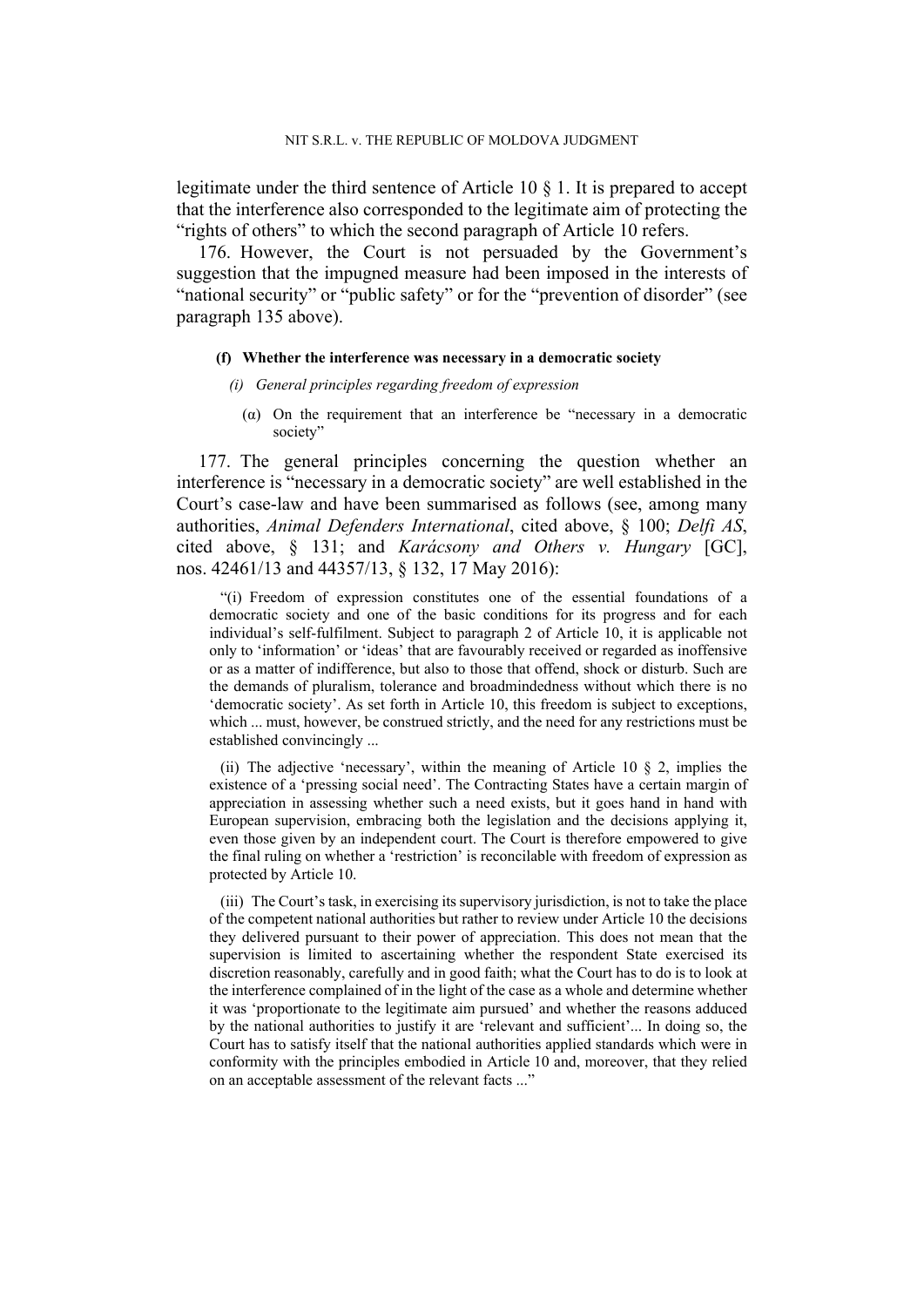(β) General principles concerning journalistic reporting on political issues and other matters of public concern, notably in the audiovisual media

178. The most careful scrutiny on the part of the Court is called for when the measures taken or sanctions imposed by the national authority are capable of discouraging the participation of the press in debates over matters of legitimate public concern (see *Jersild v. Denmark*, 23 September 1994, § 35, Series A no. 298; Bergens Tidende *and Others v. Norway*, no. 26132/95, § 52, ECHR 2000-IV; *Tønsbergs Blad A.S. and Haukom v. Norway*, no. 510/04, § 88, 1 March 2007; and *Björk Eiðsdóttir v. Iceland*, no. 46443/09, § 69, 10 July 2012; compare *MGN Limited v. the United Kingdom*, no. 39401/04, §§ 150 and 155, 18 January 2011; *Von Hannover v. Germany (no. 2)* [GC], nos. 40660/08 and 60641/08, §§ 106-07, ECHR 2012; and *Axel Springer AG v. Germany* [GC], no. 39954/08, §§ 87-88, 7 February 2012). There is little scope under Article 10 § 2 of the Convention for restrictions on political speech or on debate on matters of public interest (see *Sürek*, cited above, § 61).

<span id="page-66-1"></span>179. Article 10 of the Convention does not, however, guarantee a wholly unrestricted freedom of expression even with respect to press coverage of matters of serious public concern (see Bladet Tromsø *and Stensaas v. Norway* [GC], no. 21980/93, § 65, ECHR 1999-III).

<span id="page-66-2"></span>180. The protection of the right of journalists to impart information on issues of general interest is subject to the proviso that they are acting in good faith and on an accurate factual basis and provide "reliable and precise" information in accordance with the ethics of journalism (see, for example, *Goodwin v. the United Kingdom*, 27 March 1996, § 39, *Reports of Judgments and Decisions* 1996-II; *Fressoz and Roire v. France* [GC], no. 29183/95, § 54, ECHR 1999-I; Bladet Tromsø *and Stensaas*, cited above, § 65; *McVicar v. the United Kingdom*, no. 46311/99, § 73, ECHR 2002-III; and *Pedersen and Baadsgaard v. Denmark* [GC], no. 49017/99, § 78, ECHR 2004-XI); or in other words, in accordance with the tenets of responsible journalism (see *Bédat v. Switzerland* [GC], no. 56925/08, § 50, 29 March 2016, with further references).

181. These considerations play a particularly important role nowadays, given the influence wielded by the media in contemporary society: not only do they inform, they can also suggest, by the way in which they present the information, how it is to be assessed. In a world in which the individual is confronted with vast quantities of information circulated via traditional and electronic media and involving an ever-growing number of players, monitoring compliance with journalistic ethics takes on added importance. (see *Stoll v. Switzerland* [GC], no. 69698/01, § 104, ECHR 2007-V).

<span id="page-66-0"></span>182. Where the "duties and responsibilities" of journalists are concerned, the potential impact of the medium of expression involved is an important factor in assessing the proportionality of the interference. In this context, the Court has acknowledged that account must be taken of the fact that the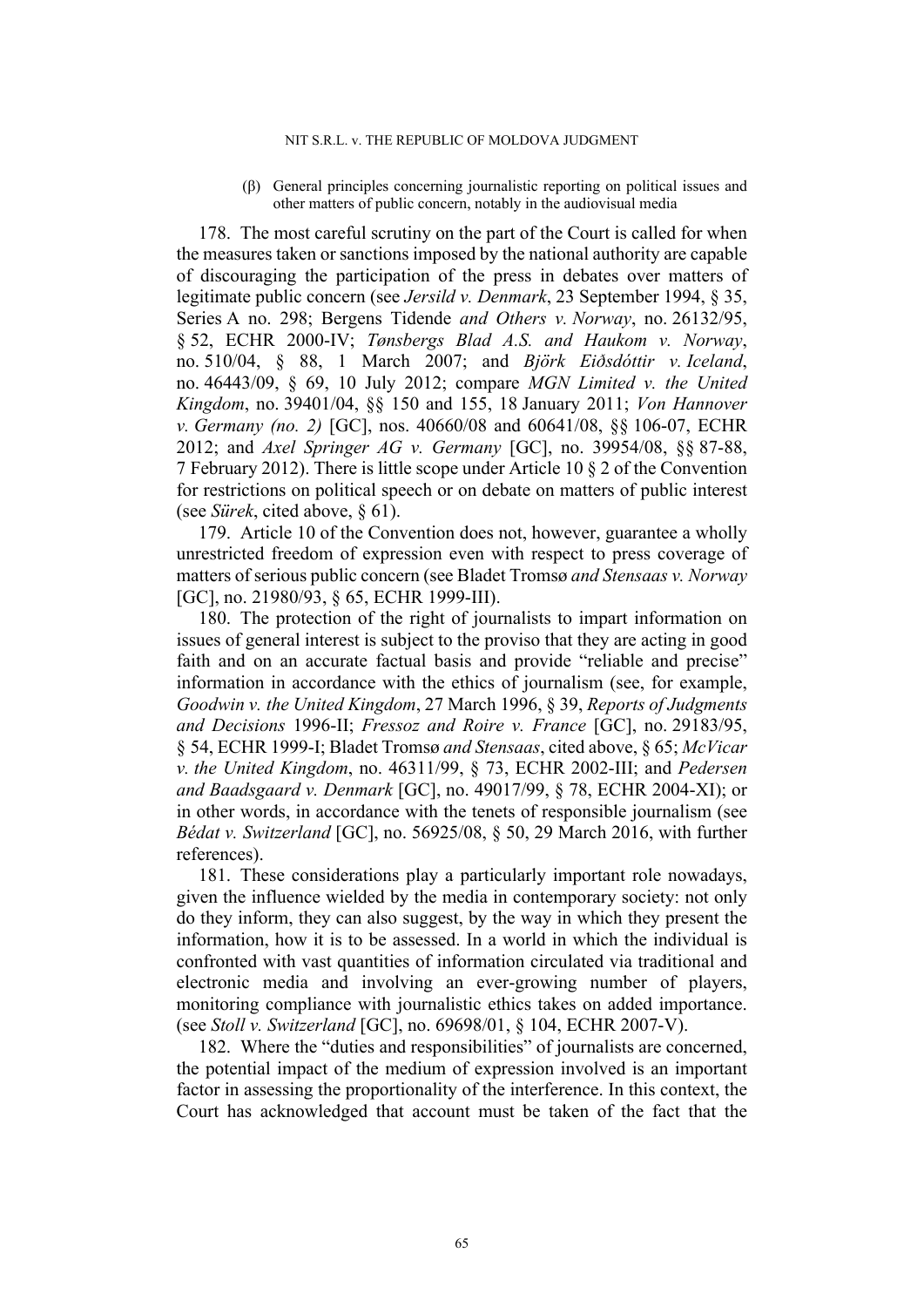audiovisual media have a more immediate and powerful effect than the print media (see *Jersild*, cited above, § 31, and *Radio France and Others v. France*, no. 53984/00, § 39, ECHR 2004-II). The former have means of conveying through images meanings which the print media are not able to impart (see *Jersild*, cited above, § 31). The function of television and radio as familiar sources of entertainment in the intimacy of the listener's or viewer's home further reinforces their impact (see *Murphy v. Ireland*, no. 44179/98, § 74, ECHR 2003-IX (extracts)).

<span id="page-67-2"></span>183. At the same time, the methods of objective and balanced reporting may vary considerably, depending among other things on the media in question. It is not for this Court, nor for the national courts for that matter, to substitute their own views for those of the press as to what technique of reporting should be adopted by journalists. In this context the Court reiterates that Article 10 protects not only the substance of the ideas and information expressed, but also the form in which they are conveyed (see *Jersild*, cited above, § 31; see also *Stoll*, cited above, § 146, and *Gaunt v. the United Kingdom* (dec.), no. 26448/12, § 47, 6 September 2016).

### (γ) General principles concerning pluralism in the audiovisual media

<span id="page-67-0"></span>184. The Court stresses that the particular role of the press in imparting information and ideas on political issues and on other subjects of public interest, which the public is moreover entitled to receive (see *Manole and Others*, cited above, § 96), cannot be successfully accomplished unless it is grounded in the principle of pluralism, of which the State is the ultimate guarantor (see *Informationsverein Lentia and Others*, cited above, § 38). A public monopoly is the one which imposes the greatest restrictions on the freedom of expression, namely the total impossibility of broadcasting otherwise than through a national station and, in some cases, to a very limited extent through a local cable station. The far-reaching character of such restrictions means that they can only be justified where they correspond to a pressing need (ibid., § 39).

<span id="page-67-1"></span>185. The Court reiterates that there can be no democracy without pluralism. Democracy thrives on freedom of expression. It is of the essence of democracy to allow diverse political programmes to be proposed and debated, even those that call into question the way a State is currently organised, provided that they do not harm democracy. In order to ensure true pluralism in the audiovisual sector in a democratic society, it is not sufficient to provide for the existence of several channels or the theoretical possibility for potential operators to access the audiovisual market. It is necessary in addition to allow effective access to the market so as to guarantee diversity of overall programme content, reflecting as far as possible the variety of opinions encountered in the society at which the programmes are aimed (see *Centro Europa 7 S.R.L. and Di Stefano*, cited above, §§ 129-30).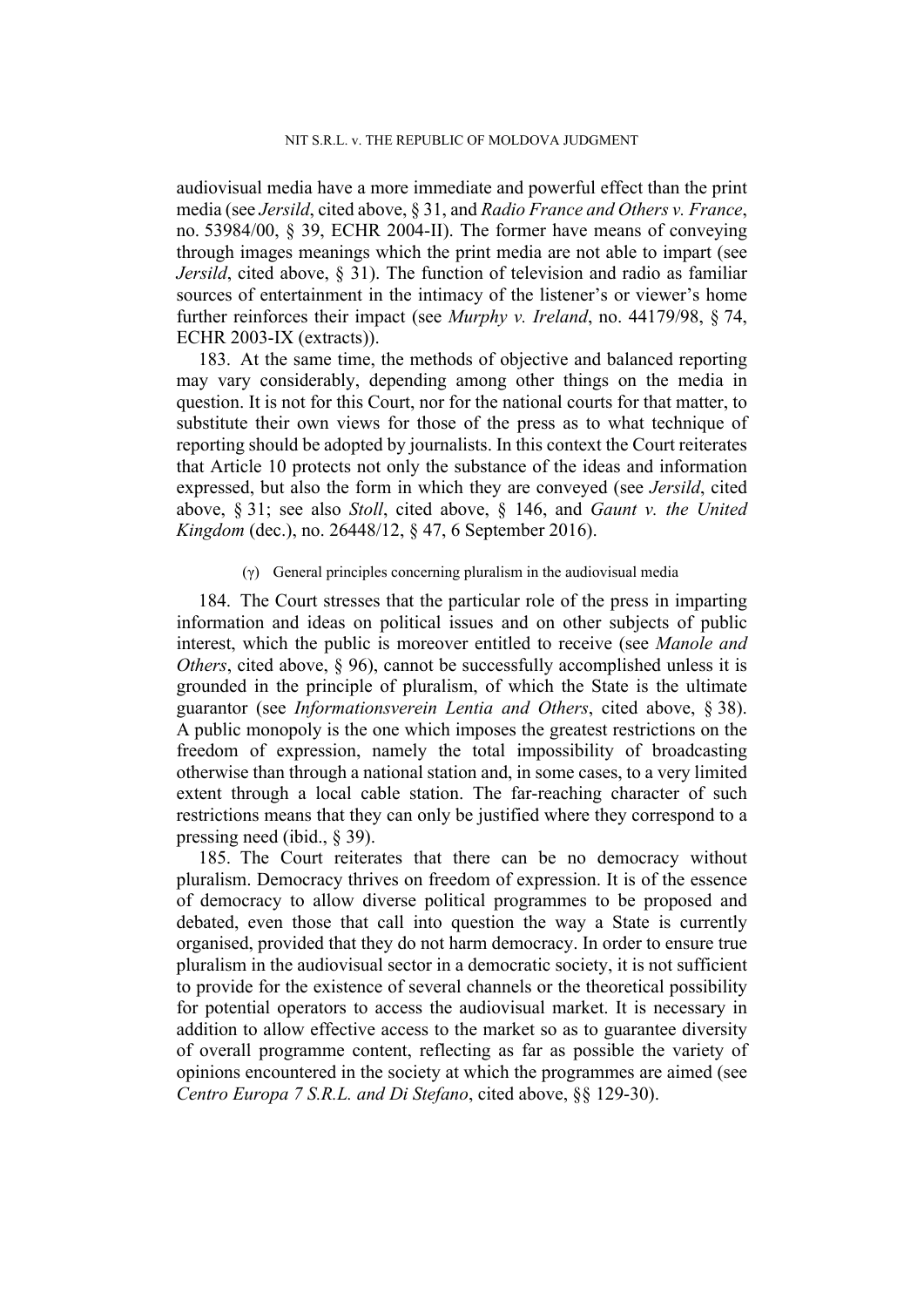<span id="page-68-0"></span>186. Having regard to the powerful impact of the audiovisual media (see paragraph [182](#page-66-0) above), the Court reiterates that a situation whereby a powerful economic or political group in society is permitted to obtain a position of dominance over the audiovisual media, and thereby exercise pressure on broadcasters and eventually curtail their editorial freedom, undermines the fundamental role of freedom of expression in a democratic society. In such a sensitive sector as the audiovisual media, in addition to its negative duty of non-interference the State has a positive obligation to put in place an appropriate legislative and administrative framework to guarantee effective pluralism. This is especially relevant when the national audiovisual system is characterised by a duopoly. Member States should adapt the existing regulatory frameworks, particularly with regard to media ownership, and adopt any regulatory and financial measures called for in order to guarantee media transparency and structural pluralism as well as diversity of the content distributed (ibid., §§ 133-34).

### (δ) On the need to develop the Court's case-law on media pluralism

187. The Court notes that from the case-law outlined above it emerges that the existing standards on media pluralism were developed chiefly or exclusively in the context of complaints of unjustified State interference with an applicant's Article 10 rights and where the Court relied, *inter alia*, on the principle of media pluralism in finding a violation. From this case-law it transpires that that principle is considered crucial for the effective protection of media freedom under the Convention.

188. In the case now under consideration, however, it is the other dimension of media pluralism which is at stake in that the applicant company complained of restrictions on its freedom of expression which were based on the grounds of ensuring political pluralism in the media with the aim of enabling diversity in the expression of political opinion and enhancing the protection of the free-speech interests of others in the audiovisual media. In other words, a question arises in the present case of striking a proper balance between competing free-speech interests, namely between those of the community in safeguarding political pluralism in the media on the one hand and those of respecting the principle of editorial freedom on the other hand.

189. A further specific feature is the emphasis laid in the relevant national legal framework on internal pluralism, namely the obligation on broadcasters under Article 7 § 2 of the Code to present different political views in a balanced manner without favouring a particular party or political movement. In contrast, the cases mentioned above have been more concerned with what can be described as issues of external pluralism (monopoly, duopoly and other positions of dominance) (see paragraph [101](#page-46-0) above).

190. This offers an opportunity for the Court to clarify that neither aspect, internal or external, should be considered in isolation from each other. On the contrary, the two aspects should be considered in combination with each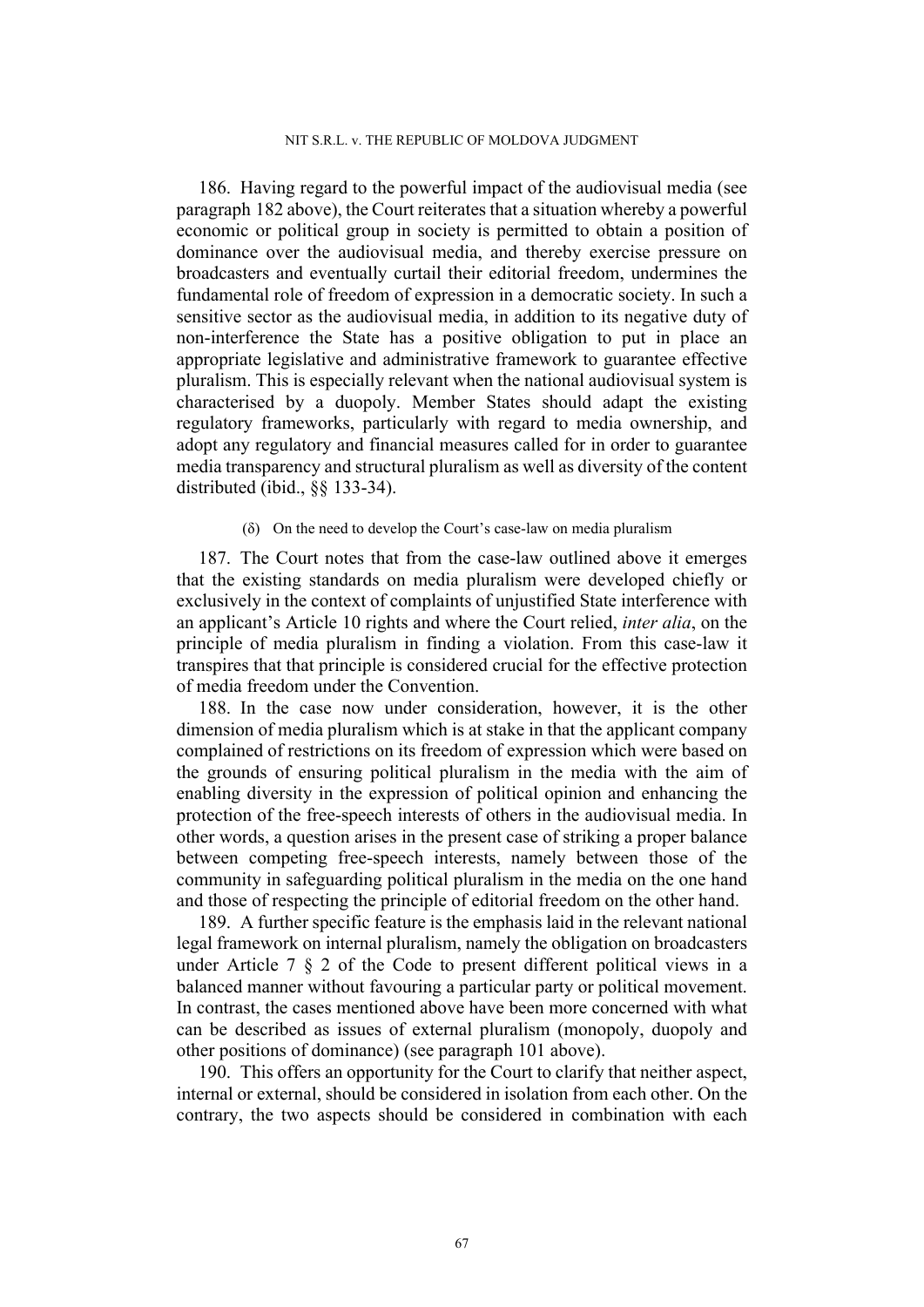other. Thus, in a national licensing system involving a certain number of broadcasters with national coverage, what may be regarded as a lack of internal pluralism in the programmes offered by one broadcaster may be compensated for by the existence of effective external pluralism. However, as the Court held in *Centro Europa 7 S.R.L. and Di Stefano* (cited above), it is not sufficient to provide for the existence of several channels. Or, as stated in the Committee of Ministers Recommendation CM/Rec (2007)2 on media pluralism and diversity of media content quoted at paragraph [99](#page-45-0) above, "pluralism of information and diversity of media content will not be automatically guaranteed by the multiplication of the means of communication offered to the public". What is required is to guarantee diversity of overall programme content, reflecting as far as possible the variety of opinions encountered in the society at which the programmes are aimed (see paragraph [185](#page-67-1) above). There may be different approaches to achieving overall programme diversity in the European space, as illustrated by the fact that in nearly all of the thirty-four Contracting States surveyed, public broadcasters are subject to a duty to observe political pluralism whereas in twenty of the States or local jurisdictions concerned, unlike in fifteen others, such a duty applies also to private broadcasters (see paragraphs [111-](#page-50-0)[112](#page-50-1) above). It thus appears that a number of national licensing systems tend to rely on the diversity of perspectives provided by the different licensed operators, coupled with structural safeguards and general obligations of fair coverage, while other national systems require stricter content-based duties of internal pluralism. Article 10 of the Convention does not impose a particular model in this respect.

<span id="page-69-0"></span>191. This is also an opportunity to address the issue of whether the privileged position of the freedom of the press to report on political issues and other matters of public interest should mean that the strict scrutiny traditionally applicable to any restrictions imposed by the Contracting States ought to limit correspondingly the States' discretion in determining the means of ensuring political pluralism in the area of licensing audiovisual media.

192. In this connection the Court has already acknowledged that in such a sensitive sector as the audiovisual media the State has a positive obligation to put in place an appropriate legislative and administrative framework to guarantee true effective pluralism (see paragraph [186](#page-68-0) above). It has further recognised that, when it comes to audiovisual broadcasting, States are under a duty to ensure, first, that the public are given access through television to impartial and accurate information and a range of opinions and comments, reflecting, *inter alia*, the diversity of political outlook within the country and, secondly, that journalists and other professionals working in the audiovisual media are not prevented from imparting such information and comment. As the choice of the means by which to achieve these aims will vary according to local conditions, it therefore falls within the State's margin of appreciation (see *Manole and Others*, cited above, § 100).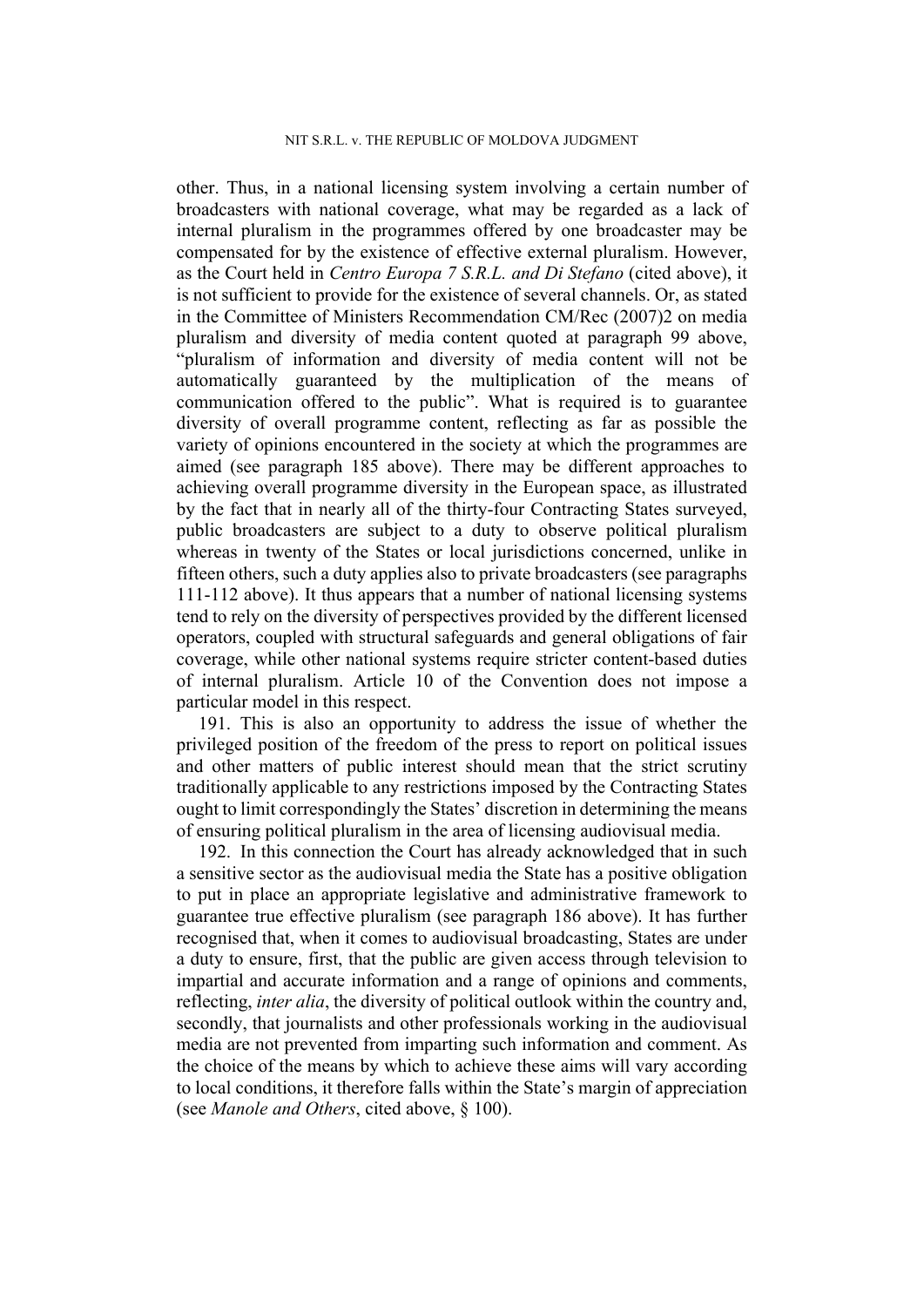193. As regards the scope of the margin of appreciation, the Court reiterates that, given the multifaceted character and sheer complexity of issues concerning media pluralism (see paragraph [106](#page-48-0)[-108](#page-49-0) above), there are a variety of means that could be deployed by the Contracting States to regulate effective pluralism in the audiovisual broadcasting sector (see paragraphs [107](#page-48-1)[-108](#page-49-0) above). In such circumstances the margin to be accorded in this regard should be wider than that normally afforded to restrictions on expression on matters of public interest or political opinion. The Contracting States should therefore in principle enjoy a wide discretion in their choice of the means to be deployed in order to ensure pluralism in the media. However, their discretion in this respect will be narrower depending on the nature and seriousness of any restriction on editorial freedom that the means thus chosen may entail. In this connection, it should be reiterated that it is not for the national authorities, nor for the Court for that matter, to review the press's own appreciation of the news or information value of an item (see *Jersild*, cited above, § 33, and *Couderc and Hachette Filipacchi Associés v. France* [GC], no. 40454/07, § 139, ECHR 2015 (extracts)) or to substitute their views for those of the press on what methods of objective and balanced reporting should be adopted by journalists (see *Jersild*, cited above, § 31; Bladet Tromsø *and Stensaas*, cited above, § 63; and *Satakunnan Markkinapörssi Oy and Satamedia Oy*, cited above, § 127).

194. The Court will have to be satisfied that the contents of the relevant national legal norms and their application in the concrete circumstances of a given case seen as a whole produced effects that were compatible with the Article 10 guarantees and were attended by effective safeguards against arbitrariness and abuse.

195. In this connection, the fairness of proceedings and the procedural guarantees afforded are factors which in some circumstances may have to be taken into account when assessing the proportionality of an interference with freedom of expression (see *Karácsony and Others*, cited above, §§ 133-36, with further references and case summaries, notably *Association Ekin v. France*, no. 39288/98, § 61, ECHR 2001-VIII, where the practical effectiveness of a full review was found to have been undermined by the excessive length of the proceedings; and *Cumhuriyet Vakfı and Others v. Turkey*, no. 28255/07, §§ 62-74, 8 October 2013, where the safeguards were found to be insufficient having regard to (i) the exceptionally wide scope of an injunction; (ii) its excessive duration; (iii) the failure of the domestic court to give any reasoning for the measure; and (iv) the applicants' inability to contest it before it had been granted).

196. The existence of procedural safeguards is of particular relevance to the Court's examination of the proportionality of the impugned revocation of the applicant company's broadcasting licence; as was undisputed, this constituted the most severe sanction under the relevant provisions of national law, which specified that this sanction was to be imposed "only if a recurrent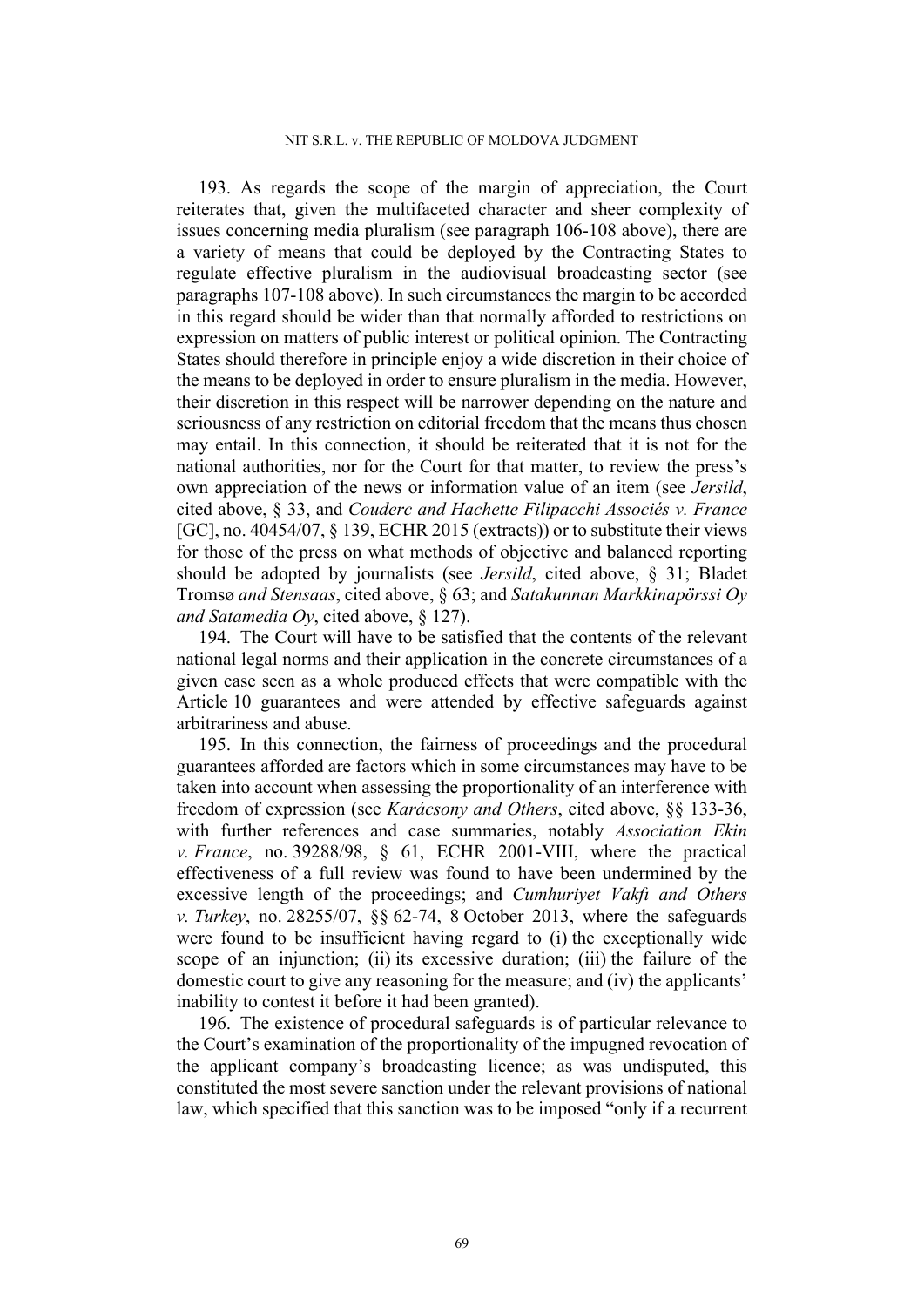and serious violation of the provisions of the Code [had] occurred" (see paragraph [218](#page-76-0) below). In cases such as the one at hand, the severity of the sanction is a factor calling for closer scrutiny by the Court and for a narrower margin of appreciation to be accorded to the State.

### *(ii) Application of these principles in the present case*

197. In examining the "necessity" of the interference in the light of the above-mentioned principles and considerations, the Court will first have regard to the regulatory framework on media pluralism put in place by the respondent State and then to the manner in which it was applied to the applicant company in the specific circumstances of the case.

# (α) The regulatory framework in place

<span id="page-71-0"></span>198. The Court notes that NIT received sanctions on account of its failure to grant airtime to political parties in a balanced manner as required by Article 7 § 2 of the Code and its failure to ensure – in order to observe the principles of social and political balance, fairness and objectivity – accuracy, non-distortion of the sense of reality and adherence to the principle of multi-source information, as required by Article 7  $\S$  4(a), (b) and (c) of the Code. It further notes that the applicant company's main position is that those requirements are contrary to Article 10 of the Convention (see paragraphs [120](#page-52-1) and [122](#page-53-1) above).

199. In addressing this argument the Court firstly reiterates that all the provisions of the Code, including Articles 7 and 8, were fully accessible to the applicant company (see paragraph [163](#page-61-0) above). Secondly, the requirements set out in paragraphs 2 and 4 of Article 7 of the Code largely embodied the preconditions deriving from the Court's case-law for affording enhanced protection of journalistic freedom under Article 10. Even the duty on a broadcaster, when giving airtime to one political party or movement propagating its position, to do likewise in respect of other political parties or movements, may be considered from this angle (see paragraphs [179](#page-66-1)[-180](#page-66-2), [183,](#page-67-2) [184-](#page-67-0)[186,](#page-68-0) and [191](#page-69-0) above).

200. The impugned provisions of the Code did not specify that a broadcaster was under a duty to give an equal amount of airtime to all political parties. As the heading of Article 7 of the Code indicates, broadcasters were under a duty to ensure political balance and pluralism. The manner in which the provisions in question were interpreted and applied in the instant case suggests that this requirement could have been satisfied by offering an opportunity to comment or reply (see paragraphs [36-](#page-10-0)[38](#page-11-1) and [60](#page-18-1) above). The Court reiterates in this connection that the right of reply, as an important element of freedom of expression, falls within the scope of Article 10 of the Convention. This flows from the need not only to be able to contest untruthful information, but also to ensure a plurality of opinions, especially on matters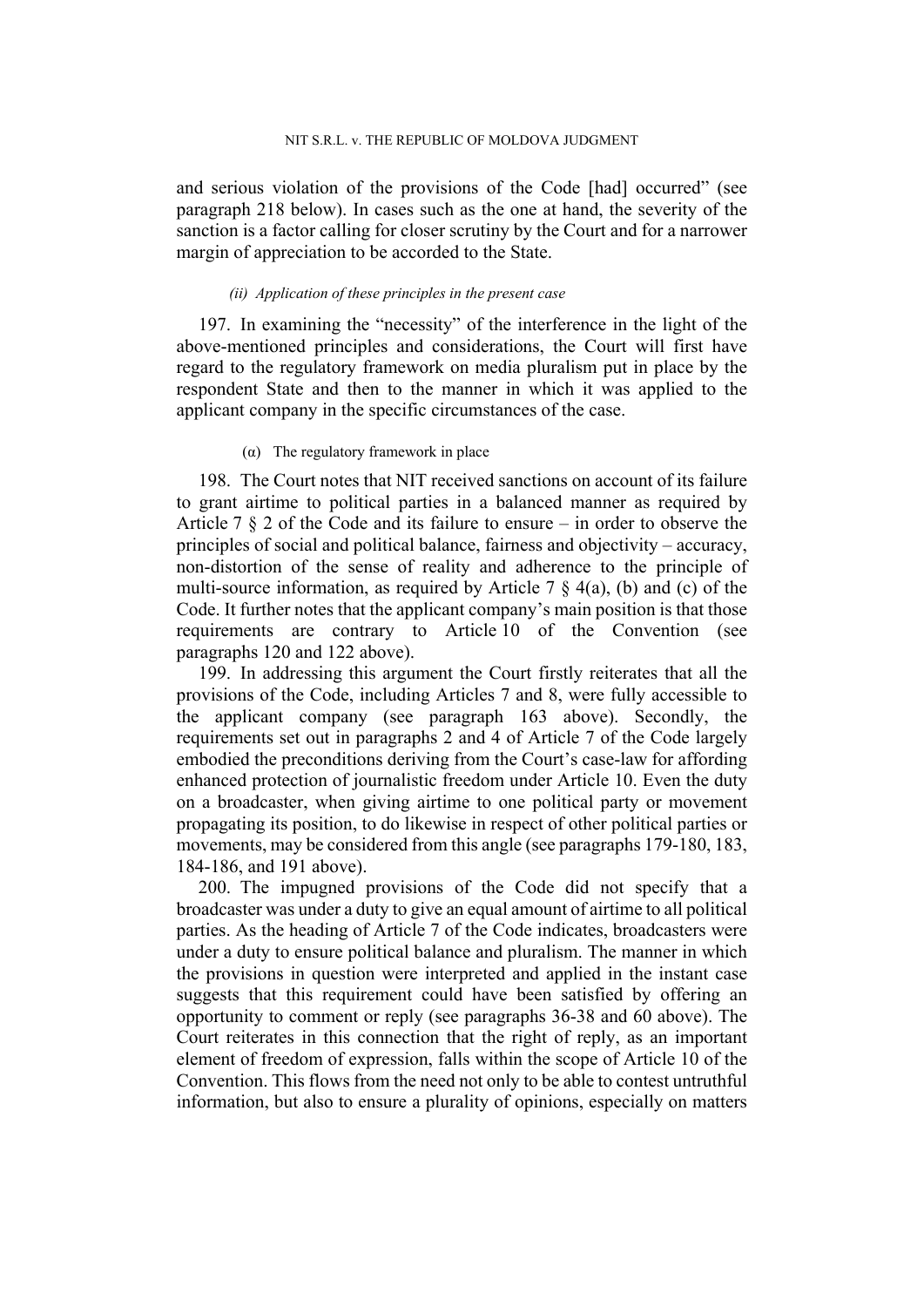of general interest such as literary and political debate (see *Kaperzyński v. Poland*, no. 43206/07, § 66, 3 April 2012).

201. The Court also notes that the internal pluralism policy as embodied in the Code had received a positive assessment by the Council of Europe experts, who found Article 7 § 2 of the Code to be "commendable" (see paragraph [16](#page-5-0) above). Moreover, nothing in those experts' comments seems to suggest that the requirements set out in Article 7 § 4 of the Code were viewed as being at odds with the principles of journalistic independence and editorial autonomy.

<span id="page-72-2"></span>202. While the internal pluralism policy chosen by the national authorities might be seen as rather strict, the present case relates to a period before Moldova transitioned to terrestrial digital television (see the friendly-settlement agreement concluded between the parties in *Societatea Română de Televiziune v. Moldova* (dec.), no. 36398/08, 15 October 2013), when the number of national frequencies was very limited (see paragraphs 23) and [106](#page-48-0) above) and when, following the 2001 events, the authorities were under a strong positive obligation to put in place broadcasting legislation ensuring the transmission of accurate and balanced news and information reflecting the full range of political opinions (see paragraphs [12](#page-4-0)[-14](#page-5-1) above).

203. Given the aforementioned context, the Court can accept that the legislative choices underlying the adoption of the provisions in question were carefully considered and that genuine efforts were made at parliamentary level to strike a fair balance between the competing interests at stake (see *Animal Defenders International*, cited above, § 108).

<span id="page-72-0"></span>204. In the light of the above, the Court is of the view that the degree of external pluralism related to the existence of four other television broadcasters with nationwide coverage at the time is not a reason for calling into question the requirement to observe the internal pluralism rules set out in Article 7 §§ 2 and 4 of the Code. In fact, all broadcasters, whether they were private or public, were equally subject to the same rules, which, it appears from the evidence, were in practice applied not to the entire audiovisual content of licensed broadcasters but only to their respective news bulletins. Thus, all the sanctions that the ACC imposed on NIT and any other broadcasters with nationwide coverage on account of non-compliance with Article 7 of the Code in the period between 2007 and 2012 related to their news bulletins only, and not to other programmes (see paragraphs [28-](#page-7-1)[29](#page-8-0)  above).

<span id="page-72-1"></span>205. The Court observes further that the implementation of the above-mentioned requirements was monitored by the ACC, a specialist body which was established by law. The Court stresses the important role which regulatory authorities play in upholding and promoting media freedom and pluralism, and the need to ensure their independence given the delicate and complex nature of this role (see paragraphs [105](#page-47-0) and [109](#page-49-0) above). It notes in this connection that the concerns expressed by the Council of Europe experts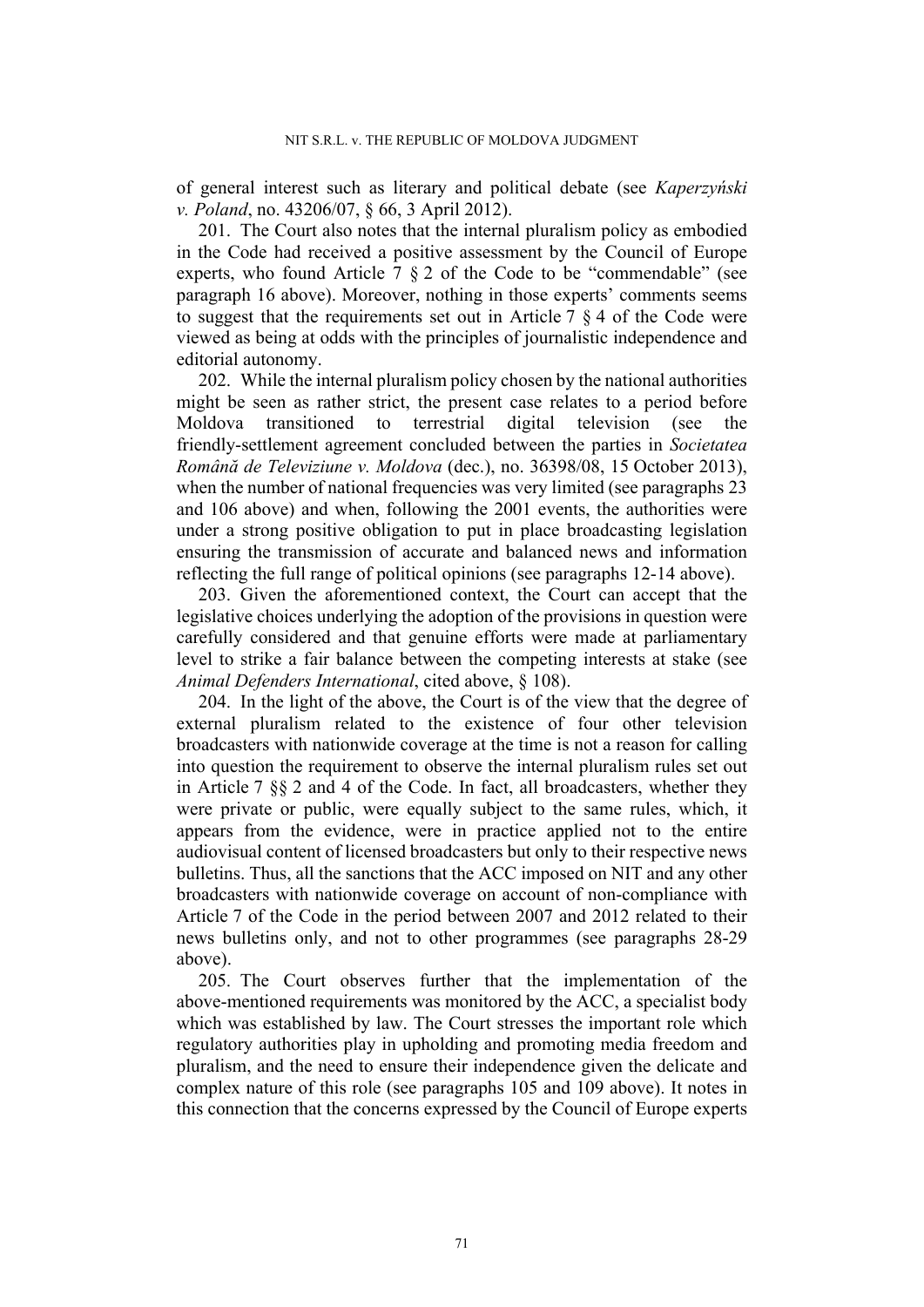in relation to the ACC's structure and their proposals to improve the safeguards in the draft Code against undue government influence and control were in the main accepted by the Moldovan legislature and included in the final text of the Code (see paragraph [18](#page-5-2) above). Also, the selection, appointment, funding and functions of its members were based on detailed rules laid down in the Code, designed to secure the ACC's independence and to protect its decision-making process against political pressures and interference (see paragraph [85](#page-25-0) above).

206. The ACC's meetings, monitoring reports and decisions were accessible to the public. Its decisions to conduct monitoring, the resulting monitoring reports, and information on meetings devoted to discussing the reports were notified to the relevant broadcasters. The broadcasters' representatives were given an opportunity to attend these meetings and to submit comments on the findings of the monitoring reports.

207. In addition, the ACC was required to provide reasons for any decision to impose a sanction on a broadcaster (see Article 40 § 4 of the Code, cited in paragraph [85](#page-25-0) above). Through a preliminary challenge, the ACC could be requested to reconsider its decision. Also, the ACC's decision could be challenged before the national courts with a concurrent application for an interim order to suspend its enforcement pending the outcome of the proceedings.

208. Lastly, the Court notes that the internal pluralism governance practice put in place by the Moldovan authorities does not seem to be markedly different from that of many Council of Europe member States (see paragraphs [110](#page-50-0)[-111](#page-50-1) above).

209. Having regard to all the above-mentioned considerations, the Court concludes that the respondent State acted well within its margin of appreciation in the manner in which it designed the national legal and administrative framework with a view to achieving pluralism in the audiovisual media.

- (β) Application of the regulatory framework in NIT's case
- ‒ *Whether the restriction was supported by relevant and sufficient reasons*

210. As regards the manner of implementation of the above-mentioned framework to the case under review, the Court notes that the sanction imposed on the applicant company followed a five-day monitoring process carried out by the ACC with respect to NIT's main news bulletin, in line with the established practice of applying Article 7 of the Code to news bulletins only, and not to the entire audiovisual content of the licence holder's broadcast (see paragraph [204](#page-72-0) above).

211. The monitoring methodology, which involved comparative and chronometric measurements of content and had been devised by the ACC in collaboration with international experts, had been confirmed as efficient and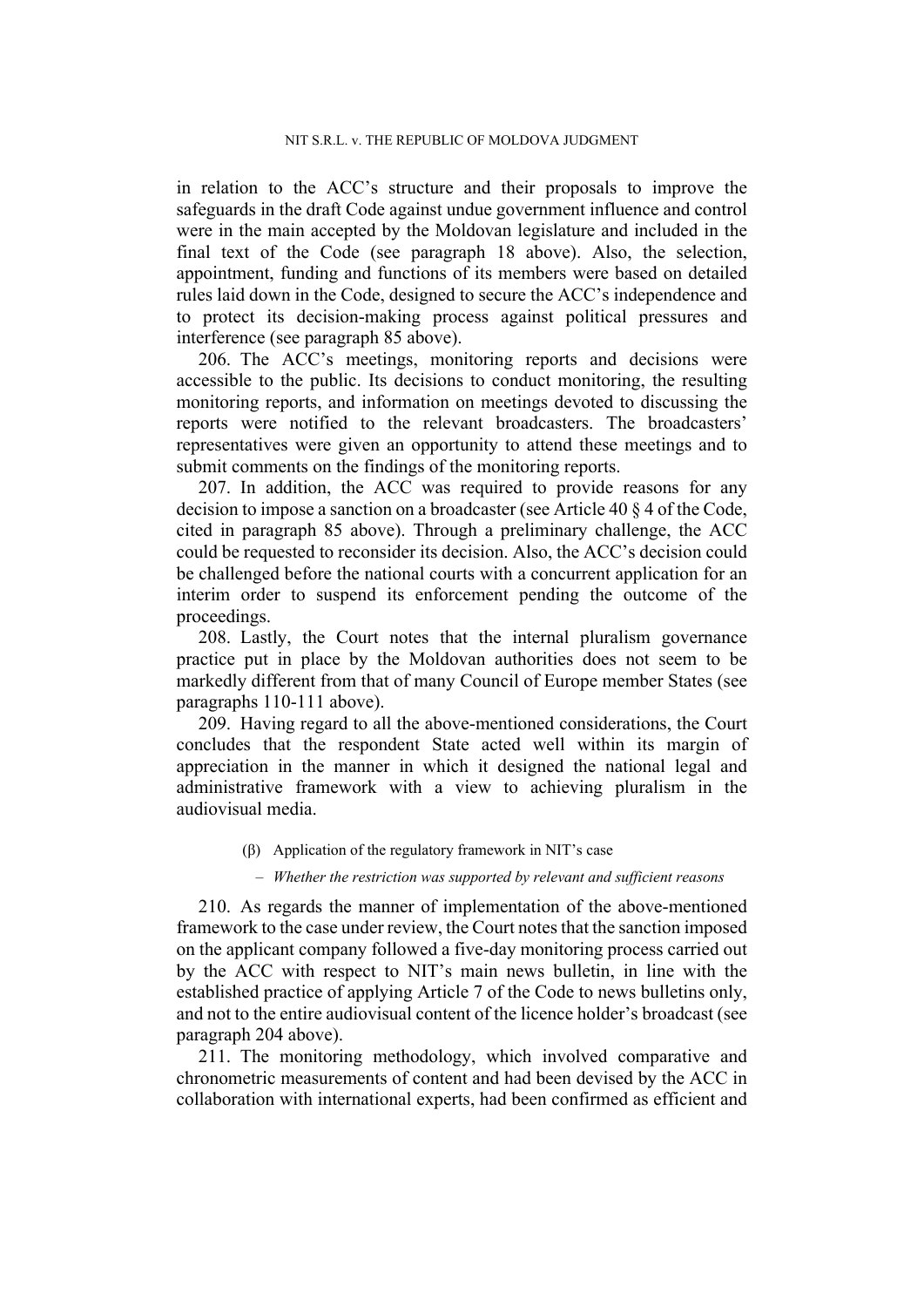had been approved by members of civil society operating in the field after public deliberations (see paragraph [72](#page-22-0) above). The Court sees no reason to call into question the relevance or accuracy of the methodology used.

<span id="page-74-0"></span>212. The monitoring report on which the ACC based its decision provided a detailed review of the news bulletins broadcast by NIT. The result of the comparative and chronometric measurements of the content of NIT's news bulletins was not disputed by NIT. The findings made by the ACC to the effect that NIT had failed to comply with its duty to obey the principle of political pluralism as reflected in the requirements under Article 7 § 2 of the Code involved conclusions that the time devoted to one party, namely the PCRM, had been positive or neutral whilst that devoted to its opponent, the AEI, had been mostly negative. Moreover, the persons, institutions or political parties referred to or mentioned in a negative light were not given a platform to present their own points of view in response to the criticism and attacks to which they had been subjected. In addition, the bulletins had contained information promoting a unilateral point of view, sometimes not supported by any evidence, and had made use of features capable of distorting reality. Furthermore, they had promoted aggressive journalistic language. Those findings were upheld by the national courts.

213. Whilst the applicant company contested some of the above findings, the Court, bearing in mind its subsidiary role, sees no reason to call into doubt the assessment of facts made in the monitoring report (see paragraphs [35-](#page-10-0)[39](#page-11-0)  above), the findings made therein that NIT had breached its duties and responsibilities as set out in Article 7  $\S$  2 and 4(a), (b) and (c) and Article 10 § 5 of the Code and the assessment of the domestic courts in this regard (see paragraphs [60](#page-18-0) and [77](#page-23-0) above). In this context the Court cannot but note that from the evidence, including recordings of the news bulletins relied on by the ACC in imposing sanctions on NIT, it appears that for most of their duration the news bulletins in question were devoted to political matters and that the reporting was clearly biased in favour of the activities of the PCRM and its members and supporters, without providing anyone else with an opportunity to respond to criticism and attacks as described in paragraph [212](#page-74-0) above. Any suggestion to the contrary by the applicant company in the Convention proceedings appears to contradict its own submission before the Supreme Court to the effect that persons in respect of whom criticism had been expressed had not been offered an opportunity to respond because they had not asked for such an opportunity (see paragraph [73](#page-22-1) above).

214. In finding against the applicant company, the national authorities held that the bulletins had used very strong language to describe the government, the parties forming it and their leaders. Among other things, they noted that one of the leaders of the AEI had been compared to "Hitler", while they had all been referred to as "criminals", "bandits", "crooks", "swindlers", "group of criminals", and so on. The domestic courts did not treat NIT's manner of reporting as a defamation case covered by Article 16 of the Civil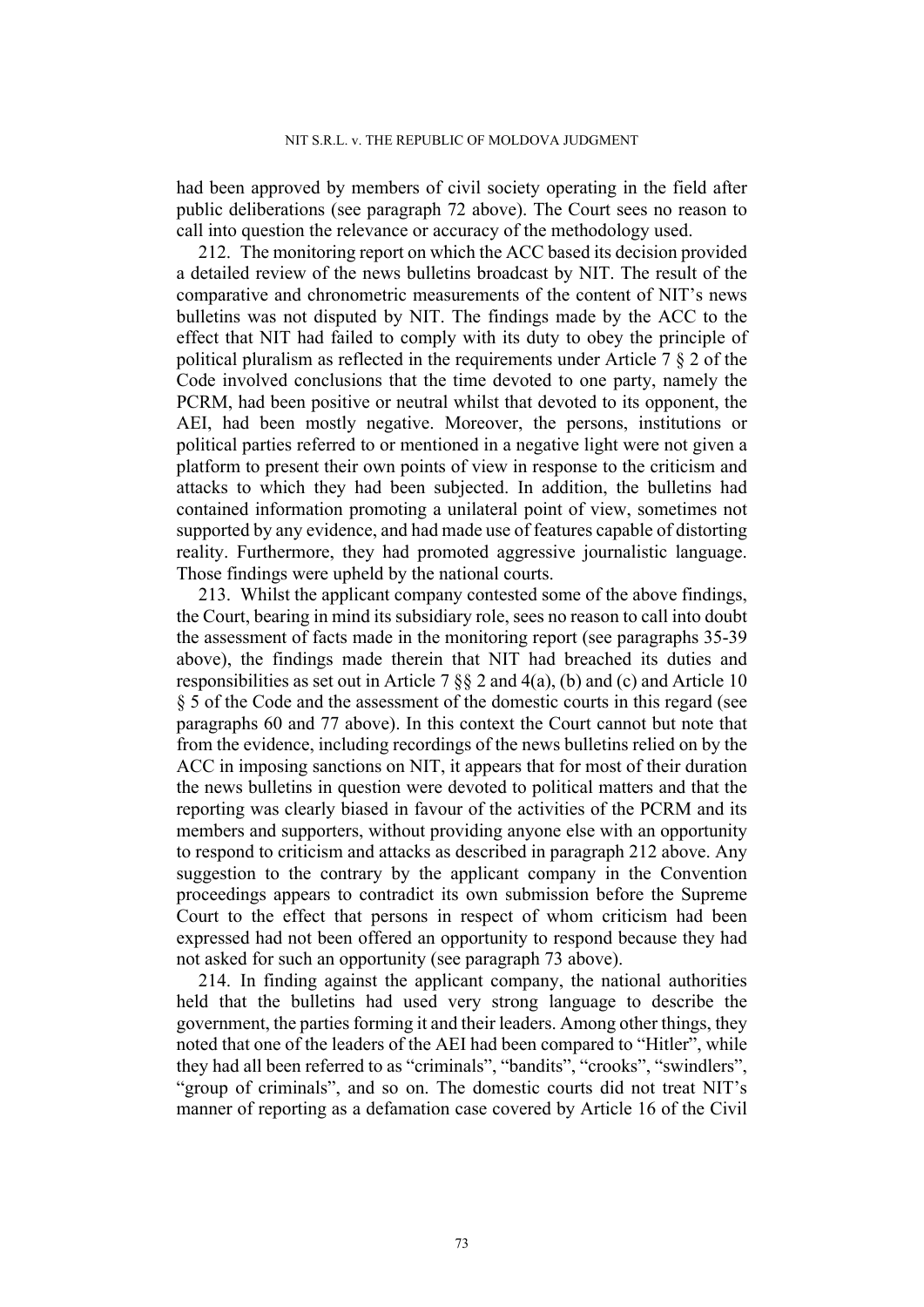#### NIT S.R.L. v. THE REPUBLIC OF MOLDOVA JUDGMENT

Code (contrast *Urechean and Pavlicenco v. the Republic of Moldova*, nos. 27756/05 and 41219/07, § 20, 2 December 2014), but as a case concerning a wider issue, namely that of pluralism and fair journalism, covered by Article 7 of the Code. Thus, no analysis was carried out by the ACC or the courts as to whether those statements referred to named individuals (see Bladet Tromsø *and Stensaas*, cited above, §§ 61 and 71; *Selistö v. Finland*, no. 56767/00, § 64, 16 November 2004; and *Dmitriyevskiy v. Russia*, no. 42168/06, § 105, 3 October 2017) and to what extent they were merely value judgments supported by factual elements. The impugned statements were viewed as an additional aggravating factor in finding that NIT had breached the rules concerning "political balance, fairness and objectivity" as set forth in Article 7 § 4 of the Code. As the national courts acknowledged, the above-mentioned issues went beyond a simple case of defamation and concerned rather the interaction between the principle of pluralism and, in substance, the requirements of accurate and reliable news coverage in accordance with the ethics of journalism (see paragraph [61](#page-18-1)  above).

215. It is true, as stated above (see paragraph [178](#page-66-0)), that there is little scope under Article 10 § 2 of the Convention for restrictions on political speech or on debate on matters of public interest, and that the necessity for any interference with political speech must be convincingly established (see, among other authorities, *Satakunnan Markkinapörssi Oy and Satamedia Oy*, cited above, § 167). Also, in a democratic system the actions or omissions of the government must be subject to close scrutiny not only by the legislative and judicial authorities but also by public opinion (see *Sürek*, cited above, § 61). Moreover, as shocking, offensive, or disturbing as the impugned statements singled out by the national authorities from NIT's news bulletins may appear, the Court has serious doubts that, given their context, they could be considered to amount to incitement to violence, hatred or xenophobia or that they could have affected the country's territorial integrity and national security as argued by the Government. Nevertheless, for the reasons stated above and taking into account the fact that the exercise of freedom of expression carries with it duties and responsibilities (see paragraphs [179-](#page-66-1)[182](#page-66-2)  above), the news reporting at issue could hardly be said to have been of a kind calling for the enhanced protection afforded to press freedom under Article 10 of the Convention.

216. The Court is therefore not persuaded by the applicant company's submission that by conducting news reporting in the way it did in its news bulletins that were monitored, NIT had contributed to political pluralism in the media in any meaningful way (see paragraph [124](#page-53-0) above).

217. Having regard to all the above considerations, the Court is satisfied that the impugned decision to impose a "restriction" on the applicant company's freedom of expression as protected by paragraph 1 of Article 10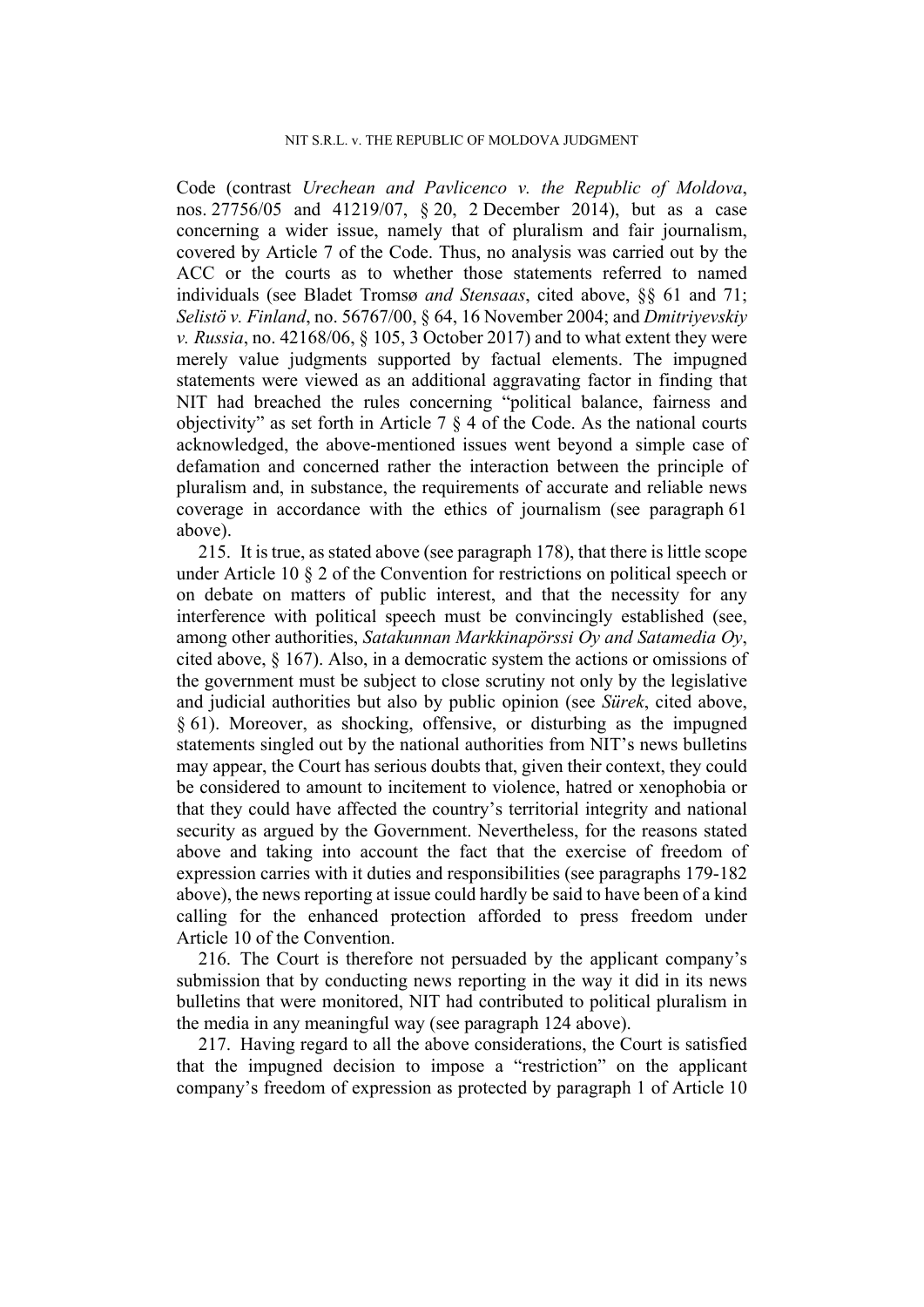was supported by reasons that were both relevant and sufficient for the purposes of the "necessity" test under paragraph 2 of this Article.

#### ‒ *Whether the restriction was proportionate*

218. A further question to be examined under the latter test is whether there was a reasonable relationship of proportionality between the impugned sanction of revocation of the licence and the legitimate aims pursued. The national courts acknowledged that this was the most severe sanction that could be imposed (see paragraph [63](#page-19-0) above). It entailed a shutdown of NIT's broadcasting activities and had other implications of the kind usually associated with such a measure. Under Article 38 § 3 of the Code, the sanctions provided for in the first paragraph of that Article were to be applied gradually, the withdrawal of the broadcasting licence being the most severe sanction envisaged. Paragraph 5 specified that this sanction was to be imposed "only if a recurrent and serious violation of the provisions of the Code [had] occurred".

219. The Court observes that, as regards the series of sanctions previously imposed on the applicant company, on ten occasions the sanction had been imposed on account of failure to offer airtime in a balanced manner, in breach of Article 7 § 2, and failure to give persons who had been criticised an opportunity to comment, in breach of Article  $7 \& 4(c)$ . On six of these occasions the sanctions had been imposed on the additional grounds referred to in sub-paragraph (b) of Article 7  $\S$  4 ("the sense of reality [had been] distorted by means of editing tricks, comments or headlines") and on one occasion because of a failure to comply with the requirement of accuracy in sub-paragraph (a).

220. NIT's news bulletins were broadcast nationwide and were therefore accessible to a large audience and, in view of the type of medium in question, capable of having a considerable impact, a factor which is important in assessing the "duties and responsibilities" of the media and the proportionality of the interference (see case references in paragraph [182](#page-66-2)  above).

221. The revocation of NIT's licence was thus part of a gradual and uninterrupted series of sanctions imposed by the ACC on the applicant company. These had variously consisted of the issuing of a public warning, the withdrawal of the right to broadcast advertisements for a defined period, the imposition of a fine and then the suspension of the right to broadcast for a certain period, ultimately concluding with the most severe sanction, the revocation of the licence on 5 April 2012 (see paragraphs [29](#page-8-0) and [40-](#page-11-1)[43](#page-12-0)  above).

222. In so far as the applicant company has contended that the revocation decision by the ACC was politically motivated, the Court has taken note of the emphasis placed by the applicant company on the fact that the majority of the sanctions imposed on NIT on the basis of the Code had taken place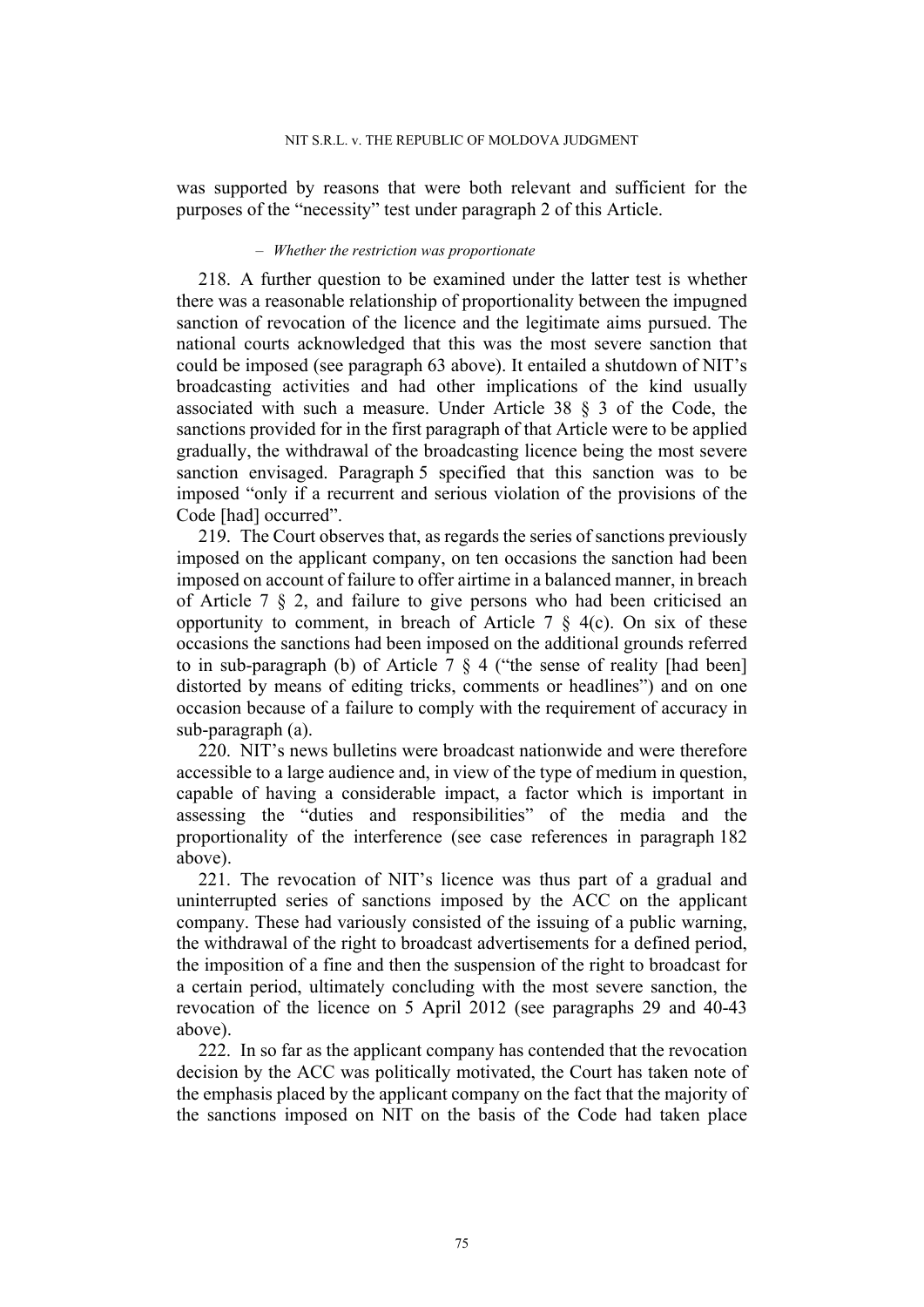between 2009 and 2011, thus after a change of the political parties in power (see paragraph [20](#page-6-0) above). It observes that at that time NIT had become a platform for criticism of the governing forces and for promoting the opposition party. In the light of the foregoing, and given also the severity of the sanction imposed on the applicant company, the Court must scrutinise closely (see paragraph [196](#page-70-0) above) whether the Code and its application in the concrete circumstances provided effective safeguards against arbitrariness and abuse (see paragraph [194](#page-70-1) above). In this connection the Court first reiterates its findings above that the Code contained detailed rules pertaining to the ACC's structure and the selection, appointment and functioning of its members, designed to secure this media regulator's independence and to safeguard against undue governmental influence (see paragraphs [109](#page-49-0) and [205](#page-72-1)  above). Also, as a result of the rule imposing staggered terms for ACC members, six out of the nine members who formed the ACC in 2012 had been appointed before the change of government in 2009 (see paragraphs [24](#page-7-2) and [85](#page-25-0) above). The Court further observes that the applicant company's allegations that in taking its revocation decision the ACC had been influenced by leading politicians, and had as a consequence treated the company in a discriminatory manner, were duly examined by the national courts. The Court of Appeal dismissed the allegation of political influence as being unsubstantiated and rejected NIT's argument that it had been discriminated against, holding that it had been monitored at the same time and under the same conditions as other broadcasters, and that other broadcasters had also been punished where breaches of the Code had been found (see paragraph [72](#page-22-0)  above). In this connection, the Court finds unpersuasive the applicant company's argument that some high-profile politicians had made public statements calling for the channel to be shut down. Although it cannot be ruled out that such statements may potentially have a certain impact, this cannot alone be regarded as a sufficiently concrete and strong indication that the ACC failed to act independently when taking the impugned measure in the instant case. In conclusion, the Court cannot but note that no concrete evidence has been adduced in the proceedings before the domestic courts and in turn before the Court to support the allegation that the ACC sought to hinder the applicant company's television channel from expressing critical views of the government or pursued any other ulterior purpose when revoking the licence.

223. In the context of the proportionality assessment, the Court further considers it of particular importance that the measure did not prevent NIT from using other means, such as the Internet, to broadcast its programmes, including news bulletins, and could not prevent the applicant company from pursuing other income-generating activities. Indeed, the applicant company confirmed in its submissions to the Court that it had continued to share content through its Internet homepage and its YouTube channel until 2014 (see paragraph [82](#page-24-0) above). Moreover, the impugned measure did not have a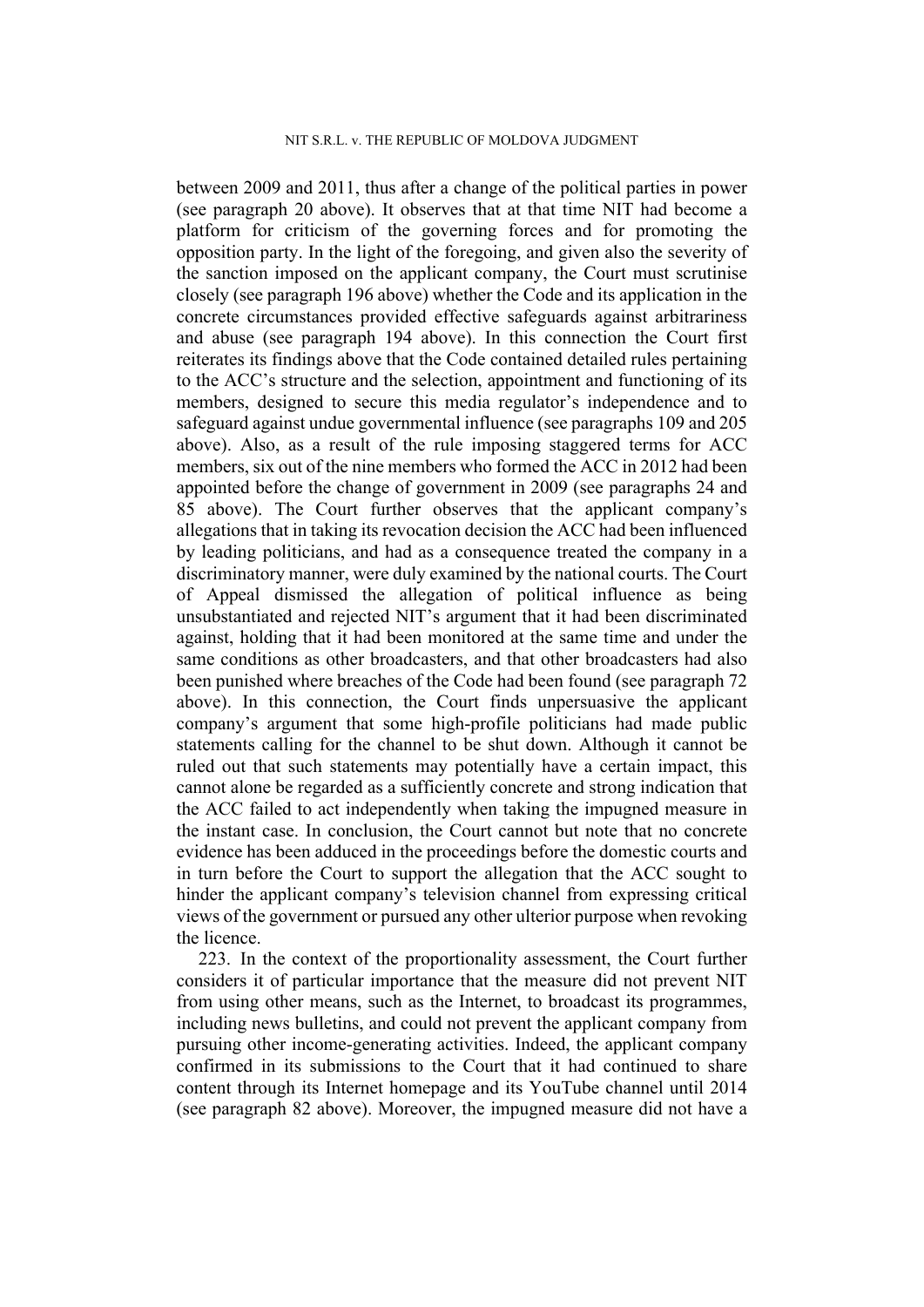permanent effect as the applicant company could have reapplied for a broadcasting licence one year after its licence had been revoked (see paragraph [86](#page-32-0) above).

224. The above considerations appear to support the Government's submission that before revoking the licence, the domestic authorities stayed within the limits of the existing legislation in order to compel NIT to comply with the relevant rules. Thus, the seriousness of the actions imputed to the applicant company's television channel appears to have resided not only in its persistence in refusing to comply with the requirements on internal pluralism but also in the nature and accumulation of the transgressions and their gravity when seen as a whole. The fact that after receiving eleven sanctions over a period of three years for the same or similar types of breaches, NIT was not persuaded to change its behaviour and comply with the Code entitled the authorities to consider that applying the most serious of sanctions was warranted by the applicant company's defiance.

225. As regards the fairness of the proceedings and the procedural safeguards afforded, which are also of particular relevance to the Court's examination of the proportionality of the impugned sanction (see paragraphs [195-](#page-70-2)[196](#page-70-0) above), the Court notes the following. The ACC took its decision to monitor NIT's news bulletins during a public meeting and the applicant company was informed both about the monitoring report and about the fact that its findings would be examined at a public meeting, in conformity with Article 38 § 7 of the Code (see paragraph [85](#page-25-0) above). Furthermore, the applicant company's representative was not only invited to attend that meeting, which he did, but it appears that his presence at the meeting was perceived as mandatory (see paragraph [40](#page-11-1) above). It is true that the relevant national law governing the revocation of the licence contained no requirement of prior warning of the licence holder that revocation was being contemplated, and that the ACC took its decision to revoke NIT's broadcasting licence within a rather short time frame. However, it should also be noted that the applicant company was acquainted with the applicable procedure as it appears that its representatives had attended meetings of the ACC on behalf of NIT on previous occasions (see paragraph [29](#page-8-0) above). In addition, NIT's representative could have asked for an adjournment of the meeting if he had been of the view that the time afforded for the preparation of his submissions was insufficient, but he did not avail himself of that right (see paragraphs [69](#page-20-0) and [77](#page-23-0) above).

226. The Court further takes into account that under the relevant domestic law, the applicant company could challenge the ACC's decision before the competent courts and could also ask the latter to order a stay of execution of the challenged decision pending the outcome of the proceedings on the merits (see paragraphs [85](#page-25-0) and [87](#page-34-0) above). Indeed, it availed itself of these possibilities. The Court emphasises that such procedural safeguards play a particularly important role in situations where, as here, on the basis of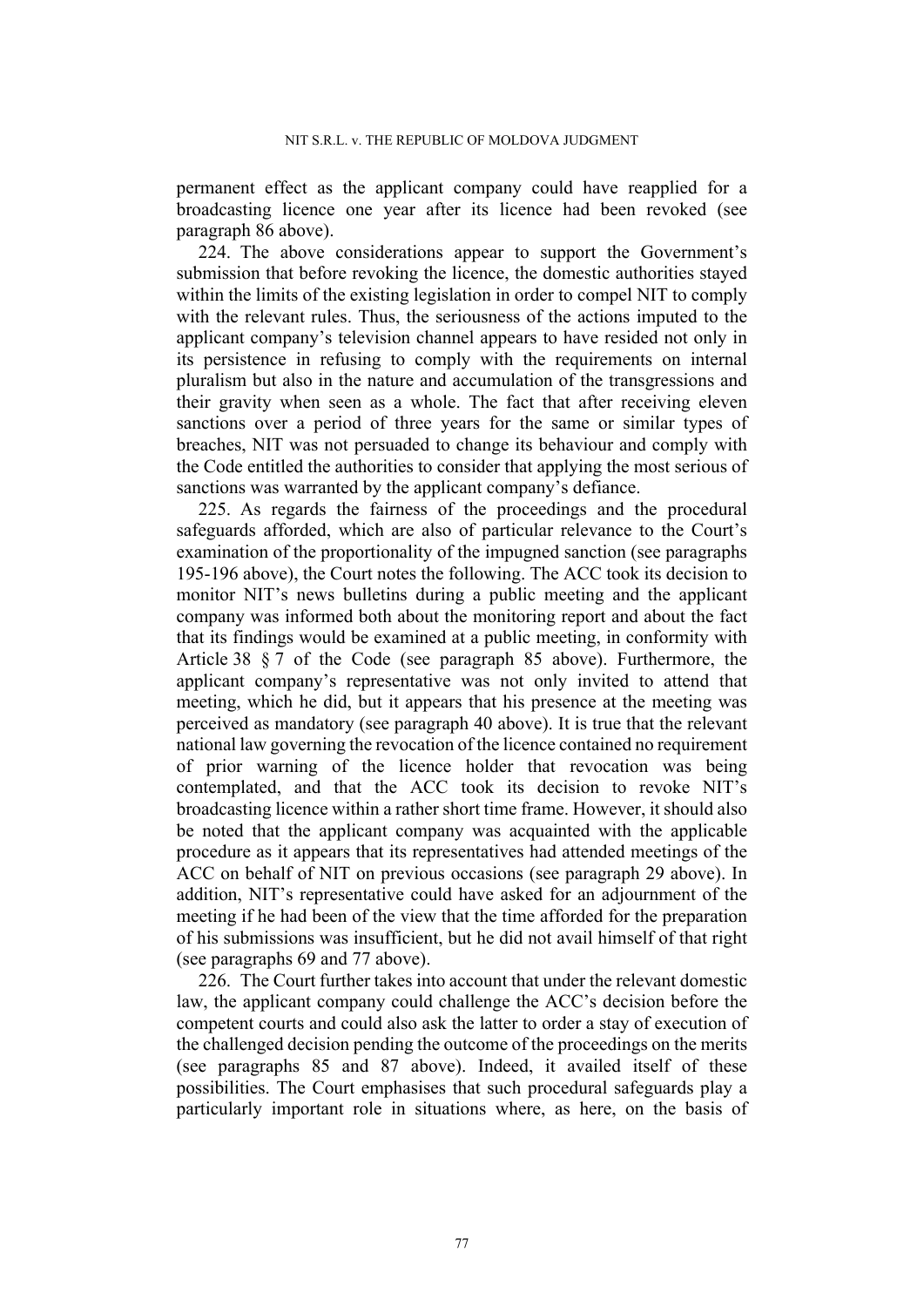domestic law, a measure as intrusive as the revocation of a broadcasting licence has immediate effect upon its publication. In this connection the Court reiterates that the immediate effect of a measure interfering with the right to freedom of expression may weigh heavily when assessing the measure's compatibility with Article 10, in circumstances where such procedural guarantees are lacking (see *Cumhuriyet Vakfı and Others*, cited above, §§ 72-74).

227. It is further significant in this context that when dismissing the applicant company's request for a stay of execution of the ACC's decision, the competent courts provided reasons (see paragraphs [49](#page-14-0)[-54](#page-15-0) above). Although the reasons given were succinct, they in substance balanced the conflicting interests at stake, including the applicant company's free-speech arguments. The Supreme Court, in addition, indicated that the dismissal of the request did not prevent the applicant company from seeking the reconsideration of its request in the event of a change in circumstances deemed important for the case (compare *Tierbefreier E.V. v. Germany*, no. 45192/09, § 58, 16 January 2014).

228. The Court is mindful of the fact that the severity of the impugned measure might have adversely affected the applicant company's operations in a manner having a potentially "chilling effect" on the freedom of expression of other licensed broadcasters in Moldova (see *Cumpǎnǎ and Mazǎre v. Romania* [GC], no. 33348/96, §§ 116-19, ECHR 2004-XI). However, against the background described above and taking into account the specific circumstances of the present case, the Court is satisfied that the domestic authorities acted within their margin of appreciation in achieving a reasonable relationship of proportionality between the competing interests at stake.

#### ‒ *Conclusion*

229. Taking into account all the above circumstances, and having regard in particular to the national context of the case (see paragraph [202](#page-72-2) above), the Court is satisfied that the decision to restrict the applicant company's freedom of expression was supported by reasons which were relevant and sufficient for the purposes of the test of "necessity" under Article 10 § 2 of the Convention and that the domestic authorities acted within their margin of appreciation in achieving a reasonable relationship of proportionality between the need to protect pluralism and the rights of others, on the one hand, and the need to protect the applicant company's right to freedom of expression on the other hand.

230. The interference was thus "necessary in a democratic society" within the meaning of Article 10 of the Convention. There has accordingly been no violation of that Article in the present case.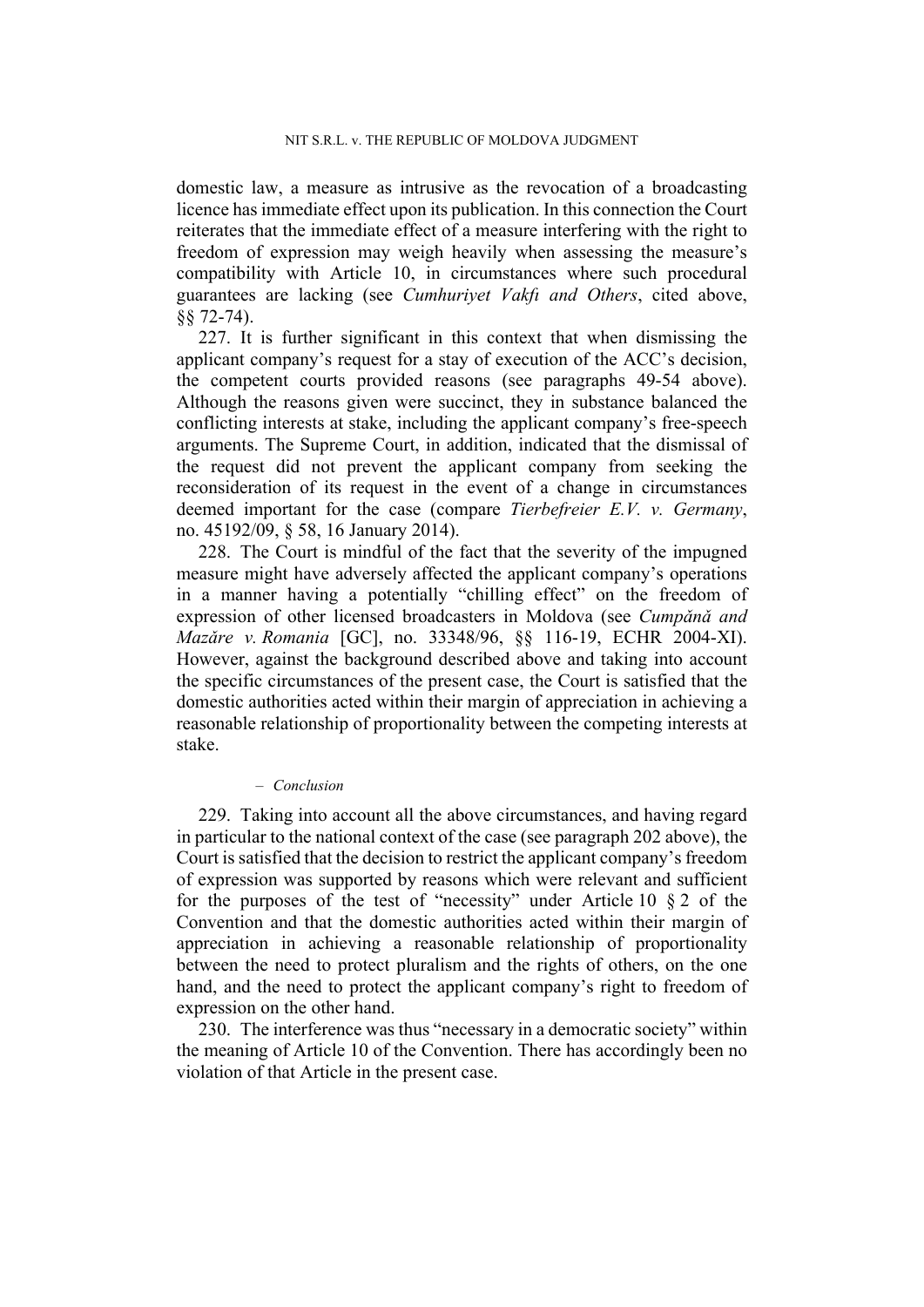# II. ALLEGED VIOLATION OF ARTICLE 1 OF PROTOCOL No. 1 TO THE CONVENTION

231. The applicant company complained that the revocation of its broadcasting licence had not been in accordance with the law or necessary in a democratic society. In particular, it argued that the domestic courts had failed to follow the procedure for revocation of licences as set out in Law no. 451-XV/2001 and had unlawfully rejected its request for a stay of the enforcement of the ACC's decision of 5 April 2012 pending the outcome of the ongoing proceedings. It relied on Article 1 of Protocol No. 1 to the Convention, which reads as follows:

"Every natural or legal person is entitled to the peaceful enjoyment of his possessions. No one shall be deprived of his possessions except in the public interest and subject to the conditions provided for by law and by the general principles of international law.

The preceding provisions shall not, however, in any way impair the right of a State to enforce such laws as it deems necessary to control the use of property in accordance with the general interest or to secure the payment of taxes or other contributions or penalties."

## **A. Applicability**

### *1. The parties' submissions*

### **(a) The Government**

232. The Government submitted that the measure taken against the applicant company by the authorities had not amounted to an interference with its right to the peaceful enjoyment of its possessions. The Government were of the view that it was almost inconceivable that NIT could have continued to have a legitimate expectation of pursuing its activities until the applicant company's broadcasting licence expired on 7 May 2015, given NIT's repeated breaches of the Code and of the terms of the broadcasting licence.

#### **(b) The applicant company**

233. The applicant company argued that, according to the Court's well-established case-law, a licence to run a business constituted a possession and its revocation amounted to an interference with property rights. These considerations were also valid in respect of broadcasting licences, because the interests associated with exploiting such licences constituted property interests attracting the protection of Article 1 of Protocol No. 1 to the Convention, and its own legitimate expectation, which was linked to property interests such as the operation of a television channel by virtue of the licence, had a sufficient basis to constitute a substantive interest and hence a "possession".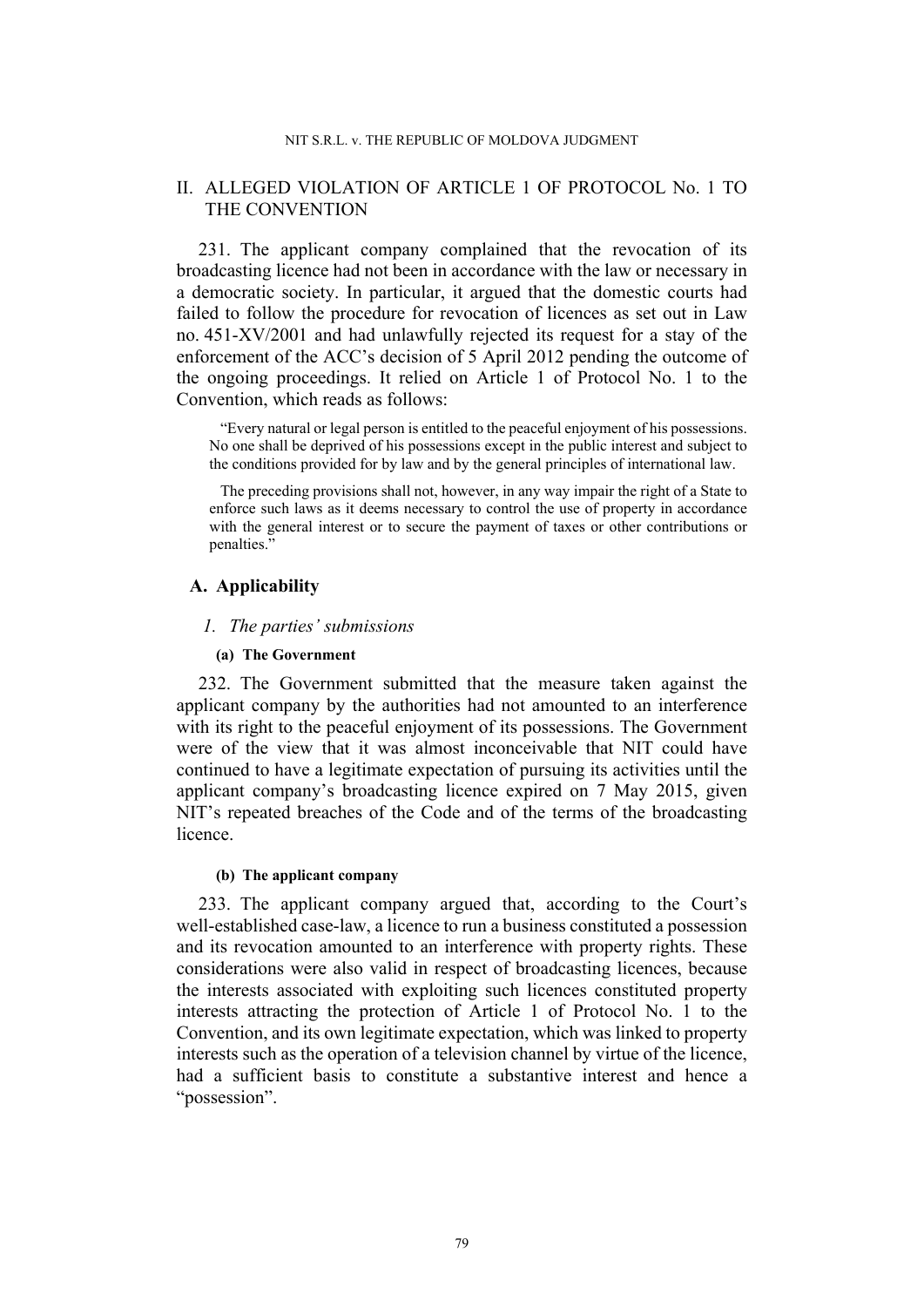#### *2. The Court's assessment*

234. The parties appear to disagree as to whether the ACC's decision of 5 April 2012, which was subsequently upheld by the appellate courts, to revoke the applicant company's television broadcasting licence amounted to an interference with its "possessions" for the purposes of Article 1 of Protocol No. 1 to the Convention.

235. In a number of previous cases the Court has found that the revocation of a licence to carry on business activities amounted to an interference with the right to peaceful enjoyment of possessions as enshrined in Article 1 of Protocol No. 1 (see *Tre Traktörer AB v. Sweden*, 7 July 1989, § 53, Series A no. 159; *Bimer S.A. v. Moldova*, no. 15084/03, § 49, 10 July 2007; and *Centro Europa 7 S.R.L. and Di Stefano*, cited above, § 177). It has also held that the interests associated with exploiting a broadcasting licence constituted property interests attracting the protection of this provision and that an applicant company's legitimate expectation, which was linked to property interests such as the operation of an analogue television network by virtue of the licence, had a sufficient basis to constitute a substantive interest and hence a "possession" (see *Centro Europa 7 S.R.L. and Di Stefano*, cited above, § 178).

236. The Court sees no reason to doubt that, at the time of the ACC's decision of 5 April 2012, the applicant company was operating an analogue television network by virtue of a valid broadcasting licence and thus held a "possession" within the meaning of Article 1 of Protocol No. 1. Although it retained its property assets and was able to continue broadcasting news bulletins and entertainment shows on the Internet, the revocation of its licence had the immediate and intended effect of terminating its operations on the analogue television network. Thus, the Court is of the view that there has been an interference with the applicant company's "possessions" attracting the application of this Article.

237. In these circumstances, and having regard also to its considerations under Article 10  $\S$  2 above, the Court finds that the applicant company's complaint under Article 1 of Protocol No. 1 to the Convention is not manifestly ill-founded within the meaning of Article 35 § 3 (a) of the Convention. It further considers that it is not inadmissible on any other grounds. It must therefore be declared admissible.

#### **B. Merits**

#### *1. The parties' submissions*

## **(a) The applicant company**

238. The applicant company argued that while the measure in issue had amounted to control of the use of property, its aim had been to punish NIT and to stop criticism directed at the government; it had been motivated by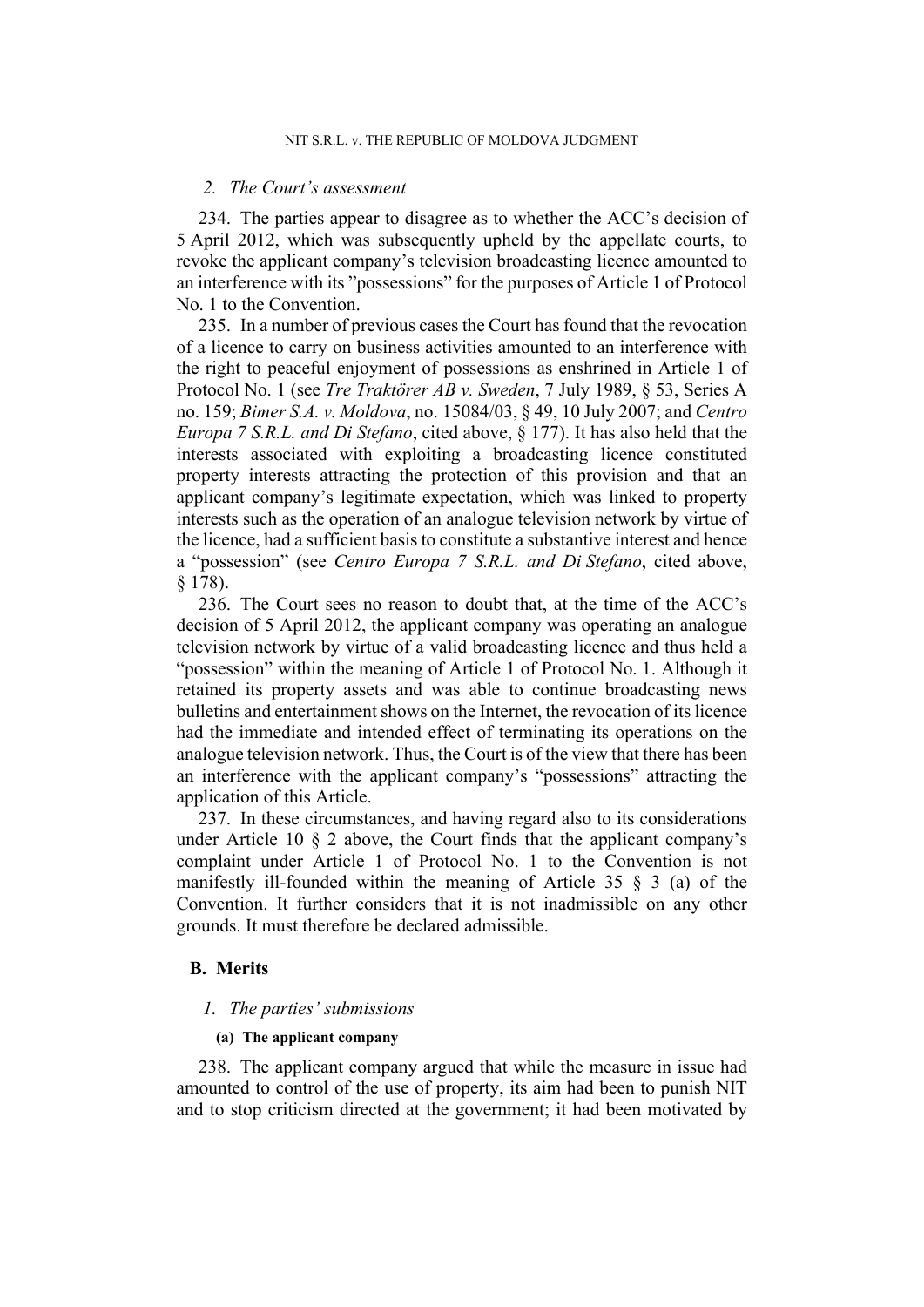censorship and political revenge. It was difficult to believe that closing down a visible television channel that was generating income, paying taxes and employing numerous people would have served any public interest. According to the applicant company, that point of view had been confirmed by the Constitutional Court in its ruling of 6 December 2012 (see paragraphs [91](#page-36-0)[-93](#page-38-0) above).

239. The applicant company further submitted that the measure and its immediate enforcement had been unlawful because the provisions of the Code relied on by the ACC in imposing the sanction had not been clear, accessible, and foreseeable as to their effect. NIT could not have reasonably expected that its activities would be permanently stopped and that all its property interests associated with the licence would become illusory.

240. The applicant company maintained that the interference with its right of property had not been required in order to control the use of property and had been disproportionate. In that connection it pointed out that NIT had been the only broadcaster whose licence had been revoked, that soon after the revocation its entire activity connected to television broadcasting had stopped and that all contracts and agreements concluded in connection with that activity had had to be terminated, entailing serious financial losses and the redundancy of all NIT staff members. Even though the applicant company had tried for some time to use the opportunities provided by the Internet, its efforts had been in vain as it had been unable to reach the same level of audience coverage and financial viability as before and therefore its activities had had to be permanently terminated. The applicant company contended that in order to avoid bankruptcy and to be able to pay off its existing loans connected to NIT, it had been forced to continue operating in a sector that had no connection with television broadcasting and generated a very low income.

<span id="page-82-0"></span>241. In the proceedings before the Court the applicant company submitted an expert report produced in November 2018 quantifying the damage sustained by it following NIT's closure. Referring to information concerning the applicant company's investments in fixed assets, or contained in its financial statements submitted to the relevant national authorities from 2009 to 2011 and in the employment, rental, and advertising contracts existing at that time, the report noted that the applicant company had not turned a profit from 2009 to 2011. Nevertheless, it found that the damage sustained by the company after NIT's closure had consisted in the costs of its fixed assets which remained unused and its other fixed costs and expenses.

242. According to the applicant company, the present case was similar to other cases examined by the Court against Moldova concerning the revocation of business licences. The authorities had not struck a fair balance between the competing interests at stake and the applicant company had been required to bear a disproportionate burden because of the harshness of the measure and its discriminatory nature.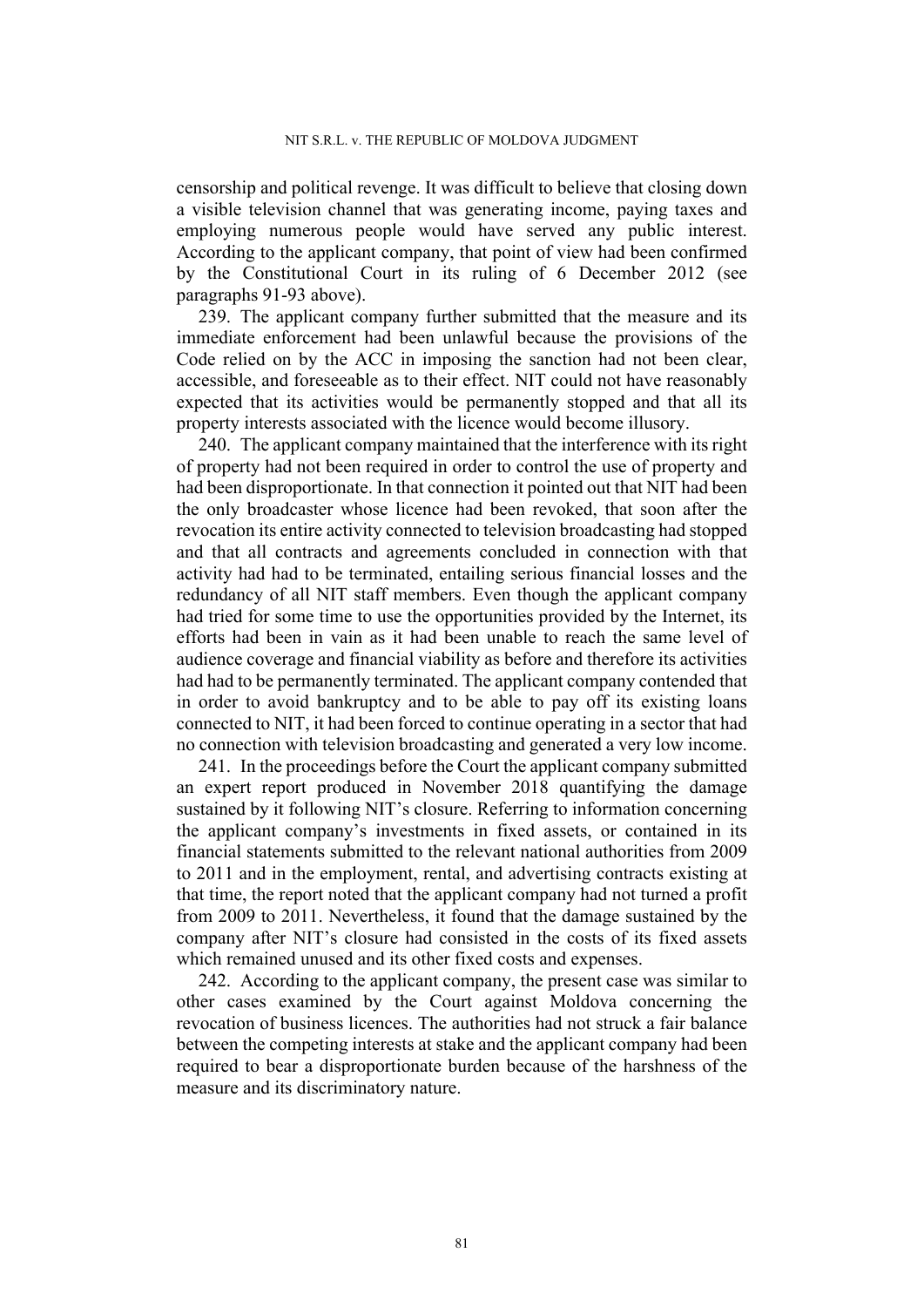#### **(b) The Government**

243. The Government submitted that, as had also been confirmed by the national courts, the applicant company should have foreseen and expected the measure against it. Furthermore, any financial and material loss suffered by the applicant company was a natural consequence of its own unlawful conduct and was not substantiated by the expert report submitted by it.

244. Relying on the same arguments made in respect of the applicant company's complaint under Article 10 of the Convention, the Government expressed the view that the revocation of the applicant company's licence had been lawful, had pursued a legitimate aim, and had been proportionate as it had protected a prevailing public interest.

# *2. The Court's assessment*

245. Since it has been established above that the revocation of the licence entailed an interference with the applicant company's "possessions", the question arises which of the rules embodied in Article 1 of Protocol No. 1 applies. The provision, it may be reiterated, comprises three distinct rules. The first, which is expressed in the first sentence of the first paragraph and is of a general nature, lays down the principle of peaceful enjoyment of property. The second rule, in the second sentence of the same paragraph, covers deprivation of possessions and subjects it to certain conditions. The third, contained in the second paragraph, recognises that the Contracting States are entitled, among other things, to control the use of property in accordance with the general interest, by enforcing such laws as they deem necessary for the purpose. However, the rules are not "distinct" in the sense of being unconnected: the second and third rules are concerned with particular instances of interference with the right to peaceful enjoyment of property. They must therefore be construed in the light of the general principle laid down in the first rule (see, among other authorities, *Centro Europa 7 S.R.L. and Di Stefano*, cited above, § 185).

246. Whilst the applicant company appears to have taken the view that the matter fell within the third rule, on control of the use of property, the Government did not offer any comment.

247. The Court is of the view that it is the rule on control of the use of property that applies in the present case, which falls to be examined under the second paragraph of Article 1 of Protocol No. 1 (see, *mutatis mutandis*, *Tre Traktörer*, cited above, § 55; *Fredin v. Sweden (no. 1)*, 18 February 1991, § 47, Series A no. 192; and *Centro Europa 7 S.R.L. and Di Stefano*, cited above,  $§$  186). It will accordingly examine whether the interference was lawful, was in the general interest and was proportionate.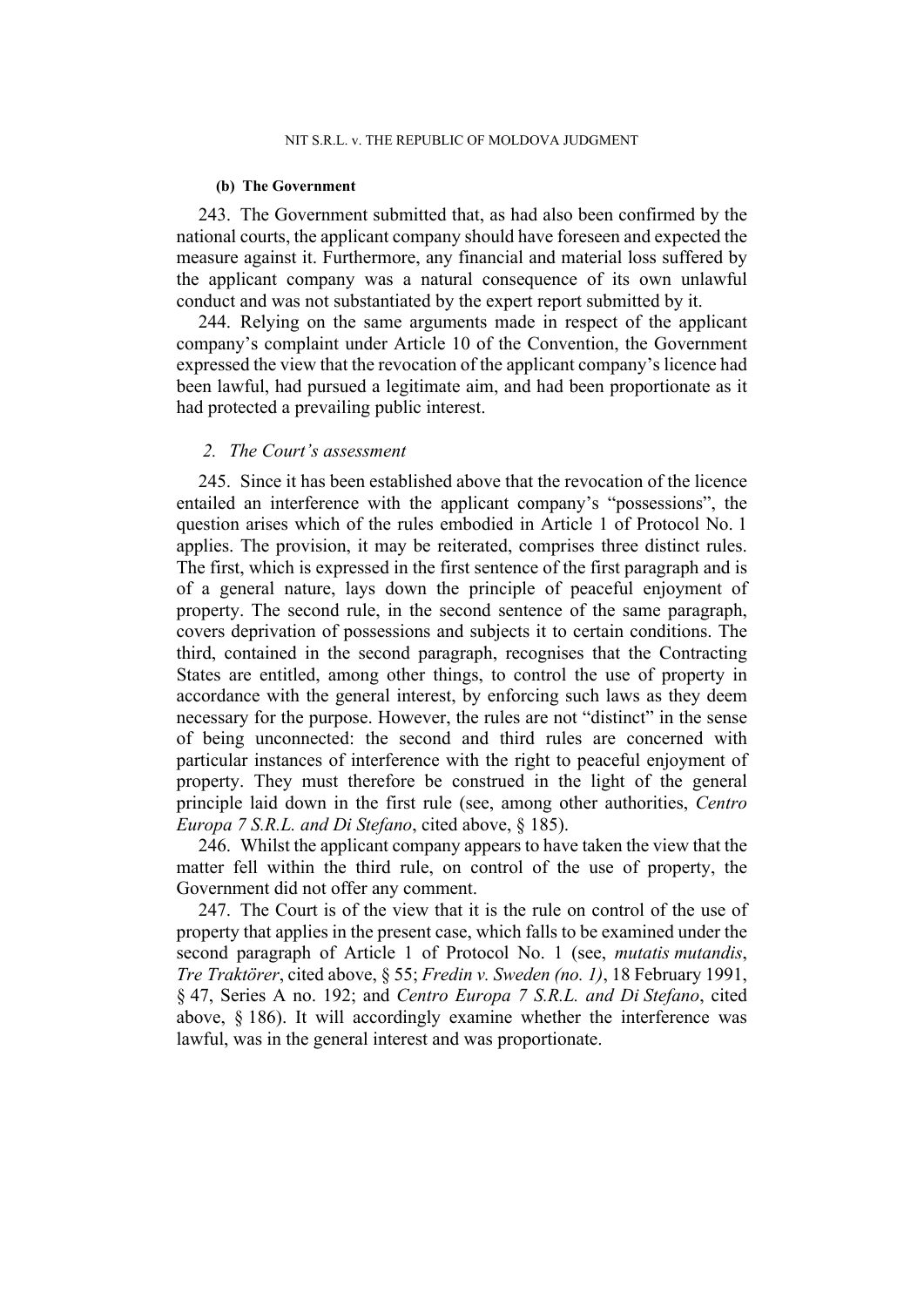#### **(a) Lawfulness of the interference**

248. In disputing that the revocation was "lawful" for the purposes of Article 1 of Protocol No. 1, the applicant company relied mostly on the same arguments with reference to the provisions of the Code as those referred to above in contesting that the measure was "prescribed by law" within the meaning of paragraph 2 of Article 10 of the Convention (see paragraphs [116](#page-52-0)[-120](#page-52-1) above). The Court takes the view that its findings with regard to the lawfulness of the interference with the applicant company's right to freedom of expression are equally valid as regards its complaint concerning the lawfulness of the interference with its right to the peaceful enjoyment of its "possessions". In this connection, regard must also be had to the fact that when speaking of "law", Article 1 of Protocol No. 1 alludes to the very same concept as that to which the Convention refers elsewhere when using that term (see *Vistiņš and Perepjolkins v. Latvia* [GC], no. 71243/01, § 96, 25 October 2012).

249. In so far as its assessment under Article 10 does not cover the complaint that the domestic courts had failed to follow the procedure for revocation of licences as set out in Law no. 451-XV/2001, the Court notes that the applicant company raised this argument before the domestic courts, which dismissed it on the grounds set out in paragraph [70](#page-21-0) above. NIT has not put forward any convincing arguments that could lead the Court to reach a different conclusion.

250. It follows that the impugned interference was "lawful" for the purposes of Article 1 of Protocol No. 1.

#### **(b) Aim of the interference**

251. As to the applicant company's arguments to the effect that the revocation of its broadcasting licence had not been in the public interest, the Court observes that, in the context of similar arguments raised by the applicant company in respect of its Article 10 complaint, it has already established that the measure served the purposes of contributing to the quality and balance of programmes in the country and preserving the public's access to impartial, trustworthy and diverse political speech through television news programmes (see paragraphs [154](#page-59-0) and [175](#page-64-0) above). As regards the regulatory framework in place, there is nothing to indicate that the legislature's judgment as to what was "in the public interest" was "manifestly without reasonable foundation" (see, *mutatis mutandis*, *James and Others v. the United Kingdom*, 21 February 1986, § 46, Series A no. 98, and *Beyeler v. Italy* [GC], no. 33202/96, § 112, ECHR 2000-I), nor is there anything to suggest that its application in the present case was not in accordance with the general interest.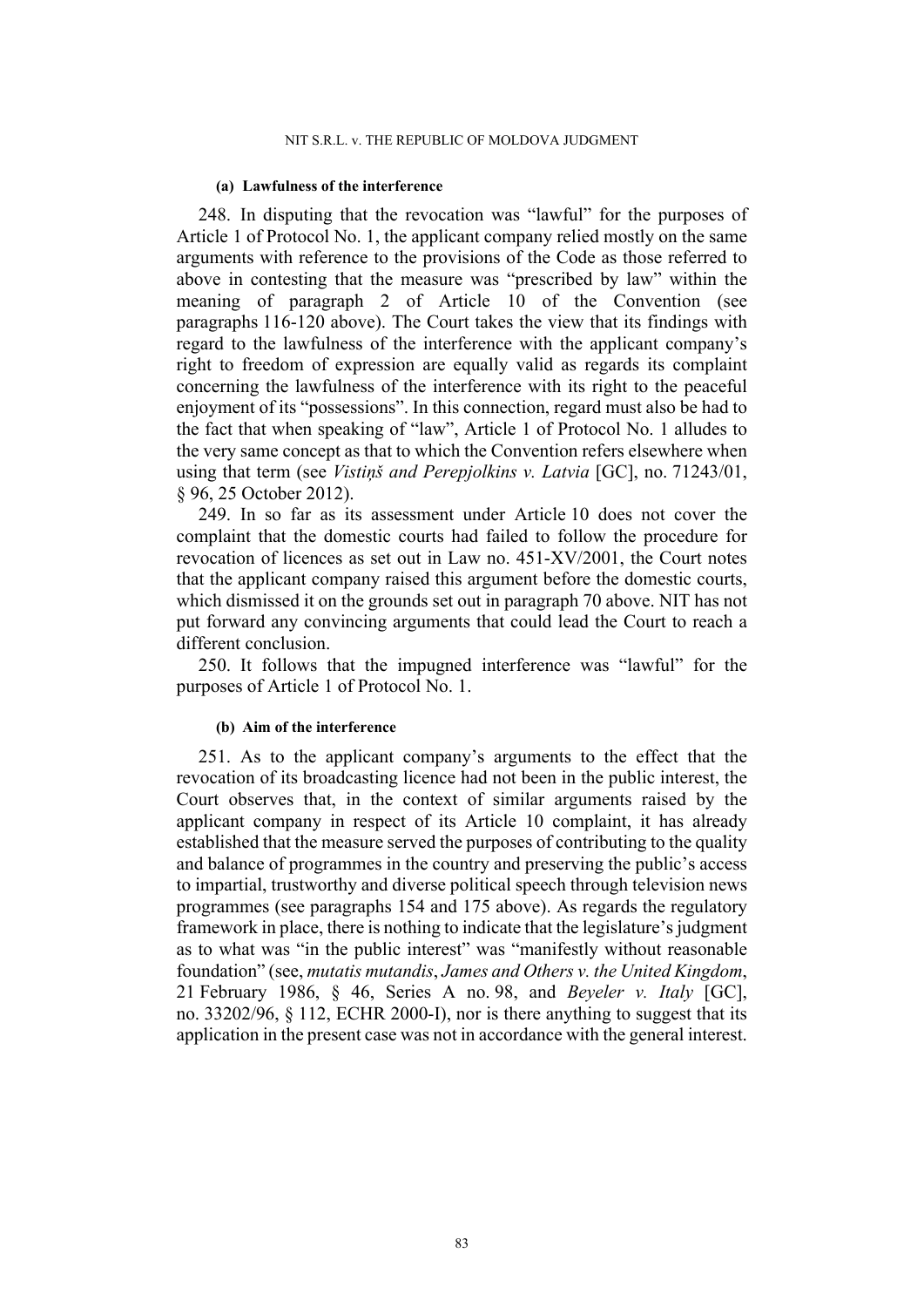#### **(c) Proportionality of the interference**

252. In addition, Article 1 of Protocol No. 1 requires that any interference be reasonably proportionate to the aim sought to be realised (see *Jahn and Others v. Germany* [GC], nos. 46720/99 and 2 others, §§ 81-94, ECHR 2005‐VI, and *Béláné Nagy v. Hungary* [GC], no. 53080/13, § 115, 13 December 2016). In determining whether this requirement is met, the Court recognises that the State enjoys a wide margin of appreciation with regard both to choosing the means of enforcement and to ascertaining whether the consequences of enforcement are justified in the general interest for the purpose of achieving the object of the law in question (see *Fredin*, cited above, § 51). The requisite fair balance will not be struck where the person concerned bears an individual and excessive burden (see *Sporrong and Lönnroth v. Sweden*, 23 September 1982, §§ 69-74, Series A no. 52, and *Béláné Nagy*, cited above, § 115). In considering whether the interference imposed an excessive individual burden the Court will have regard to the particular context in which the issue arises (see *Béláné Nagy*, cited above, § 116).

253. In this connection, the Court refers to its above findings that the impugned decision of 5 April 2012 was not only "lawful" for the purposes of Article 1 of Protocol No. 1 and Article 10 § 2 of the Convention but was also supported by relevant and sufficient reasons showing that the restriction of the applicant company's freedom of expression was "necessary in a democratic society". Furthermore, in assessing in the latter context the proportionality of the sanction, namely the revocation of the applicant company's television broadcasting licence, the Court observed that the seriousness of the actions imputed to the applicant company's television channel appeared to have resided not only in its persistence in refusing to comply with the relevant licence requirements but also in the nature and accumulation of the transgressions and their gravity when seen as a whole. The fact that after receiving eleven sanctions over a period of three years for the same or similar types of breaches, NIT was not persuaded to change its behaviour and comply with the Code and the terms of the licence entitled the authorities to consider that applying the most serious of sanctions was warranted by the applicant company's defiance.

254. The Court also finds it noteworthy that from the very early stages of the court proceedings brought by the applicant company against the impugned measure, the national courts found that its allegations about the pecuniary and other proprietary losses it might suffer following the measure, and the potential impossibility of enforcing a possible favourable judgment on the merits, were mere suppositions and unsupported by evidence (see paragraph [54](#page-15-0) above). Also, the possibility of obtaining judicial redress for all the proven pecuniary losses remained open to the applicant company in the event of a potential favourable judgment on the merits of the case (see paragraph [54](#page-15-0) above). Likewise, at both levels during the main proceedings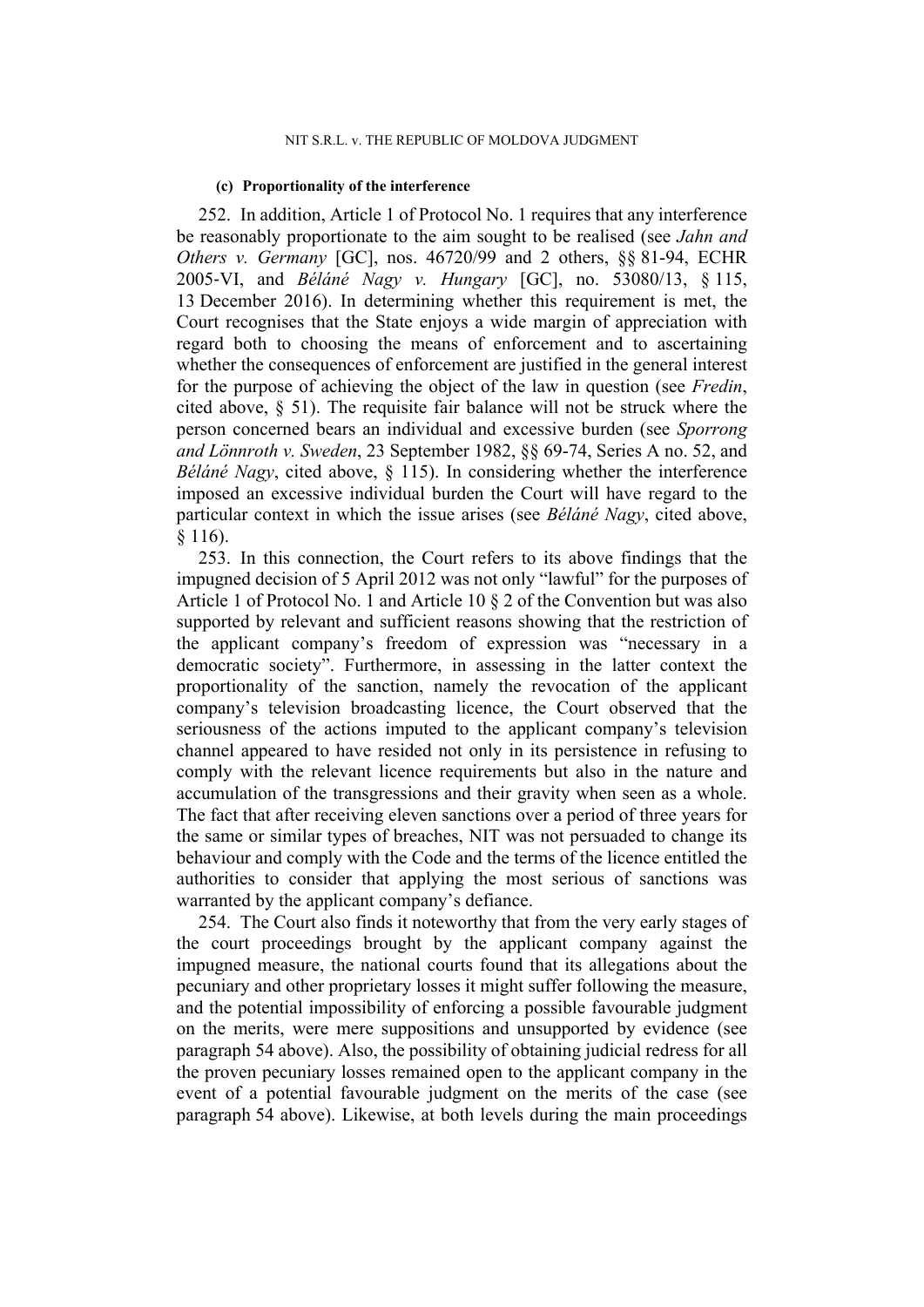the national courts found that the applicant company had failed to submit conclusive and pertinent evidence before them that could confirm the damage alleged by it, and that any losses sustained were attributable to its unlawful conduct. In the proceedings before the Court the applicant company adduced an expert report in which it was concluded that it had operated at a loss even before the revocation of its licence (see paragraph [241](#page-82-0) above). Consequently, the Court does not find it established according to the general standard of "proof beyond reasonable doubt" (see, for instance, *Merabishvili v. Georgia* [GC], no. 72508/13, § 314, 28 November 2017) that the revocation of the licence affected the applicant company's proprietary interests to a degree causing it to suffer an excessive individual burden. In this connection, the Court notes, moreover, that even though the loss of the licence eventually led to NIT's demise as an analogue television network, it was not permanently irreversible as the applicant company could have reapplied for a broadcasting licence one year after its licence had been revoked (see paragraph [86](#page-32-0) above). It thus appears that the applicant company's pecuniary and other proprietary interests were sufficiently taken into account in the relevant proceedings.

255. In these circumstances, the Court is satisfied that the respondent State, acting within its wide margin of appreciation in this area, struck a fair balance between the general interest of the community and the property rights of the applicant company, which was not made to bear a disproportionate burden.

#### **(d) Conclusion**

256. In the light of the above, the Court concludes that there has been no violation of Article 1 of Protocol No. 1 in the instant case.

## III. ALLEGED VIOLATION OF ARTICLE 6 § 1 OF THE CONVENTION

257. The applicant company also complained that the proceedings brought in respect of the revocation of its licence had not been fair. It relied on Article 6 § 1 of the Convention, the relevant part of which reads as follows:

"In the determination of his civil rights and obligations ... everyone is entitled to a fair ... hearing ... by [a] ... tribunal ..."

## **A. The parties' submissions**

#### *1. The Government*

258. The Government submitted that the proceedings in which the applicant company had been involved after the revocation of its broadcasting licence on 5 April 2012 had complied with the requirements set out in Article 6 § 1 of the Convention.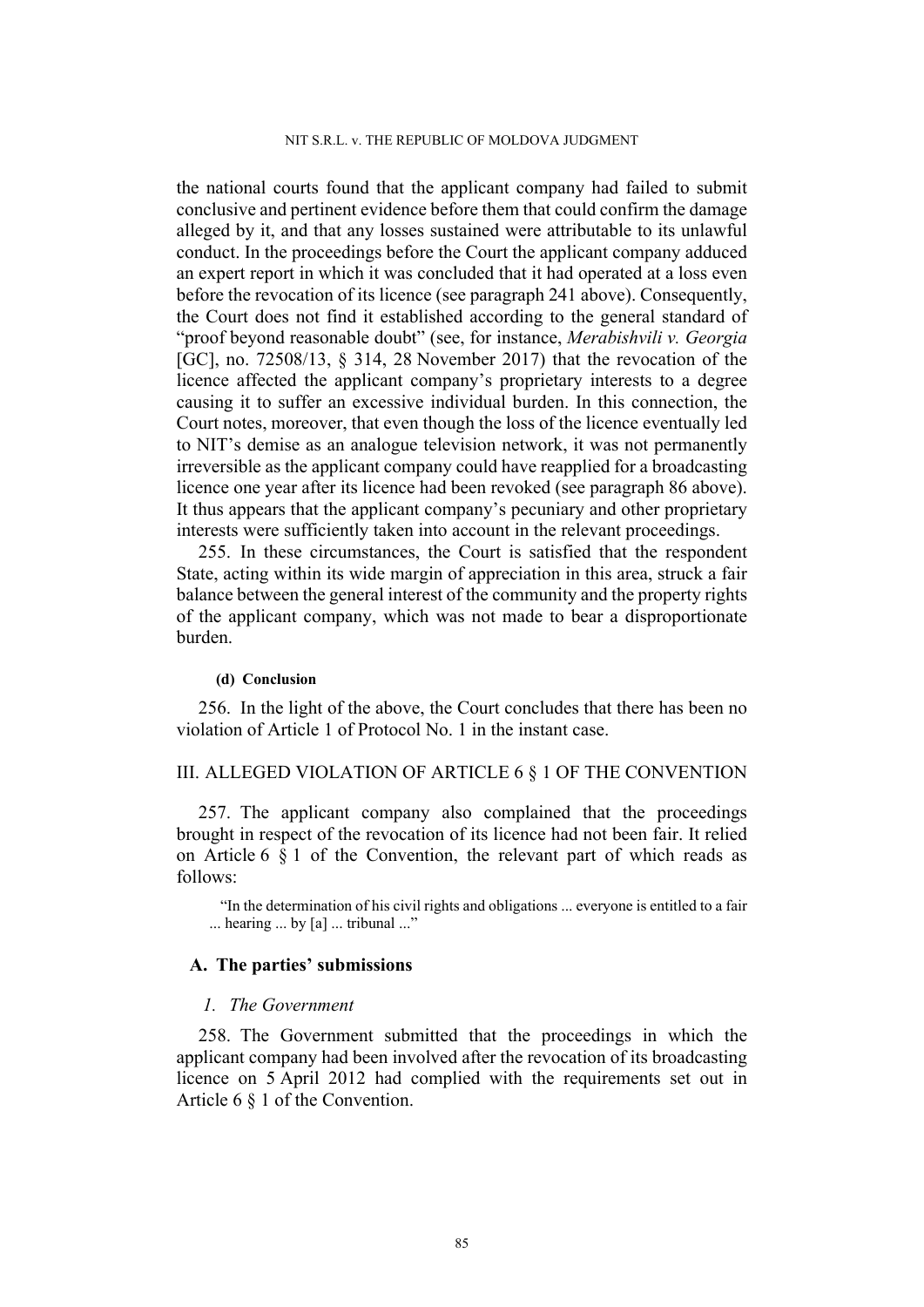259. The national courts had examined all the arguments raised by the applicant company and had dismissed them by providing relevant and sufficient reasons. In addition, the authorities, including the courts, had acted within the bounds of the applicable national legislation in force at the time the measure against the applicant company was taken.

# *2. The applicant company*

<span id="page-87-0"></span>260. The applicant company argued that the proceedings in which it had been involved after the revocation of its broadcasting licence on 5 April 2012 had been unfair. Repeating the grounds submitted to substantiate its complaints under Article 10 of the Convention and Article 1 of Protocol No. 1, it argued, in particular, that that decision and its immediate enforcement had been unlawful given the provisions of the Code in force at the relevant time (see paragraphs [116](#page-52-0)[-119](#page-52-2) above) and that the national courts had failed to establish this. In the applicant company's submission, the national courts at both levels had examined its complaints in a narrow and superficial manner, only providing a "blanket and formal analysis" of the case before them.

<span id="page-87-1"></span>261. Lastly, the applicant company argued that the amendment of Article 38 § 8 of the Code shortly after its licence had been revoked (see paragraph [89](#page-36-1) above), suggested "a tendentious approach" on the part of the authorities towards NIT, since it was the only broadcaster whose licence had been revoked on the basis of that provision.

## **B. The Court's assessment**

262. The Court considers that most of the applicant company's grievances (see paragraph [260](#page-87-0) above) cover largely the same grounds as the complaints under Article 10 of the Convention and Article 1 of Protocol No. 1. Given the reasons set out above in this regard and the fact that the national courts examined all the arguments raised by the applicant company and dismissed them by providing reasons which do not appear arbitrary or manifestly unreasonable, the Court cannot accept that these alleged shortcomings in the proceedings affected their fairness in any way.

263. As to the specific complaint concerning the allegedly unlawful amendment by the national authorities of Article 38 § 8 of the Code (see paragraph [261](#page-87-1) above), the Court notes that the impugned amendment came into effect on 29 May 2012 – indeed, shortly after NIT's licence had been revoked. According to the available evidence, this amendment had no influence or impact on the proceedings brought by the applicant company before the national courts against the ACC's decision of 5 April 2012 (see paragraphs [89](#page-36-1)[-95](#page-40-0) above).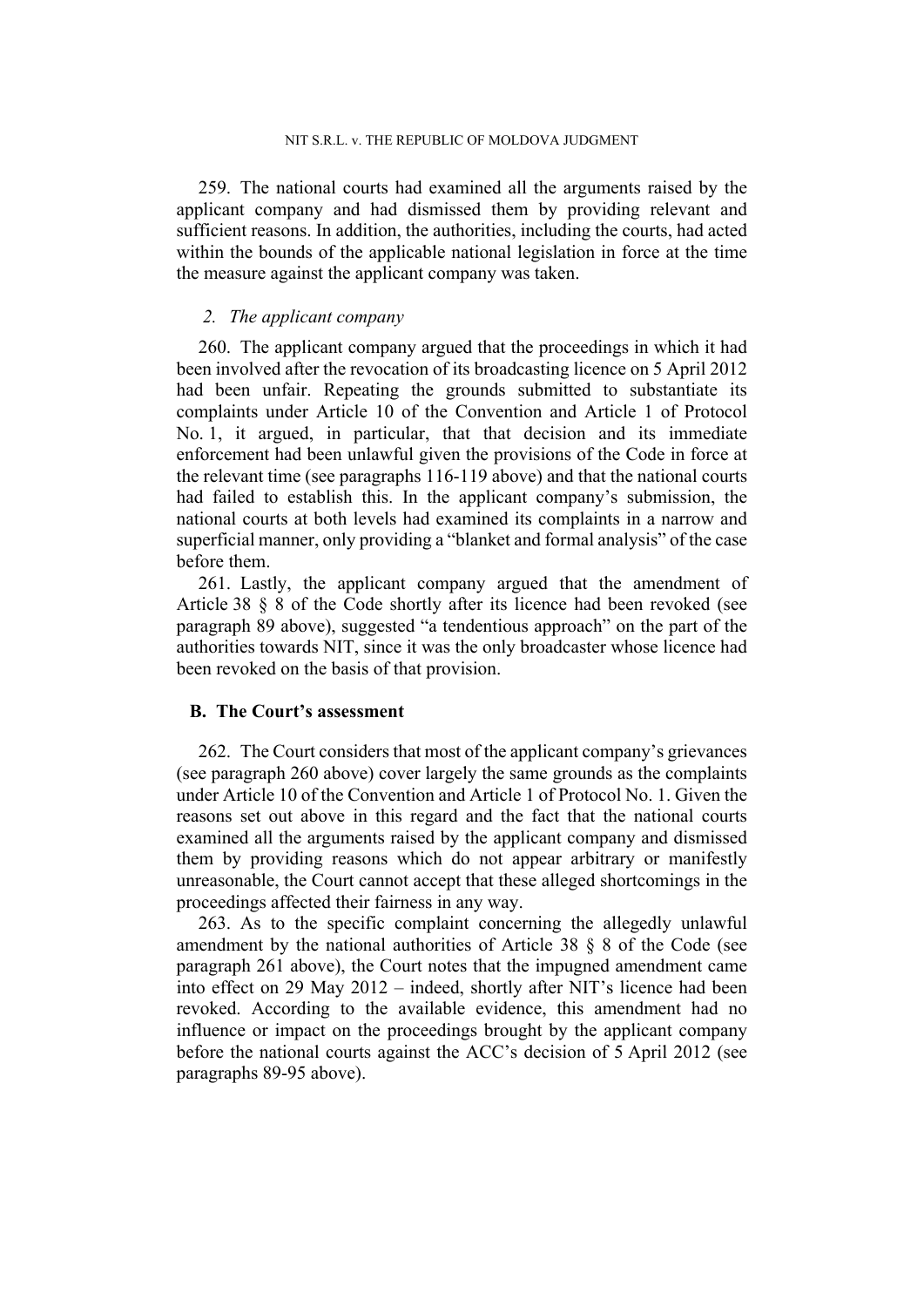264. Therefore, the Court is not persuaded that the amendment in question rendered the proceedings in which the applicant company was involved unfair.

265. It follows that this complaint is manifestly ill-founded, within the meaning of Article 35 § 3 and must be rejected, pursuant to Article 35 § 4 of the Convention.

# IV. ALLEGED VIOLATION OF ARTICLE 13 OF THE CONVENTION

266. The applicant company complained that it had not had access to an effective remedy for its complaints because the Supreme Court had not remedied the breach of its rights committed by the ACC and the Court of Appeal. It relied on Article 13 of the Convention taken in conjunction with Article 6 § 1 and Article 10. Article 13 reads as follows:

"Everyone whose rights and freedoms as set forth in [the] Convention are violated shall have an effective remedy before a national authority notwithstanding that the violation has been committed by persons acting in an official capacity."

## **A. The parties' submissions**

# *1. The Government*

267. The Government contended that the applicant company had had access to effective remedies at national level to raise its complaints under the Convention. Therefore, they were of the opinion that no issues arose in this case with regard to Article 13 of the Convention.

#### *2. The applicant company*

268. The applicant company argued that the domestic authorities had breached its right to an effective remedy for its complaints. In particular, its application for a stay of execution of the measure in issue pending the outcome of the main proceedings had been dismissed by the courts on the sole ground that by granting the stay of execution they would run the risk of revealing their opinion on the merits of the case, without relying on a single legal provision supporting such a conclusion. In addition, the courts had unlawfully refused to take into account the Constitutional Court's findings of 6 December 2012 which had been directly relevant to the case.

269. The applicant company had therefore been left with no prospect of successfully redressing the immediate closure of NIT's broadcasting activities and its right of access to a court had thus been rendered illusory.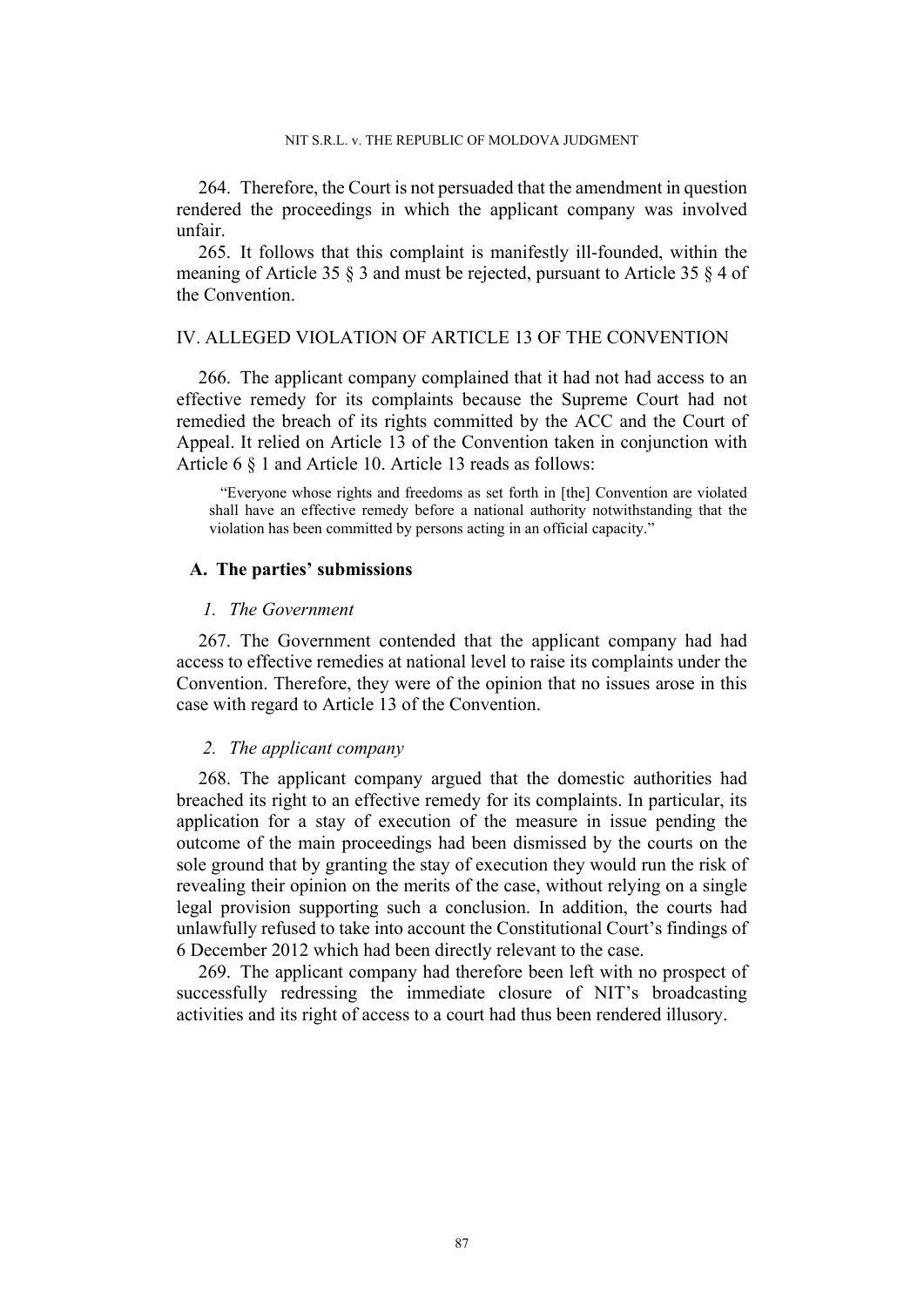#### **B. The Court's assessment**

270. The applicant company's complaint under Article 13 does not concern any other issues than those which the Court has already examined under Articles 6 and 10 of the Convention. In the light of that examination, the Court does not consider it necessary to also examine the complaint under Article 13 (see, amongst other authorities, *Herczegfalvy v. Austria*, 24 September 1992, § 96, Series A no. 244, and *Kudła v. Poland* [GC], no. 30210/96, § 146, ECHR 2000-XI).

# V. ALLEGED VIOLATION OF ARTICLE 14 OF THE CONVENTION

271. The applicant company complained that it had been subjected to discriminatory treatment by the authorities because the decision of the ACC of 5 April 2012 had been enforced immediately. It relied on Article 14 of the Convention taken in conjunction with Article 6 § 1 and Article 10. Article 14 reads as follows:

"The enjoyment of the rights and freedoms set forth in [the] Convention shall be secured without discrimination on any ground such as sex, race, colour, language, religion, political or other opinion, national or social origin, association with a national minority, property, birth or other status."

#### **A. The parties' submissions**

#### *1. The Government*

272. The Government argued that the applicant company had failed to exhaust the available domestic remedies because it had not raised this complaint before the national courts.

273. In any event the applicant company had not been discriminated against. The sanctions imposed by the authorities following breaches of the Code were enforced in the same manner for all broadcasters in the country. In addition, the authorities had imposed sanctions on all broadcasters which were not complying with the requirements of the Code. The fact that the authorities had revoked the applicant company's broadcasting licence was due to its repeated and serious breaches of the Code – which was not the case for the other broadcasters – rather than to any discrimination.

## *2. The applicant company*

274. The applicant company pointed out that it had raised its discrimination complaint before the national courts and had therefore exhausted the available domestic remedies in this regard.

275. In its opinion it had been treated differently from other broadcasters on which sanction had been imposed under the Code, without any objective justification for the difference in treatment. It was the first time in the history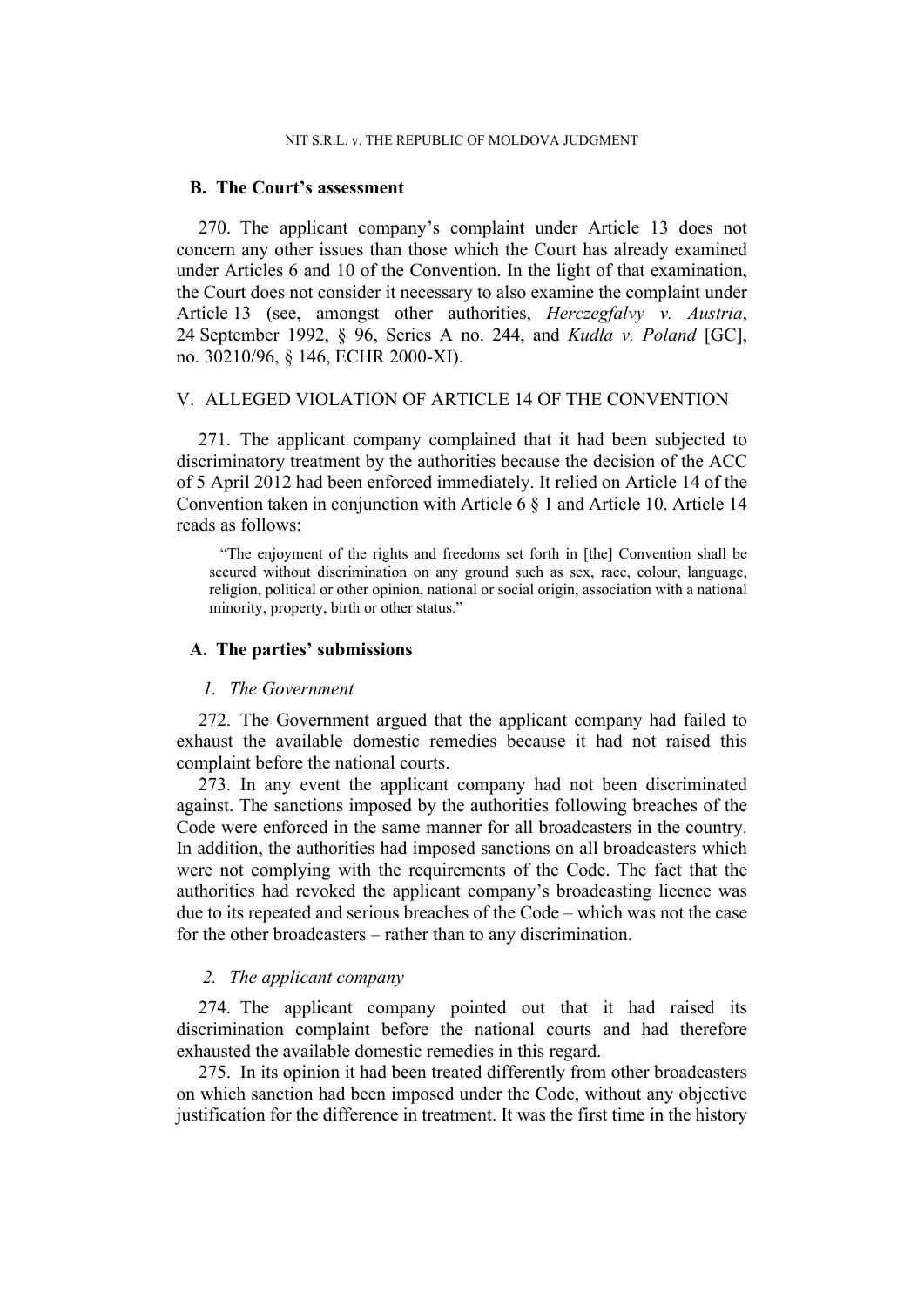of the country that a sanction imposed on a broadcaster had been enforced immediately, especially in circumstances where the measure had been challenged before the national courts.

276. Even though the national courts had been given an opportunity to remedy the breach of the applicant company's rights and to stay the enforcement of the measure, they had failed to do so and to provide reasons as to why the differential treatment applied to it had been justified.

# **B. The Court's assessment**

277. The Court does not consider it necessary to examine the Government's objection concerning the failure of the applicant company to exhaust the available domestic remedies. Even assuming that the objection should be dismissed, the applicant company's complaint is inadmissible for the following reasons.

278. The essence of the applicant company's complaint alleging discrimination consisted in the fact that the authorities had enforced the ACC's decision of 5 April 2012 immediately, without awaiting the outcome of court proceedings brought by the applicant company against that decision.

279. The Court notes that it has already established that the national authorities, including the courts, were consistent in interpreting and applying the relevant law in force to the effect that the ACC's decisions were enforceable immediately after their publication (see paragraphs [168-](#page-62-0)[171](#page-64-1)  above). Moreover, there is no evidence in the file to suggest that NIT was the first or the only broadcaster that had been faced with the enforcement of the ACC's decisions pending the outcome of judicial proceedings.

280. In this context, it cannot be said that the applicant company has shown that it was treated differently from other broadcasters placed in a relevantly similar situation.

281. It follows that this part of the application is manifestly ill-founded within the meaning of Article 35 § 3 and must be rejected, pursuant to Article 35 § 4 of the Convention.

# FOR THESE REASONS, THE COURT

- 1. *Declares*, unanimously, the application by the applicant company admissible as regards the complaints under Article 10 of the Convention and Article 1 of Protocol No. 1 to the Convention and inadmissible as regards the complaints under Article 6 § 1 of the Convention and Article 14 of the Convention taken in conjunction with Article 6 § 1 and Article 10;
- 2. *Holds*, by fourteen votes to three, that there has been no violation of Article 10 of the Convention;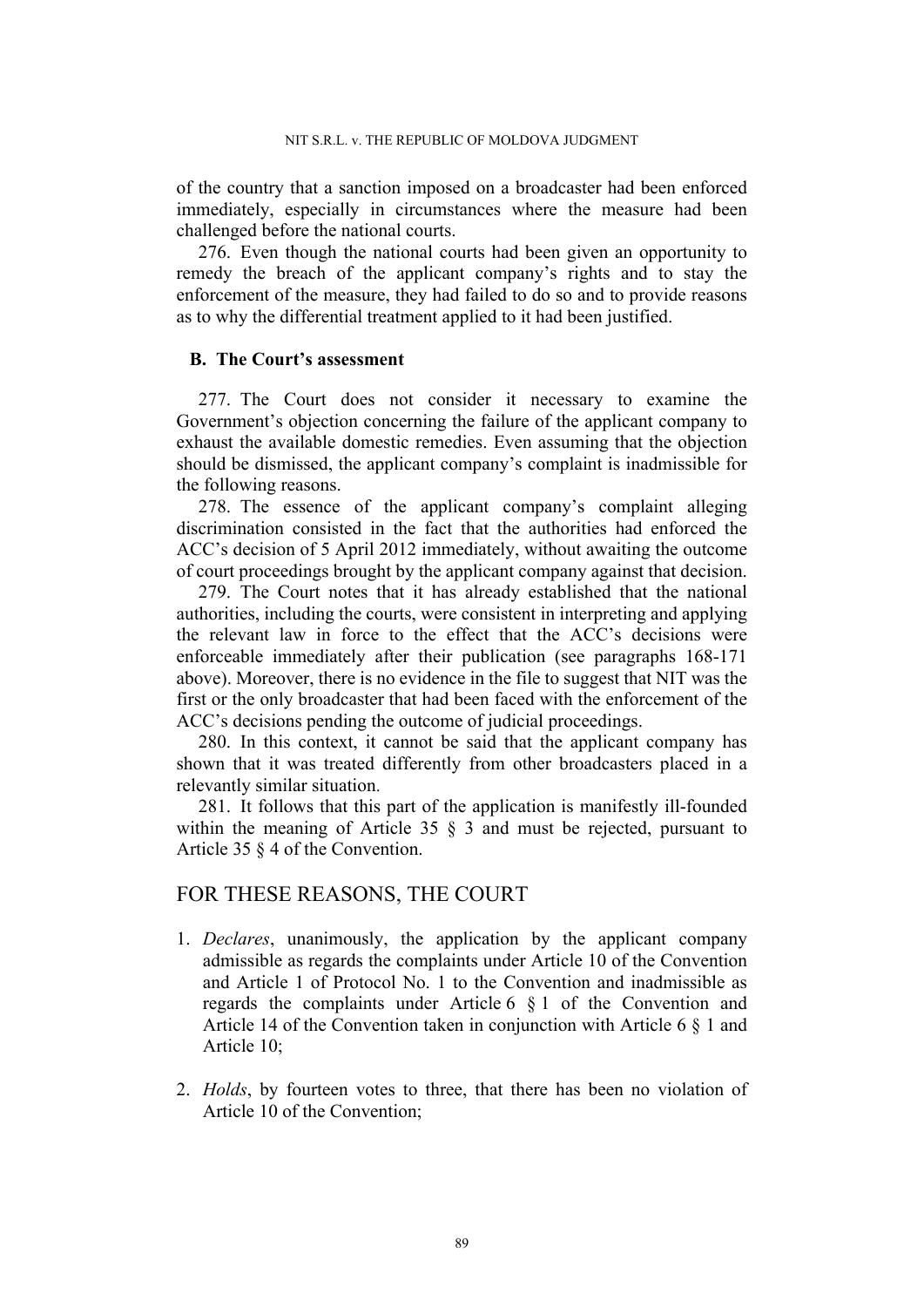- 3. *Holds*, by fifteen votes to two, that there has been no violation of Article 1 of Protocol No. 1 to the Convention;
- 4. *Holds*, unanimously, that there is no need to examine separately the complaint under Article 13 of the Convention.

Done in English and in French, and delivered at a public hearing in the Human Rights Building, Strasbourg, on 5 April 2022, pursuant to Rule 77 §§ 2 and 3 of the Rules of Court.

Søren Prebensen Robert Spano Deputy to the Registrar President

In accordance with Article 45 § 2 of the Convention and Rule 74 § 2 of the Rules of Court, the joint separate opinion of Judges Lemmens, Jelić and Pavli is annexed to this judgment.

> R.S.O. S.C.P.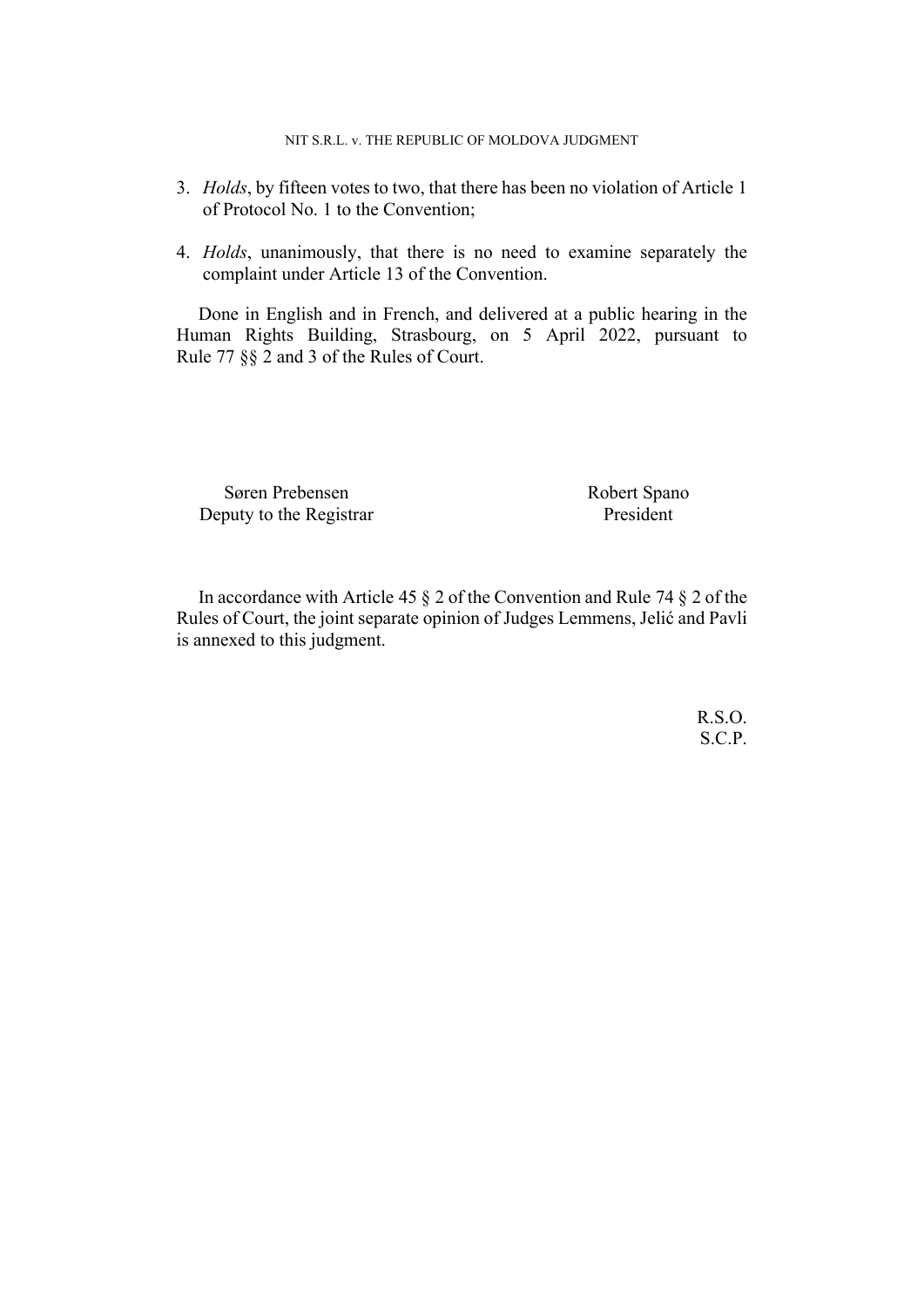# JOINT DISSENTING OPINION OF JUDGES LEMMENS, JELIĆ AND PAVLI

1. The current case raises novel questions with fundamental implications for freedom and pluralism of broadcasting, as well as the openness of political discourse in our democracies. It touches on questions of the necessity and proportionality of severe sanctions imposed on a private broadcaster on grounds of internal pluralism, as well as the crucial procedural safeguards that must apply in such circumstances. While we agree with much of the majority analysis of the generally applicable principles and the possible grounds justifying the revocation of the applicant company's broadcasting licence, we disagree with the conclusion that the decisions of the national authorities were accompanied by sufficient procedural safeguards. It is on this basis that we have voted to find a violation of Article 10 of the Convention.

# **A. General principles**

2. This appears to be the first case in which the Court has been called upon to review the revocation of the licence of a national broadcaster on grounds of so-called internal pluralism, namely failure to provide balanced political coverage. This made it necessary for the Court to clarify the relationship between external pluralism – the overall pluralism of a country's broadcasting sector, which has been at the centre of much of our broadcasting jurisprudence to date – and the requirements of internal pluralism, within individual operators, which is a relatively novel issue for our case-law. Today's judgment seeks to address these general questions under the heading of "the need to develop the Court's case-law on media pluralism" (see paragraphs 187-96 of the judgment). While we are generally in agreement with the elucidation of the principles in this part of the judgment, we wish that the Court had placed greater emphasis on the following key aspects.

3. First, any interferences with a broadcaster's freedom of expression in the name of internal pluralism should necessarily take into account their implications for the overall pluralism of the country's (or part of a country's) broadcasting offer. Internal pluralism is merely a tool for achieving the ultimate goal of external pluralism, not necessarily an end in itself. In the context of the current case, for example, it is highly relevant that the NIT channel appeared to be the only national operator that gave prominence to the views of the country's only opposition party at the time. With its disappearance from the broadcasting scene, it seems obvious that there was an adverse impact on overall pluralism. This argument cannot translate into a licence for minority voices to break the law with impunity, but it is nevertheless an important consideration.

4. It is also important to highlight, secondly, that there are different models of internal pluralism in the European legal space, as the judgment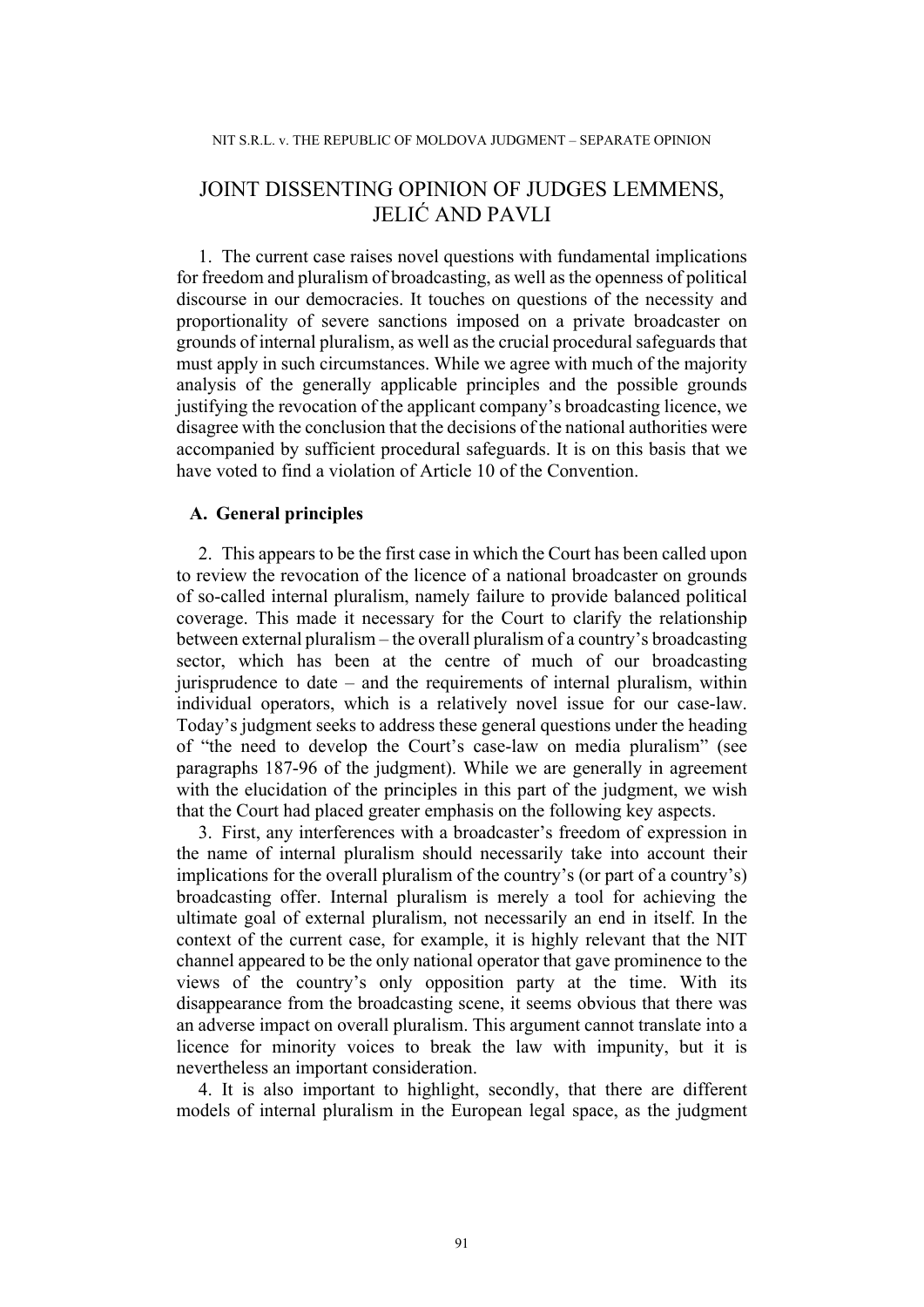rightly notes in paragraph 190. Depending on each country's tradition and political culture and the historical development of its broadcasting sector, softer or stricter versions of internal pluralism have been chosen, especially with respect to direct content-based requirements (see also the results of the comparative-law survey in paragraphs 110-12 of the judgment). A large part of the rationale behind these varying approaches – and this is what the judgment should have acknowledged more explicitly in our view – is the fact that stricter models of internal pluralism tend to be in significant tension with the principle of the editorial autonomy of each individual broadcaster, a cornerstone of media freedom (see the academic study commissioned by the European Commission on media pluralism indicators, cited in paragraph 108 of the judgment, which is much more explicit on this point).<sup>1</sup> Such models therefore need to be subjected to closer scrutiny than softer versions of internal pluralism, which rely on a combination of structural safeguards and less stringent duties on broadcasters to ensure overall balance in their public affairs programming.

5. Thirdly, we are in full agreement with the judgment's emphasis on "the important role which regulatory authorities play in upholding and promoting media freedom and pluralism, and the need to ensure their independence given the delicate and complex nature of this role" (see paragraph 205 of the judgment). It is hard to overstate nowadays the importance of independent broadcasting regulatory authorities, with their formidable powers of licensing and oversight over a core sector of our political discourse, coupled with the deference they tend to be accorded in view of their specialised expertise, including by the judicial branches (see paragraphs 105 and 109 of the judgment). We consider, however, that while a solid regulatory framework is necessary to provide the conditions for the regulators' independence and impartiality, it is not sufficient, by itself, to ensure that these cardinal principles are respected in practice. This is especially true for new democracies, though not only. As a result, it is essential that both this Court and domestic courts scrutinise quite carefully any interferences with media freedoms by such regulatory authorities, to ensure that their decision-making is not marred by any signs of bias or lack of fair treatment.

6. Fourthly, the judgment fails to provide in our view sufficient guidance as to the conditions for subjecting a national broadcaster to the ultimate sanction of delicensing – what can be referred to as the "nuclear option" – for supposed failures of internal pluralism, a consideration that will always retain

<sup>1.</sup> In relation to "political pluralism" standards, referencing the Council of Europe Recommendation CM/Rec(2007)2, the study notes: "A careful balance should be struck between stimulating political pluralism and respecting the editorial independence of media outlets. Privately owned media are entitled to follow an editorial line which might show a specific political preference. Therefore, impartiality as a quality for political reporting cannot be required of this type of media. Nonetheless, political coverage, even that by privately owned broadcasters and newspapers, should at least be fair and accurate" (ibid.).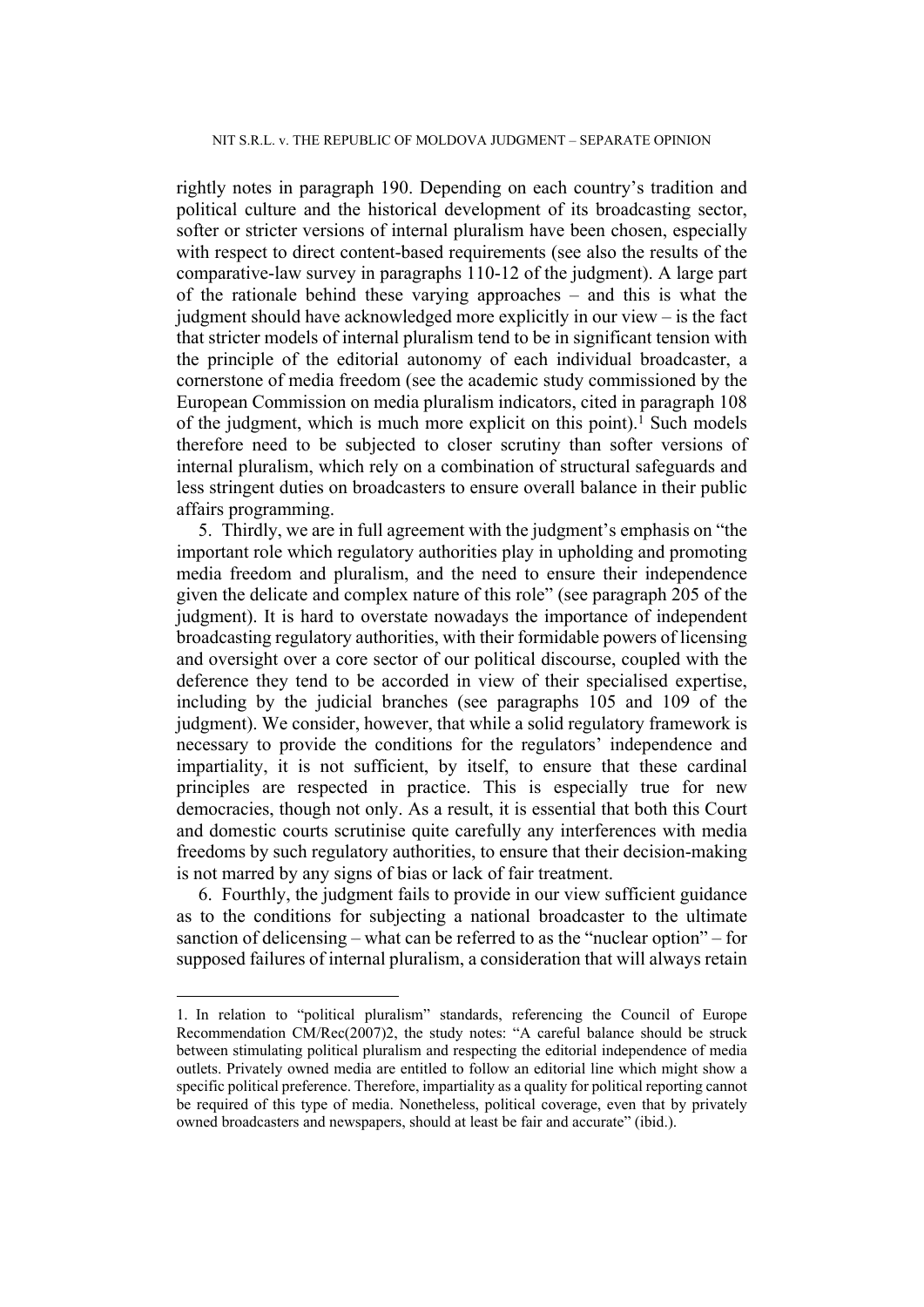a measure of subjective assessment by a regulator. In our view, delicensing on such grounds can be considered compatible with Article 10 only if the following minimum proportionality conditions are met: it should be based on findings of sustained bias in the broadcaster's political coverage over an extended period of time; it should be preceded by a gradually increasing scale of sanctions, as well as a final warning prior to revocation of the licence; and it should not be implemented, in the absence of a demonstrated serious and imminent threat to major State interests (such as national security), without giving the broadcaster an opportunity to seek prompt judicial review and a stay of enforcement. After all, revocation of the licence is a form of prior restraint and it should be subject to similar safeguards (see, *mutatis mutandis*, *RTBF v. Belgium*, no. 50084/06, §§ 114-15, ECHR 2011).

7. Finally, we wish that the Grand Chamber had paid greater attention to the changing role of broadcasting in the digital era, and its implications for both external and internal pluralism. In some ways, the judgment reads as if it were oblivious to the epochal changes that have occurred in the past twenty years. There is no discussion, for example, as to how the analogue-to-digital transition within broadcasting itself, coupled with the transformational changes in the diversity of information and opinion that can be found in the online environment, may (or may not) have affected the traditional rationales for stricter regulation of broadcasting, such as spectrum scarcity or audience behaviour. We happen to agree that, despite the blessings (and flaws) of the digital era, the audiovisual media in Europe continue to be, at least for the time being, "a sensitive sector" that requires careful regulation (see paragraph 192 of the judgment). However, such a conclusion is far from obvious, especially in the longer term, and the judgment would have made a greater contribution to the field by engaging more seriously with these questions.

# **B. The Moldovan framework of internal pluralism and regulatory independence**

8. Turning to the applicable national framework in this case, we can only concur with the majority that the internal pluralism policy chosen by the Moldovan legislature at the relevant time was "rather strict" (see paragraph 202 of the judgment), but we cannot share the view that it was largely unproblematic or not "markedly different from that of many Council of Europe member States" (see paragraph 208 of the judgment). There are several aspects of the national legal framework, as in force at the relevant time, that we consider to be rather problematic.

9. The most significant concern is the requirement in Article 7 § 2 of the Audiovisual Code to "give airtime to other political parties and movements within the same type of programme and in the same time slot", whenever "giving airtime to a political party or movement for the propagation of its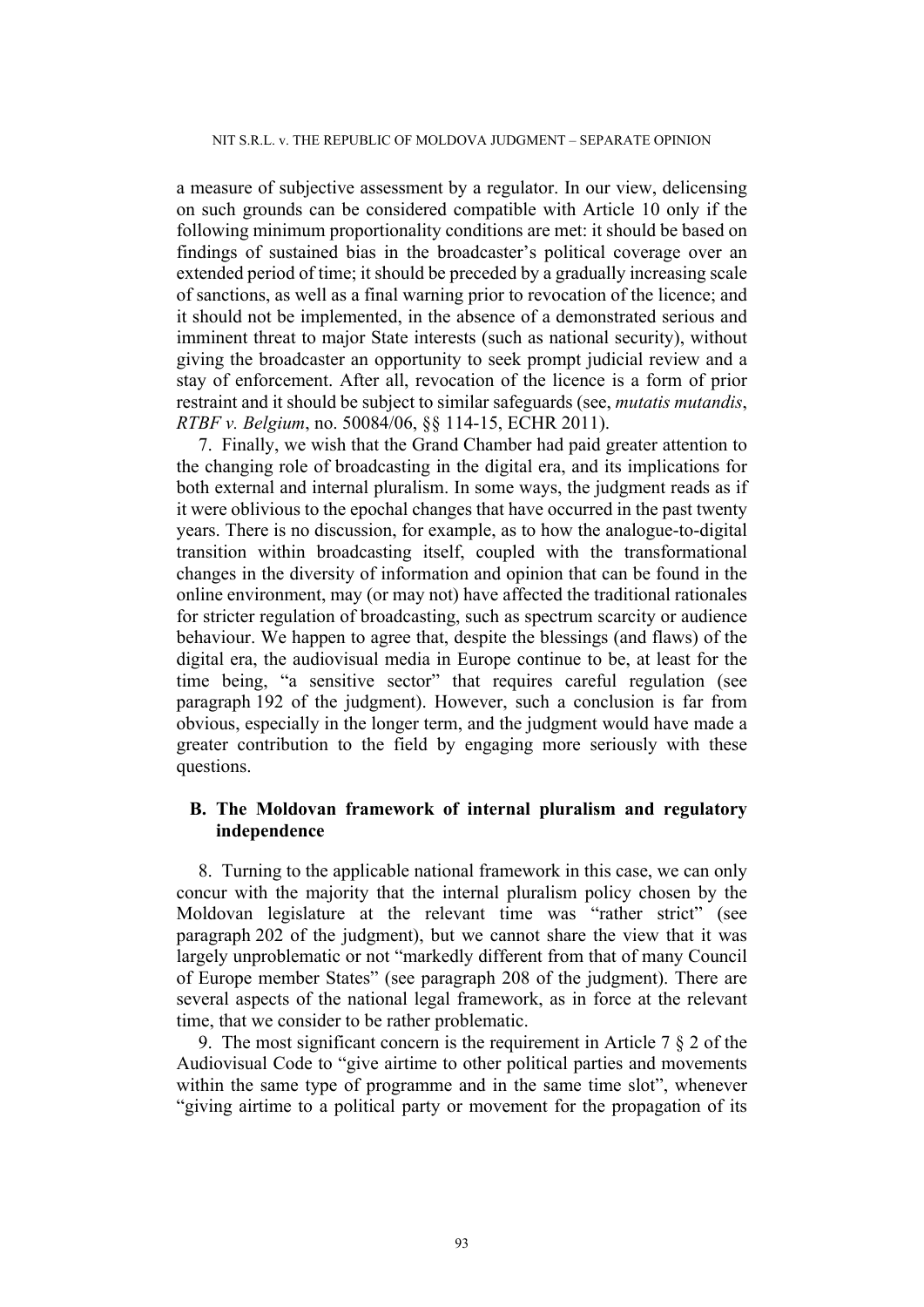position" (see paragraph 85 of the judgment). This requirement suffers from both vagueness and potential overbreadth, and it can be quite difficult to implement in practice without significantly undermining editorial independence. It appears to be based on the premise that the main function of a private television channel is to provide equal airtime to political movements that wish to "propagate their positions"; if taken too literally, it would turn private broadcasters into mere mouthpieces of political parties. While such requirements may not be uncommon within the short windows of electoral campaigns and as applicable to electoral programming alone, they would be very difficult to comply with in regular programming and especially within news editions. The latter need to be guided by the channel's independent editorial judgment about the newsworthiness of the events and topics of the day, not the needs of political parties to advance their agendas. It is important to recall, in this connection, that it was exclusively on the basis of its news editions that the applicant company in the present case lost its licence. Lastly, it is noteworthy that the current Audiovisual Code of Moldova, adopted in 2018, does not include any provisions along the lines of the previous Article 7 § 2, and is generally much closer to the European norm in its formulation of the duties of fair and balanced coverage (see paragraph 96 of the judgment).

10. Secondly, in terms of the applicable principles under Article 10 of the Convention, we do not consider the majority's references to "the right of reply" to be helpful in this context (see paragraph 200 of the judgment). To begin with, in those countries where a right of reply exists in some form, it typically offers persons targeted by media criticism an opportunity to respond to factually inaccurate and defamatory statements, subject to further qualifications (see, as a recent example, *Gülen v. Turkey* (dec.), nos. 38197/16 and 5 others, § 67, 8 September 2020). As such, it is not a suitable vehicle for ensuring overall political pluralism, especially in terms of diversity of opinion (it is simply impossible for a media outlet to grant a right of reply to everyone who disagrees with any and all opinions expressed in its pages or airtime). Conversely, a general duty to provide an "opportunity to comment" (see paragraph 200 of the judgment) to all the main sides to a particular debate or controversy seems a more reasonable basis. However, such a duty is still quite different from an obligation to "give airtime" to all political parties, whenever one of them is provided with an opportunity to comment. We note that the requirement in Article 7  $\S$  4(c) of the Moldovan Audiovisual Code – to provide "multi-source information" in conflict situations and as applicable specifically to news editions – is better crafted than the sweeping obligations under Article 7 § 2.

11. Finally, we wish to underscore certain concerns related to the independence of the Audiovisual Coordinating Council (ACC), the regulatory authority that ordered the revocation of the applicant company's licence. The judgment notes that the concerns expressed by the Council of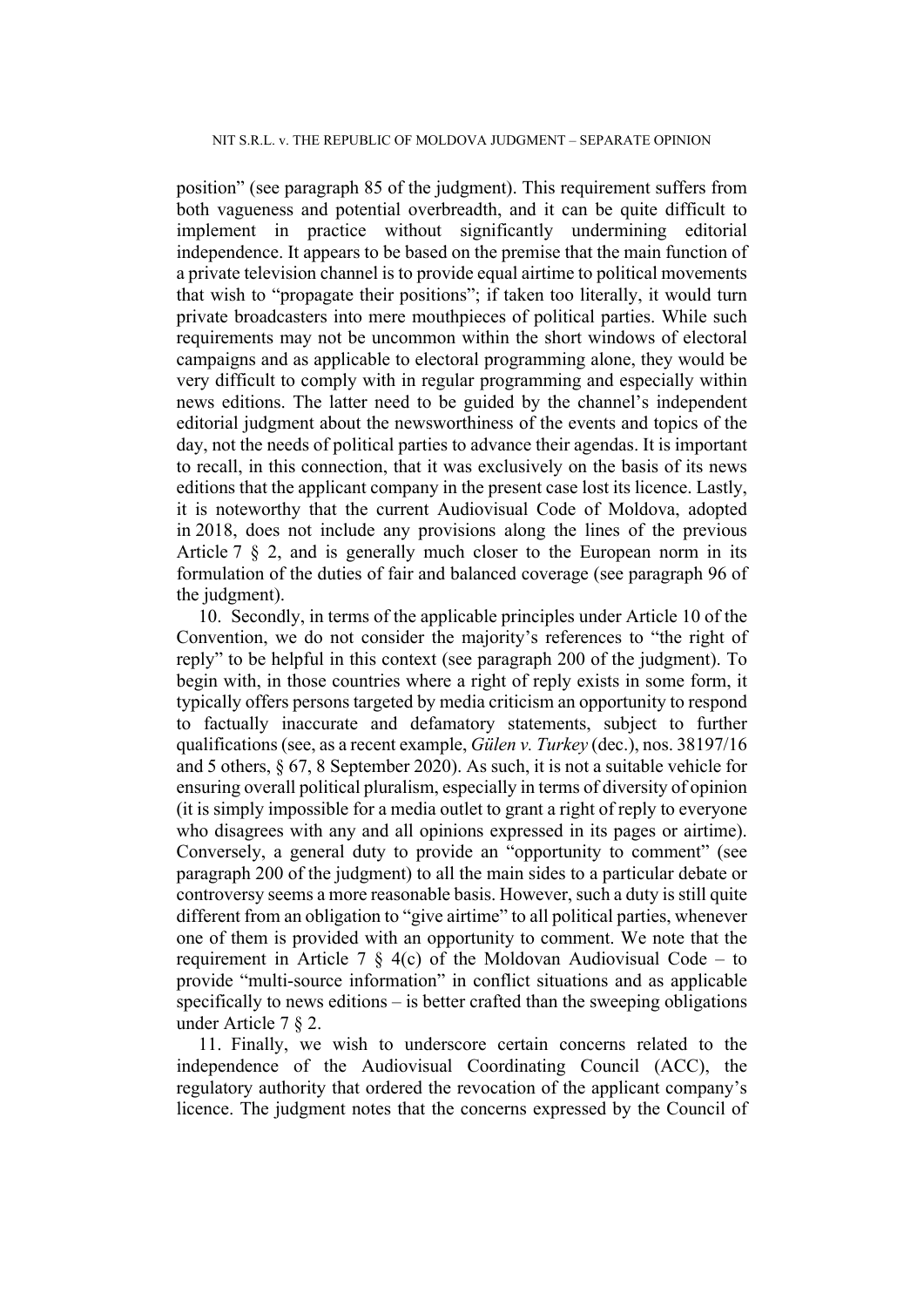Europe experts in relation to the structural safeguards for the ACC's independence "were in the main accepted by the Moldovan legislature and included in the final text of the Code" (see paragraph 205 of the judgment). This is only partially correct, however. One of the key elements that led to the positive assessment of the draft Audiovisual Code by the Council of Europe experts involved a provision that required that ACC members be appointed through a two-thirds supermajority in Parliament. The experts specifically noted in their final assessment that this provision "is to be welcome",<sup>2</sup> and it can be assumed that it was considered a significant safeguard in the overall institutional scheme in order to ensure the ACC's insulation from single-party dominance. However, that provision was changed in the final stages of the parliamentary adoption of the Code to provide for appointment by simple majority (see Article 42 of the Code, as cited in paragraph 85 of the judgment). Moreover, the concerns about the ACC's independence went beyond the legal framework: the European Commission's country progress report 2012 for Moldova urged the national authorities to "ensure the full and effective independence" of the ACC as its primary recommendation in the field of media freedom for that year.<sup>3</sup> The fact that a majority of ACC members had been appointed before the change of government in 2009 (see paragraph 222 of the judgment) is not sufficient, in our view, to dispel those concerns, which were reiterated by the European Commission and other actors as late as 2013, that is, in the aftermath of the controversy triggered by the events of the current case.

12. It is important to note at this juncture that we are not oblivious to the general national context of the period, which was a challenging time in Moldova's transition towards a modern European democracy (see paragraph 202 of the judgment). While such considerations might provide justification for a rather strict regulatory framework of internal pluralism (if not for its lack of clarity), any decisions taken pursuant to that framework still need to be defensible under the substantive and procedural criteria set by the Court in its Article 10 case-law.

# **C. The revocation of the applicant company's broadcasting licence**

13. In the light of the general considerations outlined above, we consider that there were at least five factors in the present case that called for strict scrutiny by the Court: the presence of a strict national model of internal pluralism, based on legislative provisions that were liable to open-ended and

<sup>2.</sup> E Salomon and K. Jakubowicz, "Analysis and comments on the draft audiovisual Code of the Republic of Moldova," 15 May 2006, Doc. ATCM(2006)004, p. 29; available at: [http://old.parlament.md/download/expertises/ATCM\(2006\)004\\_en%20Moldova.pdf](http://old.parlament.md/download/expertises/ATCM(2006)004_en%20Moldova.pdf) 3. Available at:

[https://eeas.europa.eu/archives/docs/enp/pdf/docs/2013\\_enp\\_pack/2013\\_memo\\_moldova\\_e](https://eeas.europa.eu/archives/docs/enp/pdf/docs/2013_enp_pack/2013_memo_moldova_en.pdf) [n.pdf](https://eeas.europa.eu/archives/docs/enp/pdf/docs/2013_enp_pack/2013_memo_moldova_en.pdf)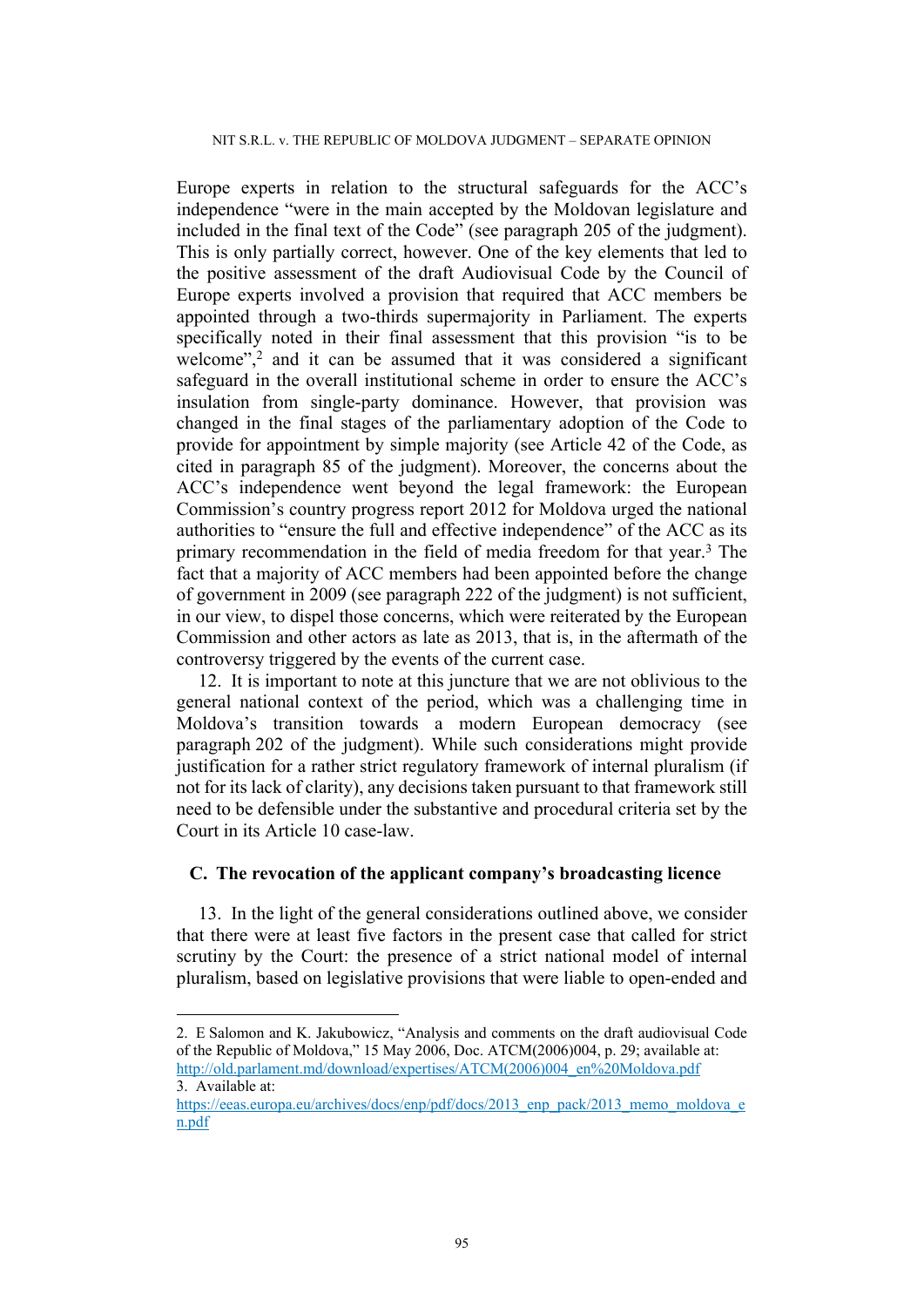subjective enforcement; the imposition of the ultimate sanction on the broadcaster with immediate effect; the fact that this particular operator represented the main opposition voice in the country's broadcasting scene; certain concerns about the ACC's independence; and the obvious chilling effects that a licence revocation in these circumstances would have on other broadcasters and the national political discourse generally. The majority do in fact recognise that the Court "must scrutinise closely" the proportionality of the interference in view of at least some of the cited factors (see paragraph 222 of the judgment). We are not persuaded, however, that they have in fact applied such close scrutiny, especially with respect to the procedural safeguards against arbitrariness and abuse. Instead, the majority have placed a rather impossible burden on the applicant company to adduce "concrete evidence" that the ACC's decision was motivated by political bias or pressure (ibid., *in fine*).

14. We start by noting that we do not disagree with the core assessment of the national authorities, largely endorsed by the Grand Chamber, that NIT's reporting was "clearly biased in favour of the activities" of a single party, without providing sufficient opportunities for other political players, especially the governing parties, to put across their viewpoints (see paragraph 213 of the judgment). This is notwithstanding the obvious point that it is unsurprising for the media in a democracy to be more critical of the government of the day than of opposition actors; yet even the government is entitled to fair treatment, broadly considered. We also agree that the applicant company showed a certain persistence in its biased coverage, despite the application of multiple sanctions over a number of years, which resulted in increasingly harsher sanctions, even if most of these were in the form of modest fines (see paragraph 224 of the judgment). That notwithstanding, we are unable to share the majority's view that the delicensing decision was accompanied by adequate procedural safeguards against arbitrariness and bias, for the following reasons.

15. Firstly, with respect to the methodology used by the ACC for its monitoring of pluralism compliance, we note that it was based exclusively on the news editions and covered a period of only five days. We do not consider such a short period adequate or in line with relevant best practices, which tend to require longer periods of monitoring that are randomly selected and spaced out over several months. There is a significant risk that a single week of monitoring may produce biased results, based on the political developments of that particular week or the political temperature in the country, for example. Furthermore, we have already noted the difficulties of applying the standards of Article 7 § 2 of the Code to news editions (see paragraph 9 above).

16. Secondly, the extremely hasty manner in which the final ACC decision was taken raises serious questions about its procedural fairness and the applicant company's ability to present an effective defence. The applicant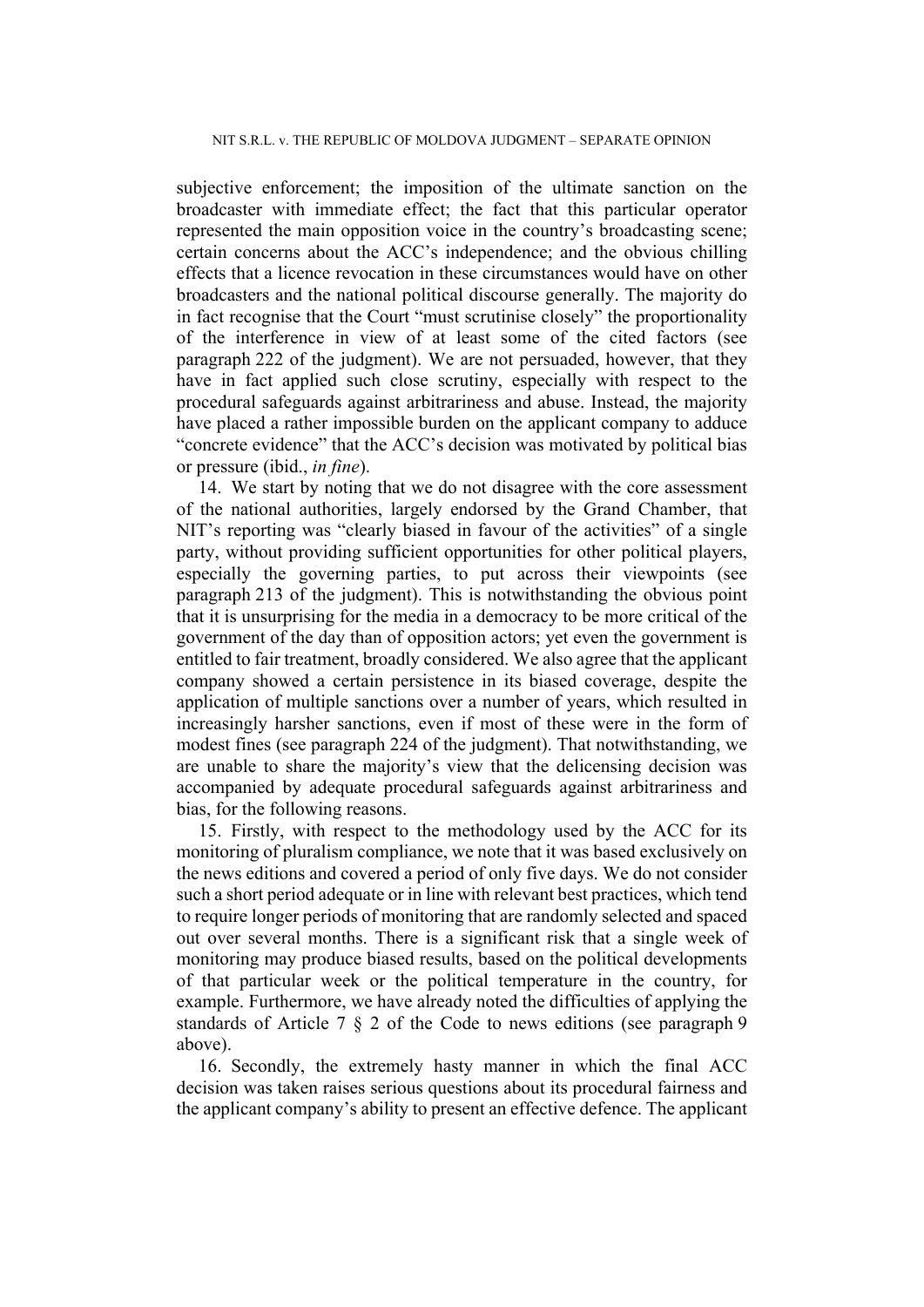company's lawyer was presented with the findings of the monitoring exercise, without having prior knowledge of those findings, without a proper opportunity to prepare a defence or consult with the client, and without any warning that a revocation decision was being contemplated. The ACC decision was taken the very same day and the station was taken off the air within twenty-four hours. We simply cannot see how such a procedure can be considered a fair administrative process, especially in view of the gravity of its outcome.

17. Thirdly, the way the ACC organised this procedure and took its decision raises serious questions about its attitude towards the applicant company, and its own independence and impartiality in the process. As the Court has often noted, beyond the niceties of any legislative text or institutional arrangements, the independence of a decision-making body is, ultimately, "a state of mind" (see, with respect to judicial bodies, *Guðmundur Andri Ástráðsson v. Iceland* [GC], no. 26374/18, § 234, 1 December 2020). As such, it may be extremely difficult for any applicant to provide "concrete evidence" of bias or lack of independence, and we consider that the approach adopted by the majority in this respect is not only inconsistent with the notion of "close scrutiny" of government interferences with media freedom, but also problematic for potential future applicants raising similar Article 10 claims (as well as general discrimination claims more broadly).

18. The Court should be able to rely on the totality of the evidence before it and draw inferences from the actions and justifications, or lack thereof, provided by the relevant authorities. The proof of impartiality, in other words, ought to be in the "decision-making pudding" – which is in fact the approach followed by the Court when assessing the objective impartiality of judicial decision-makers under Article 6 of the Convention. The relevant standard is whether there are "ascertainable facts which may raise doubts as to the impartiality of the body itself" in the eyes of an objective observer (see, among many other authorities, *Micallef v. Malta* [GC], no. 17056/06, § 96, ECHR 2009). The majority's approach in today's judgment also stands in contrast to the broad contextual review undertaken by the Court in other Article 10 cases involving prima facie claims of bias, "ulterior motives" or punitive government motives in sanctioning a speaker because of his or her views (see, for example, *Baka v. Hungary* [GC], no. 20261/12, §§ 145-49, 23 June 2016). In the current case, the respondent Government have not put forward any convincing explanations for the extreme haste of the ACC in taking and enforcing its revocation decision. That failure weighs heavily in our assessment of the overall fairness of the process.

19. Finally, it is important to consider the role of the national courts. We are prepared to concede that the concerns about the fairness of the administrative process before the ACC could have been alleviated had the national courts exercised robust judicial review in order to remedy those shortcomings, especially in relation to the applicant company's request for